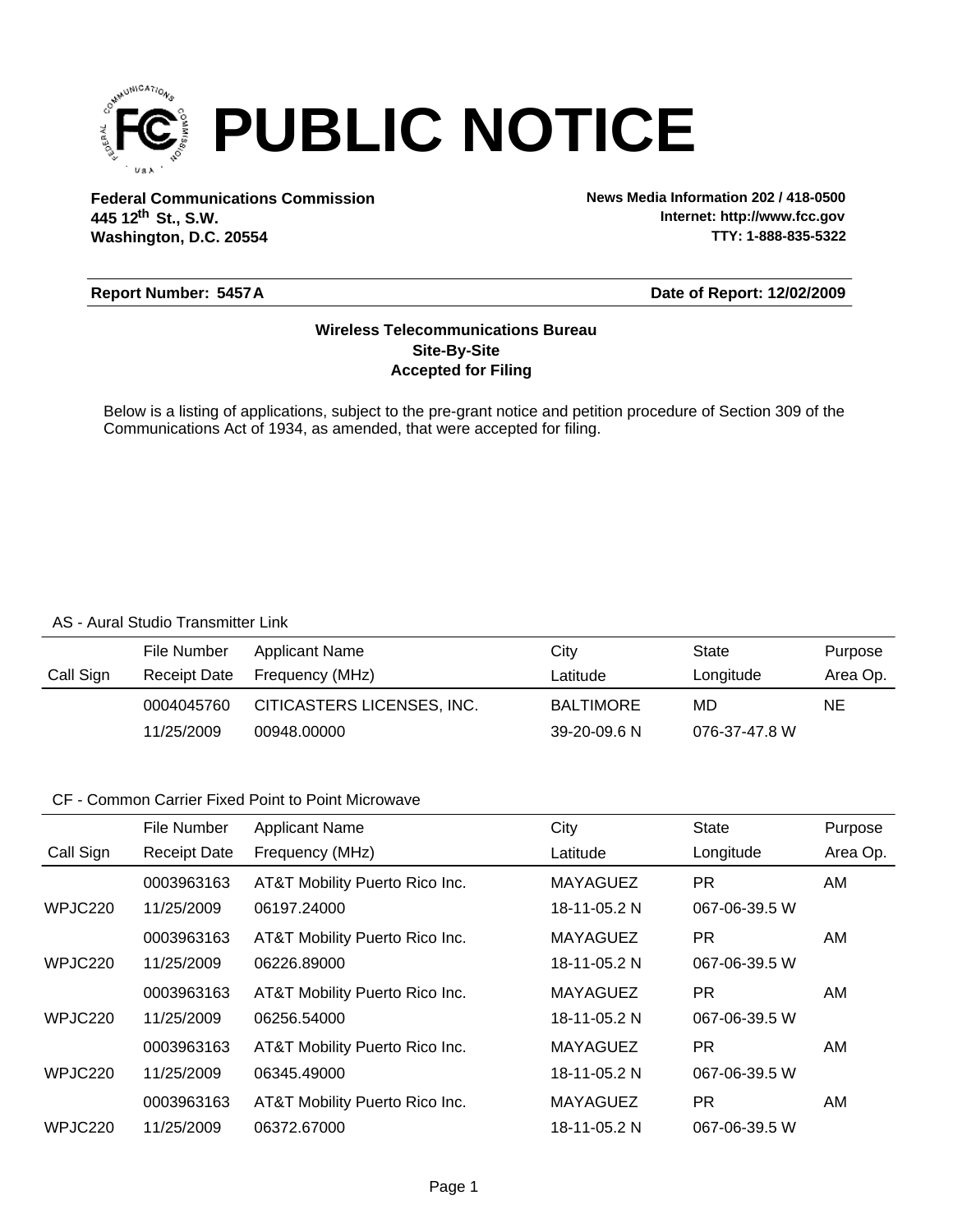|           | File Number         | <b>Applicant Name</b>          | City              | <b>State</b>  | Purpose  |
|-----------|---------------------|--------------------------------|-------------------|---------------|----------|
| Call Sign | <b>Receipt Date</b> | Frequency (MHz)                | Latitude          | Longitude     | Area Op. |
|           | 0003963163          | AT&T Mobility Puerto Rico Inc. | <b>MAYAGUEZ</b>   | <b>PR</b>     | AM       |
| WPJC220   | 11/25/2009          | 06404.79000                    | 18-11-05.2 N      | 067-06-39.5 W |          |
|           | 0003963163          | AT&T Mobility Puerto Rico Inc. | MAYAGUEZ          | <b>PR</b>     | AM       |
| WPJC220   | 11/25/2009          | 06412.20000                    | 18-11-05.2 N      | 067-06-39.5 W |          |
|           | 0003963163          | AT&T Mobility Puerto Rico Inc. | MAYAGUEZ          | <b>PR</b>     | AM       |
| WPJC220   | 11/25/2009          | 06835.00000                    | 18-11-05.2 N      | 067-06-39.5 W |          |
|           | 0003963163          | AT&T Mobility Puerto Rico Inc. | MAYAGUEZ          | <b>PR</b>     | AM       |
| WPJC220   | 11/25/2009          | 10562.50000                    | 18-11-05.2 N      | 067-06-39.5 W |          |
|           | 0003963163          | AT&T Mobility Puerto Rico Inc. | MAYAGUEZ          | <b>PR</b>     | AM       |
| WPJC220   | 11/25/2009          | 10597.50000                    | 18-11-05.2 N      | 067-06-39.5 W |          |
|           | 0003963163          | AT&T Mobility Puerto Rico Inc. | MAYAGUEZ          | <b>PR</b>     | AM       |
| WPJC220   | 11/25/2009          | 11245.00000                    | 18-11-05.2 N      | 067-06-39.5 W |          |
|           | 0003963163          | AT&T Mobility Puerto Rico Inc. | <b>MAYAGUEZ</b>   | <b>PR</b>     | AM       |
| WPJC220   | 11/25/2009          | 11365.00000                    | 18-11-05.2 N      | 067-06-39.5 W |          |
|           | 0003963163          | AT&T Mobility Puerto Rico Inc. | <b>MAYAGUEZ</b>   | <b>PR</b>     | AM       |
| WPJC220   | 11/25/2009          | 11627.50000                    | 18-11-05.2 N      | 067-06-39.5 W |          |
|           | 0003963163          | AT&T Mobility Puerto Rico Inc. | <b>MAYAGUEZ</b>   | <b>PR</b>     | AM       |
| WPJC220   | 11/25/2009          | 11652.50000                    | 18-11-05.2 N      | 067-06-39.5 W |          |
|           | 0003963163          | AT&T Mobility Puerto Rico Inc. | <b>MAYAGUEZ</b>   | <b>PR</b>     | AM       |
| WPJC220   | 11/25/2009          | 11687.50000                    | 18-11-05.2 N      | 067-06-39.5 W |          |
|           | 0003996579          | New Cingular Wireless PCS, LLC | <b>FALL RIVER</b> | MA            | AM       |
| WPVP534   | 11/25/2009          | 11205.00000                    | 41-41-14.6 N      | 071-08-25.3 W |          |
|           | 0003996579          | New Cingular Wireless PCS, LLC | <b>FALL RIVER</b> | MA            | AM       |
| WPVP534   | 11/25/2009          | 19385.00000                    | 41-41-14.6 N      | 071-08-25.3 W |          |
|           | 0003996579          | New Cingular Wireless PCS, LLC | <b>FALL RIVER</b> | МA            | AM       |
| WPVP534   | 11/25/2009          | 19495.00000                    | 41-41-14.6 N      | 071-08-25.3 W |          |
|           | 0004036153          | PR Wireless, Inc.              | <b>PONCE</b>      | <b>PR</b>     | AM       |
| WPQW962   | 11/25/2009          | 17875.00000                    | 17-58-57.9 N      | 066-37-02.6 W |          |
|           | 0004036153          | PR Wireless, Inc.              | <b>PONCE</b>      | <b>PR</b>     | AM       |
| WPQW962   | 11/25/2009          | 18115.00000                    | 17-58-57.9 N      | 066-37-02.6 W |          |
|           | 0004042448          | RCC Minnesota, Inc.            | <b>Baker City</b> | <b>OR</b>     | MD       |
| WPNN489   | 11/24/2009          | 06197.24000                    | 44-45-57.6 N      | 117-52-53.0 W |          |
|           | 0004042448          | RCC Minnesota, Inc             | <b>Baker City</b> | <b>OR</b>     | MD       |
| WPNN489   | 11/24/2009          | 06256.54000                    | 44-45-57.6 N      | 117-52-53.0 W |          |
|           | 0004042448          | RCC Minnesota, Inc             | <b>Baker City</b> | <b>OR</b>     | MD       |
| WPNN489   | 11/24/2009          | 06286.19000                    | 44-45-57.6 N      | 117-52-53.0 W |          |
|           | 0004042448          | RCC Minnesota, Inc             | <b>Baker City</b> | <b>OR</b>     | MD       |
| WPNN489   | 11/24/2009          | 06375.14000                    | 44-45-57.6 N      | 117-52-53.0 W |          |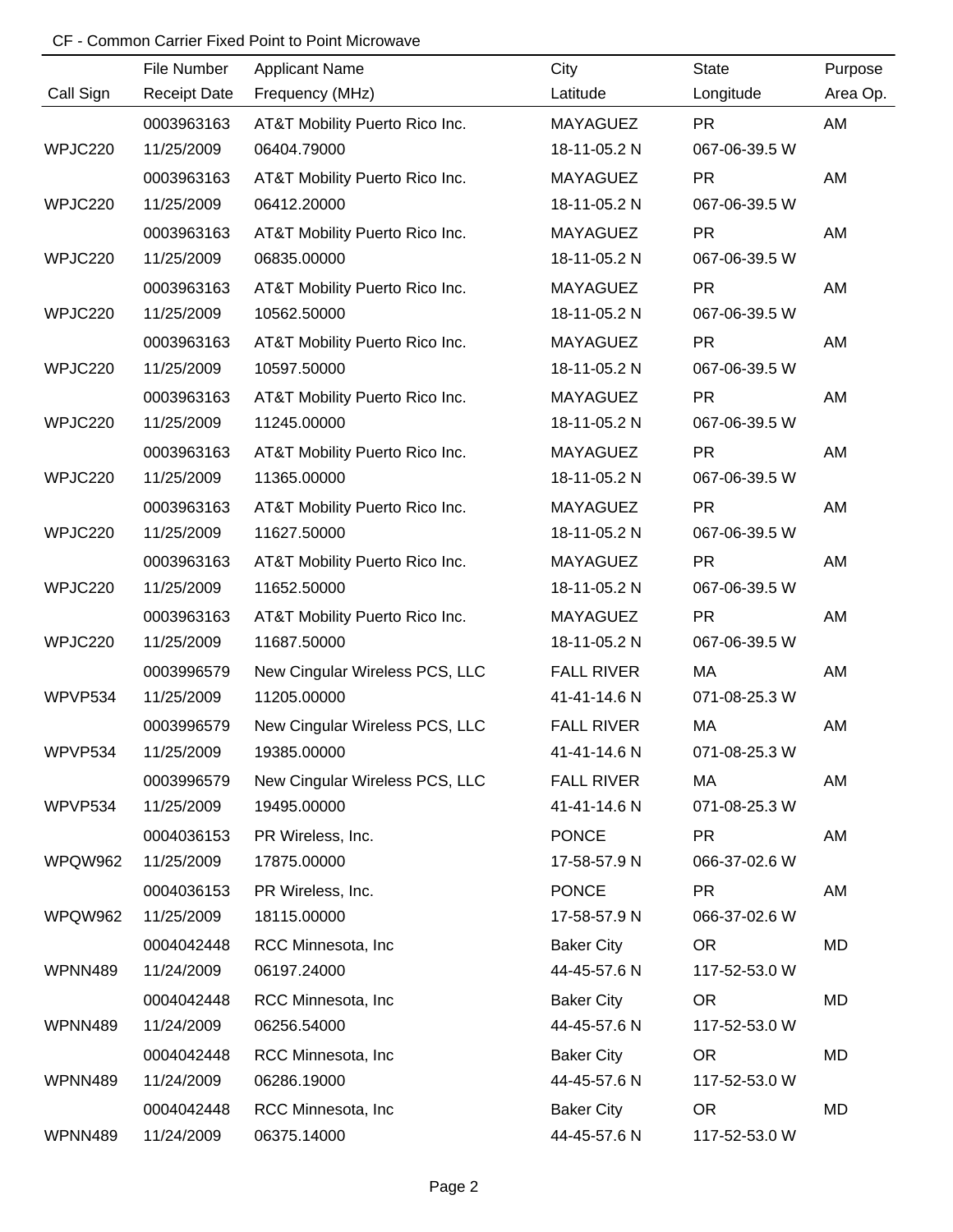|           | File Number         | <b>Applicant Name</b>                   | City              | <b>State</b>  | Purpose   |
|-----------|---------------------|-----------------------------------------|-------------------|---------------|-----------|
| Call Sign | <b>Receipt Date</b> | Frequency (MHz)                         | Latitude          | Longitude     | Area Op.  |
|           | 0004042448          | RCC Minnesota, Inc                      | <b>Baker City</b> | <b>OR</b>     | <b>MD</b> |
| WPNN489   | 11/24/2009          | 06745.00000                             | 44-45-57.6 N      | 117-52-53.0 W |           |
|           | 0004042448          | RCC Minnesota, Inc                      | <b>Baker City</b> | <b>OR</b>     | <b>MD</b> |
| WPNN489   | 11/24/2009          | 06785.00000                             | 44-45-57.6 N      | 117-52-53.0 W |           |
|           | 0004042448          | RCC Minnesota, Inc.                     | <b>Baker City</b> | <b>OR</b>     | MD        |
| WPNN489   | 11/24/2009          | 18115.00000                             | 44-45-57.6 N      | 117-52-53.0 W |           |
|           | 0004042499          | Seattle SMSA Limited Partnership        | PORT ANGELES      | <b>WA</b>     | MD        |
| WPJD837   | 11/24/2009          | 05974.85000                             | 48-02-41.3 N      | 123-23-02.7 W |           |
|           | 0004042499          | Seattle SMSA Limited Partnership        | PORT ANGELES      | <b>WA</b>     | MD        |
| WPJD837   | 11/24/2009          | 06004.50000                             | 48-02-41.3 N      | 123-23-02.7 W |           |
|           | 0004042499          | Seattle SMSA Limited Partnership        | PORT ANGELES      | <b>WA</b>     | MD        |
| WPJD837   | 11/24/2009          | 06034.15000                             | 48-02-41.3 N      | 123-23-02.7 W |           |
|           | 0004042499          | Seattle SMSA Limited Partnership        | PORT ANGELES      | <b>WA</b>     | MD        |
| WPJD837   | 11/24/2009          | 06093.45000                             | 48-02-41.3 N      | 123-23-02.7 W |           |
|           | 0004042499          | Seattle SMSA Limited Partnership        | PORT ANGELES      | <b>WA</b>     | MD        |
| WPJD837   | 11/24/2009          | 10643.12500                             | 48-02-41.3 N      | 123-23-02.7 W |           |
|           | 0004042499          | Seattle SMSA Limited Partnership        | PORT ANGELES      | <b>WA</b>     | MD        |
| WPJD837   | 11/24/2009          | 10653.12500                             | 48-02-41.3 N      | 123-23-02.7 W |           |
|           | 0004042499          | Seattle SMSA Limited Partnership        | PORT ANGELES      | <b>WA</b>     | MD        |
| WPJD837   | 11/24/2009          | 10855.00000                             | 48-02-41.3 N      | 123-23-02.7 W |           |
|           | 0004042499          | Seattle SMSA Limited Partnership        | PORT ANGELES      | <b>WA</b>     | MD        |
| WPJD837   | 11/24/2009          | 11015.00000                             | 48-02-41.3 N      | 123-23-02.7 W |           |
|           | 0004042499          | Seattle SMSA Limited Partnership        | PORT ANGELES      | <b>WA</b>     | MD        |
| WPJD837   | 11/24/2009          | 11095.00000                             | 48-02-41.3 N      | 123-23-02.7 W |           |
|           | 0004042500          | Seattle SMSA Limited Partnership        | PORT ANGELES      | <b>WA</b>     | MD        |
| WQEH546   | 11/24/2009          | 11225.00000                             | 48-08-30.3 N      | 123-26-07.7 W |           |
|           | 0004042500          | Seattle SMSA Limited Partnership        | PORT ANGELES      | WA            | <b>MD</b> |
| WQEH546   | 11/24/2009          | 11305.00000                             | 48-08-30.3 N      | 123-26-07.7 W |           |
|           | 0004042500          | Seattle SMSA Limited Partnership        | PORT ANGELES      | WA.           | MD        |
| WQEH546   | 11/24/2009          | 11585.00000                             | 48-08-30.3 N      | 123-26-07.7 W |           |
|           | 0004043134          | UNITED STATES CELLULAR OPERATIN MERRILL |                   | OR.           | <b>MD</b> |
| WPOR706   | 11/24/2009          | 05974.85000                             | 42-05-49.0 N      | 121-38-02.0 W |           |
|           | 0004043134          | UNITED STATES CELLULAR OPERATIN MERRILL |                   | <b>OR</b>     | MD        |
| WPOR706   | 11/24/2009          | 06004.50000                             | 42-05-49.0 N      | 121-38-02.0 W |           |
|           | 0004043134          | UNITED STATES CELLULAR OPERATIN MERRILL |                   | <b>OR</b>     | <b>MD</b> |
| WPOR706   | 11/24/2009          | 06755.00000                             | 42-05-49.0 N      | 121-38-02.0 W |           |
|           | 0004043134          | UNITED STATES CELLULAR OPERATIN MERRILL |                   | <b>OR</b>     | MD        |
| WPOR706   | 11/24/2009          | 06795.00000                             | 42-05-49.0 N      | 121-38-02.0 W |           |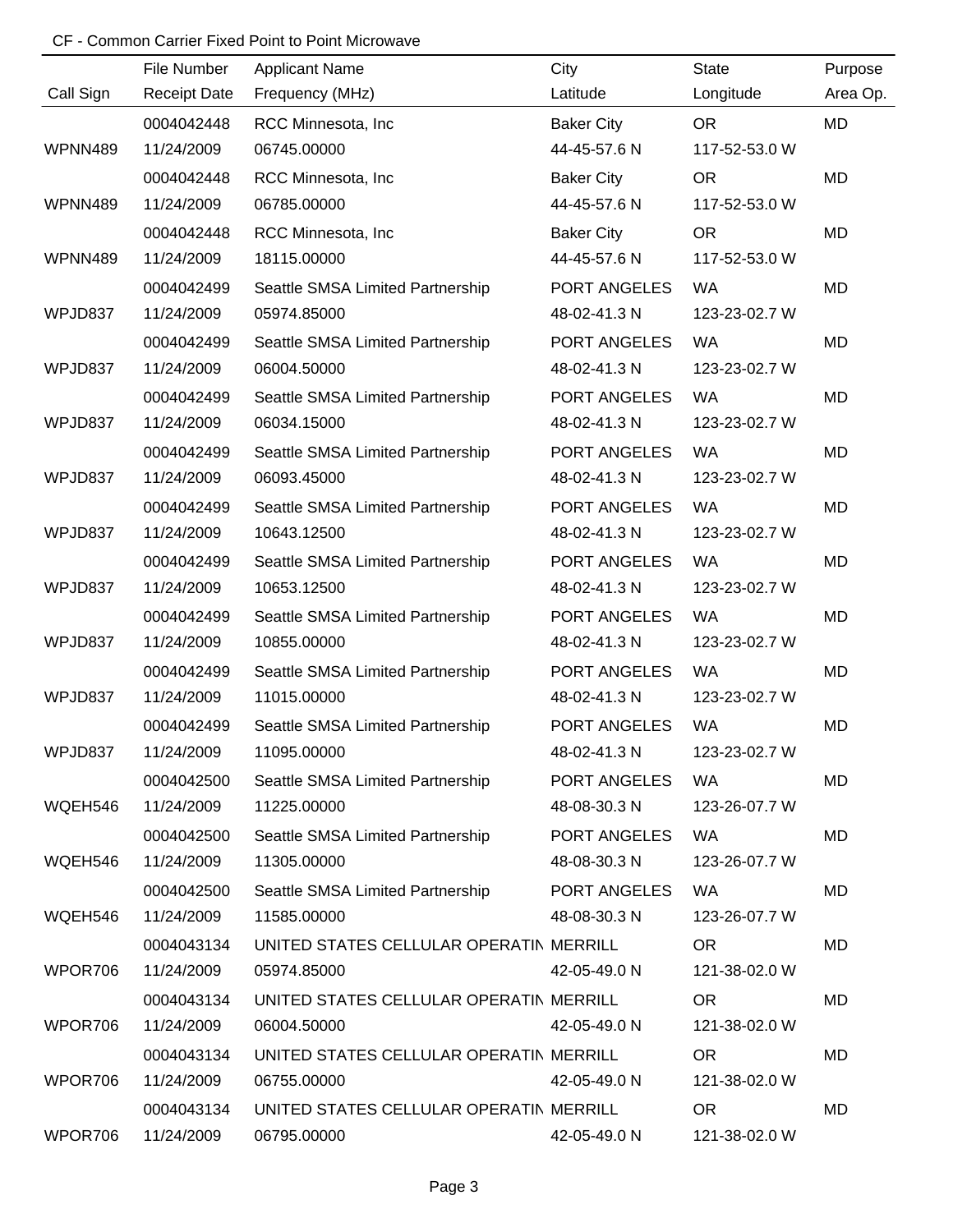|               | File Number         | <b>Applicant Name</b>                    | City                | <b>State</b>  | Purpose   |
|---------------|---------------------|------------------------------------------|---------------------|---------------|-----------|
| Call Sign     | <b>Receipt Date</b> | Frequency (MHz)                          | Latitude            | Longitude     | Area Op.  |
|               | 0004043134          | UNITED STATES CELLULAR OPERATIN MERRILL  |                     | OR            | <b>MD</b> |
| WPOR706       | 11/24/2009          | 06815.00000                              | 42-05-49.0 N        | 121-38-02.0 W |           |
|               | 0004043134          | UNITED STATES CELLULAR OPERATIN MERRILL  |                     | <b>OR</b>     | MD        |
| WPOR706       | 11/24/2009          | 10587.50000                              | 42-05-49.0 N        | 121-38-02.0 W |           |
|               | 0004043140          | UNITED STATES CELLULAR OPERATIN LAKEVIEW |                     | <b>OR</b>     | MD        |
| WQJN918       | 11/24/2009          | 06655.00000                              | 42-15-07.6 N        | 120-38-23.2 W |           |
|               | 0004043140          | UNITED STATES CELLULAR OPERATIN LAKEVIEW |                     | <b>OR</b>     | MD        |
| WQJN918       | 11/24/2009          | 06756.25000                              | 42-15-07.6 N        | 120-38-23.2 W |           |
|               | 0004043364          | New Cingular Wireless PCS, LLC           | <b>MIDDLEBORO</b>   | MA            | MD        |
| WPNL656       | 11/24/2009          | 10552.50000                              | 41-53-35.8 N        | 070-56-34.7 W |           |
|               | 0004043364          | New Cingular Wireless PCS, LLC           | <b>MIDDLEBORO</b>   | MA            | <b>MD</b> |
| WPNL656       | 11/24/2009          | 10602.50000                              | 41-53-35.8 N        | 070-56-34.7 W |           |
|               | 0004043364          | New Cingular Wireless PCS, LLC           | <b>MIDDLEBORO</b>   | MA            | MD        |
| WPNL656       | 11/24/2009          | 10638.12500                              | 41-53-35.8 N        | 070-56-34.7 W |           |
|               | 0004043364          | New Cingular Wireless PCS, LLC           | <b>MIDDLEBORO</b>   | MA            | <b>MD</b> |
| WPNL656       | 11/24/2009          | 10835.00000                              | 41-53-35.8 N        | 070-56-34.7 W |           |
|               | 0004043487          | New Cingular Wireless PCS, LLC           | <b>NORTH CARVER</b> | MA            | <b>MD</b> |
| <b>WMR706</b> | 11/24/2009          | 06610.00000                              | 41-55-25.2 N        | 070-49-07.4 W |           |
|               | 0004043487          | New Cingular Wireless PCS, LLC           | <b>NORTH CARVER</b> | MA            | <b>MD</b> |
| <b>WMR706</b> | 11/24/2009          | 10558.75000                              | 41-55-25.2 N        | 070-49-07.4 W |           |
|               | 0004043487          | New Cingular Wireless PCS, LLC           | <b>NORTH CARVER</b> | MA            | <b>MD</b> |
| <b>WMR706</b> | 11/24/2009          | 10667.50000                              | 41-55-25.2 N        | 070-49-07.4 W |           |
|               | 0004043487          | New Cingular Wireless PCS, LLC           | <b>NORTH CARVER</b> | MA            | <b>MD</b> |
| <b>WMR706</b> | 11/24/2009          | 11325.00000                              | 41-55-25.2 N        | 070-49-07.4 W |           |
|               | 0004043522          | USCOC OF CENTRAL ILLINOIS, LLC           | <b>PLYMOUTH</b>     | IL.           | MD        |
| WQJP636       | 11/24/2009          | 06315.84000                              | 40-13-43.5 N        | 090-45-34.3 W |           |
|               | 0004043522          | USCOC OF CENTRAL ILLINOIS, LLC           | <b>PLYMOUTH</b>     | IL.           | MD        |
| WQJP636       | 11/24/2009          | 06404.79000                              | 40-13-43.5 N        | 090-45-34.3 W |           |
|               | 0004043522          | USCOC OF CENTRAL ILLINOIS, LLC           | PLYMOUTH            | IL            | MD        |
| WQJP636       | 11/24/2009          | 06785.00000                              | 40-13-43.5 N        | 090-45-34.3 W |           |
|               | 0004043640          | Edge Wireless, LLC                       | Langolis            | <b>OR</b>     | MD        |
| WQHP338       | 11/24/2009          | 10637.50000                              | 42-51-52.2 N        | 124-26-58.6 W |           |
|               | 0004043640          | Edge Wireless, LLC                       | Langolis            | <b>OR</b>     | MD        |
| WQHP338       | 11/24/2009          | 11275.00000                              | 42-51-52.2 N        | 124-26-58.6 W |           |
|               | 0004043674          | Edge Wireless, LLC                       | Port Orford         | <b>OR</b>     | MD        |
| WQHP337       | 11/24/2009          | 10557.50000                              | 42-44-40.3 N        | 124-30-12.5 W |           |
|               | 0004043674          | Edge Wireless, LLC                       | Port Orford         | <b>OR</b>     | MD        |
| WQHP337       | 11/24/2009          | 10572.50000                              | 42-44-40.3 N        | 124-30-12.5 W |           |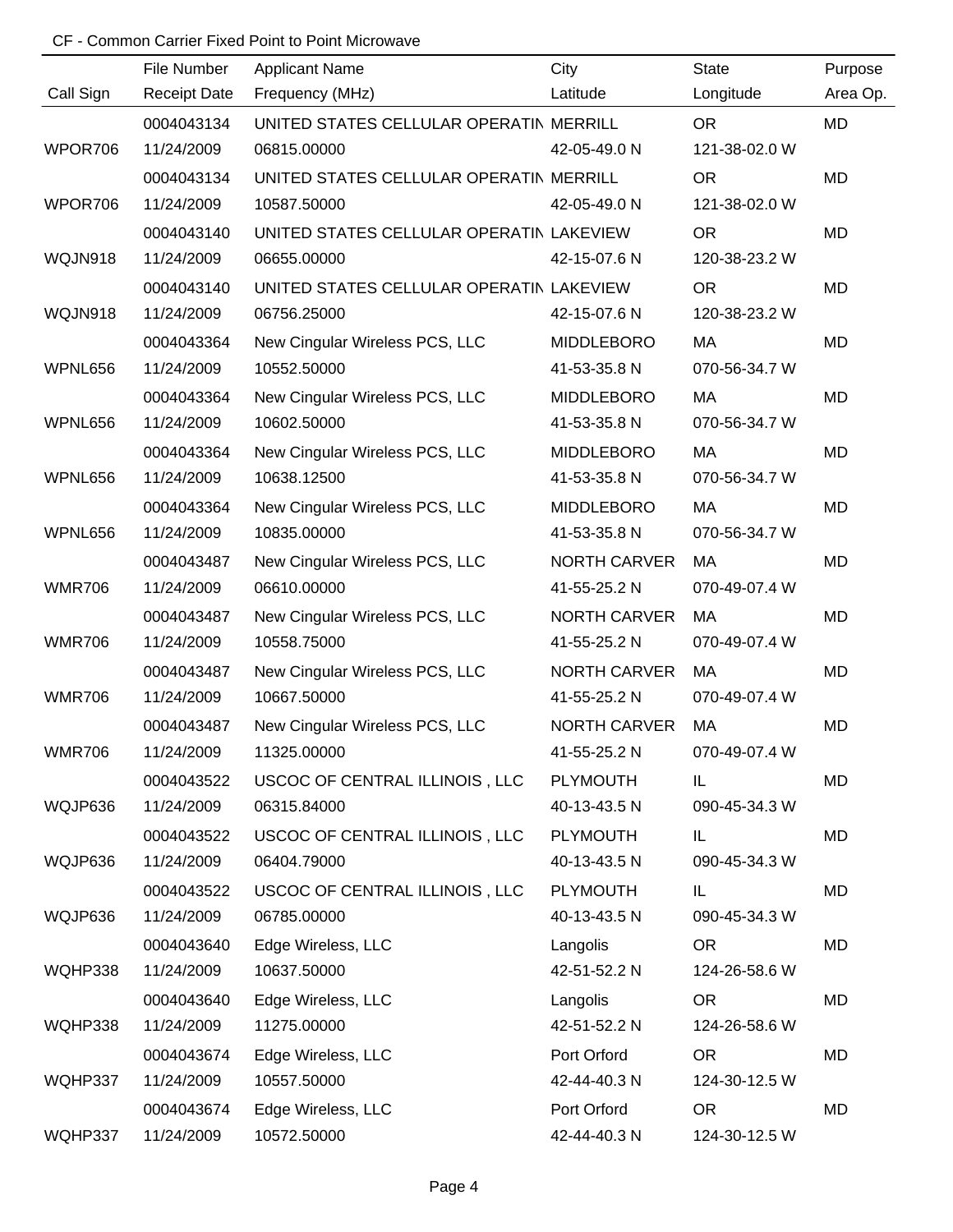|               | File Number         | <b>Applicant Name</b>                          | City             | <b>State</b>  | Purpose   |
|---------------|---------------------|------------------------------------------------|------------------|---------------|-----------|
| Call Sign     | <b>Receipt Date</b> | Frequency (MHz)                                | Latitude         | Longitude     | Area Op.  |
|               | 0004043674          | Edge Wireless, LLC                             | Port Orford      | <b>OR</b>     | <b>MD</b> |
| WQHP337       | 11/24/2009          | 10587.50000                                    | 42-44-40.3 N     | 124-30-12.5 W |           |
|               | 0004043688          | Edge Wireless, LLC                             | Gold Beach       | <b>OR</b>     | <b>MD</b> |
| WQHP336       | 11/24/2009          | 10622.50000                                    | 42-30-14.5 N     | 124-24-13.0 W |           |
|               | 0004043696          | USCOC OF CENTRAL ILLINOIS, LLC                 | <b>DAHINDA</b>   | IL            | MD        |
| WQJK916       | 11/24/2009          | 10552.50000                                    | 40-58-01.3 N     | 090-09-54.8 W |           |
|               | 0004043696          | USCOC OF CENTRAL ILLINOIS, LLC                 | <b>DAHINDA</b>   | IL            | MD        |
| WQJK916       | 11/24/2009          | 10557.50000                                    | 40-58-01.3 N     | 090-09-54.8 W |           |
|               | 0004043696          | USCOC OF CENTRAL ILLINOIS, LLC                 | <b>DAHINDA</b>   | IL            | MD        |
| WQJK916       | 11/24/2009          | 10567.50000                                    | 40-58-01.3 N     | 090-09-54.8 W |           |
|               | 0004043860          | Edge Wireless, LLC                             | Gold Beach       | <b>OR</b>     | MD        |
| WQFU237       | 11/24/2009          | 19375.00000                                    | 42-26-24.7 N     | 124-25-00.7 W |           |
|               | 0004043894          | Edge Wireless, LLC                             | Gold Beach       | <b>OR</b>     | MD        |
| WQFU238       | 11/24/2009          | 10652.50000                                    | 42-23-47.8 N     | 124-24-47.6 W |           |
|               | 0004043894          | Edge Wireless, LLC                             | Gold Beach       | <b>OR</b>     | MD        |
| WQFU238       | 11/24/2009          | 17815.00000                                    | 42-23-47.8 N     | 124-24-47.6 W |           |
|               | 0004044256          | Verizon Wireless Tennessee Partnership         | <b>LEBANON</b>   | TN            | MD        |
| <b>WMT206</b> | 11/25/2009          | 05945.20000                                    | 36-11-47.2 N     | 086-15-59.9 W |           |
|               | 0004044256          | Verizon Wireless Tennessee Partnership         | <b>LEBANON</b>   | <b>TN</b>     | MD        |
| <b>WMT206</b> | 11/25/2009          | 05974.85000                                    | 36-11-47.2 N     | 086-15-59.9 W |           |
|               | 0004044256          | Verizon Wireless Tennessee Partnership         | <b>LEBANON</b>   | <b>TN</b>     | MD        |
| <b>WMT206</b> | 11/25/2009          | 06004.50000                                    | 36-11-47.2 N     | 086-15-59.9 W |           |
|               | 0004044256          | Verizon Wireless Tennessee Partnership LEBANON |                  | <b>TN</b>     | MD        |
| <b>WMT206</b> | 11/25/2009          | 06034.15000                                    | 36-11-47.2 N     | 086-15-59.9 W |           |
|               | 0004044256          | Verizon Wireless Tennessee Partnership         | <b>LEBANON</b>   | TN            | MD        |
| <b>WMT206</b> | 11/25/2009          | 06063.80000                                    | 36-11-47.2 N     | 086-15-59.9 W |           |
|               | 0004044256          | Verizon Wireless Tennessee Partnership         | <b>LEBANON</b>   | TN            | MD        |
| <b>WMT206</b> | 11/25/2009          | 06093.45000                                    | 36-11-47.2 N     | 086-15-59.9 W |           |
|               | 0004044256          | Verizon Wireless Tennessee Partnership         | <b>LEBANON</b>   | TN            | MD        |
| <b>WMT206</b> | 11/25/2009          | 06123.10000                                    | 36-11-47.2 N     | 086-15-59.9 W |           |
|               | 0004044256          | Verizon Wireless Tennessee Partnership         | <b>LEBANON</b>   | TN            | MD        |
| <b>WMT206</b> | 11/25/2009          | 06152.75000                                    | 36-11-47.2 N     | 086-15-59.9 W |           |
|               | 0004044269          | ALASCOM, INC.                                  | <b>ANCHORAGE</b> | AK            | MD        |
| <b>WBA919</b> | 11/24/2009          | 06565.00000                                    | 61-05-21.0 N     | 149-44-11.9 W |           |
|               | 0004045734          | airBand Communications, Inc.                   | Houston, TX      | <b>TX</b>     | MD        |
| WQFT910       | 11/25/2009          | 11035.00000                                    | 29-44-43.6 N     | 095-24-36.3 W |           |
|               | 0004045734          | airBand Communications, Inc.                   | Houston, TX      | TX            | MD        |
| WQFT910       | 11/25/2009          | 11115.00000                                    | 29-44-43.6 N     | 095-24-36.3 W |           |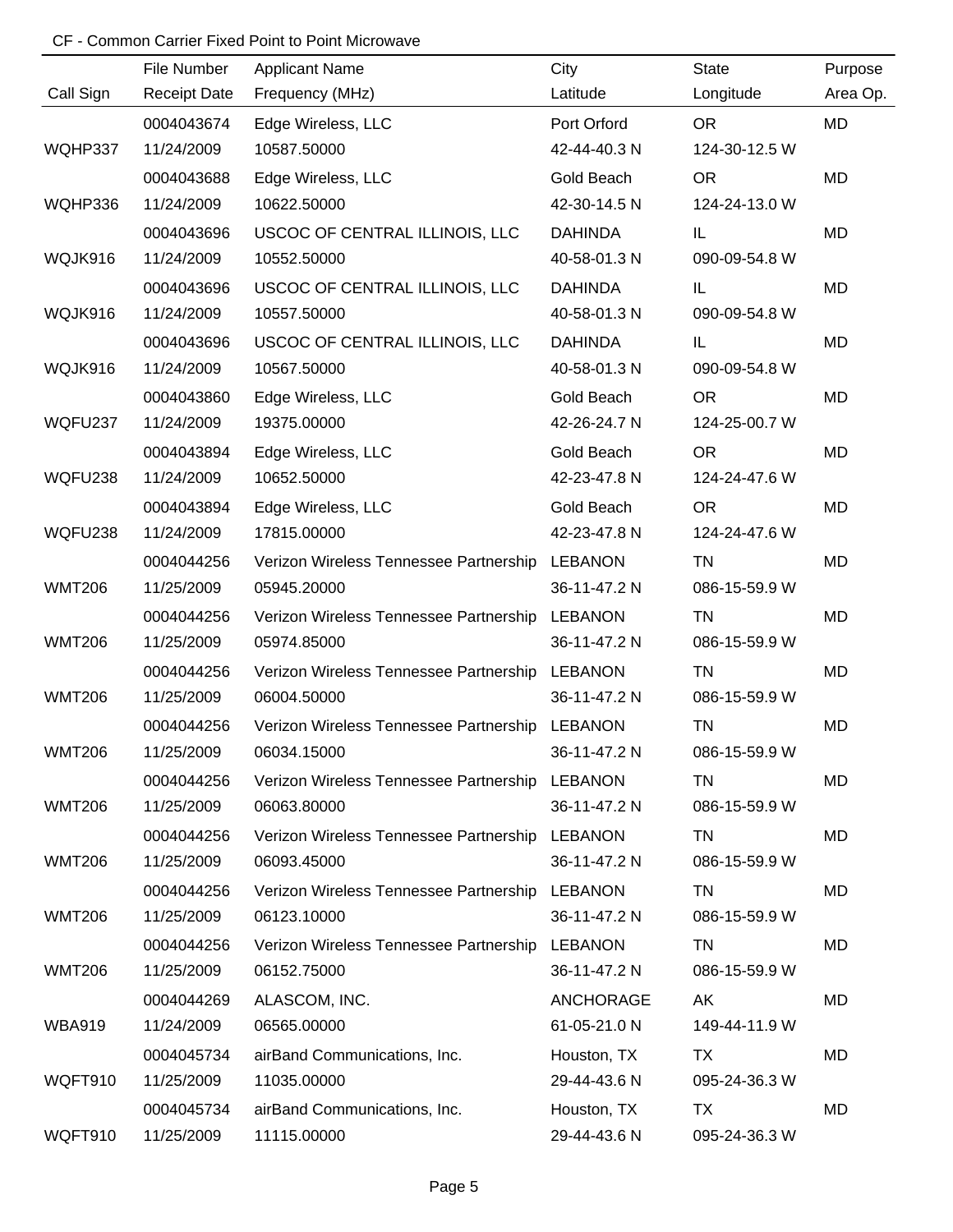|               | File Number         | <b>Applicant Name</b>                          | City              | <b>State</b>  | Purpose   |
|---------------|---------------------|------------------------------------------------|-------------------|---------------|-----------|
| Call Sign     | <b>Receipt Date</b> | Frequency (MHz)                                | Latitude          | Longitude     | Area Op.  |
|               | 0004045734          | airBand Communications, Inc.                   | Houston, TX       | <b>TX</b>     | MD        |
| WQFT910       | 11/25/2009          | 19405.00000                                    | 29-44-43.6 N      | 095-24-36.3 W |           |
|               | 0004045734          | airBand Communications, Inc.                   | Houston, TX       | TX            | <b>MD</b> |
| WQFT910       | 11/25/2009          | 19600.00000                                    | 29-44-43.6 N      | 095-24-36.3 W |           |
|               | 0004045742          | Wasatch Utah RSA No. 2 Limited Partner: Morgan |                   | UT            | MD        |
| WQJR286       | 11/25/2009          | 10755.00000                                    | 41-01-44.0 N      | 111-41-45.7 W |           |
|               | 0004045742          | Wasatch Utah RSA No. 2 Limited Partner: Morgan |                   | UT            | MD        |
| WQJR286       | 11/25/2009          | 10835.00000                                    | 41-01-44.0 N      | 111-41-45.7 W |           |
|               | 0004045752          | Wasatch Utah RSA No. 2 Limited Partner: Morgan |                   | UT            | MD        |
| WQFP970       | 11/25/2009          | 10562.50000                                    | 41-04-13.4 N      | 111-33-04.0 W |           |
|               | 0004045752          | Wasatch Utah RSA No. 2 Limited Partner: Morgan |                   | UT            | MD        |
| WQFP970       | 11/25/2009          | 11325.00000                                    | 41-04-13.4 N      | 111-33-04.0 W |           |
|               | 0004045758          | New Cingular Wireless PCS, LLC                 | <b>FALL RIVER</b> | MA            | MD        |
| WPVP761       | 11/25/2009          | 17935.00000                                    | 41-40-45.8 N      | 071-10-41.8 W |           |
|               | 0004045790          | AT&T Mobility Puerto Rico Inc.                 | <b>CAYEY</b>      | <b>PR</b>     | MD        |
| <b>WMN257</b> | 11/25/2009          | 06197.24000                                    | 18-04-18.0 N      | 066-12-27.1 W |           |
|               | 0004045790          | AT&T Mobility Puerto Rico Inc.                 | <b>CAYEY</b>      | <b>PR</b>     | MD        |
| <b>WMN257</b> | 11/25/2009          | 06226.89000                                    | 18-04-18.0 N      | 066-12-27.1 W |           |
|               | 0004045790          | AT&T Mobility Puerto Rico Inc.                 | <b>CAYEY</b>      | <b>PR</b>     | MD        |
| <b>WMN257</b> | 11/25/2009          | 06286.19000                                    | 18-04-18.0 N      | 066-12-27.1 W |           |
|               | 0004045790          | AT&T Mobility Puerto Rico Inc.                 | <b>CAYEY</b>      | <b>PR</b>     | <b>MD</b> |
| <b>WMN257</b> | 11/25/2009          | 06315.84000                                    | 18-04-18.0 N      | 066-12-27.1 W |           |
|               | 0004045790          | AT&T Mobility Puerto Rico Inc.                 | <b>CAYEY</b>      | <b>PR</b>     | MD        |
| <b>WMN257</b> | 11/25/2009          | 06404.79000                                    | 18-04-18.0 N      | 066-12-27.1 W |           |
|               | 0004045790          | AT&T Mobility Puerto Rico Inc.                 | <b>CAYEY</b>      | <b>PR</b>     | MD        |
| <b>WMN257</b> | 11/25/2009          | 06412.82000                                    | 18-04-18.0 N      | 066-12-27.1 W |           |
|               | 0004045790          | AT&T Mobility Puerto Rico Inc.                 | <b>CAYEY</b>      | <b>PR</b>     | MD        |
| <b>WMN257</b> | 11/25/2009          | 06595.00000                                    | 18-04-18.0 N      | 066-12-27.1 W |           |
|               | 0004045790          | AT&T Mobility Puerto Rico Inc.                 | <b>CAYEY</b>      | <b>PR</b>     | MD        |
| <b>WMN257</b> | 11/25/2009          | 10627.50000                                    | 18-04-18.0 N      | 066-12-27.1 W |           |
|               | 0004045790          | AT&T Mobility Puerto Rico Inc.                 | <b>CAYEY</b>      | <b>PR</b>     | MD        |
| <b>WMN257</b> | 11/25/2009          | 10632.50000                                    | 18-04-18.0 N      | 066-12-27.1 W |           |
|               | 0004045790          | AT&T Mobility Puerto Rico Inc.                 | <b>CAYEY</b>      | <b>PR</b>     | MD        |
| <b>WMN257</b> | 11/25/2009          | 10765.00000                                    | 18-04-18.0 N      | 066-12-27.1 W |           |
|               | 0004045790          | AT&T Mobility Puerto Rico Inc.                 | <b>CAYEY</b>      | <b>PR</b>     | MD        |
| <b>WMN257</b> | 11/25/2009          | 11167.50000                                    | 18-04-18.0 N      | 066-12-27.1 W |           |
|               | 0004045813          | USCOC OF CENTRAL ILLINOIS, LLC                 | <b>FREEPORT</b>   | IL            | MD        |
| WPUP621       | 11/25/2009          | 10567.50000                                    | 42-13-55.5 N      | 089-39-38.8 W |           |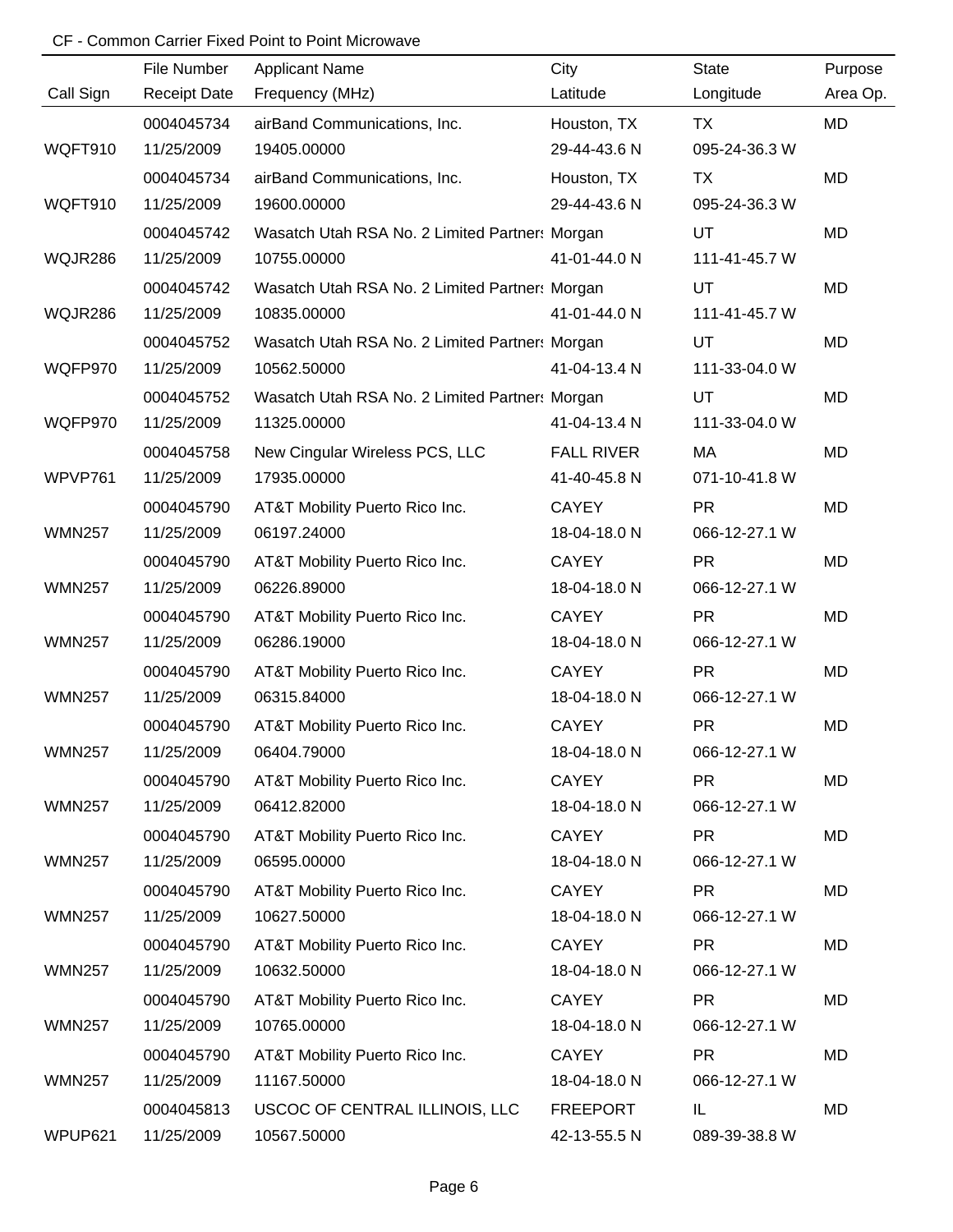|               | File Number         | <b>Applicant Name</b>                            | City                | <b>State</b>  | Purpose   |
|---------------|---------------------|--------------------------------------------------|---------------------|---------------|-----------|
| Call Sign     | <b>Receipt Date</b> | Frequency (MHz)                                  | Latitude            | Longitude     | Area Op.  |
|               | 0004045813          | USCOC OF CENTRAL ILLINOIS, LLC                   | <b>FREEPORT</b>     | IL            | MD        |
| WPUP621       | 11/25/2009          | 10572.50000                                      | 42-13-55.5 N        | 089-39-38.8 W |           |
|               | 0004045833          | AT&T Mobility Puerto Rico Inc.                   | <b>BARRANQUITAS</b> | <b>PR</b>     | MD        |
| WQBC457       | 11/25/2009          | 10567.50000                                      | 18-11-20.3 N        | 066-17-28.2 W |           |
|               | 0004045833          | AT&T Mobility Puerto Rico Inc.                   | <b>BARRANQUITAS</b> | <b>PR</b>     | MD        |
| WQBC457       | 11/25/2009          | 11142.50000                                      | 18-11-20.3 N        | 066-17-28.2 W |           |
|               | 0004045833          | AT&T Mobility Puerto Rico Inc.                   | <b>BARRANQUITAS</b> | <b>PR</b>     | MD        |
| WQBC457       | 11/25/2009          | 11255.00000                                      | 18-11-20.3 N        | 066-17-28.2 W |           |
|               | 0004046183          | CCPR of the Virgin Islands, Inc.                 | <b>SAINT THOMAS</b> | VI            | MD        |
| WPNG921       | 11/25/2009          | 10633.12500                                      | 18-19-43.0 N        | 064-51-09.1 W |           |
|               | 0004046183          | CCPR of the Virgin Islands, Inc.                 | <b>SAINT THOMAS</b> | VI            | MD        |
| WPNG921       | 11/25/2009          | 10855.00000                                      | 18-19-43.0 N        | 064-51-09.1 W |           |
|               | 0004046190          | CCPR of the Virgin Islands, Inc.                 | <b>ST THOMAS</b>    | VI            | MD        |
| <b>WMN657</b> | 11/25/2009          | 10568.12500                                      | 18-20-56.5 N        | 064-54-05.5 W |           |
|               | 0004046190          | CCPR of the Virgin Islands, Inc.                 | <b>ST THOMAS</b>    | VI            | MD        |
| <b>WMN657</b> | 11/25/2009          | 10572.50000                                      | 18-20-56.5 N        | 064-54-05.5 W |           |
|               | 0004046190          | CCPR of the Virgin Islands, Inc.                 | <b>ST THOMAS</b>    | VI            | MD        |
| <b>WMN657</b> | 11/25/2009          | 11245.00000                                      | 18-20-56.5 N        | 064-54-05.5 W |           |
|               | 0004046190          | CCPR of the Virgin Islands, Inc.                 | <b>ST THOMAS</b>    | VI            | MD        |
| <b>WMN657</b> | 11/25/2009          | 11345.00000                                      | 18-20-56.5 N        | 064-54-05.5 W |           |
|               | 0004046190          | CCPR of the Virgin Islands, Inc.                 | <b>ST THOMAS</b>    | VI            | MD        |
| <b>WMN657</b> | 11/25/2009          | 11605.00000                                      | 18-20-56.5 N        | 064-54-05.5 W |           |
|               | 0004046292          | NEW CINGULAR WIRELESS PCS, LLC GRAND JUNCTION CO |                     |               | <b>MD</b> |
| WPNM647       | 11/25/2009          | 06585.00000                                      | 39-03-29.2 N        | 108-32-14.0 W |           |
|               | 0004046292          | NEW CINGULAR WIRELESS PCS, LLC GRAND JUNCTION CO |                     |               | MD        |
| WPNM647       | 11/25/2009          | 06610.00000                                      | 39-03-29.2 N        | 108-32-14.0 W |           |
|               | 0004046292          | NEW CINGULAR WIRELESS PCS, LLC GRAND JUNCTION CO |                     |               | MD        |
| WPNM647       | 11/25/2009          | 06695.00000                                      | 39-03-29.2 N        | 108-32-14.0 W |           |
|               | 0004046295          | NEW CINGULAR WIRELESS PCS, LLC MACK              |                     | CO            | MD        |
| WPXK794       | 11/25/2009          | 06745.00000                                      | 39-12-56.5 N        | 108-58-19.0 W |           |
|               | 0004046295          | NEW CINGULAR WIRELESS PCS, LLC                   | <b>MACK</b>         | CO            | MD        |
| WPXK794       | 11/25/2009          | 06765.00000                                      | 39-12-56.5 N        | 108-58-19.0 W |           |
|               | 0004046350          | AT&T Mobility Puerto Rico Inc.                   | MAYAQUEZ            | <b>PR</b>     | MD        |
| WQKJ765       | 11/25/2009          | 11162.50000                                      | 18-11-09.3 N        | 067-04-34.4 W |           |
|               | 0004042449          | Verizon Wireless VAW LLC (OR, HI)                | <b>Baker City</b>   | <b>OR</b>     | <b>NE</b> |
|               | 11/24/2009          | 19675.00000                                      | 44-46-13.9 N        | 117-49-11.8 W |           |
|               | 0004043510          | USCOC OF CENTRAL ILLINOIS, LLC                   | <b>PLYMOUTH</b>     | IL            | <b>NE</b> |
|               | 11/24/2009          | 06625.00000                                      | 40-17-25.6 N        | 090-54-33.2 W |           |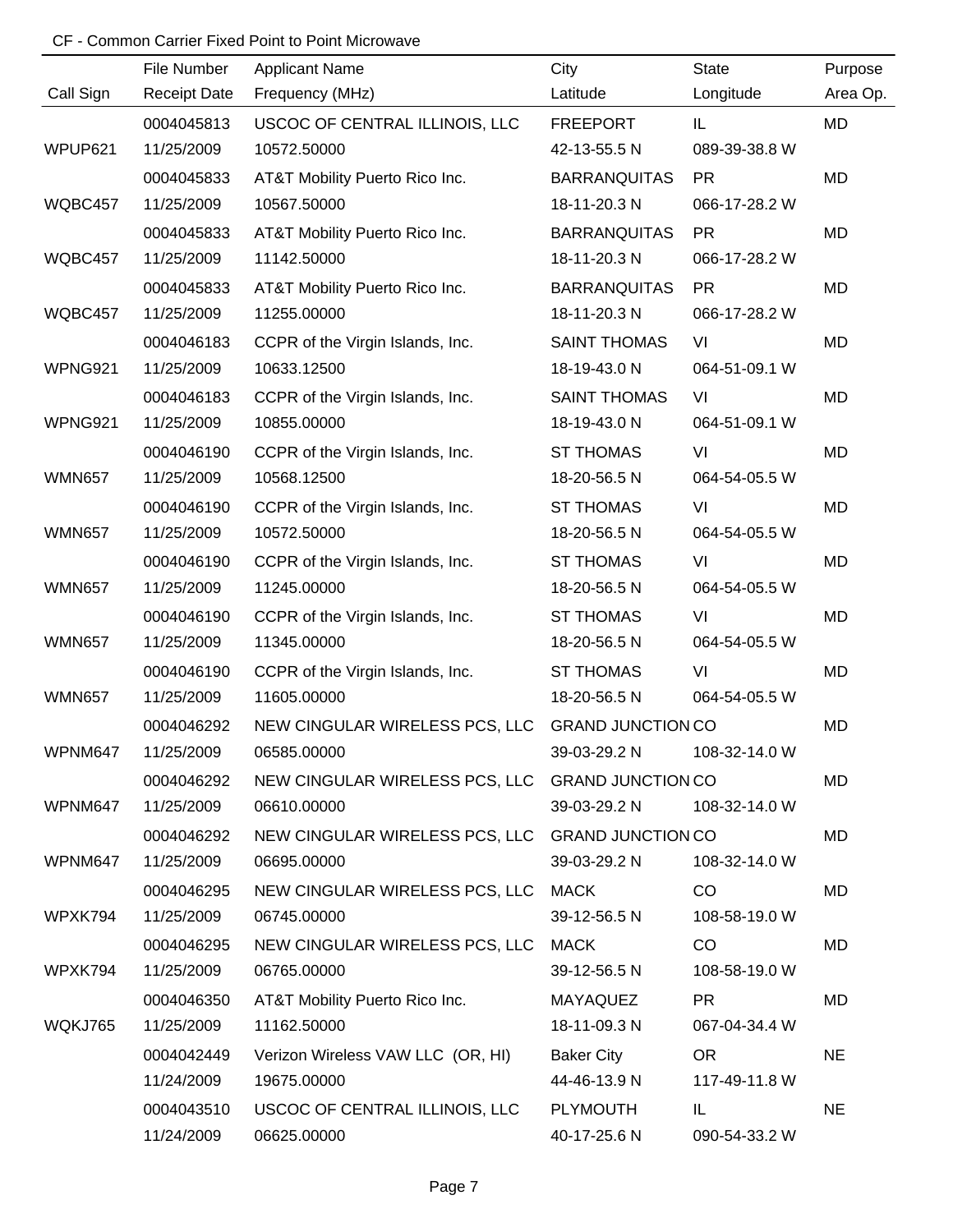|               | File Number         | <b>Applicant Name</b>           | City            | <b>State</b>  | Purpose   |
|---------------|---------------------|---------------------------------|-----------------|---------------|-----------|
| Call Sign     | <b>Receipt Date</b> | Frequency (MHz)                 | Latitude        | Longitude     | Area Op.  |
|               | 0004043712          | USCOC OF CENTRAL ILLINOIS, LLC  | <b>VICTORIA</b> | IL            | <b>NE</b> |
|               | 11/24/2009          | 10632.50000                     | 41-02-08.5 N    | 090-05-51.5 W |           |
|               | 0004045818          | USCOC OF CENTRAL ILLINOIS, LLC  | <b>FREEPORT</b> | IL            | <b>NE</b> |
|               | 11/25/2009          | 10637.50000                     | 42-16-54.0 N    | 089-40-49.1 W |           |
|               | 0004046359          | AT&T MOBILITY PUERTO RICO INC.  | <b>MAYAGUEZ</b> | <b>PR</b>     | <b>NE</b> |
|               | 11/25/2009          | 11187.50000                     | 18-13-37.0 N    | 067-08-16.4 W |           |
|               | 0004045508          | AT&T COMMUNICATIONS OF MICHIGAL |                 |               | <b>RO</b> |
| <b>KQI61</b>  | 11/25/2009          |                                 |                 |               |           |
|               | 0004045509          | AT&T COMMUNICATIONS OF MICHIGAL |                 |               | <b>RO</b> |
| <b>KQI67</b>  | 11/25/2009          |                                 |                 |               |           |
|               | 0004045510          | AT&T COMMUNICATIONS OF MICHIGAL |                 |               | <b>RO</b> |
| <b>KQI68</b>  | 11/25/2009          |                                 |                 |               |           |
|               | 0004045511          | AT&T COMMUNICATIONS OF MICHIGAL |                 |               | <b>RO</b> |
| <b>KQI69</b>  | 11/25/2009          |                                 |                 |               |           |
|               | 0004045512          | AT&T COMMUNICATIONS OF MICHIGAL |                 |               | <b>RO</b> |
| <b>KQO78</b>  | 11/25/2009          |                                 |                 |               |           |
|               | 0004045513          | AT&T COMMUNICATIONS OF MICHIGAL |                 |               | <b>RO</b> |
| <b>WHR249</b> | 11/25/2009          |                                 |                 |               |           |
|               | 0004045514          | AT&T COMMUNICATIONS OF MICHIGAL |                 |               | <b>RO</b> |
| <b>WHR254</b> | 11/25/2009          |                                 |                 |               |           |
|               | 0004045515          | AT&T COMMUNICATIONS OF MICHIGAL |                 |               | <b>RO</b> |
| <b>WHR260</b> | 11/25/2009          |                                 |                 |               |           |
|               | 0004045516          | AT&T COMMUNICATIONS OF MICHIGAL |                 |               | <b>RO</b> |
| <b>WHR263</b> | 11/25/2009          |                                 |                 |               |           |
|               | 0004045517          | AT&T COMMUNICATIONS OF MICHIGAL |                 |               | <b>RO</b> |
| <b>WHR265</b> | 11/25/2009          |                                 |                 |               |           |
|               | 0004045532          | AT&T COMMUNICATIONS OF THE MIDI |                 |               | <b>RO</b> |
| WQN70         | 11/25/2009          |                                 |                 |               |           |
|               | 0004045533          | AT&T COMMUNICATIONS OF THE MIDI |                 |               | <b>RO</b> |
| WQN71         | 11/25/2009          |                                 |                 |               |           |
|               | 0004045534          | AT&T COMMUNICATIONS OF THE MIDI |                 |               | <b>RO</b> |
| WQN72         | 11/25/2009          |                                 |                 |               |           |
|               | 0004045535          | AT&T COMMUNICATIONS OF THE MIDI |                 |               | RO.       |
| WQN73         | 11/25/2009          |                                 |                 |               |           |
|               | 0004045536          | AT&T COMMUNICATIONS OF THE MID\ |                 |               | <b>RO</b> |
| KAS91         | 11/25/2009          |                                 |                 |               |           |
|               | 0004045537          | AT&T COMMUNICATIONS OF THE MIDI |                 |               | <b>RO</b> |
| KBL99         | 11/25/2009          |                                 |                 |               |           |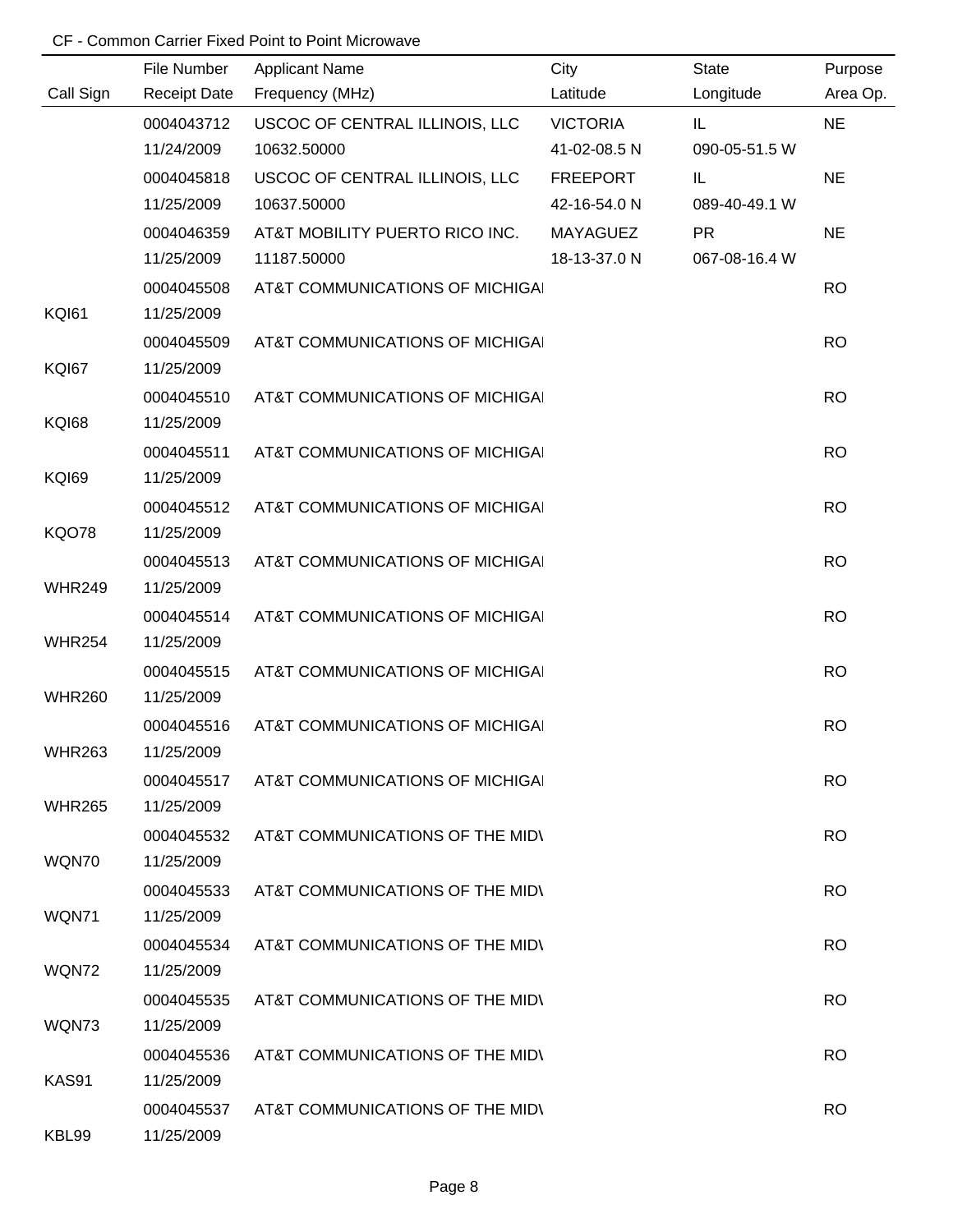|                   | File Number              | <b>Applicant Name</b>           | City     | <b>State</b> | Purpose   |
|-------------------|--------------------------|---------------------------------|----------|--------------|-----------|
| Call Sign         | <b>Receipt Date</b>      | Frequency (MHz)                 | Latitude | Longitude    | Area Op.  |
| KFJ59             | 0004045538<br>11/25/2009 | AT&T COMMUNICATIONS OF THE MIDI |          |              | <b>RO</b> |
|                   |                          |                                 |          |              |           |
| <b>WFY885</b>     | 0004045539<br>11/25/2009 | AT&T COMMUNICATIONS OF THE MIDY |          |              | <b>RO</b> |
|                   |                          |                                 |          |              | <b>RO</b> |
| <b>WHR360</b>     | 0004045540<br>11/25/2009 | AT&T COMMUNICATIONS OF THE MIDY |          |              |           |
|                   |                          |                                 |          |              |           |
| <b>WHR362</b>     | 0004045541<br>11/25/2009 | AT&T COMMUNICATIONS OF THE MIDI |          |              | <b>RO</b> |
|                   |                          |                                 |          |              |           |
| <b>WHS812</b>     | 0004045542<br>11/25/2009 | AT&T COMMUNICATIONS OF THE MIDY |          |              | <b>RO</b> |
|                   |                          |                                 |          |              |           |
| <b>WHS813</b>     | 0004045543<br>11/25/2009 | AT&T COMMUNICATIONS OF THE MIDV |          |              | <b>RO</b> |
|                   | 0004045544               | AT&T COMMUNICATIONS OF THE MIDV |          |              | <b>RO</b> |
| <b>WLK920</b>     | 11/25/2009               |                                 |          |              |           |
|                   | 0004045545               | AT&T COMMUNICATIONS OF THE MIDI |          |              | <b>RO</b> |
| <b>WLL497</b>     | 11/25/2009               |                                 |          |              |           |
|                   | 0004045546               | AT&T COMMUNICATIONS OF THE MIDI |          |              | <b>RO</b> |
| <b>WLL498</b>     | 11/25/2009               |                                 |          |              |           |
|                   | 0004045547               | AT&T COMMUNICATIONS OF THE MIDV |          |              | <b>RO</b> |
| <b>WLN629</b>     | 11/25/2009               |                                 |          |              |           |
|                   | 0004045548               | AT&T COMMUNICATIONS OF THE MIDV |          |              | <b>RO</b> |
| <b>WLT640</b>     | 11/25/2009               |                                 |          |              |           |
|                   | 0004045549               | AT&T COMMUNICATIONS OF THE MIDI |          |              | <b>RO</b> |
| <b>WLT641</b>     | 11/25/2009               |                                 |          |              |           |
|                   | 0004045673               | AT&T COMMUNICATIONS OF WISCONS  |          |              | <b>RO</b> |
| <b>WLN630</b>     | 11/25/2009               |                                 |          |              |           |
|                   | 0004045674               | AT&T COMMUNICATIONS OF WISCONS  |          |              | <b>RO</b> |
| <b>WLN843</b>     | 11/25/2009               |                                 |          |              |           |
|                   | 0004045675               | AT&T COMMUNICATIONS OF WISCONS  |          |              | <b>RO</b> |
| <b>WLN844</b>     | 11/25/2009               |                                 |          |              |           |
|                   | 0004046240               | AT&T COMMUNICATIONS OF THE MOL  |          |              | <b>RO</b> |
| KAN <sub>28</sub> | 11/25/2009               |                                 |          |              |           |
|                   | 0004046241               | AT&T COMMUNICATIONS OF THE MOL  |          |              | <b>RO</b> |
| <b>WHR272</b>     | 11/25/2009               |                                 |          |              |           |
|                   | 0004046242               | AT&T COMMUNICATIONS OF THE MOL  |          |              | <b>RO</b> |
| <b>WHR277</b>     | 11/25/2009               |                                 |          |              |           |
|                   | 0004046243               | AT&T COMMUNICATIONS OF THE MOL  |          |              | <b>RO</b> |
| <b>WHR280</b>     | 11/25/2009               |                                 |          |              |           |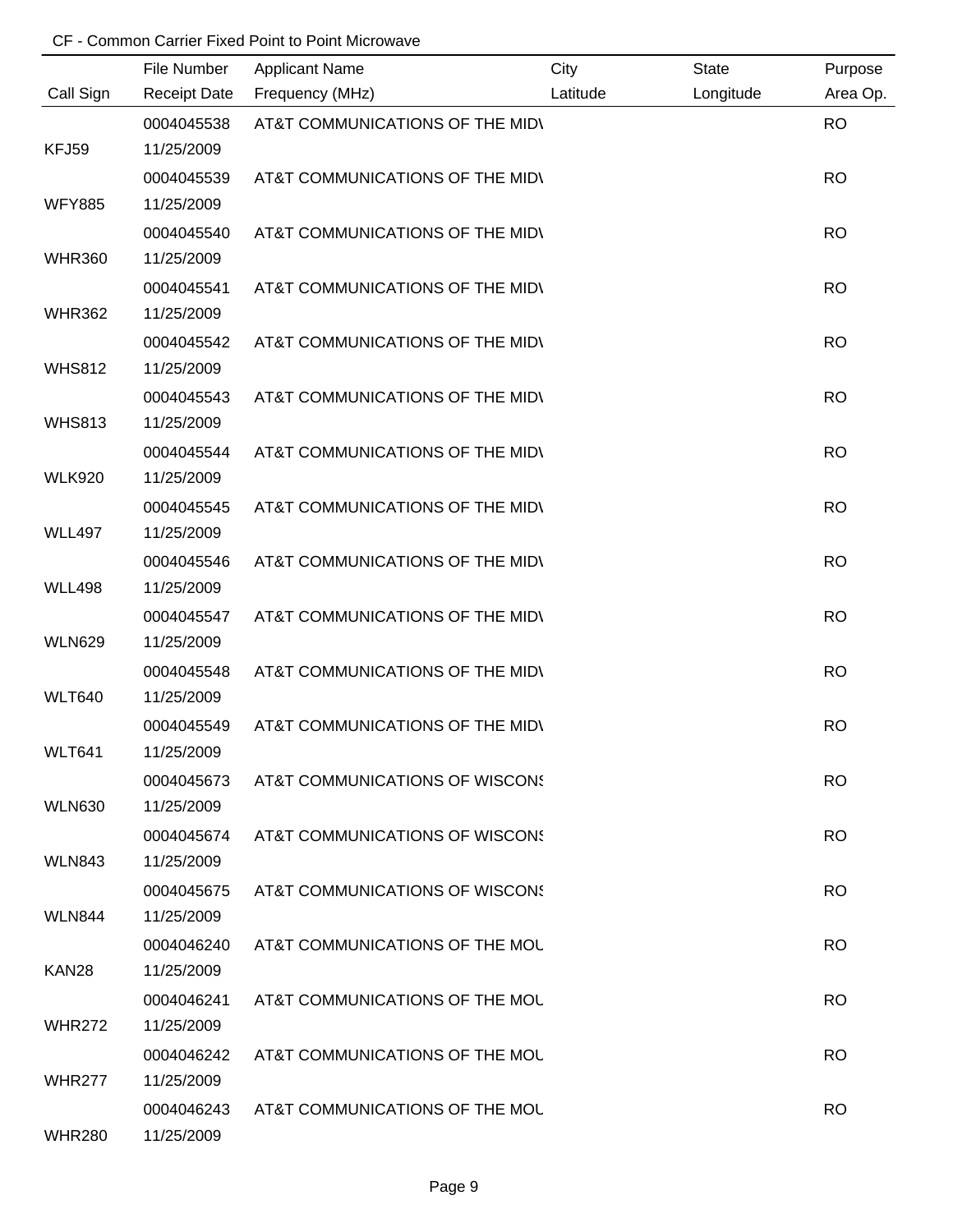|               | File Number         | <b>Applicant Name</b>          | City     | <b>State</b> | Purpose   |
|---------------|---------------------|--------------------------------|----------|--------------|-----------|
| Call Sign     | <b>Receipt Date</b> | Frequency (MHz)                | Latitude | Longitude    | Area Op.  |
|               | 0004046244          | AT&T COMMUNICATIONS OF THE MOL |          |              | <b>RO</b> |
| <b>WHR282</b> | 11/25/2009          |                                |          |              |           |
|               | 0004046245          | AT&T COMMUNICATIONS OF THE MOL |          |              | <b>RO</b> |
| <b>WHS820</b> | 11/25/2009          |                                |          |              |           |
|               | 0004046246          | AT&T COMMUNICATIONS OF THE MOL |          |              | <b>RO</b> |
| <b>WHS821</b> | 11/25/2009          |                                |          |              |           |
|               | 0004046247          | AT&T COMMUNICATIONS OF THE MOL |          |              | <b>RO</b> |
| <b>WHS822</b> | 11/25/2009          |                                |          |              |           |
|               | 0004046248          | AT&T COMMUNICATIONS OF THE MOL |          |              | <b>RO</b> |
| <b>WHS823</b> | 11/25/2009          |                                |          |              |           |
|               | 0004046249          | AT&T COMMUNICATIONS OF THE MOL |          |              | <b>RO</b> |
| <b>WHS824</b> | 11/25/2009          |                                |          |              |           |
|               | 0004046250          | AT&T COMMUNICATIONS OF THE MOL |          |              | <b>RO</b> |
| <b>WHS825</b> | 11/25/2009          |                                |          |              |           |
|               | 0004046251          | AT&T COMMUNICATIONS OF THE MOL |          |              | <b>RO</b> |
| <b>WLL745</b> | 11/25/2009          |                                |          |              |           |
|               | 0004046252          | AT&T COMMUNICATIONS OF THE MOL |          |              | <b>RO</b> |
| <b>WLL748</b> | 11/25/2009          |                                |          |              |           |
|               | 0004046253          | AT&T COMMUNICATIONS OF THE MOL |          |              | <b>RO</b> |
| <b>WLL752</b> | 11/25/2009          |                                |          |              |           |
|               | 0004046254          | AT&T COMMUNICATIONS OF THE MOL |          |              | <b>RO</b> |
| <b>WLL753</b> | 11/25/2009          |                                |          |              |           |
|               | 0004046255          | AT&T COMMUNICATIONS OF THE MOL |          |              | <b>RO</b> |
| <b>WLL756</b> | 11/25/2009          |                                |          |              |           |
|               | 0004046256          | AT&T COMMUNICATIONS OF THE MOL |          |              | <b>RO</b> |
| <b>WLL757</b> | 11/25/2009          |                                |          |              |           |
|               | 0004046257          | AT&T COMMUNICATIONS OF THE MOL |          |              | <b>RO</b> |
| <b>WLL760</b> | 11/25/2009          |                                |          |              |           |
|               | 0004046258          | AT&T COMMUNICATIONS OF THE MOL |          |              | <b>RO</b> |
| <b>WLT338</b> | 11/25/2009          |                                |          |              |           |
|               | 0004046259          | AT&T COMMUNICATIONS OF THE MOL |          |              | <b>RO</b> |
| <b>WLU430</b> | 11/25/2009          |                                |          |              |           |
|               | 0004046260          | AT&T COMMUNICATIONS OF THE MOL |          |              | RO.       |
| <b>WLV976</b> | 11/25/2009          |                                |          |              |           |
|               | 0004046261          | AT&T COMMUNICATIONS OF THE MOL |          |              | <b>RO</b> |
| <b>WLW266</b> | 11/25/2009          |                                |          |              |           |
|               | 0004046267          | AT&T COMMUNICATIONS OF THE PAC |          |              | <b>RO</b> |
| <b>WHR380</b> | 11/25/2009          |                                |          |              |           |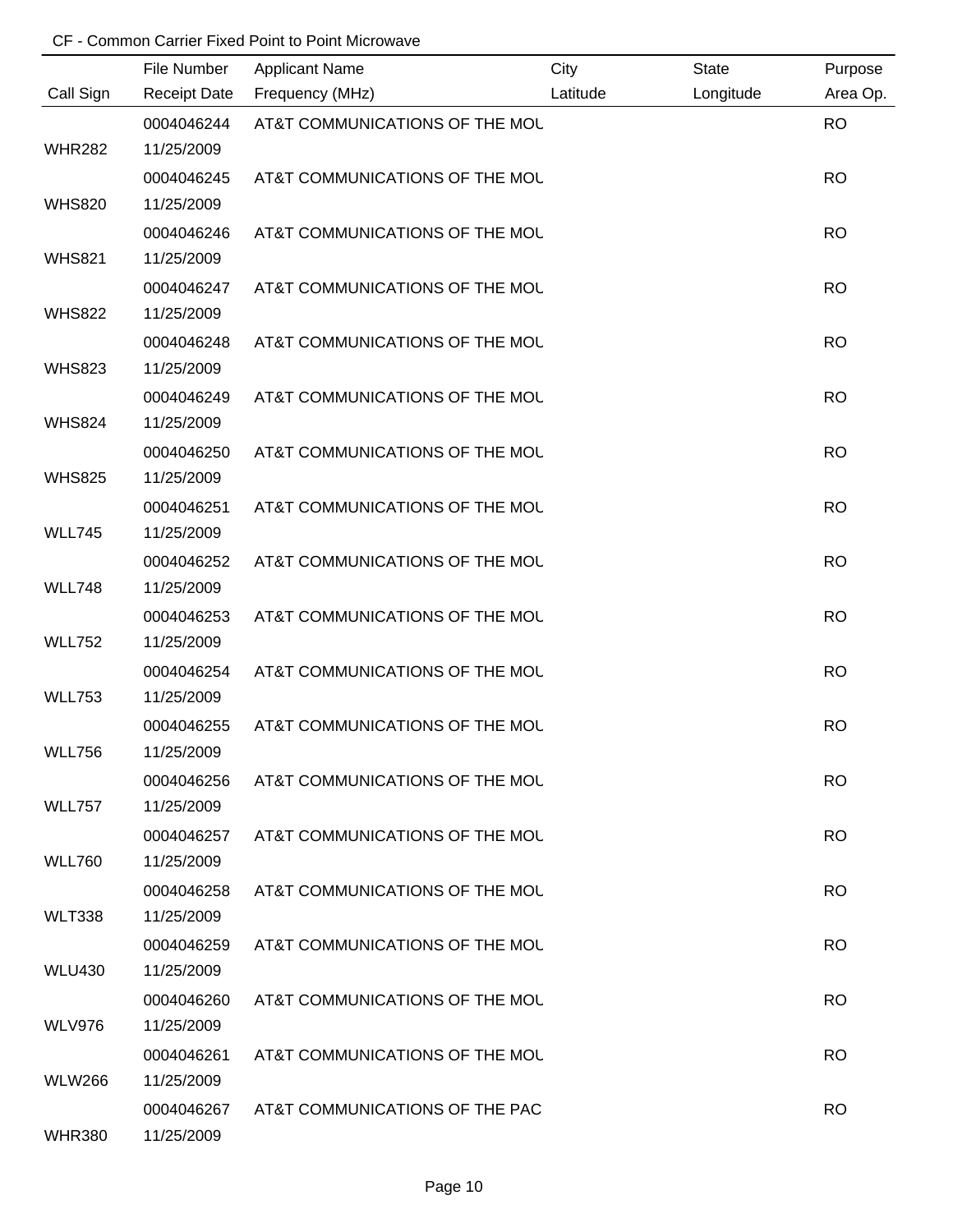|               | File Number         | <b>Applicant Name</b>          | City     | <b>State</b> | Purpose   |
|---------------|---------------------|--------------------------------|----------|--------------|-----------|
| Call Sign     | <b>Receipt Date</b> | Frequency (MHz)                | Latitude | Longitude    | Area Op.  |
|               | 0004046268          | AT&T COMMUNICATIONS OF THE PAC |          |              | RO.       |
| <b>WHR385</b> | 11/25/2009          |                                |          |              |           |
|               | 0004046269          | AT&T COMMUNICATIONS OF THE PAC |          |              | RO.       |
| <b>WHR389</b> | 11/25/2009          |                                |          |              |           |
|               | 0004046270          | AT&T COMMUNICATIONS OF THE PAC |          |              | RO.       |
| <b>WHR415</b> | 11/25/2009          |                                |          |              |           |
|               | 0004046271          | AT&T COMMUNICATIONS OF THE PAC |          |              | <b>RO</b> |
| <b>WHR416</b> | 11/25/2009          |                                |          |              |           |
|               | 0004046272          | AT&T COMMUNICATIONS OF THE PAC |          |              | <b>RO</b> |
| <b>WHS833</b> | 11/25/2009          |                                |          |              |           |
|               | 0004046273          | AT&T COMMUNICATIONS OF THE PAC |          |              | <b>RO</b> |
| <b>WLT305</b> | 11/25/2009          |                                |          |              |           |
|               | 0004046280          | AT&T COMMUNICATIONS OF CALIFOR |          |              | RO.       |
| <b>WMT289</b> | 11/25/2009          |                                |          |              |           |

## CL - Cellular

|                | File Number         | <b>Applicant Name</b>                             | City               | <b>State</b>  | Purpose  |
|----------------|---------------------|---------------------------------------------------|--------------------|---------------|----------|
| Call Sign      | <b>Receipt Date</b> | Frequency (MHz)                                   | Latitude           | Longitude     | Area Op. |
|                | 0004045763          | CALIFORNIA RSA NO. 4 LIMITED PARTI LOS BANOS      |                    | СA            | MD       |
| KNKN346        | 11/25/2009          |                                                   | 36-59-54.1 N       | 120-54-14.0 W |          |
|                | 0004045985          | Midwest Wireless Communications, L.L.C New London |                    | MN            | MD.      |
| <b>KNKN482</b> | 11/25/2009          |                                                   | 45-20-29.9 N       | 095-05-09.4 W |          |
|                | 0004046330          | Verizon Wireless Tennessee Partnership            | Maryville          | ΤN            | MD.      |
| KNKN707        | 11/25/2009          |                                                   | 35-34-15.6 N       | 084-05-56.8 W |          |
|                | 0004046450          | Verizon Wireless (VAW) LLC                        | <b>ORO VALLEY</b>  | AZ            | MD.      |
| KNKA286        | 11/25/2009          |                                                   | $32 - 25 - 22.3$ N | 110-57-15.4 W |          |
|                | 0004046450          | Verizon Wireless (VAW) LLC                        | THREE POINTS       | AZ.           | MD.      |
| KNKA286        | 11/25/2009          |                                                   | 32-04-36.6 N       | 111-18-30.4 W |          |
|                | 0004046450          | Verizon Wireless (VAW) LLC                        | Tucson             | AZ            | MD       |
| KNKA286        | 11/25/2009          |                                                   | 32-19-36.3 N       | 111-13-32.4 W |          |

# GS - Private Carrier Paging, 929-930 MHz

|           | File Number  | <b>Applicant Name</b>          | City     | State     | Purpose  |
|-----------|--------------|--------------------------------|----------|-----------|----------|
| Call Sign | Receipt Date | Frequency (MHz)                | Latitude | Longitude | Area Op. |
|           | 0004043524   | P & R Spectrum Resources, Inc. |          |           | RO.      |
| WPGF236   | 11/24/2009   |                                |          |           |          |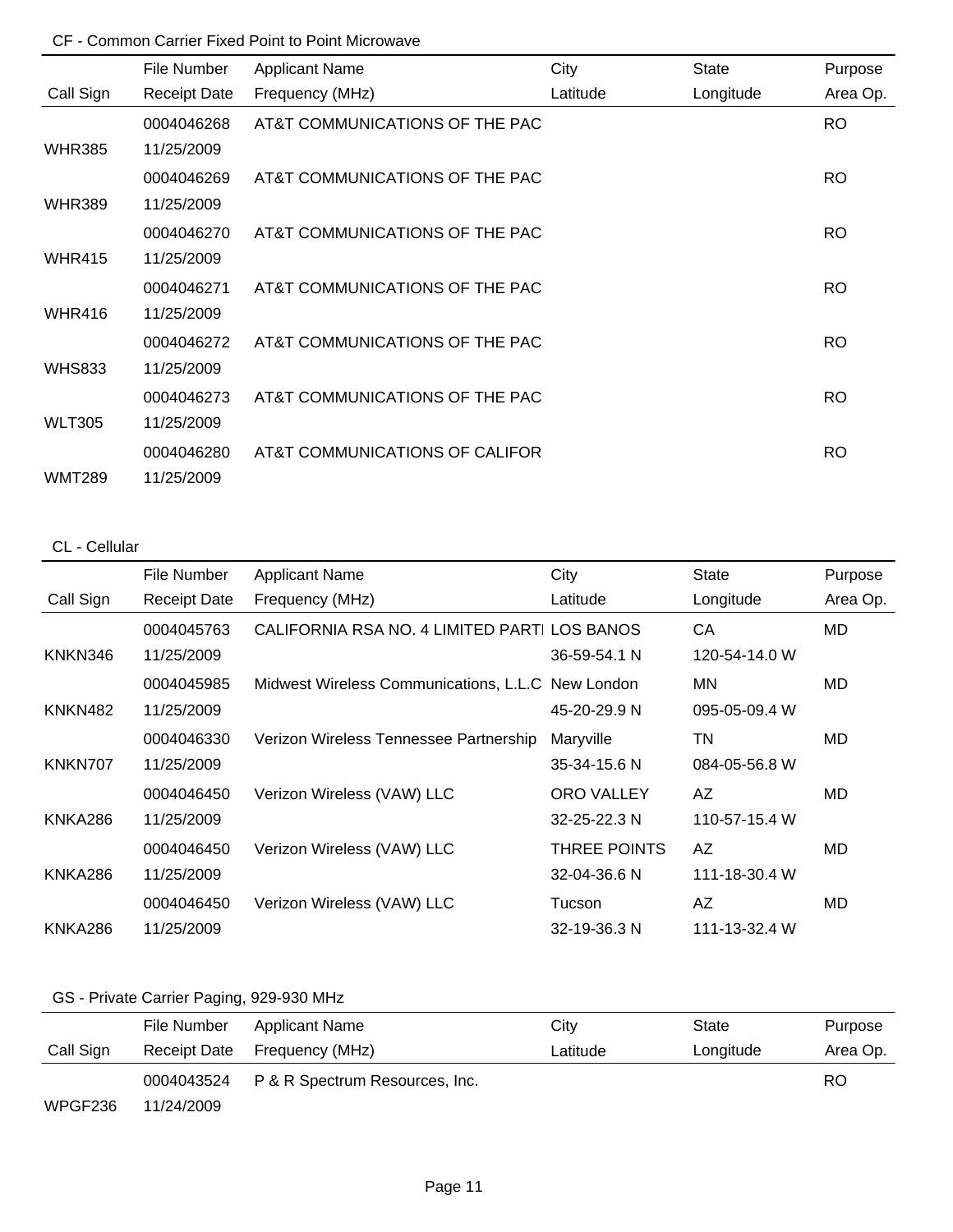## IK - Industrial/Business Pool - Commercial, Conventional

|           | File Number         | <b>Applicant Name</b>                         | City         | <b>State</b>  | Purpose   |
|-----------|---------------------|-----------------------------------------------|--------------|---------------|-----------|
| Call Sign | <b>Receipt Date</b> | Frequency (MHz)                               | Latitude     | Longitude     | Area Op.  |
|           | 0004043400          | HENRY B. HENDERSON D/B/A PROFES               |              |               | <b>NE</b> |
|           | 11/24/2009          | 00460.90000                                   |              |               | A         |
|           | 0004043400          | HENRY B. HENDERSON D/B/A PROFES               |              |               | <b>NE</b> |
|           | 11/24/2009          | 00465.90000                                   |              |               | A         |
|           | 0004043400          | HENRY B. HENDERSON D/B/A PROFES               |              | VA            | <b>NE</b> |
|           | 11/24/2009          | 00465.90000                                   |              |               | X         |
|           | 0004043400          | HENRY B. HENDERSON D/B/A PROFES MOUNTAIN LAKE |              | <b>VA</b>     | <b>NE</b> |
|           | 11/24/2009          | 00460.90000                                   | 37-20-59.5 N | 080-32-14.2 W |           |
|           | 0004043257          | COMMUNICATIONS GROUP INC OF NA                |              |               | RO.       |
| KNAF645   | 11/24/2009          |                                               |              |               |           |
|           | 0004044132          | DAVIS, IVAN                                   |              |               | <b>RO</b> |
| WNQU805   | 11/24/2009          |                                               |              |               |           |
|           | 0004044278          | G & D COMMUNICATIONS INC                      |              |               | RO.       |
| WNRF988   | 11/24/2009          |                                               |              |               |           |

### MC - Coastal Group

|           | File Number         | <b>Applicant Name</b> | City                    | <b>State</b>  | Purpose   |
|-----------|---------------------|-----------------------|-------------------------|---------------|-----------|
| Call Sign | <b>Receipt Date</b> | Frequency (MHz)       | Latitude                | Longitude     | Area Op.  |
|           | 0003957335          | Sloop III, John A     | <b>Dripping Springs</b> | TX            | <b>NE</b> |
|           | 11/13/2009          |                       | 30-12-34.2 N            | 098-01-41.8 W |           |
|           | 0003957335          | Sloop III, John A     | <b>Dripping Springs</b> | <b>TX</b>     | <b>NE</b> |
|           | 11/13/2009          | 00004.46540           | 30-12-34.2 N            | 098-01-41.8 W |           |
|           | 0003957335          | Sloop III, John A     | <b>Dripping Springs</b> | <b>TX</b>     | <b>NE</b> |
|           | 11/13/2009          | 00004.46590           | 30-12-34.2 N            | 098-01-41.8 W |           |
|           | 0003957335          | Sloop III, John A     | <b>Dripping Springs</b> | ТX            | <b>NE</b> |
|           | 11/13/2009          | 00004.46640           | 30-12-34.2 N            | 098-01-41.8 W |           |
|           | 0003957335          | Sloop III, John A     | Dripping Springs        | <b>TX</b>     | <b>NE</b> |
|           | 11/13/2009          | 00004.55640           | 30-12-34.2 N            | 098-01-41.8 W |           |
|           | 0003957335          | Sloop III, John A     | <b>Dripping Springs</b> | <b>TX</b>     | <b>NE</b> |
|           | 11/13/2009          | 00004.75640           | 30-12-34.2 N            | 098-01-41.8 W |           |
|           | 0003957335          | Sloop III, John A     | <b>Dripping Springs</b> | <b>TX</b>     | <b>NE</b> |
|           | 11/13/2009          | 00005.08640           | 30-12-34.2 N            | 098-01-41.8 W |           |
|           | 0003957335          | Sloop III, John A     | Dripping Springs        | <b>TX</b>     | <b>NE</b> |
|           | 11/13/2009          | 00005.09140           | 30-12-34.2 N            | 098-01-41.8 W |           |
|           | 0003957335          | Sloop III, John A     | <b>Dripping Springs</b> | ТX            | <b>NE</b> |
|           | 11/13/2009          | 00005.09640           | 30-12-34.2 N            | 098-01-41.8 W |           |
|           | 0003957335          | Sloop III, John A     | <b>Dripping Springs</b> | <b>TX</b>     | <b>NE</b> |
|           | 11/13/2009          | 00006.24510           | 30-12-34.2 N            | 098-01-41.8 W |           |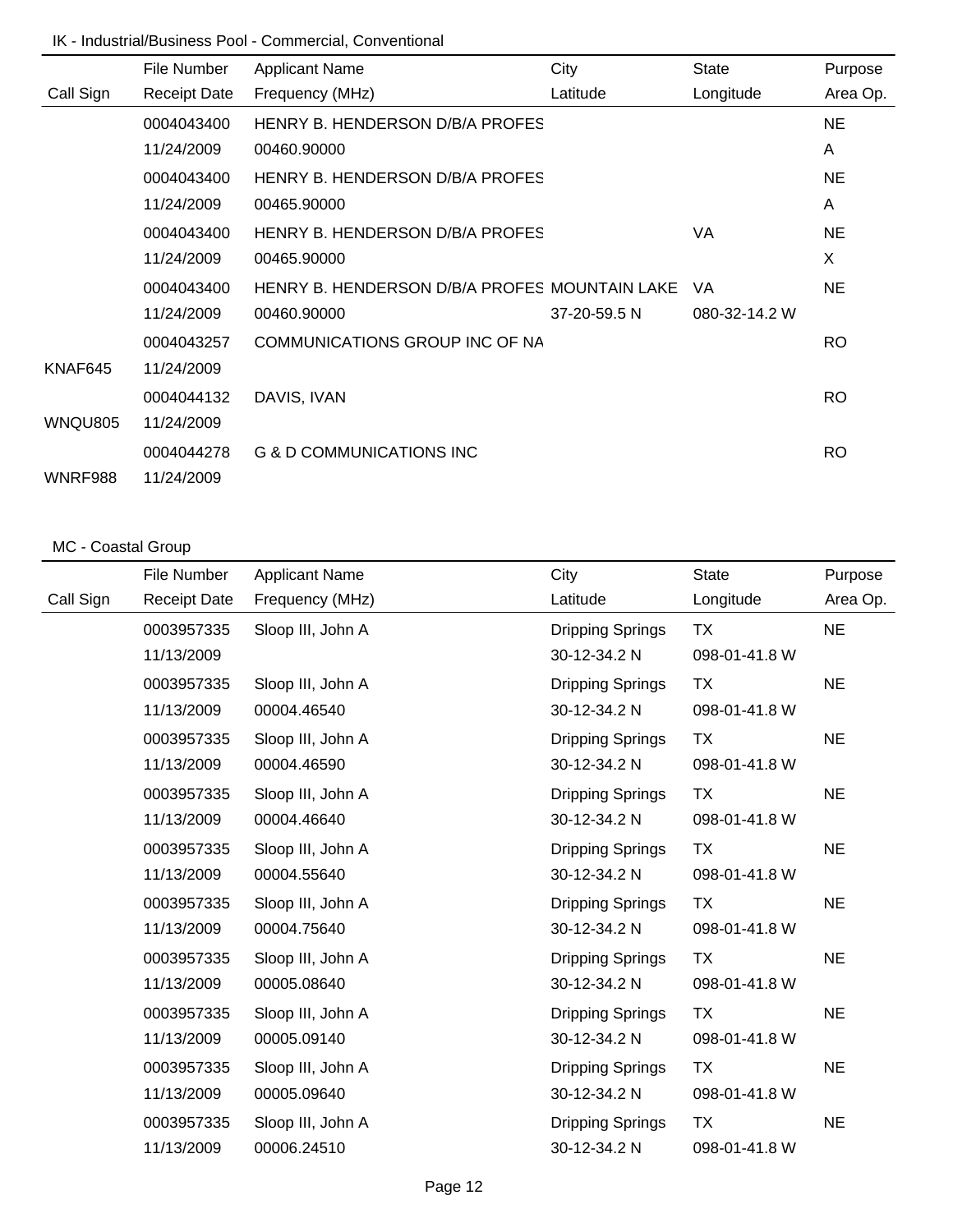|           | File Number         | <b>Applicant Name</b> | City                    | <b>State</b>  | Purpose   |
|-----------|---------------------|-----------------------|-------------------------|---------------|-----------|
| Call Sign | <b>Receipt Date</b> | Frequency (MHz)       | Latitude                | Longitude     | Area Op.  |
|           | 0003957335          | Sloop III, John A     | <b>Dripping Springs</b> | <b>TX</b>     | <b>NE</b> |
|           | 11/13/2009          | 00006.35640           | 30-12-34.2 N            | 098-01-41.8 W |           |
|           | 0003957335          | Sloop III, John A     | <b>Dripping Springs</b> | <b>TX</b>     | <b>NE</b> |
|           | 11/13/2009          | 00006.85990           | 30-12-34.2 N            | 098-01-41.8 W |           |
|           | 0003957335          | Sloop III, John A     | <b>Dripping Springs</b> | TX            | <b>NE</b> |
|           | 11/13/2009          | 00007.35790           | 30-12-34.2 N            | 098-01-41.8 W |           |
|           | 0003957335          | Sloop III, John A     | <b>Dripping Springs</b> | <b>TX</b>     | <b>NE</b> |
|           | 11/13/2009          | 00007.37640           | 30-12-34.2 N            | 098-01-41.8 W |           |
|           | 0003957335          | Sloop III, John A     | <b>Dripping Springs</b> | <b>TX</b>     | <b>NE</b> |
|           | 11/13/2009          | 00007.38640           | 30-12-34.2 N            | 098-01-41.8 W |           |
|           | 0003957335          | Sloop III, John A     | <b>Dripping Springs</b> | <b>TX</b>     | <b>NE</b> |
|           | 11/13/2009          | 00008.05690           | 30-12-34.2 N            | 098-01-41.8 W |           |
|           | 0003957335          | Sloop III, John A     | <b>Dripping Springs</b> | <b>TX</b>     | <b>NE</b> |
|           | 11/13/2009          | 00008.06690           | 30-12-34.2 N            | 098-01-41.8 W |           |
|           | 0003957335          | Sloop III, John A     | <b>Dripping Springs</b> | <b>TX</b>     | <b>NE</b> |
|           | 11/13/2009          | 00008.33140           | 30-12-34.2 N            | 098-01-41.8 W |           |
|           | 0003957335          | Sloop III, John A     | <b>Dripping Springs</b> | <b>TX</b>     | <b>NE</b> |
|           | 11/13/2009          | 00008.43640           | 30-12-34.2 N            | 098-01-41.8 W |           |
|           | 0003957335          | Sloop III, John A     | <b>Dripping Springs</b> | <b>TX</b>     | <b>NE</b> |
|           | 11/13/2009          | 00008.53140           | 30-12-34.2 N            | 098-01-41.8 W |           |
|           | 0003957335          | Sloop III, John A     | <b>Dripping Springs</b> | TX            | <b>NE</b> |
|           | 11/13/2009          | 00009.34740           | 30-12-34.2 N            | 098-01-41.8 W |           |
|           | 0003957335          | Sloop III, John A     | <b>Dripping Springs</b> | TX            | <b>NE</b> |
|           | 11/13/2009          | 00009.37640           | 30-12-34.2 N            | 098-01-41.8 W |           |
|           | 0003957335          | Sloop III, John A     | <b>Dripping Springs</b> | TX            | <b>NE</b> |
|           | 11/13/2009          | 00009.39640           | 30-12-34.2 N            | 098-01-41.8 W |           |
|           | 0003957335          | Sloop III, John A     | <b>Dripping Springs</b> | <b>TX</b>     | <b>NE</b> |
|           | 11/13/2009          | 00012.40140           | 30-12-34.2 N            | 098-01-41.8 W |           |
|           | 0003957335          | Sloop III, John A     | <b>Dripping Springs</b> | <b>TX</b>     | <b>NE</b> |
|           | 11/13/2009          | 00012.50140           | 30-12-34.2 N            | 098-01-41.8 W |           |
|           | 0003957335          | Sloop III, John A     | <b>Dripping Springs</b> | <b>TX</b>     | <b>NE</b> |
|           | 11/13/2009          | 00016.40140           | 30-12-34.2 N            | 098-01-41.8 W |           |
|           | 0003957335          | Sloop III, John A     | <b>Dripping Springs</b> | <b>TX</b>     | <b>NE</b> |
|           | 11/13/2009          | 00016.60140           | 30-12-34.2 N            | 098-01-41.8 W |           |
|           | 0003957335          | Sloop III, John A     | <b>Dripping Springs</b> | TX            | <b>NE</b> |
|           | 11/13/2009          | 00018.04140           | 30-12-34.2 N            | 098-01-41.8 W |           |
|           | 0003957335          | Sloop III, John A     | <b>Dripping Springs</b> | TX            | <b>NE</b> |
|           | 11/13/2009          | 00018.05140           | 30-12-34.2 N            | 098-01-41.8 W |           |

MC - Coastal Group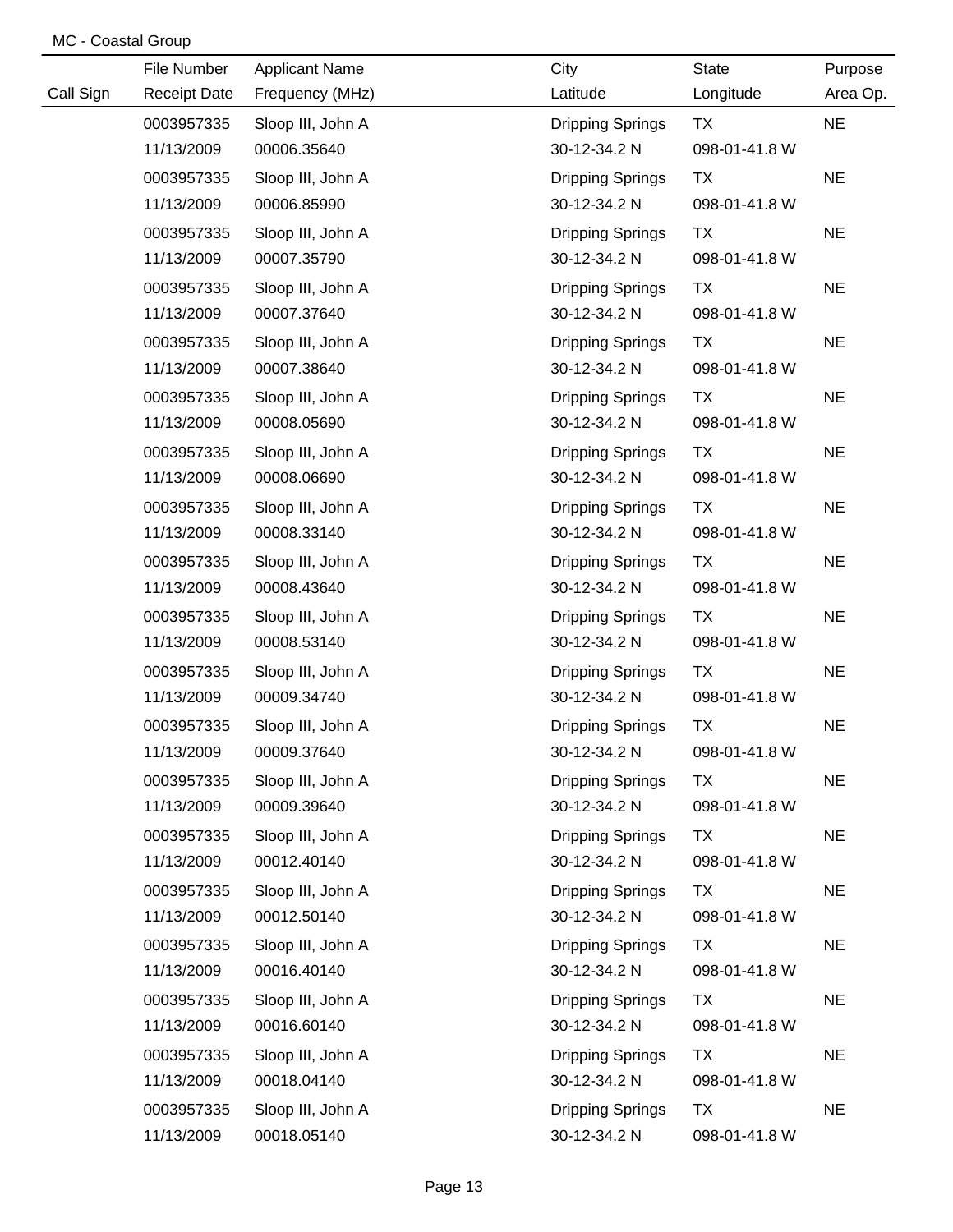| MC - Coastal Group |                     |                       |                         |               |           |
|--------------------|---------------------|-----------------------|-------------------------|---------------|-----------|
|                    | File Number         | <b>Applicant Name</b> | City                    | <b>State</b>  | Purpose   |
| Call Sign          | <b>Receipt Date</b> | Frequency (MHz)       | Latitude                | Longitude     | Area Op.  |
|                    | 0003957335          | Sloop III, John A     | Dripping Springs        | <b>TX</b>     | <b>NE</b> |
|                    | 11/13/2009          | 00022.13000           | 30-12-34.2 N            | 098-01-41.8 W |           |
|                    | 0003957335          | Sloop III, John A     | Dripping Springs        | <b>TX</b>     | <b>NE</b> |
|                    | 11/13/2009          | 00022.13140           | 30-12-34.2 N            | 098-01-41.8 W |           |
|                    | 0003957335          | Sloop III, John A     | Dripping Springs        | <b>TX</b>     | <b>NE</b> |
|                    | 11/13/2009          | 00022.14000           | 30-12-34.2 N            | 098-01-41.8 W |           |
|                    | 0003957335          | Sloop III, John A     | Dripping Springs        | <b>TX</b>     | <b>NE</b> |
|                    | 11/13/2009          | 00022.14140           | 30-12-34.2 N            | 098-01-41.8 W |           |
|                    | 0003957335          | Sloop III, John A     | Dripping Springs        | <b>TX</b>     | <b>NE</b> |
|                    | 11/13/2009          | 00024.62000           | 30-12-34.2 N            | 098-01-41.8 W |           |
|                    | 0003957335          | Sloop III, John A     | Dripping Springs        | <b>TX</b>     | <b>NE</b> |
|                    | 11/13/2009          | 00024.64000           | 30-12-34.2 N            | 098-01-41.8 W |           |
|                    | 0003957335          | Sloop III, John A     | Dripping Springs        | <b>TX</b>     | <b>NE</b> |
|                    | 11/13/2009          | 00026.14000           | 30-12-34.2 N            | 098-01-41.8 W |           |
|                    | 0003957335          | Sloop III, John A     | <b>Dripping Springs</b> | <b>TX</b>     | <b>NE</b> |
|                    | 11/13/2009          | 00026.14140           | 30-12-34.2 N            | 098-01-41.8 W |           |

|           | File Number         | <b>Applicant Name</b>                      | City              | <b>State</b>  | Purpose   |
|-----------|---------------------|--------------------------------------------|-------------------|---------------|-----------|
| Call Sign | <b>Receipt Date</b> | Frequency (MHz)                            | Latitude          | Longitude     | Area Op.  |
|           | 0004014092          | CLEARWIRE SPECTRUM HOLDINGS III RALEIGH    |                   | <b>NC</b>     | AM        |
|           | 11/25/2009          | 21825.00000                                | 35-52-42.6 N      | 078-42-00.5 W |           |
|           | 0004014092          | CLEARWIRE SPECTRUM HOLDINGS III RALEIGH    |                   | <b>NC</b>     | AM        |
|           | 11/25/2009          | 21925.00000                                | 35-52-42.6 N      | 078-42-00.5 W |           |
|           | 0004036358          | <b>CLEARWIRE SPECTRUM HOLDINGS II</b>      | <b>LAS VEGAS</b>  | <b>NV</b>     | AM        |
| WQJL988   | 11/25/2009          | 23025.00000                                | 36-11-10.3 N      | 115-16-44.4 W |           |
|           | 0004036358          | <b>CLEARWIRE SPECTRUM HOLDINGS II</b>      | <b>LAS VEGAS</b>  | <b>NV</b>     | AM        |
| WQJL988   | 11/25/2009          | 23075.00000                                | 36-11-10.3 N      | 115-16-44.4 W |           |
|           | 0004036358          | CLEARWIRE SPECTRUM HOLDINGS II LAS VEGAS   |                   | <b>NV</b>     | AM        |
| WQJL988   | 11/25/2009          | 23125.00000                                | 36-11-10.3 N      | 115-16-44.4 W |           |
|           | 0004036358          | <b>CLEARWIRE SPECTRUM HOLDINGS II</b>      | <b>LAS VEGAS</b>  | <b>NV</b>     | AM        |
| WQJL988   | 11/25/2009          | 23175.00000                                | 36-11-10.3 N      | 115-16-44.4 W |           |
|           | 0004042379          | THE EVERETT CLINIC                         | Snohomish         | <b>WA</b>     | MD        |
| WQKR709   | 11/24/2009          | 19380.00000                                | 47-51-21.6 N      | 122-03-36.4 W |           |
|           | 0004042443          | CLEARWIRE SPECTRUM HOLDINGS III            | <b>High Point</b> | <b>NC</b>     | <b>MD</b> |
| WQKY221   | 11/24/2009          | 11015.00000                                | 36-01-08.8 N      | 080-00-47.8 W |           |
|           | 0004042443          | CLEARWIRE SPECTRUM HOLDINGS III High Point |                   | <b>NC</b>     | <b>MD</b> |
| WQKY221   | 11/24/2009          | 11095.00000                                | 36-01-08.8 N      | 080-00-47.8 W |           |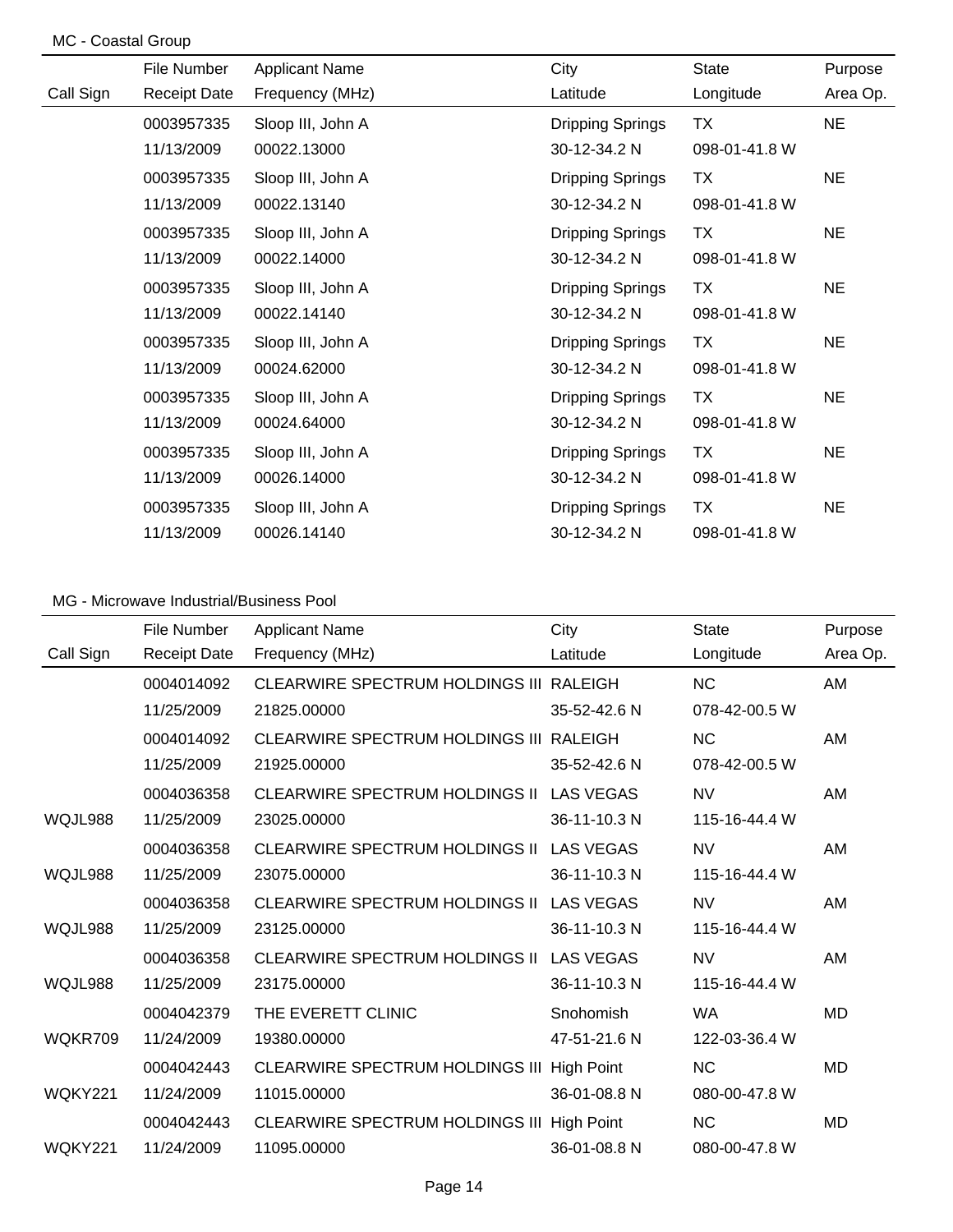|                | File Number         | <b>Applicant Name</b>            | City                 | <b>State</b>  | Purpose   |
|----------------|---------------------|----------------------------------|----------------------|---------------|-----------|
| Call Sign      | <b>Receipt Date</b> | Frequency (MHz)                  | Latitude             | Longitude     | Area Op.  |
|                | 0004042444          | Clearwire Spectrum Holdings, LLC | Jamestown            | NC            | <b>MD</b> |
| WQEP525        | 11/24/2009          | 11225.00000                      | 36-01-30.3 N         | 079-57-46.1 W |           |
|                | 0004042444          | Clearwire Spectrum Holdings, LLC | Jamestown            | NC            | MD        |
| WQEP525        | 11/24/2009          | 11305.00000                      | 36-01-30.3 N         | 079-57-46.1 W |           |
|                | 0004042444          | Clearwire Spectrum Holdings, LLC | Jamestown            | <b>NC</b>     | MD        |
| WQEP525        | 11/24/2009          | 11465.00000                      | 36-01-30.3 N         | 079-57-46.1 W |           |
|                | 0004042444          | Clearwire Spectrum Holdings, LLC | Jamestown            | <b>NC</b>     | MD        |
| <b>WQEP525</b> | 11/24/2009          | 11505.00000                      | 36-01-30.3 N         | 079-57-46.1 W |           |
|                | 0004042444          | Clearwire Spectrum Holdings, LLC | Jamestown            | <b>NC</b>     | MD        |
| WQEP525        | 11/24/2009          | 11545.00000                      | 36-01-30.3 N         | 079-57-46.1 W |           |
|                | 0004042444          | Clearwire Spectrum Holdings, LLC | Jamestown            | <b>NC</b>     | MD        |
| WQEP525        | 11/24/2009          | 11585.00000                      | 36-01-30.3 N         | 079-57-46.1 W |           |
|                | 0004042444          | Clearwire Spectrum Holdings, LLC | Jamestown            | <b>NC</b>     | MD        |
| WQEP525        | 11/24/2009          | 17765.00000                      | 36-01-30.3 N         | 079-57-46.1 W |           |
|                | 0004042444          | Clearwire Spectrum Holdings, LLC | Jamestown            | <b>NC</b>     | MD        |
| WQEP525        | 11/24/2009          | 17840.00000                      | 36-01-30.3 N         | 079-57-46.1 W |           |
|                | 0004042445          | Clearwire Spectrum Holdings, LLC | <b>Winston Salem</b> | <b>NC</b>     | MD        |
| WQEP410        | 11/24/2009          | 10815.00000                      | 36-08-33.0 N         | 080-15-52.7 W |           |
|                | 0004042445          | Clearwire Spectrum Holdings, LLC | <b>Winston Salem</b> | <b>NC</b>     | MD        |
| WQEP410        | 11/24/2009          | 10895.00000                      | 36-08-33.0 N         | 080-15-52.7 W |           |
|                | 0004042445          | Clearwire Spectrum Holdings, LLC | <b>Winston Salem</b> | <b>NC</b>     | MD        |
| WQEP410        | 11/24/2009          | 17840.00000                      | 36-08-33.0 N         | 080-15-52.7 W |           |
|                | 0004042445          | Clearwire Spectrum Holdings, LLC | <b>Winston Salem</b> | <b>NC</b>     | MD        |
| WQEP410        | 11/24/2009          | 21825.00000                      | 36-08-33.0 N         | 080-15-52.7 W |           |
|                | 0004042445          | Clearwire Spectrum Holdings, LLC | <b>Winston Salem</b> | <b>NC</b>     | MD        |
| WQEP410        | 11/24/2009          | 21925.00000                      | 36-08-33.0 N         | 080-15-52.7 W |           |
|                | 0004042446          | Clearwire Spectrum Holdings, LLC | Winston-Salem        | <b>NC</b>     | MD        |
| WQEP513        | 11/24/2009          | 11505.00000                      | 36-09-18.1 N         | 080-16-38.8 W |           |
|                | 0004042446          | Clearwire Spectrum Holdings, LLC | Winston-Salem        | <b>NC</b>     | MD        |
| WQEP513        | 11/24/2009          | 11585.00000                      | 36-09-18.1 N         | 080-16-38.8 W |           |
|                | 0004042446          | Clearwire Spectrum Holdings, LLC | Winston-Salem        | <b>NC</b>     | MD        |
| WQEP513        | 11/24/2009          | 19440.00000                      | 36-09-18.1 N         | 080-16-38.8 W |           |
|                | 0004042446          | Clearwire Spectrum Holdings, LLC | Winston-Salem        | <b>NC</b>     | MD        |
| WQEP513        | 11/24/2009          | 23025.00000                      | 36-09-18.1 N         | 080-16-38.8 W |           |
|                | 0004042446          | Clearwire Spectrum Holdings, LLC | Winston-Salem        | <b>NC</b>     | MD        |
| WQEP513        | 11/24/2009          | 23125.00000                      | 36-09-18.1 N         | 080-16-38.8 W |           |
|                | 0004042447          | Clearwire Spectrum Holdings, LLC | Winston Salem        | <b>NC</b>     | MD        |
| WQEM533        | 11/24/2009          | 17815.00000                      | 36-07-16.0 N         | 080-14-02.0 W |           |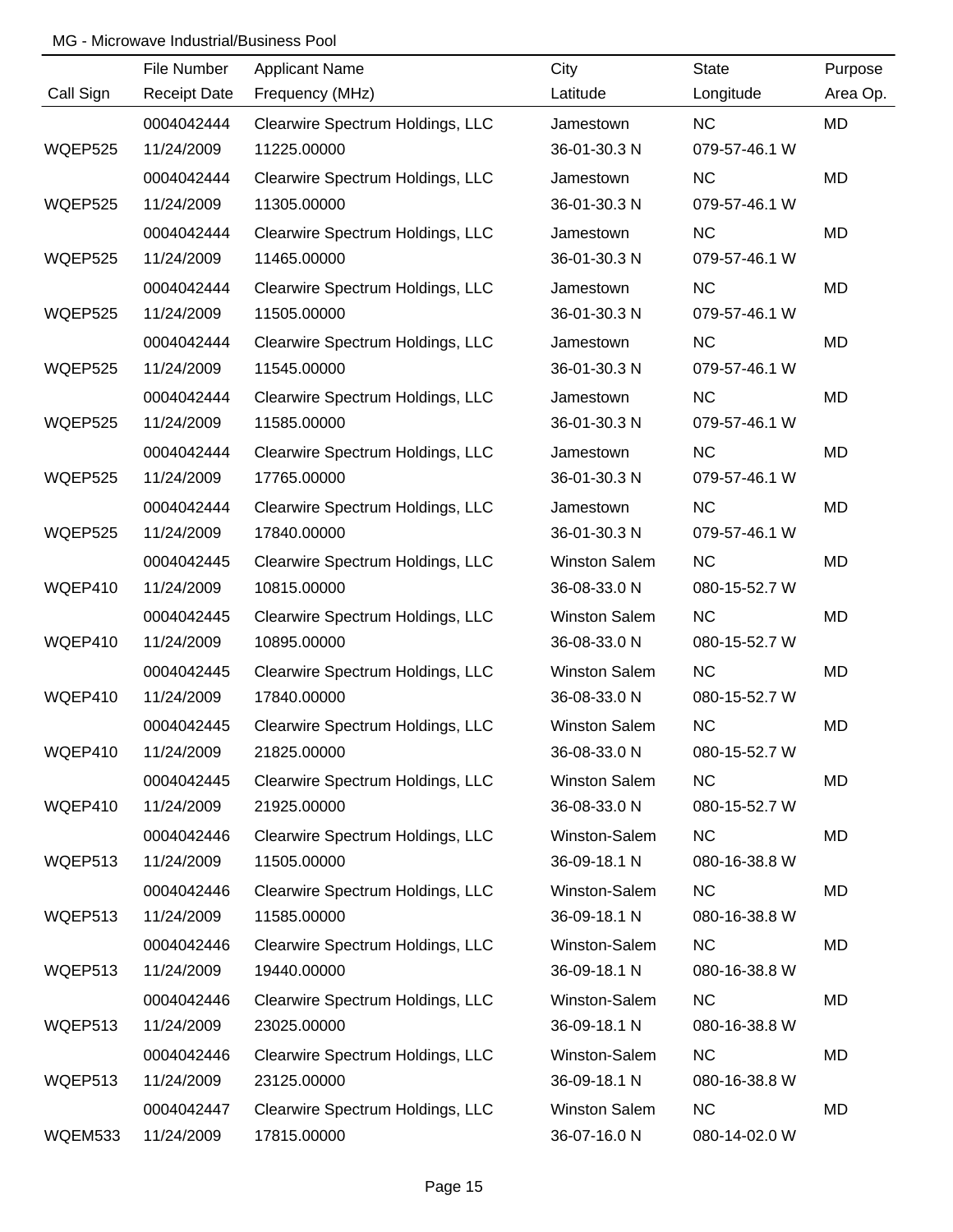|                | File Number         | <b>Applicant Name</b>                       | City                 | <b>State</b>  | Purpose   |
|----------------|---------------------|---------------------------------------------|----------------------|---------------|-----------|
| Call Sign      | <b>Receipt Date</b> | Frequency (MHz)                             | Latitude             | Longitude     | Area Op.  |
|                | 0004042447          | Clearwire Spectrum Holdings, LLC            | <b>Winston Salem</b> | NC            | MD        |
| WQEM533        | 11/24/2009          | 17915.00000                                 | 36-07-16.0 N         | 080-14-02.0 W |           |
|                | 0004042447          | Clearwire Spectrum Holdings, LLC            | <b>Winston Salem</b> | <b>NC</b>     | <b>MD</b> |
| WQEM533        | 11/24/2009          | 17965.00000                                 | 36-07-16.0 N         | 080-14-02.0 W |           |
|                | 0004042447          | Clearwire Spectrum Holdings, LLC            | <b>Winston Salem</b> | <b>NC</b>     | MD        |
| WQEM533        | 11/24/2009          | 18065.00000                                 | 36-07-16.0 N         | 080-14-02.0 W |           |
|                | 0004042447          | Clearwire Spectrum Holdings, LLC            | <b>Winston Salem</b> | <b>NC</b>     | MD        |
| WQEM533        | 11/24/2009          | 21925.00000                                 | 36-07-16.0 N         | 080-14-02.0 W |           |
|                | 0004042447          | Clearwire Spectrum Holdings, LLC            | <b>Winston Salem</b> | NC            | MD        |
| WQEM533        | 11/24/2009          | 21975.00000                                 | 36-07-16.0 N         | 080-14-02.0 W |           |
|                | 0004042674          | Clearwire Spectrum Holdings II, LLC         | Rochester            | <b>NY</b>     | MD        |
| WQHQ910        | 11/24/2009          | 19375.00000                                 | 43-11-27.7 N         | 077-37-08.9 W |           |
|                | 0004042674          | Clearwire Spectrum Holdings II, LLC         | Rochester            | <b>NY</b>     | MD        |
| <b>WQHQ910</b> | 11/24/2009          | 19525.00000                                 | 43-11-27.7 N         | 077-37-08.9 W |           |
|                | 0004042674          | Clearwire Spectrum Holdings II, LLC         | Rochester            | <b>NY</b>     | MD        |
| <b>WQHQ910</b> | 11/24/2009          | 19625.00000                                 | 43-11-27.7 N         | 077-37-08.9 W |           |
|                | 0004042805          | Millennium Shore License Holdco, LLC        | <b>BAYVILLE</b>      | <b>NJ</b>     | MD        |
| WQFB371        | 11/24/2009          | 06765.00000                                 | 39-52-31.4 N         | 074-09-55.8 W |           |
|                | 0004043160          | Western Farmers Electric Cooperative        | Duncan               | OK            | MD        |
| <b>WPSI982</b> | 11/24/2009          | 06525.42500                                 | 34-31-48.3 N         | 097-52-26.1 W |           |
|                | 0004043160          | Western Farmers Electric Cooperative        | Duncan               | OK            | MD        |
| <b>WPSI982</b> | 11/24/2009          | 06610.00000                                 | 34-31-48.3 N         | 097-52-26.1 W |           |
|                | 0004043160          | <b>Western Farmers Electric Cooperative</b> | Duncan               | OK            | MD        |
| <b>WPSI982</b> | 11/24/2009          | 06655.00000                                 | 34-31-48.3 N         | 097-52-26.1 W |           |
|                | 0004043163          | Western Farmers Electric Cooperative        | <b>COMANCHE</b>      | OK            | MD        |
| WPRZ839        | 11/24/2009          | 06181.45000                                 | 34-20-46.3 N         | 097-56-56.1 W |           |
|                | 0004043163          | Western Farmers Electric Cooperative        | <b>COMANCHE</b>      | OK            | MD        |
| WPRZ839        | 11/24/2009          | 06733.12500                                 | 34-20-46.3 N         | 097-56-56.1 W |           |
|                | 0004043163          | <b>Western Farmers Electric Cooperative</b> | <b>COMANCHE</b>      | OK            | MD        |
| WPRZ839        | 11/24/2009          | 06815.00000                                 | 34-20-46.3 N         | 097-56-56.1 W |           |
|                | 0004043163          | Western Farmers Electric Cooperative        | <b>COMANCHE</b>      | OK            | MD        |
| WPRZ839        | 11/24/2009          | 06872.07500                                 | 34-20-46.3 N         | 097-56-56.1 W |           |
|                | 0004043293          | CLEARWIRE SPECTRUM HOLDINGS III Raleigh     |                      | <b>NC</b>     | MD        |
| WQKZ759        | 11/24/2009          | 10775.00000                                 | 35-55-58.1 N         | 078-43-08.0 W |           |
|                | 0004043293          | CLEARWIRE SPECTRUM HOLDINGS III Raleigh     |                      | <b>NC</b>     | MD        |
| WQKZ759        | 11/24/2009          | 10855.00000                                 | 35-55-58.1 N         | 078-43-08.0 W |           |
|                | 0004043293          | CLEARWIRE SPECTRUM HOLDINGS III Raleigh     |                      | <b>NC</b>     | MD        |
| WQKZ759        | 11/24/2009          | 10975.00000                                 | 35-55-58.1 N         | 078-43-08.0 W |           |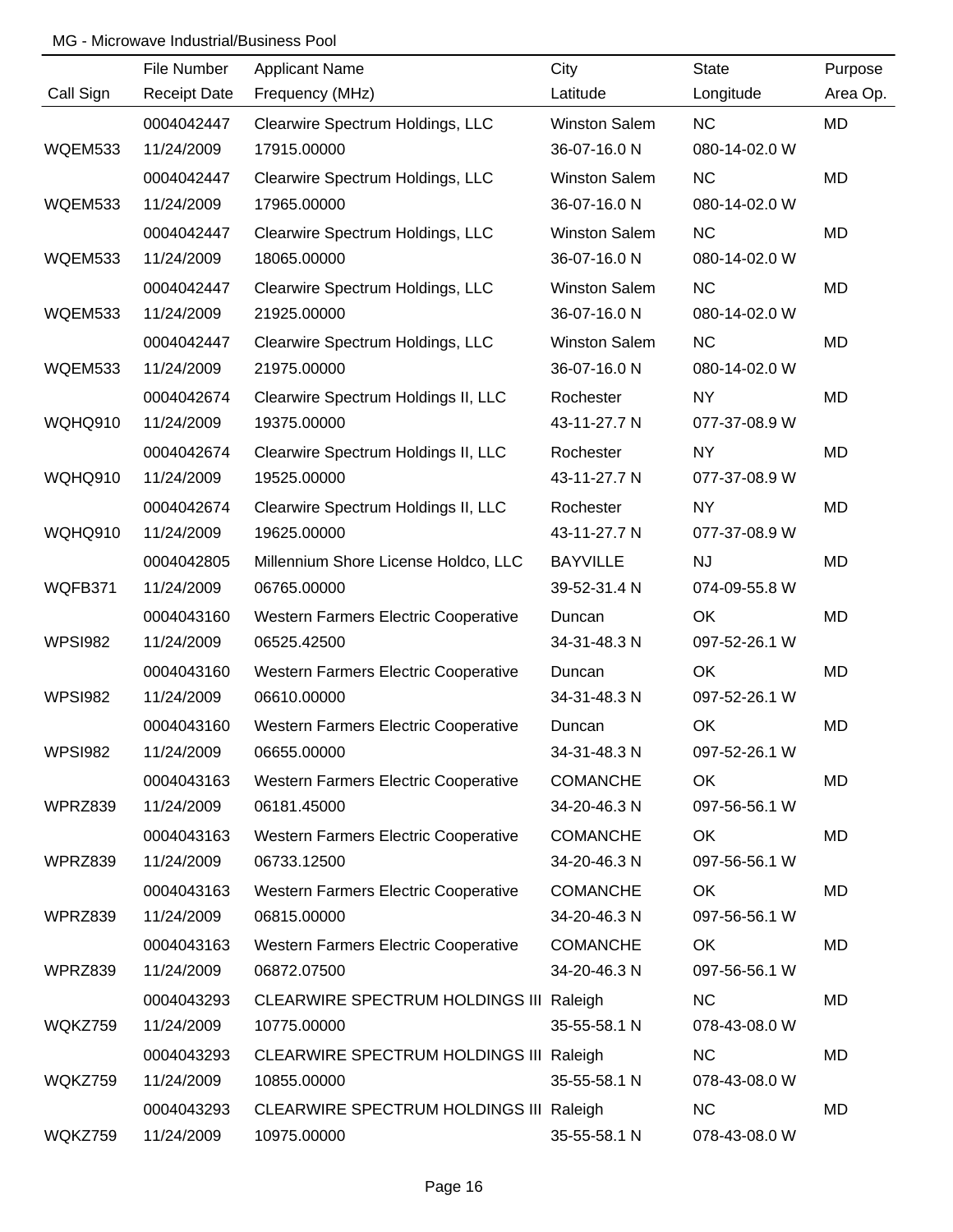|                | File Number         | <b>Applicant Name</b>                     | City                | <b>State</b>  | Purpose   |
|----------------|---------------------|-------------------------------------------|---------------------|---------------|-----------|
| Call Sign      | <b>Receipt Date</b> | Frequency (MHz)                           | Latitude            | Longitude     | Area Op.  |
|                | 0004043293          | CLEARWIRE SPECTRUM HOLDINGS III Raleigh   |                     | NC            | <b>MD</b> |
| WQKZ759        | 11/24/2009          | 11055.00000                               | 35-55-58.1 N        | 078-43-08.0 W |           |
|                | 0004043293          | CLEARWIRE SPECTRUM HOLDINGS III Raleigh   |                     | <b>NC</b>     | <b>MD</b> |
| WQKZ759        | 11/24/2009          | 21875.00000                               | 35-55-58.1 N        | 078-43-08.0 W |           |
|                | 0004043293          | CLEARWIRE SPECTRUM HOLDINGS III Raleigh   |                     | <b>NC</b>     | <b>MD</b> |
| WQKZ759        | 11/24/2009          | 21975.00000                               | 35-55-58.1 N        | 078-43-08.0 W |           |
|                | 0004043319          | Millennium Shore License Holdco, LLC      | <b>Tinton Falls</b> | <b>NJ</b>     | <b>MD</b> |
| WQFB372        | 11/24/2009          | 06605.00000                               | 40-13-45.2 N        | 074-05-25.2 W |           |
|                | 0004043319          | Millennium Shore License Holdco, LLC      | <b>Tinton Falls</b> | <b>NJ</b>     | MD        |
| WQFB372        | 11/24/2009          | 19435.00000                               | 40-13-45.2 N        | 074-05-25.2 W |           |
|                | 0004043645          | MAGIC VALLEY ELECTRIC COOPERAT San Benito |                     | TX            | MD        |
| WQKA372        | 11/24/2009          | 00928.59375                               | 26-09-01.5 N        | 097-30-58.7 W |           |
|                | 0004043645          | MAGIC VALLEY ELECTRIC COOPERAT San Benito |                     | TX            | MD        |
| WQKA372        | 11/24/2009          | 00952.59375                               | 26-09-01.5 N        | 097-30-58.7 W |           |
|                | 0004045731          | CLEARWIRE SPECTRUM HOLDINGS III Algonquin |                     | IL            | MD        |
| <b>WQKQ302</b> | 11/25/2009          | 11265.00000                               | 42-09-47.1 N        | 088-19-01.3 W |           |
|                | 0004045731          | CLEARWIRE SPECTRUM HOLDINGS III Algonquin |                     | IL            | MD        |
| WQKQ302        | 11/25/2009          | 11385.00000                               | 42-09-47.1 N        | 088-19-01.3 W |           |
|                | 0004045731          | CLEARWIRE SPECTRUM HOLDINGS III Algonquin |                     | IL            | MD        |
| WQKQ302        | 11/25/2009          | 17815.00000                               | 42-09-47.1 N        | 088-19-01.3 W |           |
|                | 0004045731          | CLEARWIRE SPECTRUM HOLDINGS III Algonquin |                     | IL            | MD        |
| WQKQ302        | 11/25/2009          | 17915.00000                               | 42-09-47.1 N        | 088-19-01.3 W |           |
|                | 0004045731          | CLEARWIRE SPECTRUM HOLDINGS III Algonquin |                     | IL            | <b>MD</b> |
| <b>WQKQ302</b> | 11/25/2009          | 17965.00000                               | 42-09-47.1 N        | 088-19-01.3 W |           |
|                | 0004045731          | CLEARWIRE SPECTRUM HOLDINGS III Algonquin |                     | IL.           | MD        |
| <b>WQKQ302</b> | 11/25/2009          | 18065.00000                               | 42-09-47.1 N        | 088-19-01.3 W |           |
|                | 0004045731          | CLEARWIRE SPECTRUM HOLDINGS III Algonquin |                     | IL            | MD        |
| WQKQ302        | 11/25/2009          | 23025.00000                               | 42-09-47.1 N        | 088-19-01.3 W |           |
|                | 0004045731          | CLEARWIRE SPECTRUM HOLDINGS III Algonquin |                     | IL            | MD        |
| <b>WQKQ302</b> | 11/25/2009          | 23175.00000                               | 42-09-47.1 N        | 088-19-01.3 W |           |
|                | 0004045856          | Clearwire Spectrum Holdings, LLC          | <b>RALEIGH</b>      | <b>NC</b>     | MD        |
| WQEY487        | 11/25/2009          | 10815.00000                               | 35-52-09.0 N        | 078-43-00.0 W |           |
|                | 0004045856          | Clearwire Spectrum Holdings, LLC          | <b>RALEIGH</b>      | NC            | MD        |
| WQEY487        | 11/25/2009          | 10935.00000                               | 35-52-09.0 N        | 078-43-00.0 W |           |
|                | 0004045856          | Clearwire Spectrum Holdings, LLC          | <b>RALEIGH</b>      | NC            | MD        |
| WQEY487        | 11/25/2009          | 11015.00000                               | 35-52-09.0 N        | 078-43-00.0 W |           |
|                | 0004045856          | Clearwire Spectrum Holdings, LLC          | <b>RALEIGH</b>      | NC            | MD        |
| WQEY487        | 11/25/2009          | 11095.00000                               | 35-52-09.0 N        | 078-43-00.0 W |           |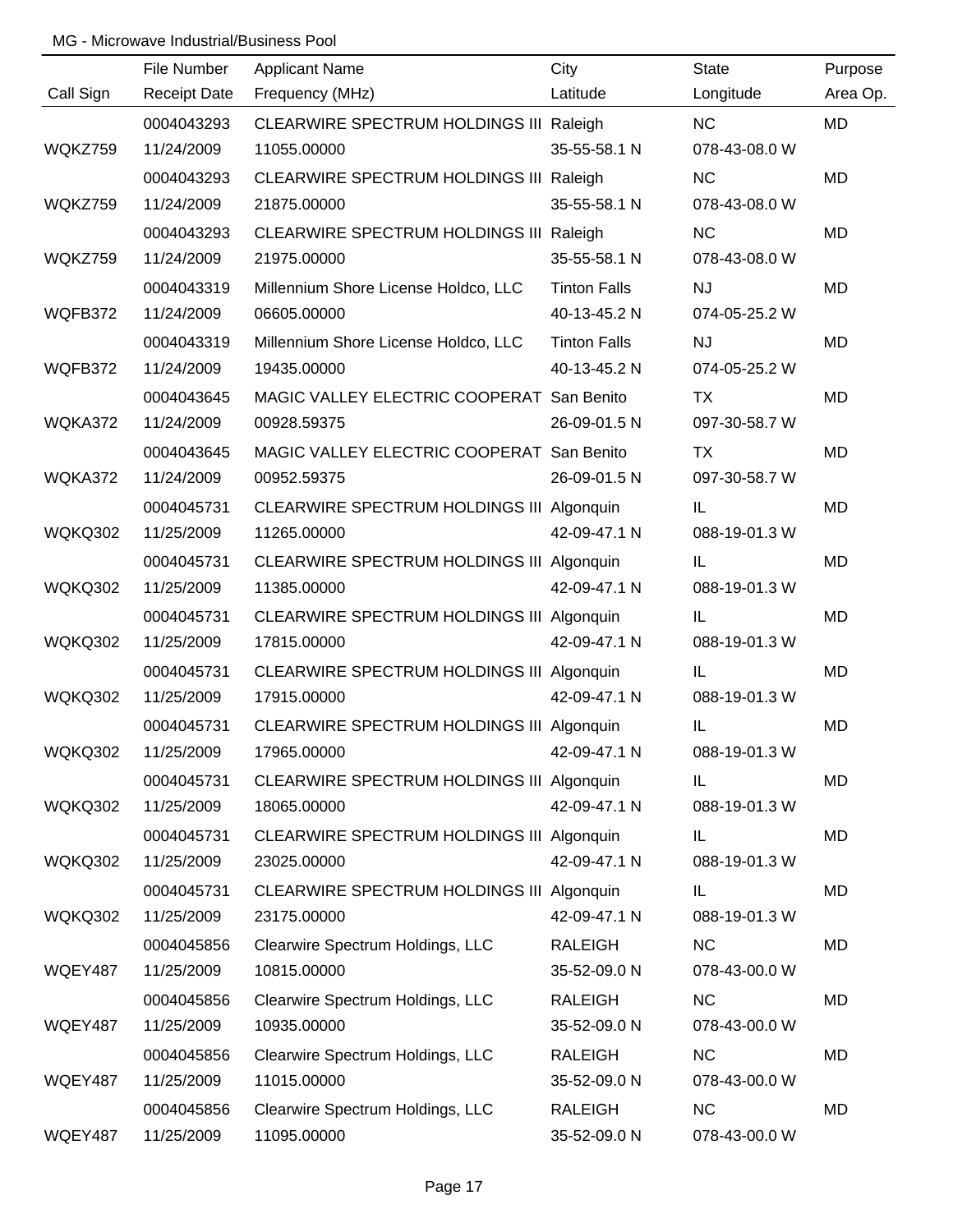|                | File Number         | <b>Applicant Name</b>                   | City           | <b>State</b>  | Purpose   |
|----------------|---------------------|-----------------------------------------|----------------|---------------|-----------|
| Call Sign      | <b>Receipt Date</b> | Frequency (MHz)                         | Latitude       | Longitude     | Area Op.  |
|                | 0004045856          | Clearwire Spectrum Holdings, LLC        | <b>RALEIGH</b> | NC            | MD        |
| <b>WQEY487</b> | 11/25/2009          | 17800.00000                             | 35-52-09.0 N   | 078-43-00.0 W |           |
|                | 0004045856          | Clearwire Spectrum Holdings, LLC        | <b>RALEIGH</b> | <b>NC</b>     | <b>MD</b> |
| WQEY487        | 11/25/2009          | 17880.00000                             | 35-52-09.0 N   | 078-43-00.0 W |           |
|                | 0004045856          | Clearwire Spectrum Holdings, LLC        | <b>RALEIGH</b> | NC            | <b>MD</b> |
| WQEY487        | 11/25/2009          | 18015.00000                             | 35-52-09.0 N   | 078-43-00.0 W |           |
|                | 0004045856          | Clearwire Spectrum Holdings, LLC        | <b>RALEIGH</b> | <b>NC</b>     | MD        |
| WQEY487        | 11/25/2009          | 18115.00000                             | 35-52-09.0 N   | 078-43-00.0 W |           |
|                | 0004045856          | Clearwire Spectrum Holdings, LLC        | <b>RALEIGH</b> | <b>NC</b>     | MD        |
| WQEY487        | 11/25/2009          | 19525.00000                             | 35-52-09.0 N   | 078-43-00.0 W |           |
|                | 0004045856          | Clearwire Spectrum Holdings, LLC        | <b>RALEIGH</b> | <b>NC</b>     | MD        |
| WQEY487        | 11/25/2009          | 19625.00000                             | 35-52-09.0 N   | 078-43-00.0 W |           |
|                | 0004045856          | Clearwire Spectrum Holdings, LLC        | <b>RALEIGH</b> | <b>NC</b>     | MD        |
| WQEY487        | 11/25/2009          | 23025.00000                             | 35-52-09.0 N   | 078-43-00.0 W |           |
|                | 0004045856          | Clearwire Spectrum Holdings, LLC        | <b>RALEIGH</b> | <b>NC</b>     | MD        |
| WQEY487        | 11/25/2009          | 23125.00000                             | 35-52-09.0 N   | 078-43-00.0 W |           |
|                | 0004046003          | Clearwire Spectrum Holdings, LLC        | Raleigh, NC    | <b>NC</b>     | MD        |
| WQEY539        | 11/25/2009          | 10735.00000                             | 35-50-58.1 N   | 078-43-05.2 W |           |
|                | 0004046003          | Clearwire Spectrum Holdings, LLC        | Raleigh, NC    | NC            | MD        |
| WQEY539        | 11/25/2009          | 10775.00000                             | 35-50-58.1 N   | 078-43-05.2 W |           |
|                | 0004046003          | Clearwire Spectrum Holdings, LLC        | Raleigh, NC    | NC            | MD        |
| WQEY539        | 11/25/2009          | 10815.00000                             | 35-50-58.1 N   | 078-43-05.2 W |           |
|                | 0004046003          | Clearwire Spectrum Holdings, LLC        | Raleigh, NC    | NC            | MD        |
| WQEY539        | 11/25/2009          | 10855.00000                             | 35-50-58.1 N   | 078-43-05.2 W |           |
|                | 0004046003          | Clearwire Spectrum Holdings, LLC        | Raleigh, NC    | <b>NC</b>     | MD        |
| WQEY539        | 11/25/2009          | 10975.00000                             | 35-50-58.1 N   | 078-43-05.2 W |           |
|                | 0004046003          | Clearwire Spectrum Holdings, LLC        | Raleigh, NC    | <b>NC</b>     | MD        |
| WQEY539        | 11/25/2009          | 11055.00000                             | 35-50-58.1 N   | 078-43-05.2 W |           |
|                | 0004046003          | Clearwire Spectrum Holdings, LLC        | Raleigh, NC    | <b>NC</b>     | MD        |
| WQEY539        | 11/25/2009          | 11175.00000                             | 35-50-58.1 N   | 078-43-05.2 W |           |
|                | 0004046003          | Clearwire Spectrum Holdings, LLC        | Raleigh, NC    | <b>NC</b>     | MD        |
| WQEY539        | 11/25/2009          | 17965.00000                             | 35-50-58.1 N   | 078-43-05.2 W |           |
|                | 0004046003          | Clearwire Spectrum Holdings, LLC        | Raleigh, NC    | NC            | MD        |
| WQEY539        | 11/25/2009          | 18065.00000                             | 35-50-58.1 N   | 078-43-05.2 W |           |
|                | 0004042372          | CLEARWIRE SPECTRUM HOLDINGS III HOUSTON |                | <b>TX</b>     | <b>NE</b> |
|                | 11/24/2009          | 10855.00000                             | 29-48-18.7 N   | 095-12-19.4 W |           |
|                | 0004042372          | CLEARWIRE SPECTRUM HOLDINGS III HOUSTON |                | <b>TX</b>     | <b>NE</b> |
|                | 11/24/2009          | 10935.00000                             | 29-48-18.7 N   | 095-12-19.4 W |           |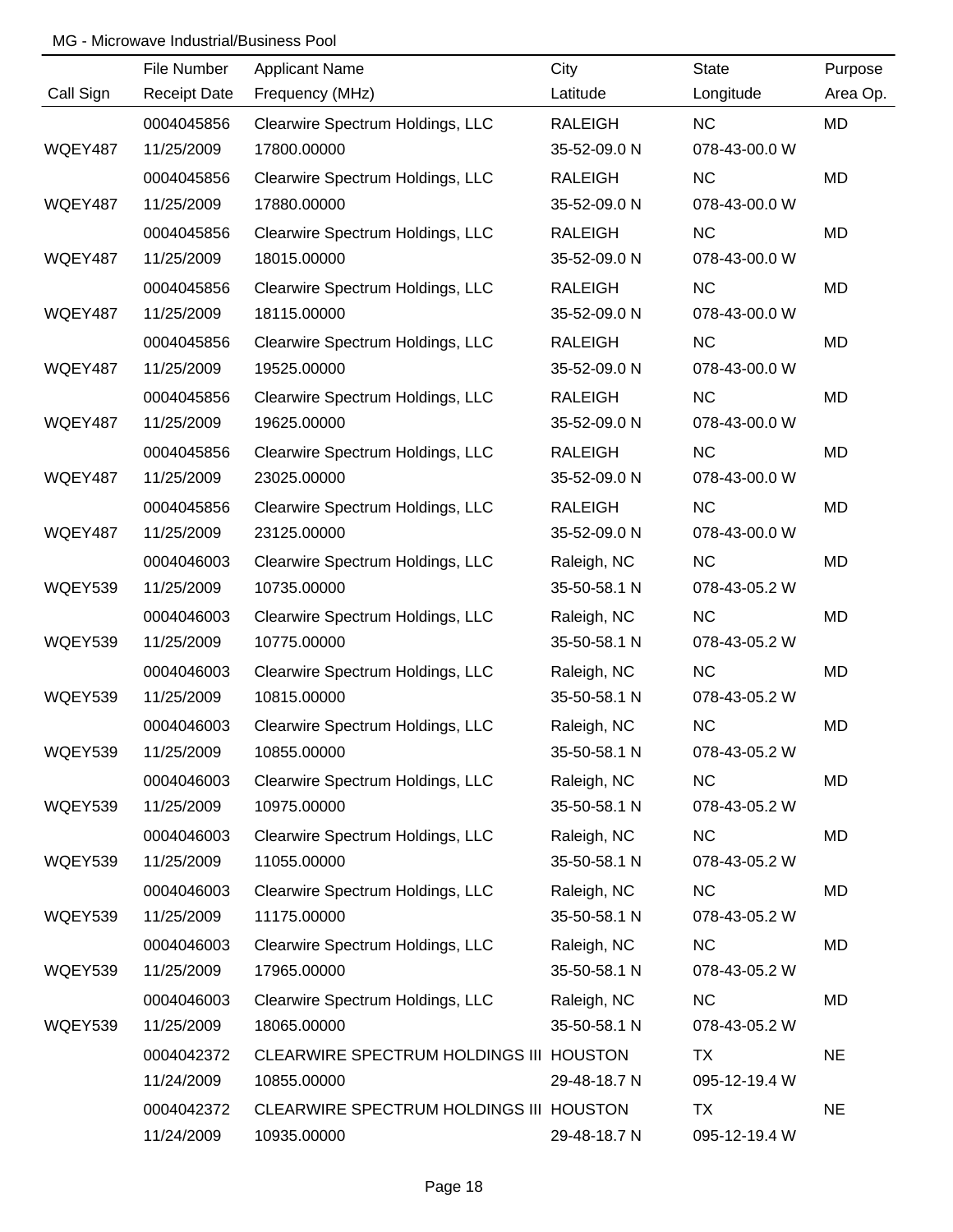|           | File Number         | <b>Applicant Name</b>                               | City         | <b>State</b>  | Purpose   |
|-----------|---------------------|-----------------------------------------------------|--------------|---------------|-----------|
| Call Sign | <b>Receipt Date</b> | Frequency (MHz)                                     | Latitude     | Longitude     | Area Op.  |
|           | 0004042372          | CLEARWIRE SPECTRUM HOLDINGS III HOUSTON             |              | <b>TX</b>     | <b>NE</b> |
|           | 11/24/2009          | 10975.00000                                         | 29-48-18.7 N | 095-12-19.4 W |           |
|           | 0004042372          | CLEARWIRE SPECTRUM HOLDINGS III HOUSTON             |              | TX            | <b>NE</b> |
|           | 11/24/2009          | 11055.00000                                         | 29-48-18.7 N | 095-12-19.4 W |           |
|           | 0004042372          | CLEARWIRE SPECTRUM HOLDINGS III HOUSTON             |              | TX            | <b>NE</b> |
|           | 11/24/2009          | 19375.00000                                         | 29-48-18.7 N | 095-12-19.4 W |           |
|           | 0004042372          | CLEARWIRE SPECTRUM HOLDINGS III HOUSTON             |              | TX            | <b>NE</b> |
|           | 11/24/2009          | 19475.00000                                         | 29-48-18.7 N | 095-12-19.4 W |           |
|           | 0004042374          | CLEARWIRE SPECTRUM HOLDINGS III Houmont Park        |              | TX            | <b>NE</b> |
|           | 11/24/2009          | 17815.00000                                         | 29-56-51.3 N | 095-14-56.1 W |           |
|           | 0004042374          | CLEARWIRE SPECTRUM HOLDINGS III Houmont Park        |              | <b>TX</b>     | <b>NE</b> |
|           | 11/24/2009          | 17915.00000                                         | 29-56-51.3 N | 095-14-56.1 W |           |
|           | 0004042374          | CLEARWIRE SPECTRUM HOLDINGS III Houmont Park        |              | TX            | <b>NE</b> |
|           | 11/24/2009          | 17965.00000                                         | 29-56-51.3 N | 095-14-56.1 W |           |
|           | 0004042374          | <b>CLEARWIRE SPECTRUM HOLDINGS III Houmont Park</b> |              | TX            | <b>NE</b> |
|           | 11/24/2009          | 18065.00000                                         | 29-56-51.3 N | 095-14-56.1 W |           |
|           | 0004042374          | <b>CLEARWIRE SPECTRUM HOLDINGS III Houmont Park</b> |              | TX            | <b>NE</b> |
|           | 11/24/2009          | 21825.00000                                         | 29-56-51.3 N | 095-14-56.1 W |           |
|           | 0004042374          | CLEARWIRE SPECTRUM HOLDINGS III Houmont Park        |              | TX            | <b>NE</b> |
|           | 11/24/2009          | 21925.00000                                         | 29-56-51.3 N | 095-14-56.1 W |           |
|           | 0004042375          | CLEARWIRE SPECTRUM HOLDINGS III PASADENA            |              | <b>TX</b>     | <b>NE</b> |
|           | 11/24/2009          | 17815.00000                                         | 29-41-44.7 N | 095-11-34.9 W |           |
|           | 0004042375          | CLEARWIRE SPECTRUM HOLDINGS III PASADENA            |              | <b>TX</b>     | <b>NE</b> |
|           | 11/24/2009          | 17915.00000                                         | 29-41-44.7 N | 095-11-34.9 W |           |
|           | 0004042375          | CLEARWIRE SPECTRUM HOLDINGS III PASADENA            |              | TX.           | <b>NE</b> |
|           | 11/24/2009          | 17965.00000                                         | 29-41-44.7 N | 095-11-34.9 W |           |
|           | 0004042375          | CLEARWIRE SPECTRUM HOLDINGS III PASADENA            |              | TX.           | <b>NE</b> |
|           | 11/24/2009          | 18015.00000                                         | 29-41-44.7 N | 095-11-34.9 W |           |
|           | 0004042375          | CLEARWIRE SPECTRUM HOLDINGS III PASADENA            |              | TX            | <b>NE</b> |
|           | 11/24/2009          | 18065.00000                                         | 29-41-44.7 N | 095-11-34.9 W |           |
|           | 0004042375          | CLEARWIRE SPECTRUM HOLDINGS III PASADENA            |              | TX.           | <b>NE</b> |
|           | 11/24/2009          | 18115.00000                                         | 29-41-44.7 N | 095-11-34.9 W |           |
|           | 0004042375          | CLEARWIRE SPECTRUM HOLDINGS III PASADENA            |              | TX            | <b>NE</b> |
|           | 11/24/2009          | 23225.00000                                         | 29-41-44.7 N | 095-11-34.9 W |           |
|           | 0004042375          | CLEARWIRE SPECTRUM HOLDINGS III PASADENA            |              | TX.           | <b>NE</b> |
|           | 11/24/2009          | 23275.00000                                         | 29-41-44.7 N | 095-11-34.9 W |           |
|           | 0004042378          | THE EVERETT CLINIC                                  | Snohomish    | WA.           | <b>NE</b> |
|           | 11/24/2009          | 17820.00000                                         | 47-54-44.1 N | 122-05-12.1 W |           |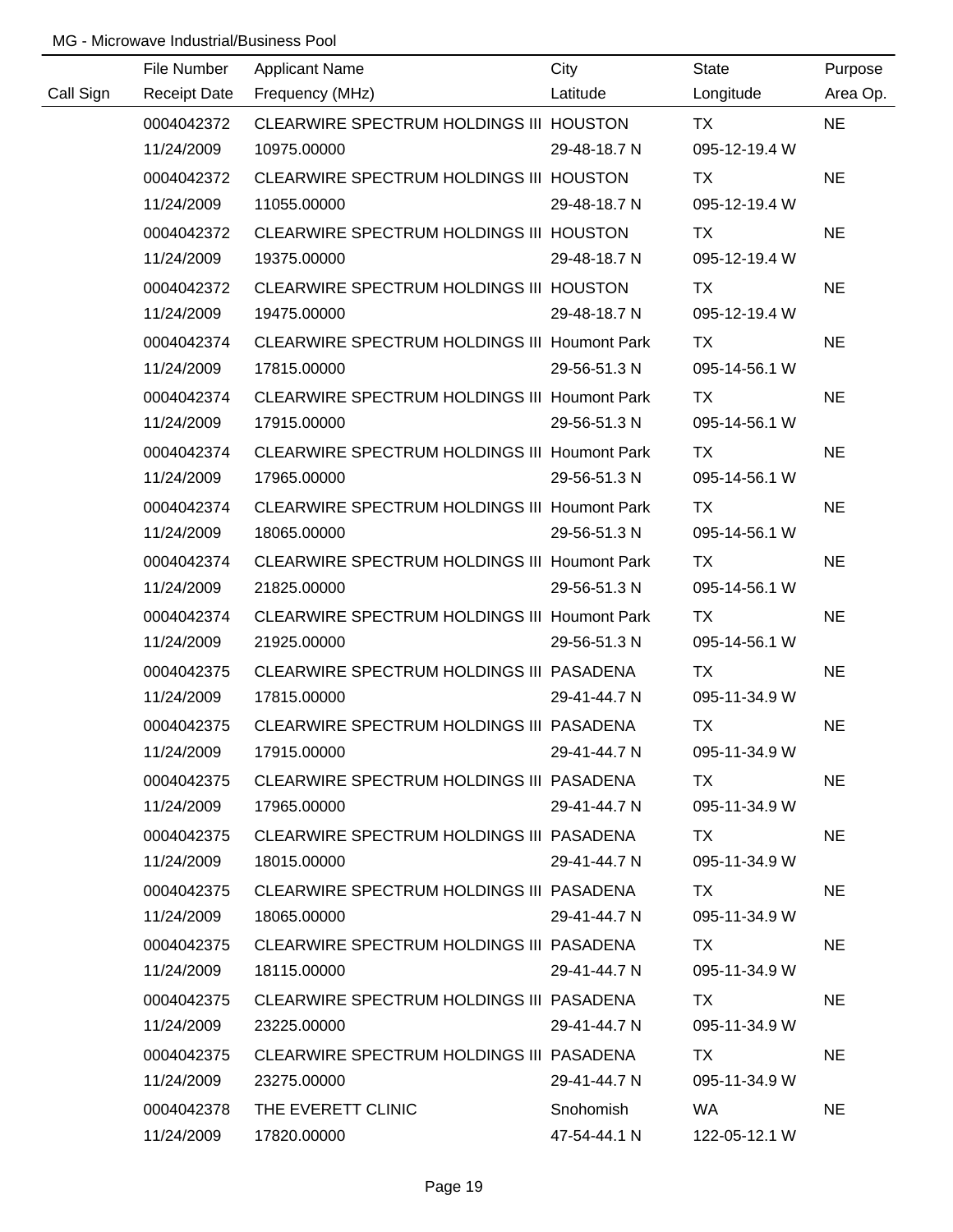|           | File Number | <b>Applicant Name</b>                            | City         | <b>State</b>       | Purpose   |
|-----------|-------------|--------------------------------------------------|--------------|--------------------|-----------|
| Call Sign |             | Receipt Date Frequency (MHz)                     | Latitude     | Longitude          | Area Op.  |
|           | 0004042671  | CLEARWIRE SPECTRUM HOLDINGS III HOUSTON          |              | TX TX              | <b>NE</b> |
|           | 11/24/2009  | 19375.00000                                      | 29-40-51.9 N | 095-24-01.5 W      |           |
|           | 0004042671  | CLEARWIRE SPECTRUM HOLDINGS III HOUSTON          |              | TX.                | <b>NE</b> |
|           | 11/24/2009  | 19475.00000                                      | 29-40-51.9 N | 095-24-01.5 W      |           |
|           | 0004042671  | CLEARWIRE SPECTRUM HOLDINGS III HOUSTON          |              | TX.                | <b>NE</b> |
|           | 11/24/2009  | 19525.00000                                      | 29-40-51.9 N | 095-24-01.5 W      |           |
|           | 0004042671  | CLEARWIRE SPECTRUM HOLDINGS III HOUSTON          |              | TX.                | <b>NE</b> |
|           | 11/24/2009  | 19625.00000                                      | 29-40-51.9 N | 095-24-01.5 W      |           |
|           | 0004042672  | <b>CLEARWIRE SPECTRUM HOLDINGS III Rochester</b> |              | NY NY              | <b>NE</b> |
|           | 11/24/2009  | 23275.00000                                      | 43-08-24.7 N | 077-35-51.4 W      |           |
|           | 0004042673  | CLEARWIRE SPECTRUM HOLDINGS III ROCHESTER        |              | NY NY              | <b>NE</b> |
|           | 11/24/2009  | 23025.00000                                      | 43-10-50.4 N | 077-40-46.1 W      |           |
|           | 0004042673  | CLEARWIRE SPECTRUM HOLDINGS III ROCHESTER        |              | NY NY NORTH STREET | <b>NE</b> |
|           | 11/24/2009  | 23275.00000                                      | 43-10-50.4 N | 077-40-46.1 W      |           |
|           | 0004042675  | CLEARWIRE SPECTRUM HOLDINGS III ROCHESTER        |              | NY 1               | <b>NE</b> |
|           | 11/24/2009  | 23025.00000                                      | 43-09-25.0 N | 077-43-53.2 W      |           |
|           | 0004042772  | CLEARWIRE SPECTRUM HOLDINGS III Houston          |              | <b>TX</b>          | <b>NE</b> |
|           | 11/24/2009  | 19325.00000                                      | 29-55-18.1 N | 095-27-41.9 W      |           |
|           | 0004042772  | CLEARWIRE SPECTRUM HOLDINGS III Houston          |              | TX                 | <b>NE</b> |
|           | 11/24/2009  | 22075.00000                                      | 29-55-18.1 N | 095-27-41.9 W      |           |
|           | 0004042775  | CLEARWIRE SPECTRUM HOLDINGS III HOUSTON          |              | <b>TX</b>          | <b>NE</b> |
|           | 11/24/2009  | 17815.00000                                      | 29-53-39.8 N | 095-23-30.8 W      |           |
|           | 0004042775  | CLEARWIRE SPECTRUM HOLDINGS III HOUSTON          |              | <b>TX</b>          | <b>NE</b> |
|           | 11/24/2009  | 17915.00000                                      | 29-53-39.8 N | 095-23-30.8 W      |           |
|           | 0004042775  | CLEARWIRE SPECTRUM HOLDINGS III HOUSTON          |              | TX.                | <b>NE</b> |
|           | 11/24/2009  | 21825.00000                                      | 29-53-39.8 N | 095-23-30.8 W      |           |
|           | 0004042775  | CLEARWIRE SPECTRUM HOLDINGS III HOUSTON          |              | TX.                | <b>NE</b> |
|           | 11/24/2009  | 21875.00000                                      | 29-53-39.8 N | 095-23-30.8 W      |           |
|           | 0004042775  | CLEARWIRE SPECTRUM HOLDINGS III HOUSTON          |              | TX .               | <b>NE</b> |
|           | 11/24/2009  | 21925.00000                                      | 29-53-39.8 N | 095-23-30.8 W      |           |
|           | 0004042775  | CLEARWIRE SPECTRUM HOLDINGS III HOUSTON          |              | TX.                | <b>NE</b> |
|           | 11/24/2009  | 21975.00000                                      | 29-53-39.8 N | 095-23-30.8 W      |           |
|           | 0004042776  | CLEARWIRE SPECTRUM HOLDINGS III HOUSTON          |              | TX.                | <b>NE</b> |
|           | 11/24/2009  | 19525.00000                                      | 29-58-40.8 N | 095-30-46.8 W      |           |
|           | 0004042776  | CLEARWIRE SPECTRUM HOLDINGS III HOUSTON          |              | TX.                | <b>NE</b> |
|           | 11/24/2009  | 19625.00000                                      | 29-58-40.8 N | 095-30-46.8 W      |           |
|           | 0004042776  | CLEARWIRE SPECTRUM HOLDINGS III HOUSTON          |              | TX.                | <b>NE</b> |
|           | 11/24/2009  | 21875.00000                                      | 29-58-40.8 N | 095-30-46.8 W      |           |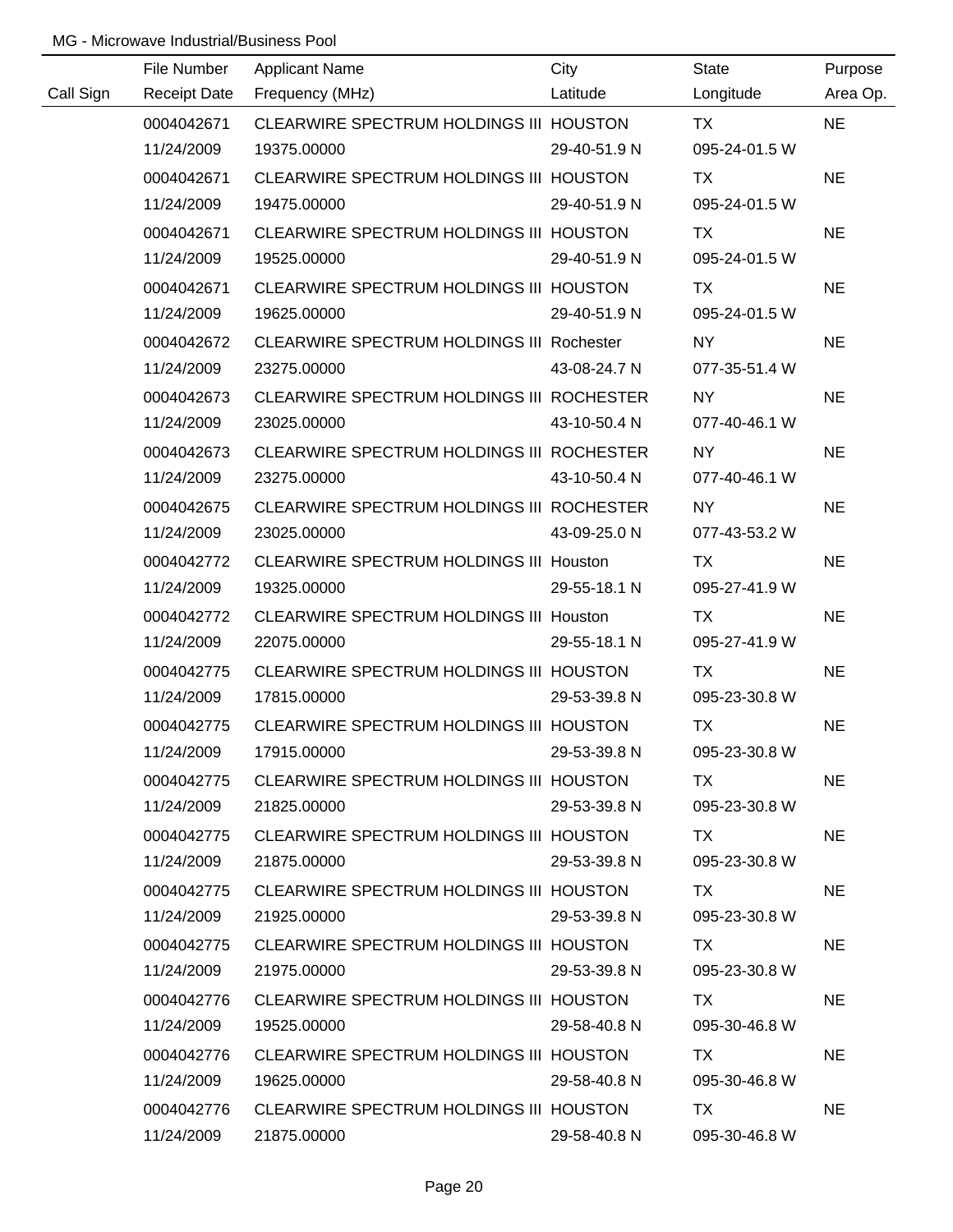|           | File Number         | <b>Applicant Name</b>                          | City         | <b>State</b>  | Purpose   |
|-----------|---------------------|------------------------------------------------|--------------|---------------|-----------|
| Call Sign | <b>Receipt Date</b> | Frequency (MHz)                                | Latitude     | Longitude     | Area Op.  |
|           | 0004042776          | CLEARWIRE SPECTRUM HOLDINGS III HOUSTON        |              | TX            | <b>NE</b> |
|           | 11/24/2009          | 21975.00000                                    | 29-58-40.8 N | 095-30-46.8 W |           |
|           | 0004042777          | CLEARWIRE SPECTRUM HOLDINGS III Houston        |              | TX            | <b>NE</b> |
|           | 11/24/2009          | 23075.00000                                    | 30-00-58.8 N | 095-19-46.8 W |           |
|           | 0004042777          | CLEARWIRE SPECTRUM HOLDINGS III Houston        |              | TX            | <b>NE</b> |
|           | 11/24/2009          | 23175.00000                                    | 30-00-58.8 N | 095-19-46.8 W |           |
|           | 0004042777          | CLEARWIRE SPECTRUM HOLDINGS III Houston        |              | TX            | <b>NE</b> |
|           | 11/24/2009          | 23275.00000                                    | 30-00-58.8 N | 095-19-46.8 W |           |
|           | 0004042777          | CLEARWIRE SPECTRUM HOLDINGS III Houston        |              | TX            | <b>NE</b> |
|           | 11/24/2009          | 23375.00000                                    | 30-00-58.8 N | 095-19-46.8 W |           |
|           | 0004042777          | CLEARWIRE SPECTRUM HOLDINGS III Houston        |              | <b>TX</b>     | <b>NE</b> |
|           | 11/24/2009          | 23475.00000                                    | 30-00-58.8 N | 095-19-46.8 W |           |
|           | 0004042778          | CLEARWIRE SPECTRUM HOLDINGS III Cypress        |              | TX            | <b>NE</b> |
|           | 11/24/2009          | 11265.00000                                    | 29-58-50.6 N | 095-39-15.4 W |           |
|           | 0004042778          | <b>CLEARWIRE SPECTRUM HOLDINGS III Cypress</b> |              | TX            | <b>NE</b> |
|           | 11/24/2009          | 17965.00000                                    | 29-58-50.6 N | 095-39-15.4 W |           |
|           | 0004042778          | <b>CLEARWIRE SPECTRUM HOLDINGS III Cypress</b> |              | TX            | <b>NE</b> |
|           | 11/24/2009          | 18015.00000                                    | 29-58-50.6 N | 095-39-15.4 W |           |
|           | 0004042778          | <b>CLEARWIRE SPECTRUM HOLDINGS III Cypress</b> |              | TX            | <b>NE</b> |
|           | 11/24/2009          | 18065.00000                                    | 29-58-50.6 N | 095-39-15.4 W |           |
|           | 0004042778          | <b>CLEARWIRE SPECTRUM HOLDINGS III Cypress</b> |              | <b>TX</b>     | <b>NE</b> |
|           | 11/24/2009          | 18115.00000                                    | 29-58-50.6 N | 095-39-15.4 W |           |
|           | 0004042779          | CLEARWIRE SPECTRUM HOLDINGS III Baytown        |              | <b>TX</b>     | <b>NE</b> |
|           | 11/24/2009          | 10815.00000                                    | 29-45-49.3 N | 094-55-32.9 W |           |
|           | 0004042779          | CLEARWIRE SPECTRUM HOLDINGS III Baytown        |              | TX            | <b>NE</b> |
|           | 11/24/2009          | 10895.00000                                    | 29-45-49.3 N | 094-55-32.9 W |           |
|           | 0004042779          | CLEARWIRE SPECTRUM HOLDINGS III Baytown        |              | TX            | <b>NE</b> |
|           | 11/24/2009          | 11095.00000                                    | 29-45-49.3 N | 094-55-32.9 W |           |
|           | 0004042779          | CLEARWIRE SPECTRUM HOLDINGS III Baytown        |              | TX            | <b>NE</b> |
|           | 11/24/2009          | 11175.00000                                    | 29-45-49.3 N | 094-55-32.9 W |           |
|           | 0004042779          | CLEARWIRE SPECTRUM HOLDINGS III Baytown        |              | TX            | <b>NE</b> |
|           | 11/24/2009          | 19575.00000                                    | 29-45-49.3 N | 094-55-32.9 W |           |
|           | 0004042779          | CLEARWIRE SPECTRUM HOLDINGS III Baytown        |              | TX            | <b>NE</b> |
|           | 11/24/2009          | 19675.00000                                    | 29-45-49.3 N | 094-55-32.9 W |           |
|           | 0004042780          | CLEARWIRE SPECTRUM HOLDINGS III Houston        |              | <b>TX</b>     | <b>NE</b> |
|           | 11/24/2009          | 17815.00000                                    | 29-39-24.9 N | 095-32-03.2 W |           |
|           | 0004042780          | CLEARWIRE SPECTRUM HOLDINGS III Houston        |              | <b>TX</b>     | <b>NE</b> |
|           | 11/24/2009          | 17915.00000                                    | 29-39-24.9 N | 095-32-03.2 W |           |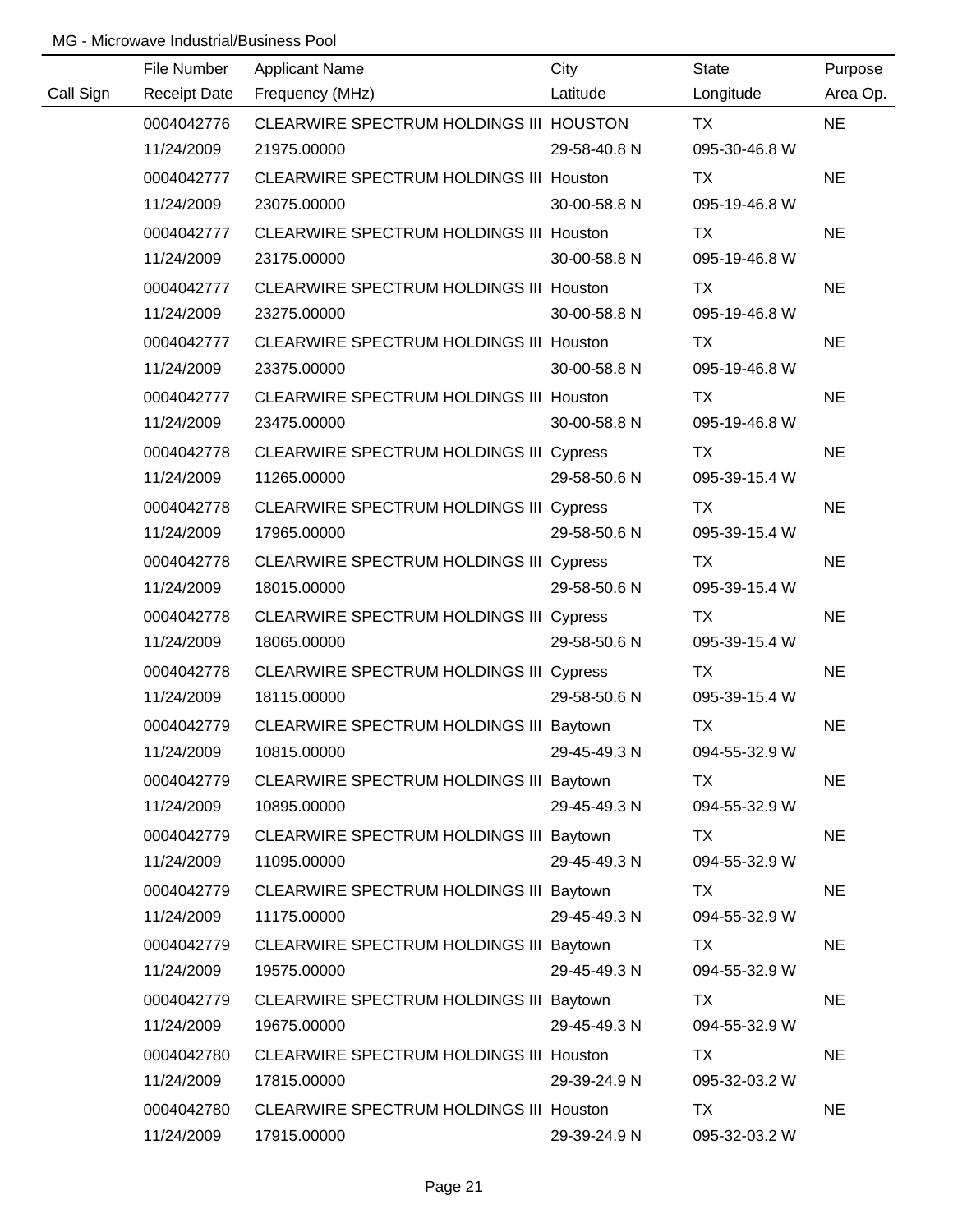|           | File Number         | <b>Applicant Name</b>                          | City         | <b>State</b>  | Purpose   |
|-----------|---------------------|------------------------------------------------|--------------|---------------|-----------|
| Call Sign | <b>Receipt Date</b> | Frequency (MHz)                                | Latitude     | Longitude     | Area Op.  |
|           | 0004042780          | CLEARWIRE SPECTRUM HOLDINGS III Houston        |              | TX            | <b>NE</b> |
|           | 11/24/2009          | 18015.00000                                    | 29-39-24.9 N | 095-32-03.2 W |           |
|           | 0004042780          | CLEARWIRE SPECTRUM HOLDINGS III Houston        |              | TX            | <b>NE</b> |
|           | 11/24/2009          | 18115.00000                                    | 29-39-24.9 N | 095-32-03.2 W |           |
|           | 0004042780          | CLEARWIRE SPECTRUM HOLDINGS III Houston        |              | TX            | <b>NE</b> |
|           | 11/24/2009          | 23275.00000                                    | 29-39-24.9 N | 095-32-03.2 W |           |
|           | 0004042781          | <b>CLEARWIRE SPECTRUM HOLDINGS III Houston</b> |              | <b>TX</b>     | <b>NE</b> |
|           | 11/24/2009          | 17965.00000                                    | 29-53-04.0 N | 095-29-55.2 W |           |
|           | 0004042781          | CLEARWIRE SPECTRUM HOLDINGS III Houston        |              | TX            | <b>NE</b> |
|           | 11/24/2009          | 18065.00000                                    | 29-53-04.0 N | 095-29-55.2 W |           |
|           | 0004042781          | CLEARWIRE SPECTRUM HOLDINGS III Houston        |              | TX            | <b>NE</b> |
|           | 11/24/2009          | 23025.00000                                    | 29-53-04.0 N | 095-29-55.2 W |           |
|           | 0004042781          | CLEARWIRE SPECTRUM HOLDINGS III Houston        |              | TX            | <b>NE</b> |
|           | 11/24/2009          | 23125.00000                                    | 29-53-04.0 N | 095-29-55.2 W |           |
|           | 0004042781          | <b>CLEARWIRE SPECTRUM HOLDINGS III Houston</b> |              | TX            | <b>NE</b> |
|           | 11/24/2009          | 23275.00000                                    | 29-53-04.0 N | 095-29-55.2 W |           |
|           | 0004042874          | CLEARWIRE SPECTRUM HOLDINGS III Spring         |              | TX            | <b>NE</b> |
|           | 11/24/2009          | 10815.00000                                    | 30-05-52.4 N | 095-30-29.3 W |           |
|           | 0004042874          | CLEARWIRE SPECTRUM HOLDINGS III Spring         |              | TX            | <b>NE</b> |
|           | 11/24/2009          | 10935.00000                                    | 30-05-52.4 N | 095-30-29.3 W |           |
|           | 0004042874          | CLEARWIRE SPECTRUM HOLDINGS III Spring         |              | <b>TX</b>     | <b>NE</b> |
|           | 11/24/2009          | 11055.00000                                    | 30-05-52.4 N | 095-30-29.3 W |           |
|           | 0004042874          | CLEARWIRE SPECTRUM HOLDINGS III Spring         |              | <b>TX</b>     | <b>NE</b> |
|           | 11/24/2009          | 11175.00000                                    | 30-05-52.4 N | 095-30-29.3 W |           |
|           | 0004042874          | CLEARWIRE SPECTRUM HOLDINGS III Spring         |              | TX.           | <b>NE</b> |
|           | 11/24/2009          | 17815.00000                                    | 30-05-52.4 N | 095-30-29.3 W |           |
|           | 0004042874          | CLEARWIRE SPECTRUM HOLDINGS III Spring         |              | TX.           | <b>NE</b> |
|           | 11/24/2009          | 17915.00000                                    | 30-05-52.4 N | 095-30-29.3 W |           |
|           | 0004042874          | CLEARWIRE SPECTRUM HOLDINGS III Spring         |              | TX            | <b>NE</b> |
|           | 11/24/2009          | 19575.00000                                    | 30-05-52.4 N | 095-30-29.3 W |           |
|           | 0004042874          | CLEARWIRE SPECTRUM HOLDINGS III Spring         |              | TX.           | <b>NE</b> |
|           | 11/24/2009          | 19675.00000                                    | 30-05-52.4 N | 095-30-29.3 W |           |
|           | 0004042875          | CLEARWIRE SPECTRUM HOLDINGS III Woodlands      |              | TX            | <b>NE</b> |
|           | 11/24/2009          | 18015.00000                                    | 30-07-30.4 N | 095-30-32.4 W |           |
|           | 0004042875          | CLEARWIRE SPECTRUM HOLDINGS III Woodlands      |              | TX            | <b>NE</b> |
|           | 11/24/2009          | 18115.00000                                    | 30-07-30.4 N | 095-30-32.4 W |           |
|           | 0004042876          | CLEARWIRE SPECTRUM HOLDINGS III PORTER         |              | TX            | <b>NE</b> |
|           | 11/24/2009          | 19375.00000                                    | 30-05-30.4 N | 095-11-40.6 W |           |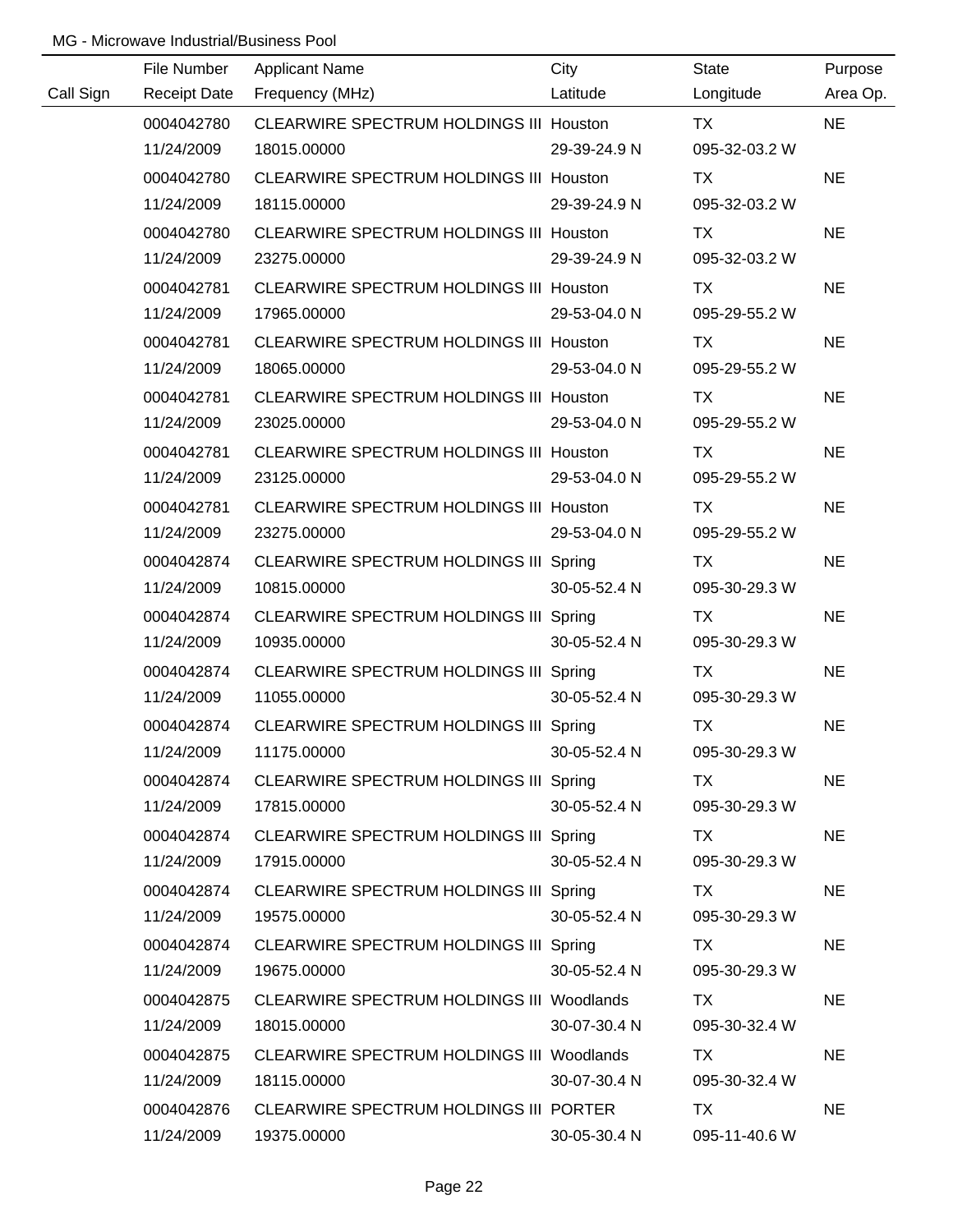|           | File Number         | <b>Applicant Name</b>                          | City         | State         | Purpose   |
|-----------|---------------------|------------------------------------------------|--------------|---------------|-----------|
| Call Sign | <b>Receipt Date</b> | Frequency (MHz)                                | Latitude     | Longitude     | Area Op.  |
|           | 0004042876          | CLEARWIRE SPECTRUM HOLDINGS III PORTER         |              | <b>TX</b>     | <b>NE</b> |
|           | 11/24/2009          | 19425.00000                                    | 30-05-30.4 N | 095-11-40.6 W |           |
|           | 0004042876          | CLEARWIRE SPECTRUM HOLDINGS III PORTER         |              | <b>TX</b>     | <b>NE</b> |
|           | 11/24/2009          | 19475.00000                                    | 30-05-30.4 N | 095-11-40.6 W |           |
|           | 0004042876          | CLEARWIRE SPECTRUM HOLDINGS III PORTER         |              | TX            | <b>NE</b> |
|           | 11/24/2009          | 19525.00000                                    | 30-05-30.4 N | 095-11-40.6 W |           |
|           | 0004042876          | CLEARWIRE SPECTRUM HOLDINGS III PORTER         |              | TX            | <b>NE</b> |
|           | 11/24/2009          | 19625.00000                                    | 30-05-30.4 N | 095-11-40.6 W |           |
|           | 0004042877          | CLEARWIRE SPECTRUM HOLDINGS III Tomball        |              | TX            | <b>NE</b> |
|           | 11/24/2009          | 10815.00000                                    | 30-01-00.0 N | 095-36-38.2 W |           |
|           | 0004042877          | CLEARWIRE SPECTRUM HOLDINGS III Tomball        |              | TX            | <b>NE</b> |
|           | 11/24/2009          | 10895.00000                                    | 30-01-00.0 N | 095-36-38.2 W |           |
|           | 0004042877          | CLEARWIRE SPECTRUM HOLDINGS III Tomball        |              | TX            | <b>NE</b> |
|           | 11/24/2009          | 10975.00000                                    | 30-01-00.0 N | 095-36-38.2 W |           |
|           | 0004042877          | CLEARWIRE SPECTRUM HOLDINGS III Tomball        |              | TX            | <b>NE</b> |
|           | 11/24/2009          | 11055.00000                                    | 30-01-00.0 N | 095-36-38.2 W |           |
|           | 0004042877          | <b>CLEARWIRE SPECTRUM HOLDINGS III Tomball</b> |              | TX            | <b>NE</b> |
|           | 11/24/2009          | 17815.00000                                    | 30-01-00.0 N | 095-36-38.2 W |           |
|           | 0004042877          | CLEARWIRE SPECTRUM HOLDINGS III Tomball        |              | <b>TX</b>     | <b>NE</b> |
|           | 11/24/2009          | 17915.00000                                    | 30-01-00.0 N | 095-36-38.2 W |           |
|           | 0004042878          | CLEARWIRE SPECTRUM HOLDINGS III Shenandoah     |              | <b>TX</b>     | <b>NE</b> |
|           | 11/24/2009          | 10815.00000                                    | 30-11-26.5 N | 095-28-29.8 W |           |
|           | 0004042878          | CLEARWIRE SPECTRUM HOLDINGS III Shenandoah     |              | <b>TX</b>     | <b>NE</b> |
|           | 11/24/2009          | 10895.00000                                    | 30-11-26.5 N | 095-28-29.8 W |           |
|           | 0004042878          | CLEARWIRE SPECTRUM HOLDINGS III Shenandoah     |              | TX.           | <b>NE</b> |
|           | 11/24/2009          | 23025.00000                                    | 30-11-26.5 N | 095-28-29.8 W |           |
|           | 0004042878          | CLEARWIRE SPECTRUM HOLDINGS III Shenandoah     |              | TX.           | <b>NE</b> |
|           | 11/24/2009          | 23125.00000                                    | 30-11-26.5 N | 095-28-29.8 W |           |
|           | 0004042879          | CLEARWIRE SPECTRUM HOLDINGS III TOMBALL        |              | TX            | <b>NE</b> |
|           | 11/24/2009          | 19375.00000                                    | 30-09-04.6 N | 095-32-42.5 W |           |
|           | 0004042879          | CLEARWIRE SPECTRUM HOLDINGS III TOMBALL        |              | TX.           | <b>NE</b> |
|           | 11/24/2009          | 19475.00000                                    | 30-09-04.6 N | 095-32-42.5 W |           |
|           | 0004042879          | CLEARWIRE SPECTRUM HOLDINGS III TOMBALL        |              | TX.           | <b>NE</b> |
|           | 11/24/2009          | 19575.00000                                    | 30-09-04.6 N | 095-32-42.5 W |           |
|           | 0004042879          | CLEARWIRE SPECTRUM HOLDINGS III TOMBALL        |              | TX            | <b>NE</b> |
|           | 11/24/2009          | 19675.00000                                    | 30-09-04.6 N | 095-32-42.5 W |           |
|           | 0004042880          | CLEARWIRE SPECTRUM HOLDINGS III Houston        |              | TX            | <b>NE</b> |
|           | 11/24/2009          | 19575.00000                                    | 29-43-49.1 N | 095-38-30.8 W |           |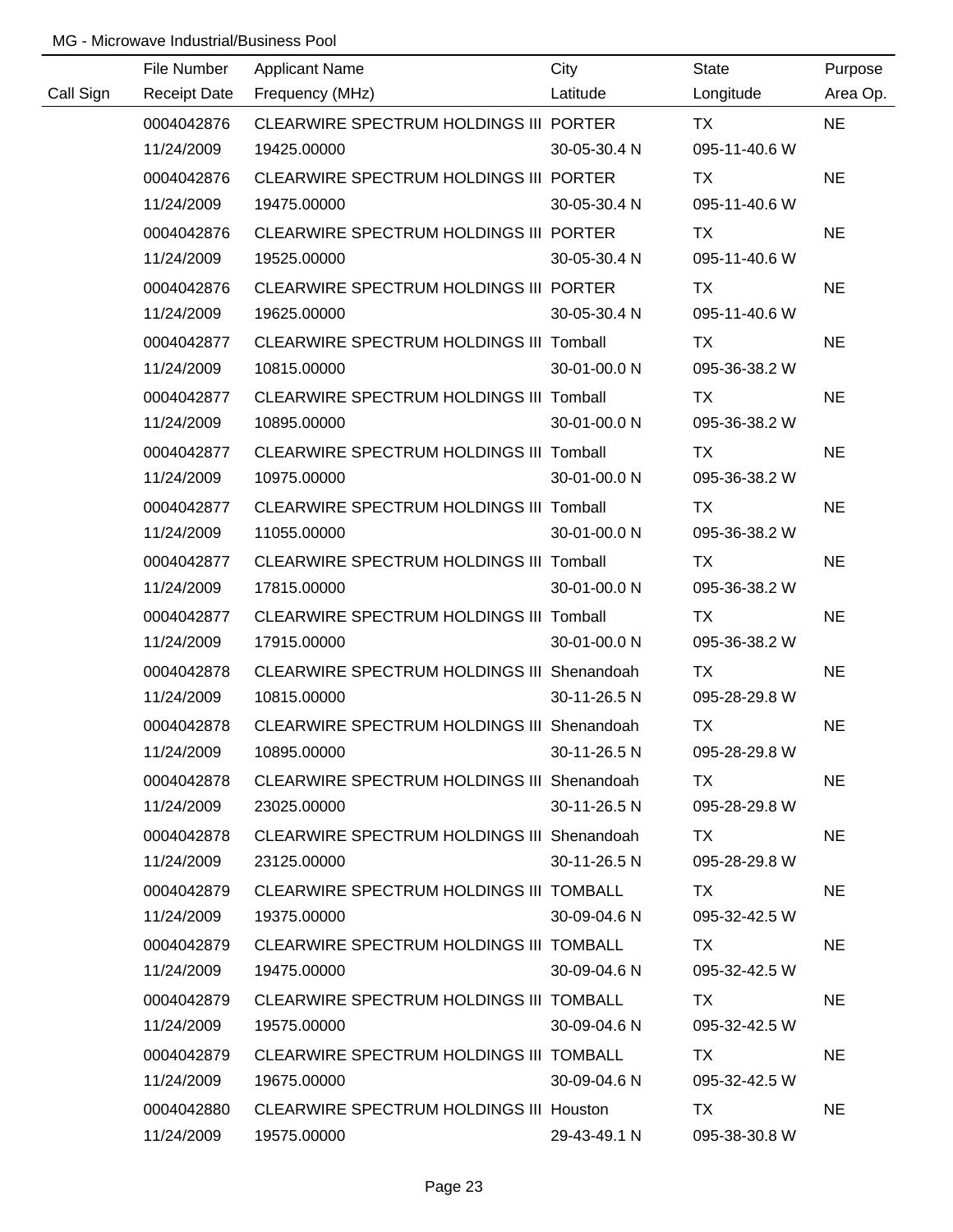|           | File Number         | <b>Applicant Name</b>                          | City         | <b>State</b>  | Purpose   |
|-----------|---------------------|------------------------------------------------|--------------|---------------|-----------|
| Call Sign | <b>Receipt Date</b> | Frequency (MHz)                                | Latitude     | Longitude     | Area Op.  |
|           | 0004042880          | CLEARWIRE SPECTRUM HOLDINGS III Houston        |              | <b>TX</b>     | <b>NE</b> |
|           | 11/24/2009          | 19675.00000                                    | 29-43-49.1 N | 095-38-30.8 W |           |
|           | 0004042880          | CLEARWIRE SPECTRUM HOLDINGS III Houston        |              | TX            | <b>NE</b> |
|           | 11/24/2009          | 23025.00000                                    | 29-43-49.1 N | 095-38-30.8 W |           |
|           | 0004042880          | CLEARWIRE SPECTRUM HOLDINGS III Houston        |              | TX            | <b>NE</b> |
|           | 11/24/2009          | 23125.00000                                    | 29-43-49.1 N | 095-38-30.8 W |           |
|           | 0004042880          | CLEARWIRE SPECTRUM HOLDINGS III Houston        |              | TX            | <b>NE</b> |
|           | 11/24/2009          | 23275.00000                                    | 29-43-49.1 N | 095-38-30.8 W |           |
|           | 0004042880          | CLEARWIRE SPECTRUM HOLDINGS III Houston        |              | TX            | <b>NE</b> |
|           | 11/24/2009          | 23375.00000                                    | 29-43-49.1 N | 095-38-30.8 W |           |
|           | 0004042880          | CLEARWIRE SPECTRUM HOLDINGS III Houston        |              | TX            | <b>NE</b> |
|           | 11/24/2009          | 23475.00000                                    | 29-43-49.1 N | 095-38-30.8 W |           |
|           | 0004042881          | CLEARWIRE SPECTRUM HOLDINGS III Houston        |              | TX            | <b>NE</b> |
|           | 11/24/2009          | 10855.00000                                    | 29-33-00.9 N | 095-37-51.7 W |           |
|           | 0004042881          | <b>CLEARWIRE SPECTRUM HOLDINGS III Houston</b> |              | TX            | <b>NE</b> |
|           | 11/24/2009          | 10935.00000                                    | 29-33-00.9 N | 095-37-51.7 W |           |
|           | 0004042881          | <b>CLEARWIRE SPECTRUM HOLDINGS III Houston</b> |              | TX            | <b>NE</b> |
|           | 11/24/2009          | 10975.00000                                    | 29-33-00.9 N | 095-37-51.7 W |           |
|           | 0004042881          | CLEARWIRE SPECTRUM HOLDINGS III Houston        |              | <b>TX</b>     | <b>NE</b> |
|           | 11/24/2009          | 11055.00000                                    | 29-33-00.9 N | 095-37-51.7 W |           |
|           | 0004042882          | CLEARWIRE SPECTRUM HOLDINGS III Spring         |              | <b>TX</b>     | <b>NE</b> |
|           | 11/24/2009          | 11305.00000                                    | 30-01-31.8 N | 095-33-49.6 W |           |
|           | 0004042882          | CLEARWIRE SPECTRUM HOLDINGS III Spring         |              | <b>TX</b>     | <b>NE</b> |
|           | 11/24/2009          | 11385.00000                                    | 30-01-31.8 N | 095-33-49.6 W |           |
|           | 0004042882          | CLEARWIRE SPECTRUM HOLDINGS III Spring         |              | TX.           | <b>NE</b> |
|           | 11/24/2009          | 11425.00000                                    | 30-01-31.8 N | 095-33-49.6 W |           |
|           | 0004042882          | CLEARWIRE SPECTRUM HOLDINGS III Spring         |              | TX.           | <b>NE</b> |
|           | 11/24/2009          | 11465.00000                                    | 30-01-31.8 N | 095-33-49.6 W |           |
|           | 0004042882          | CLEARWIRE SPECTRUM HOLDINGS III Spring         |              | <b>TX</b>     | <b>NE</b> |
|           | 11/24/2009          | 11545.00000                                    | 30-01-31.8 N | 095-33-49.6 W |           |
|           | 0004042882          | CLEARWIRE SPECTRUM HOLDINGS III Spring         |              | TX            | <b>NE</b> |
|           | 11/24/2009          | 19375.00000                                    | 30-01-31.8 N | 095-33-49.6 W |           |
|           | 0004042882          | CLEARWIRE SPECTRUM HOLDINGS III Spring         |              | TX.           | <b>NE</b> |
|           | 11/24/2009          | 19475.00000                                    | 30-01-31.8 N | 095-33-49.6 W |           |
|           | 0004042884          | CLEARWIRE SPECTRUM HOLDINGS III HOUSTON        |              | TX            | <b>NE</b> |
|           | 11/24/2009          | 19375.00000                                    | 29-58-14.6 N | 095-33-15.7 W |           |
|           | 0004042884          | CLEARWIRE SPECTRUM HOLDINGS III HOUSTON        |              | <b>TX</b>     | <b>NE</b> |
|           | 11/24/2009          | 19475.00000                                    | 29-58-14.6 N | 095-33-15.7 W |           |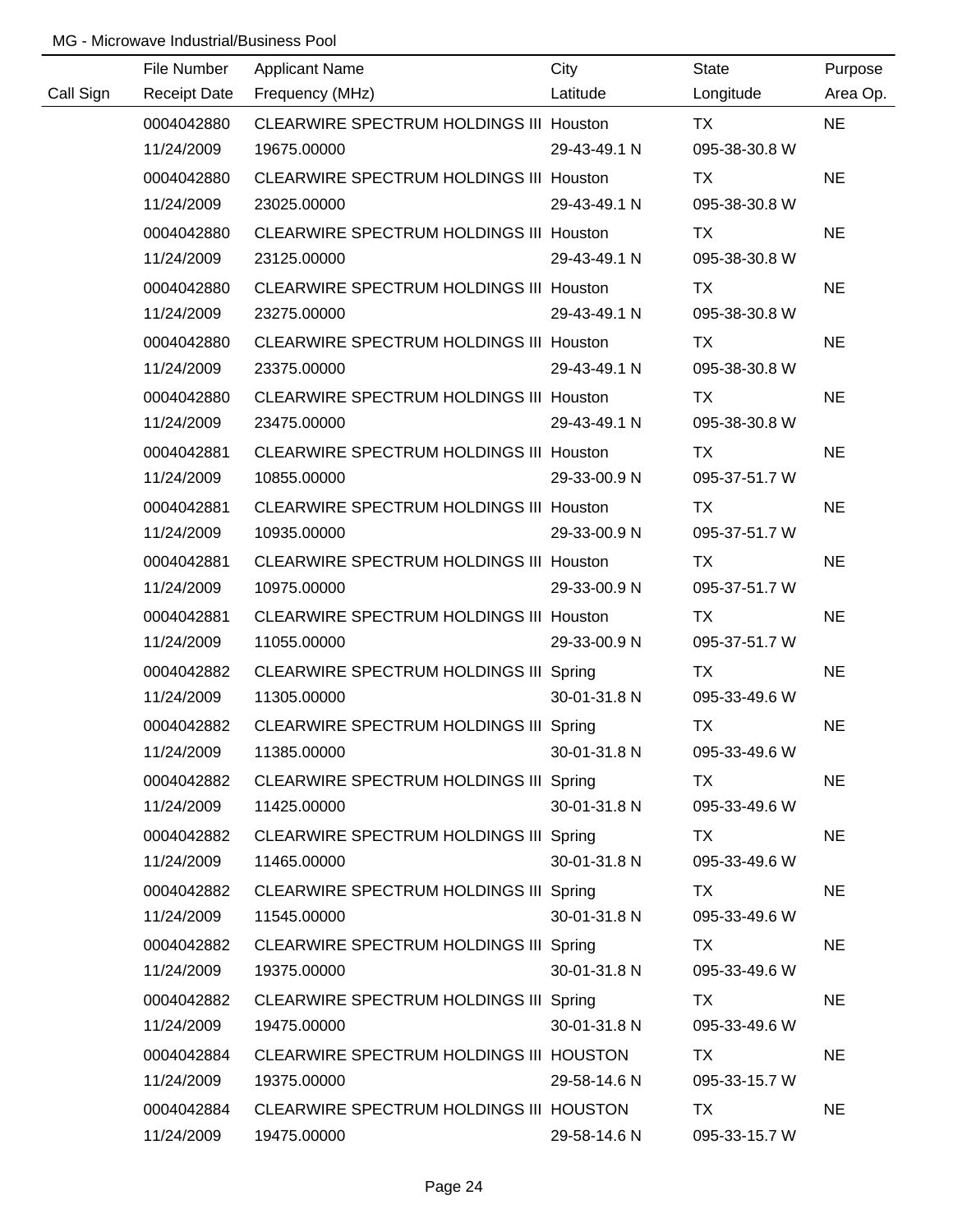|           | File Number         | <b>Applicant Name</b>                          | City         | State         | Purpose   |
|-----------|---------------------|------------------------------------------------|--------------|---------------|-----------|
| Call Sign | <b>Receipt Date</b> | Frequency (MHz)                                | Latitude     | Longitude     | Area Op.  |
|           | 0004042885          | CLEARWIRE SPECTRUM HOLDINGS III Crosby         |              | <b>TX</b>     | <b>NE</b> |
|           | 11/24/2009          | 19575.00000                                    | 30-09-18.7 N | 095-26-49.6 W |           |
|           | 0004042885          | CLEARWIRE SPECTRUM HOLDINGS III Crosby         |              | TX            | <b>NE</b> |
|           | 11/24/2009          | 19675.00000                                    | 30-09-18.7 N | 095-26-49.6 W |           |
|           | 0004042886          | CLEARWIRE SPECTRUM HOLDINGS III Cypress        |              | <b>TX</b>     | <b>NE</b> |
|           | 11/24/2009          | 10855.00000                                    | 29-59-42.8 N | 095-40-47.9 W |           |
|           | 0004042886          | CLEARWIRE SPECTRUM HOLDINGS III Cypress        |              | TX            | <b>NE</b> |
|           | 11/24/2009          | 10935.00000                                    | 29-59-42.8 N | 095-40-47.9 W |           |
|           | 0004042886          | CLEARWIRE SPECTRUM HOLDINGS III Cypress        |              | TX            | <b>NE</b> |
|           | 11/24/2009          | 11015.00000                                    | 29-59-42.8 N | 095-40-47.9 W |           |
|           | 0004042886          | CLEARWIRE SPECTRUM HOLDINGS III Cypress        |              | TX            | <b>NE</b> |
|           | 11/24/2009          | 19525.00000                                    | 29-59-42.8 N | 095-40-47.9 W |           |
|           | 0004042886          | CLEARWIRE SPECTRUM HOLDINGS III Cypress        |              | TX            | <b>NE</b> |
|           | 11/24/2009          | 19625.00000                                    | 29-59-42.8 N | 095-40-47.9 W |           |
|           | 0004042887          | CLEARWIRE SPECTRUM HOLDINGS III Spring         |              | TX            | <b>NE</b> |
|           | 11/24/2009          | 11265.00000                                    | 30-11-31.1 N | 095-30-20.8 W |           |
|           | 0004042887          | CLEARWIRE SPECTRUM HOLDINGS III Spring         |              | TX            | <b>NE</b> |
|           | 11/24/2009          | 11345.00000                                    | 30-11-31.1 N | 095-30-20.8 W |           |
|           | 0004042887          | CLEARWIRE SPECTRUM HOLDINGS III Spring         |              | TX            | <b>NE</b> |
|           | 11/24/2009          | 11465.00000                                    | 30-11-31.1 N | 095-30-20.8 W |           |
|           | 0004042887          | CLEARWIRE SPECTRUM HOLDINGS III Spring         |              | <b>TX</b>     | <b>NE</b> |
|           | 11/24/2009          | 11545.00000                                    | 30-11-31.1 N | 095-30-20.8 W |           |
|           | 0004042887          | CLEARWIRE SPECTRUM HOLDINGS III Spring         |              | <b>TX</b>     | <b>NE</b> |
|           | 11/24/2009          | 21875.00000                                    | 30-11-31.1 N | 095-30-20.8 W |           |
|           | 0004042888          | CLEARWIRE SPECTRUM HOLDINGS III Houston        |              | TX            | <b>NE</b> |
|           | 11/24/2009          | 10815.00000                                    | 30-12-25.1 N | 095-26-58.8 W |           |
|           | 0004042888          | <b>CLEARWIRE SPECTRUM HOLDINGS III Houston</b> |              | TX            | <b>NE</b> |
|           | 11/24/2009          | 10895.00000                                    | 30-12-25.1 N | 095-26-58.8 W |           |
|           | 0004042888          | <b>CLEARWIRE SPECTRUM HOLDINGS III Houston</b> |              | TX            | <b>NE</b> |
|           | 11/24/2009          | 11015.00000                                    | 30-12-25.1 N | 095-26-58.8 W |           |
|           | 0004042888          | <b>CLEARWIRE SPECTRUM HOLDINGS III Houston</b> |              | TX            | <b>NE</b> |
|           | 11/24/2009          | 11095.00000                                    | 30-12-25.1 N | 095-26-58.8 W |           |
|           | 0004042888          | <b>CLEARWIRE SPECTRUM HOLDINGS III Houston</b> |              | TX.           | <b>NE</b> |
|           | 11/24/2009          | 19375.00000                                    | 30-12-25.1 N | 095-26-58.8 W |           |
|           | 0004042888          | <b>CLEARWIRE SPECTRUM HOLDINGS III Houston</b> |              | TX            | <b>NE</b> |
|           | 11/24/2009          | 19475.00000                                    | 30-12-25.1 N | 095-26-58.8 W |           |
|           | 0004042889          | CLEARWIRE SPECTRUM HOLDINGS III Grangerland    |              | TX            | <b>NE</b> |
|           | 11/24/2009          | 11305.00000                                    | 30-15-39.3 N | 095-25-44.8 W |           |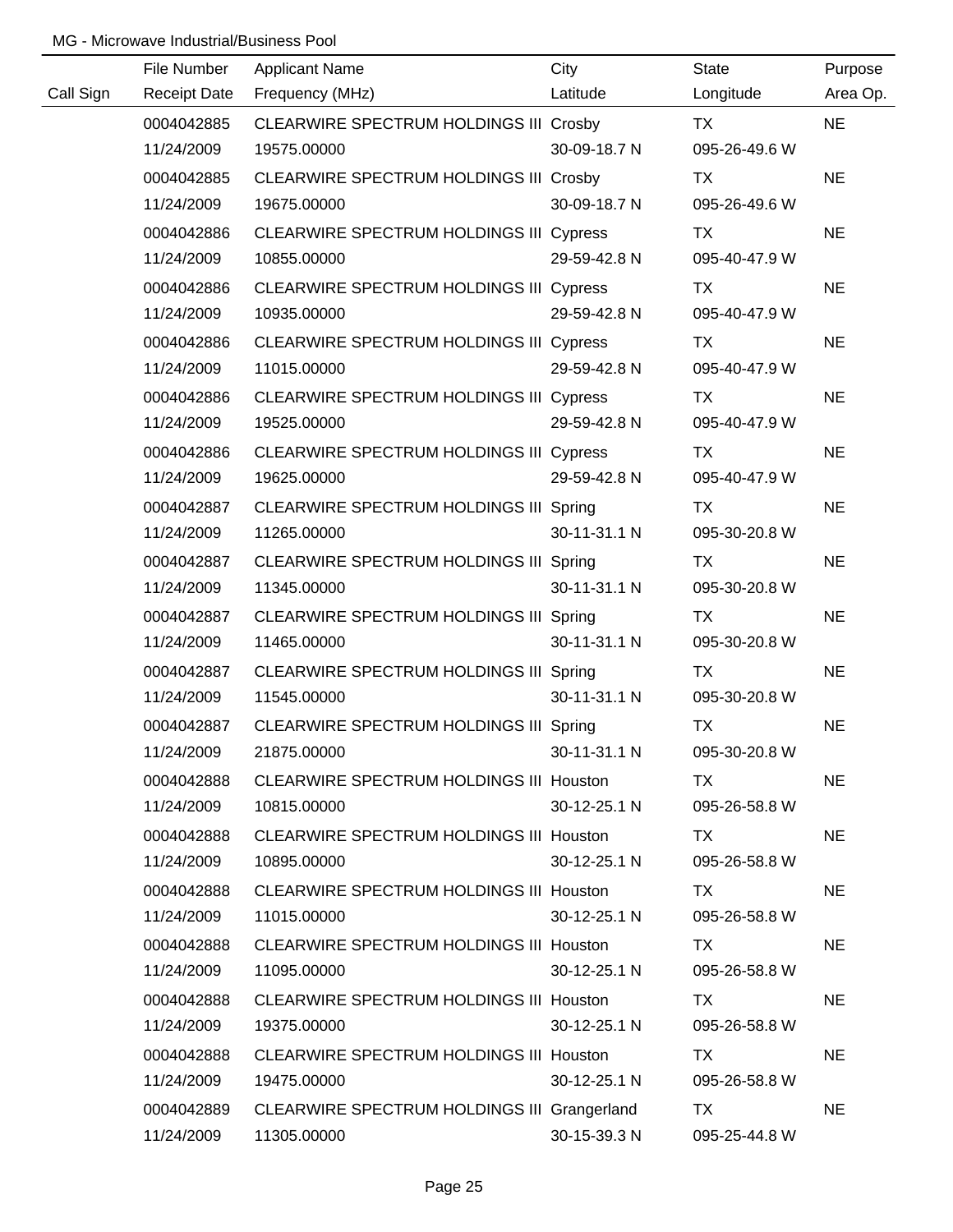|           | File Number         | <b>Applicant Name</b>                         | City         | <b>State</b>  | Purpose   |
|-----------|---------------------|-----------------------------------------------|--------------|---------------|-----------|
| Call Sign | <b>Receipt Date</b> | Frequency (MHz)                               | Latitude     | Longitude     | Area Op.  |
|           | 0004042889          | CLEARWIRE SPECTRUM HOLDINGS III Grangerland   |              | TX            | <b>NE</b> |
|           | 11/24/2009          | 11385.00000                                   | 30-15-39.3 N | 095-25-44.8 W |           |
|           | 0004042889          | CLEARWIRE SPECTRUM HOLDINGS III Grangerland   |              | <b>TX</b>     | <b>NE</b> |
|           | 11/24/2009          | 11505.00000                                   | 30-15-39.3 N | 095-25-44.8 W |           |
|           | 0004042889          | CLEARWIRE SPECTRUM HOLDINGS III Grangerland   |              | <b>TX</b>     | <b>NE</b> |
|           | 11/24/2009          | 11585.00000                                   | 30-15-39.3 N | 095-25-44.8 W |           |
|           | 0004042889          | CLEARWIRE SPECTRUM HOLDINGS III Grangerland   |              | TX            | <b>NE</b> |
|           | 11/24/2009          | 19375.00000                                   | 30-15-39.3 N | 095-25-44.8 W |           |
|           | 0004042889          | CLEARWIRE SPECTRUM HOLDINGS III Grangerland   |              | <b>TX</b>     | <b>NE</b> |
|           | 11/24/2009          | 19475.00000                                   | 30-15-39.3 N | 095-25-44.8 W |           |
|           | 0004042890          | <b>CLEARWIRE SPECTRUM HOLDINGS III Humble</b> |              | TX            | <b>NE</b> |
|           | 11/24/2009          | 10855.00000                                   | 30-04-25.8 N | 095-10-05.8 W |           |
|           | 0004042890          | CLEARWIRE SPECTRUM HOLDINGS III Humble        |              | TX            | <b>NE</b> |
|           | 11/24/2009          | 10935.00000                                   | 30-04-25.8 N | 095-10-05.8 W |           |
|           | 0004042890          | CLEARWIRE SPECTRUM HOLDINGS III Humble        |              | TX            | <b>NE</b> |
|           | 11/24/2009          | 10975.00000                                   | 30-04-25.8 N | 095-10-05.8 W |           |
|           | 0004042890          | <b>CLEARWIRE SPECTRUM HOLDINGS III Humble</b> |              | TX            | <b>NE</b> |
|           | 11/24/2009          | 11055.00000                                   | 30-04-25.8 N | 095-10-05.8 W |           |
|           | 0004042890          | CLEARWIRE SPECTRUM HOLDINGS III Humble        |              | <b>TX</b>     | <b>NE</b> |
|           | 11/24/2009          | 17965.00000                                   | 30-04-25.8 N | 095-10-05.8 W |           |
|           | 0004042890          | CLEARWIRE SPECTRUM HOLDINGS III Humble        |              | <b>TX</b>     | <b>NE</b> |
|           | 11/24/2009          | 18065.00000                                   | 30-04-25.8 N | 095-10-05.8 W |           |
|           | 0004042890          | CLEARWIRE SPECTRUM HOLDINGS III Humble        |              | <b>TX</b>     | <b>NE</b> |
|           | 11/24/2009          | 22025.00000                                   | 30-04-25.8 N | 095-10-05.8 W |           |
|           | 0004042891          | CLEARWIRE SPECTRUM HOLDINGS III Houston       |              | TX.           | <b>NE</b> |
|           | 11/24/2009          | 11305.00000                                   | 30-13-45.8 N | 095-30-14.4 W |           |
|           | 0004042891          | CLEARWIRE SPECTRUM HOLDINGS III Houston       |              | TX TX         | <b>NE</b> |
|           | 11/24/2009          | 11345.00000                                   | 30-13-45.8 N | 095-30-14.4 W |           |
|           | 0004042891          | CLEARWIRE SPECTRUM HOLDINGS III Houston       |              | TX.           | <b>NE</b> |
|           | 11/24/2009          | 11385.00000                                   | 30-13-45.8 N | 095-30-14.4 W |           |
|           | 0004042891          | CLEARWIRE SPECTRUM HOLDINGS III Houston       |              | TX.           | <b>NE</b> |
|           | 11/24/2009          | 11425.00000                                   | 30-13-45.8 N | 095-30-14.4 W |           |
|           | 0004042891          | CLEARWIRE SPECTRUM HOLDINGS III Houston       |              | TX.           | <b>NE</b> |
|           | 11/24/2009          | 11465.00000                                   | 30-13-45.8 N | 095-30-14.4 W |           |
|           | 0004042891          | CLEARWIRE SPECTRUM HOLDINGS III Houston       |              | TX.           | <b>NE</b> |
|           | 11/24/2009          | 11625.00000                                   | 30-13-45.8 N | 095-30-14.4 W |           |
|           | 0004042891          | CLEARWIRE SPECTRUM HOLDINGS III Houston       |              | TX.           | <b>NE</b> |
|           | 11/24/2009          | 23275.00000                                   | 30-13-45.8 N | 095-30-14.4 W |           |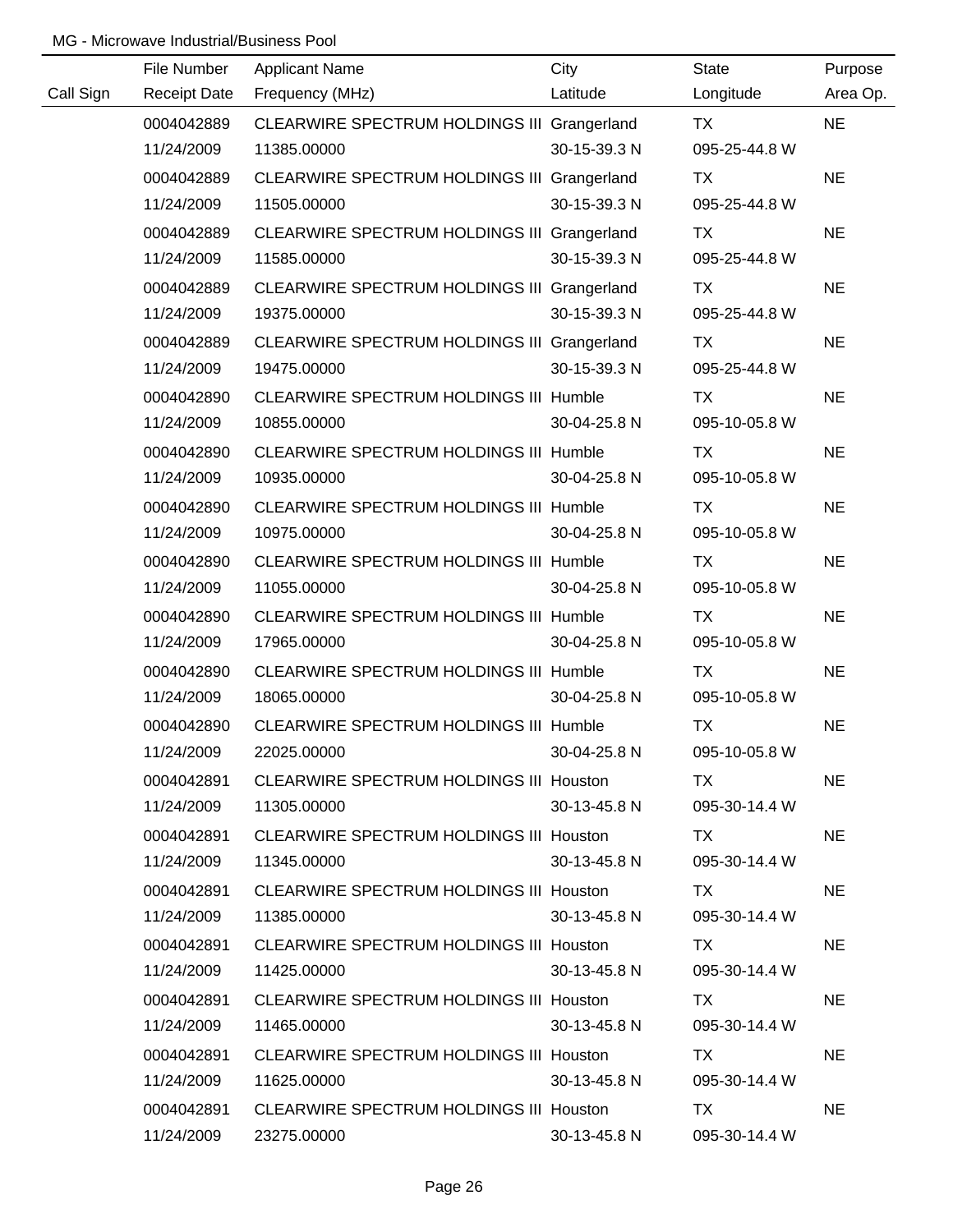|           | File Number         | <b>Applicant Name</b>                          | City         | State         | Purpose   |
|-----------|---------------------|------------------------------------------------|--------------|---------------|-----------|
| Call Sign | <b>Receipt Date</b> | Frequency (MHz)                                | Latitude     | Longitude     | Area Op.  |
|           | 0004042892          | CLEARWIRE SPECTRUM HOLDINGS III Spring         |              | <b>TX</b>     | <b>NE</b> |
|           | 11/24/2009          | 17815.00000                                    | 30-01-15.0 N | 095-32-06.0 W |           |
|           | 0004042892          | CLEARWIRE SPECTRUM HOLDINGS III Spring         |              | TX            | <b>NE</b> |
|           | 11/24/2009          | 17915.00000                                    | 30-01-15.0 N | 095-32-06.0 W |           |
|           | 0004042892          | CLEARWIRE SPECTRUM HOLDINGS III Spring         |              | TX            | <b>NE</b> |
|           | 11/24/2009          | 21875.00000                                    | 30-01-15.0 N | 095-32-06.0 W |           |
|           | 0004042892          | CLEARWIRE SPECTRUM HOLDINGS III Spring         |              | TX            | <b>NE</b> |
|           | 11/24/2009          | 21975.00000                                    | 30-01-15.0 N | 095-32-06.0 W |           |
|           | 0004042893          | CLEARWIRE SPECTRUM HOLDINGS III Tomball        |              | TX            | <b>NE</b> |
|           | 11/24/2009          | 10775.00000                                    | 30-08-06.0 N | 095-33-29.9 W |           |
|           | 0004042893          | CLEARWIRE SPECTRUM HOLDINGS III Tomball        |              | <b>TX</b>     | <b>NE</b> |
|           | 11/24/2009          | 10855.00000                                    | 30-08-06.0 N | 095-33-29.9 W |           |
|           | 0004042893          | CLEARWIRE SPECTRUM HOLDINGS III Tomball        |              | TX            | <b>NE</b> |
|           | 11/24/2009          | 10935.00000                                    | 30-08-06.0 N | 095-33-29.9 W |           |
|           | 0004042893          | <b>CLEARWIRE SPECTRUM HOLDINGS III Tomball</b> |              | TX            | <b>NE</b> |
|           | 11/24/2009          | 18015.00000                                    | 30-08-06.0 N | 095-33-29.9 W |           |
|           | 0004042893          | <b>CLEARWIRE SPECTRUM HOLDINGS III Tomball</b> |              | <b>TX</b>     | <b>NE</b> |
|           | 11/24/2009          | 18115.00000                                    | 30-08-06.0 N | 095-33-29.9 W |           |
|           | 0004042894          | CLEARWIRE SPECTRUM HOLDINGS III Conroe         |              | <b>TX</b>     | <b>NE</b> |
|           | 11/24/2009          | 10855.00000                                    | 30-16-59.1 N | 095-27-26.3 W |           |
|           | 0004042894          | <b>CLEARWIRE SPECTRUM HOLDINGS III Conroe</b>  |              | <b>TX</b>     | <b>NE</b> |
|           | 11/24/2009          | 10935.00000                                    | 30-16-59.1 N | 095-27-26.3 W |           |
|           | 0004042894          | CLEARWIRE SPECTRUM HOLDINGS III Conroe         |              | <b>TX</b>     | <b>NE</b> |
|           | 11/24/2009          | 10975.00000                                    | 30-16-59.1 N | 095-27-26.3 W |           |
|           | 0004042894          | CLEARWIRE SPECTRUM HOLDINGS III Conroe         |              | TX.           | <b>NE</b> |
|           | 11/24/2009          | 11135.00000                                    | 30-16-59.1 N | 095-27-26.3 W |           |
|           | 0004042894          | <b>CLEARWIRE SPECTRUM HOLDINGS III Conroe</b>  |              | TX.           | <b>NE</b> |
|           | 11/24/2009          | 17765.00000                                    | 30-16-59.1 N | 095-27-26.3 W |           |
|           | 0004042894          | <b>CLEARWIRE SPECTRUM HOLDINGS III Conroe</b>  |              | TX.           | <b>NE</b> |
|           | 11/24/2009          | 17815.00000                                    | 30-16-59.1 N | 095-27-26.3 W |           |
|           | 0004042894          | <b>CLEARWIRE SPECTRUM HOLDINGS III Conroe</b>  |              | TX.           | <b>NE</b> |
|           | 11/24/2009          | 17915.00000                                    | 30-16-59.1 N | 095-27-26.3 W |           |
|           | 0004042895          | CLEARWIRE SPECTRUM HOLDINGS III Houston        |              | TX.           | <b>NE</b> |
|           | 11/24/2009          | 19375.00000                                    | 29-59-50.3 N | 095-35-26.5 W |           |
|           | 0004042895          | CLEARWIRE SPECTRUM HOLDINGS III Houston        |              | TX.           | <b>NE</b> |
|           | 11/24/2009          | 19475.00000                                    | 29-59-50.3 N | 095-35-26.5 W |           |
|           | 0004042895          | CLEARWIRE SPECTRUM HOLDINGS III Houston        |              | TX            | <b>NE</b> |
|           | 11/24/2009          | 19525.00000                                    | 29-59-50.3 N | 095-35-26.5 W |           |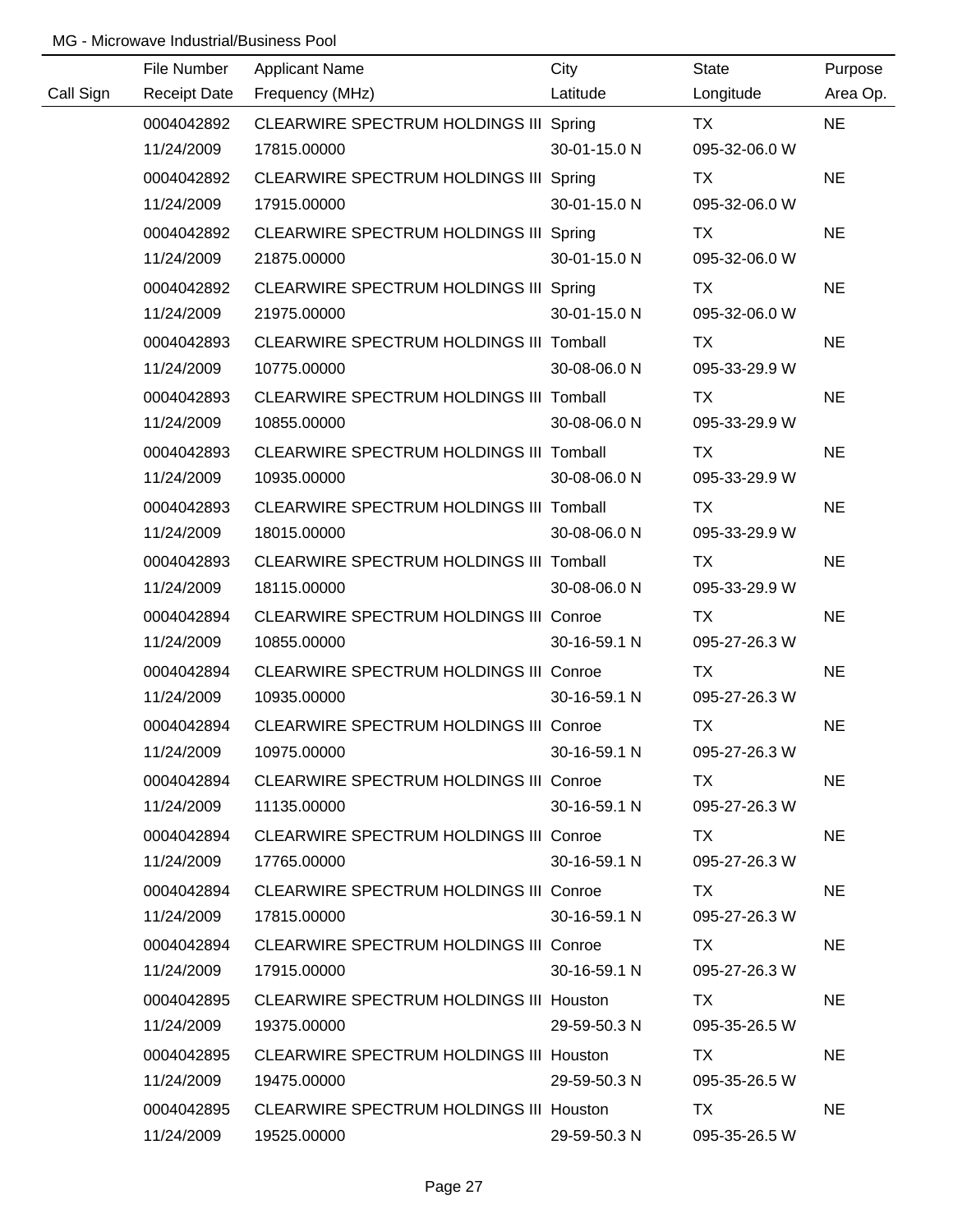|           | File Number         | <b>Applicant Name</b>                          | City         | State         | Purpose   |
|-----------|---------------------|------------------------------------------------|--------------|---------------|-----------|
| Call Sign | <b>Receipt Date</b> | Frequency (MHz)                                | Latitude     | Longitude     | Area Op.  |
|           | 0004042895          | CLEARWIRE SPECTRUM HOLDINGS III Houston        |              | <b>TX</b>     | <b>NE</b> |
|           | 11/24/2009          | 19625.00000                                    | 29-59-50.3 N | 095-35-26.5 W |           |
|           | 0004042896          | CLEARWIRE SPECTRUM HOLDINGS III Houston        |              | <b>TX</b>     | <b>NE</b> |
|           | 11/24/2009          | 17815.00000                                    | 29-42-32.4 N | 095-39-39.6 W |           |
|           | 0004042896          | <b>CLEARWIRE SPECTRUM HOLDINGS III Houston</b> |              | TX            | <b>NE</b> |
|           | 11/24/2009          | 17915.00000                                    | 29-42-32.4 N | 095-39-39.6 W |           |
|           | 0004042896          | CLEARWIRE SPECTRUM HOLDINGS III Houston        |              | TX            | <b>NE</b> |
|           | 11/24/2009          | 18015.00000                                    | 29-42-32.4 N | 095-39-39.6 W |           |
|           | 0004042896          | <b>CLEARWIRE SPECTRUM HOLDINGS III Houston</b> |              | TX            | <b>NE</b> |
|           | 11/24/2009          | 18115.00000                                    | 29-42-32.4 N | 095-39-39.6 W |           |
|           | 0004042898          | CLEARWIRE SPECTRUM HOLDINGS III Katy           |              | TX            | <b>NE</b> |
|           | 11/24/2009          | 11305.00000                                    | 29-43-22.4 N | 095-44-50.1 W |           |
|           | 0004042898          | CLEARWIRE SPECTRUM HOLDINGS III Katy           |              | TX            | <b>NE</b> |
|           | 11/24/2009          | 11385.00000                                    | 29-43-22.4 N | 095-44-50.1 W |           |
|           | 0004042898          | CLEARWIRE SPECTRUM HOLDINGS III Katy           |              | TX            | <b>NE</b> |
|           | 11/24/2009          | 11505.00000                                    | 29-43-22.4 N | 095-44-50.1 W |           |
|           | 0004042898          | CLEARWIRE SPECTRUM HOLDINGS III Katy           |              | TX            | <b>NE</b> |
|           | 11/24/2009          | 11585.00000                                    | 29-43-22.4 N | 095-44-50.1 W |           |
|           | 0004042898          | CLEARWIRE SPECTRUM HOLDINGS III Katy           |              | TX            | <b>NE</b> |
|           | 11/24/2009          | 21825.00000                                    | 29-43-22.4 N | 095-44-50.1 W |           |
|           | 0004042898          | CLEARWIRE SPECTRUM HOLDINGS III Katy           |              | TX            | <b>NE</b> |
|           | 11/24/2009          | 21925.00000                                    | 29-43-22.4 N | 095-44-50.1 W |           |
|           | 0004042899          | CLEARWIRE SPECTRUM HOLDINGS III Houston        |              | <b>TX</b>     | <b>NE</b> |
|           | 11/24/2009          | 17815.00000                                    | 30-00-20.1 N | 095-33-11.5 W |           |
|           | 0004042899          | CLEARWIRE SPECTRUM HOLDINGS III Houston        |              | TX.           | <b>NE</b> |
|           | 11/24/2009          | 17915.00000                                    | 30-00-20.1 N | 095-33-11.5 W |           |
|           | 0004042899          | CLEARWIRE SPECTRUM HOLDINGS III Houston        |              | TX.           | NE.       |
|           | 11/24/2009          | 17965.00000                                    | 30-00-20.1 N | 095-33-11.5 W |           |
|           | 0004042899          | CLEARWIRE SPECTRUM HOLDINGS III Houston        |              | TX.           | <b>NE</b> |
|           | 11/24/2009          | 18065.00000                                    | 30-00-20.1 N | 095-33-11.5 W |           |
|           | 0004042899          | <b>CLEARWIRE SPECTRUM HOLDINGS III Houston</b> |              | TX.           | <b>NE</b> |
|           | 11/24/2009          | 21825.00000                                    | 30-00-20.1 N | 095-33-11.5 W |           |
|           | 0004042899          | <b>CLEARWIRE SPECTRUM HOLDINGS III Houston</b> |              | TX.           | <b>NE</b> |
|           | 11/24/2009          | 21925.00000                                    | 30-00-20.1 N | 095-33-11.5 W |           |
|           | 0004042900          | <b>CLEARWIRE SPECTRUM HOLDINGS III Houston</b> |              | TX            | <b>NE</b> |
|           | 11/24/2009          | 10735.00000                                    | 29-40-26.8 N | 095-31-46.9 W |           |
|           | 0004042900          | CLEARWIRE SPECTRUM HOLDINGS III Houston        |              | TX.           | <b>NE</b> |
|           | 11/24/2009          | 10895.00000                                    | 29-40-26.8 N | 095-31-46.9 W |           |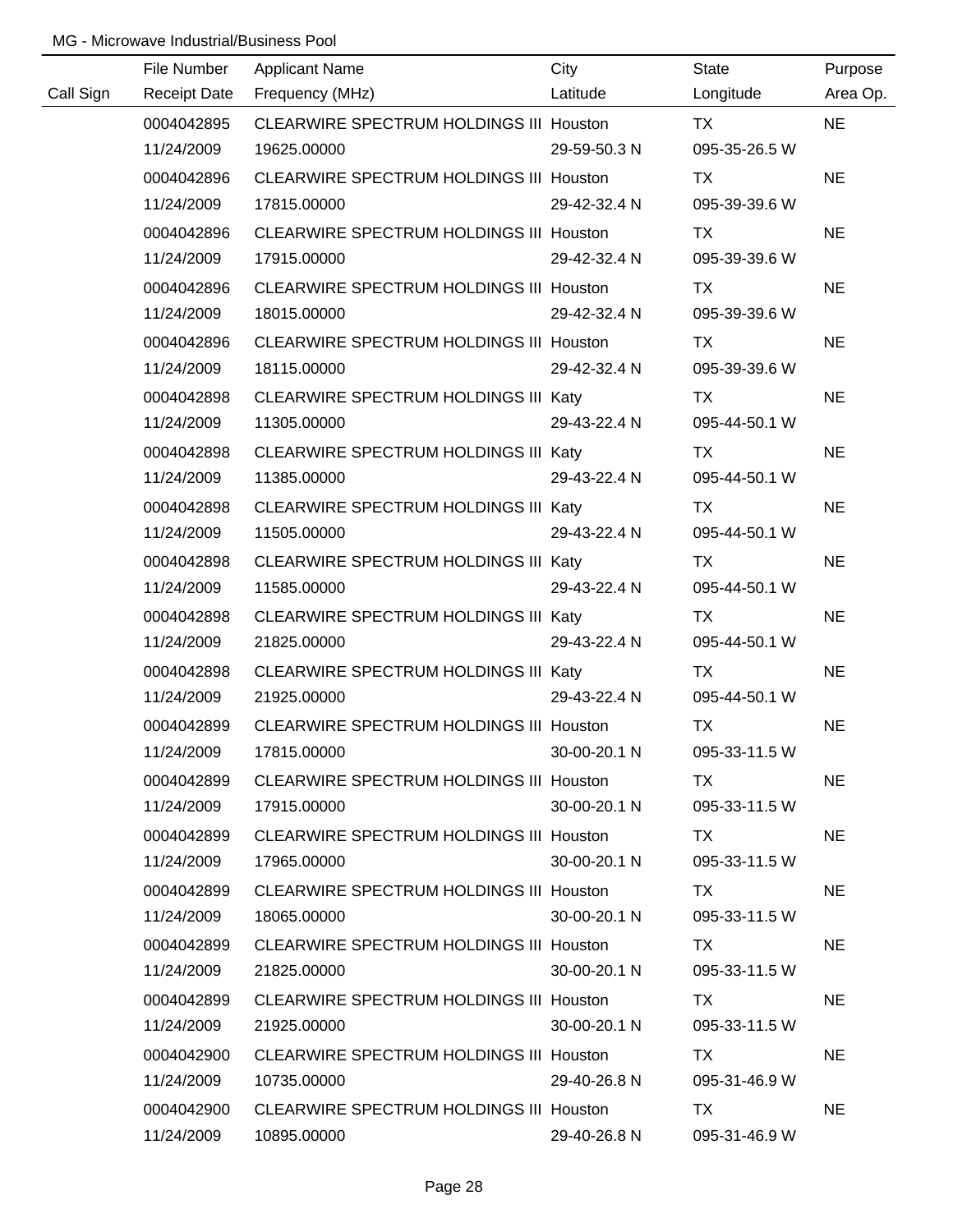|           | File Number         | <b>Applicant Name</b>                            | City         | <b>State</b>  | Purpose   |
|-----------|---------------------|--------------------------------------------------|--------------|---------------|-----------|
| Call Sign | <b>Receipt Date</b> | Frequency (MHz)                                  | Latitude     | Longitude     | Area Op.  |
|           | 0004042900          | CLEARWIRE SPECTRUM HOLDINGS III Houston          |              | <b>TX</b>     | <b>NE</b> |
|           | 11/24/2009          | 11015.00000                                      | 29-40-26.8 N | 095-31-46.9 W |           |
|           | 0004042900          | CLEARWIRE SPECTRUM HOLDINGS III Houston          |              | TX            | <b>NE</b> |
|           | 11/24/2009          | 11095.00000                                      | 29-40-26.8 N | 095-31-46.9 W |           |
|           | 0004042900          | <b>CLEARWIRE SPECTRUM HOLDINGS III Houston</b>   |              | TX            | <b>NE</b> |
|           | 11/24/2009          | 19375.00000                                      | 29-40-26.8 N | 095-31-46.9 W |           |
|           | 0004042900          | CLEARWIRE SPECTRUM HOLDINGS III Houston          |              | TX            | <b>NE</b> |
|           | 11/24/2009          | 19475.00000                                      | 29-40-26.8 N | 095-31-46.9 W |           |
|           | 0004043172          | CLEARWIRE SPECTRUM HOLDINGS III WINSTON-SALEM NC |              |               | <b>NE</b> |
|           | 11/24/2009          | 17765.00000                                      | 36-04-46.0 N | 080-19-47.4 W |           |
|           | 0004043290          | CLEARWIRE SPECTRUM HOLDINGS III RALEIGH          |              | NC            | <b>NE</b> |
|           | 11/24/2009          | 23075.00000                                      | 35-55-08.4 N | 078-43-04.8 W |           |
|           | 0004043290          | CLEARWIRE SPECTRUM HOLDINGS III RALEIGH          |              | <b>NC</b>     | <b>NE</b> |
|           | 11/24/2009          | 23175.00000                                      | 35-55-08.4 N | 078-43-04.8 W |           |
|           | 0004043318          | Millennium Shore License Holdco, LLC             | Ocean        | <b>NJ</b>     | <b>NE</b> |
|           | 11/24/2009          | 17875.00000                                      | 40-13-43.5 N | 074-02-30.7 W |           |
|           | 0004043372          | CLEARWIRE SPECTRUM HOLDINGS III Katy             |              | TX            | <b>NE</b> |
|           | 11/24/2009          | 19375.00000                                      | 29-49-18.5 N | 095-43-16.0 W |           |
|           | 0004043372          | CLEARWIRE SPECTRUM HOLDINGS III Katy             |              | TX            | <b>NE</b> |
|           | 11/24/2009          | 19475.00000                                      | 29-49-18.5 N | 095-43-16.0 W |           |
|           | 0004043372          | CLEARWIRE SPECTRUM HOLDINGS III Katy             |              | <b>TX</b>     | <b>NE</b> |
|           | 11/24/2009          | 19525.00000                                      | 29-49-18.5 N | 095-43-16.0 W |           |
|           | 0004043372          | CLEARWIRE SPECTRUM HOLDINGS III Katy             |              | <b>TX</b>     | <b>NE</b> |
|           | 11/24/2009          | 19625.00000                                      | 29-49-18.5 N | 095-43-16.0 W |           |
|           | 0004043375          | CLEARWIRE SPECTRUM HOLDINGS III HOUSTON          |              | TX .          | <b>NE</b> |
|           | 11/24/2009          | 17815.00000                                      | 29-38-07.6 N | 095-12-41.4 W |           |
|           | 0004043375          | CLEARWIRE SPECTRUM HOLDINGS III HOUSTON          |              | TX TX         | <b>NE</b> |
|           | 11/24/2009          | 17915.00000                                      | 29-38-07.6 N | 095-12-41.4 W |           |
|           | 0004043375          | CLEARWIRE SPECTRUM HOLDINGS III HOUSTON          |              | TX F          | <b>NE</b> |
|           | 11/24/2009          | 17965.00000                                      | 29-38-07.6 N | 095-12-41.4 W |           |
|           | 0004043375          | CLEARWIRE SPECTRUM HOLDINGS III HOUSTON          |              | TX.           | <b>NE</b> |
|           | 11/24/2009          | 18065.00000                                      | 29-38-07.6 N | 095-12-41.4 W |           |
|           | 0004043375          | CLEARWIRE SPECTRUM HOLDINGS III HOUSTON          |              | TX.           | <b>NE</b> |
|           | 11/24/2009          | 23025.00000                                      | 29-38-07.6 N | 095-12-41.4 W |           |
|           | 0004043375          | CLEARWIRE SPECTRUM HOLDINGS III HOUSTON          |              | TX.           | <b>NE</b> |
|           | 11/24/2009          | 23225.00000                                      | 29-38-07.6 N | 095-12-41.4 W |           |
|           | 0004043375          | CLEARWIRE SPECTRUM HOLDINGS III HOUSTON          |              | TX            | <b>NE</b> |
|           | 11/24/2009          | 23325.00000                                      | 29-38-07.6 N | 095-12-41.4 W |           |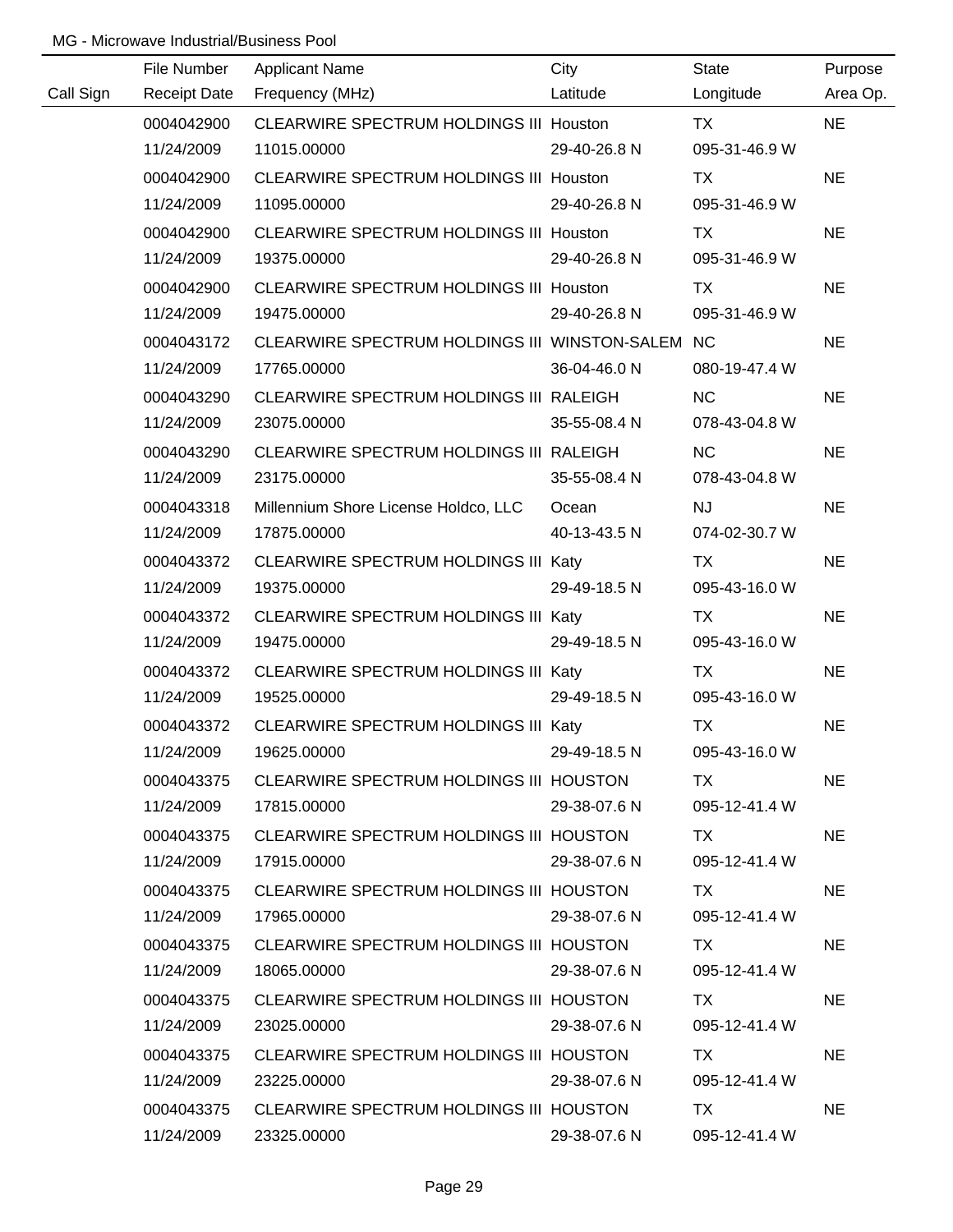|           | File Number         | <b>Applicant Name</b>                          | City         | <b>State</b>  | Purpose   |
|-----------|---------------------|------------------------------------------------|--------------|---------------|-----------|
| Call Sign | <b>Receipt Date</b> | Frequency (MHz)                                | Latitude     | Longitude     | Area Op.  |
|           | 0004043375          | CLEARWIRE SPECTRUM HOLDINGS III HOUSTON        |              | <b>TX</b>     | <b>NE</b> |
|           | 11/24/2009          | 23425.00000                                    | 29-38-07.6 N | 095-12-41.4 W |           |
|           | 0004045576          | CLEARWIRE SPECTRUM HOLDINGS III Houston        |              | TX            | <b>NE</b> |
|           | 11/25/2009          | 23025.00000                                    | 29-41-32.7 N | 095-41-13.6 W |           |
|           | 0004045576          | CLEARWIRE SPECTRUM HOLDINGS III Houston        |              | TX            | <b>NE</b> |
|           | 11/25/2009          | 23125.00000                                    | 29-41-32.7 N | 095-41-13.6 W |           |
|           | 0004045576          | CLEARWIRE SPECTRUM HOLDINGS III Houston        |              | TX            | <b>NE</b> |
|           | 11/25/2009          | 23375.00000                                    | 29-41-32.7 N | 095-41-13.6 W |           |
|           | 0004045576          | CLEARWIRE SPECTRUM HOLDINGS III Houston        |              | TX            | <b>NE</b> |
|           | 11/25/2009          | 23475.00000                                    | 29-41-32.7 N | 095-41-13.6 W |           |
|           | 0004045581          | <b>CLEARWIRE SPECTRUM HOLDINGS III Houston</b> |              | TX            | <b>NE</b> |
|           | 11/25/2009          | 11265.00000                                    | 29-41-39.4 N | 095-38-35.2 W |           |
|           | 0004045581          | CLEARWIRE SPECTRUM HOLDINGS III Houston        |              | TX            | <b>NE</b> |
|           | 11/25/2009          | 11345.00000                                    | 29-41-39.4 N | 095-38-35.2 W |           |
|           | 0004045581          | CLEARWIRE SPECTRUM HOLDINGS III Houston        |              | TX            | <b>NE</b> |
|           | 11/25/2009          | 11465.00000                                    | 29-41-39.4 N | 095-38-35.2 W |           |
|           | 0004045581          | <b>CLEARWIRE SPECTRUM HOLDINGS III Houston</b> |              | TX            | <b>NE</b> |
|           | 11/25/2009          | 11545.00000                                    | 29-41-39.4 N | 095-38-35.2 W |           |
|           | 0004045581          | CLEARWIRE SPECTRUM HOLDINGS III Houston        |              | TX            | <b>NE</b> |
|           | 11/25/2009          | 19375.00000                                    | 29-41-39.4 N | 095-38-35.2 W |           |
|           | 0004045581          | <b>CLEARWIRE SPECTRUM HOLDINGS III Houston</b> |              | <b>TX</b>     | <b>NE</b> |
|           | 11/25/2009          | 19475.00000                                    | 29-41-39.4 N | 095-38-35.2 W |           |
|           | 0004045581          | CLEARWIRE SPECTRUM HOLDINGS III Houston        |              | <b>TX</b>     | <b>NE</b> |
|           | 11/25/2009          | 19525.00000                                    | 29-41-39.4 N | 095-38-35.2 W |           |
|           | 0004045581          | <b>CLEARWIRE SPECTRUM HOLDINGS III Houston</b> |              | TX.           | <b>NE</b> |
|           | 11/25/2009          | 19625.00000                                    | 29-41-39.4 N | 095-38-35.2 W |           |
|           | 0004045583          | CLEARWIRE SPECTRUM HOLDINGS III HOUSTON        |              | TX TX         | <b>NE</b> |
|           | 11/25/2009          | 17815.00000                                    | 29-46-18.5 N | 095-23-19.4 W |           |
|           | 0004045583          | CLEARWIRE SPECTRUM HOLDINGS III HOUSTON        |              | TX.           | <b>NE</b> |
|           | 11/25/2009          | 17915.00000                                    | 29-46-18.5 N | 095-23-19.4 W |           |
|           | 0004045583          | CLEARWIRE SPECTRUM HOLDINGS III HOUSTON        |              | TX.           | <b>NE</b> |
|           | 11/25/2009          | 18015.00000                                    | 29-46-18.5 N | 095-23-19.4 W |           |
|           | 0004045583          | CLEARWIRE SPECTRUM HOLDINGS III HOUSTON        |              | TX.           | <b>NE</b> |
|           | 11/25/2009          | 23275.00000                                    | 29-46-18.5 N | 095-23-19.4 W |           |
|           | 0004045586          | CLEARWIRE SPECTRUM HOLDINGS III RICHMOND       |              | TX.           | <b>NE</b> |
|           | 11/25/2009          | 11345.00000                                    | 29-32-33.1 N | 095-44-00.2 W |           |
|           | 0004045586          | CLEARWIRE SPECTRUM HOLDINGS III RICHMOND       |              | TX            | <b>NE</b> |
|           | 11/25/2009          | 11425.00000                                    | 29-32-33.1 N | 095-44-00.2 W |           |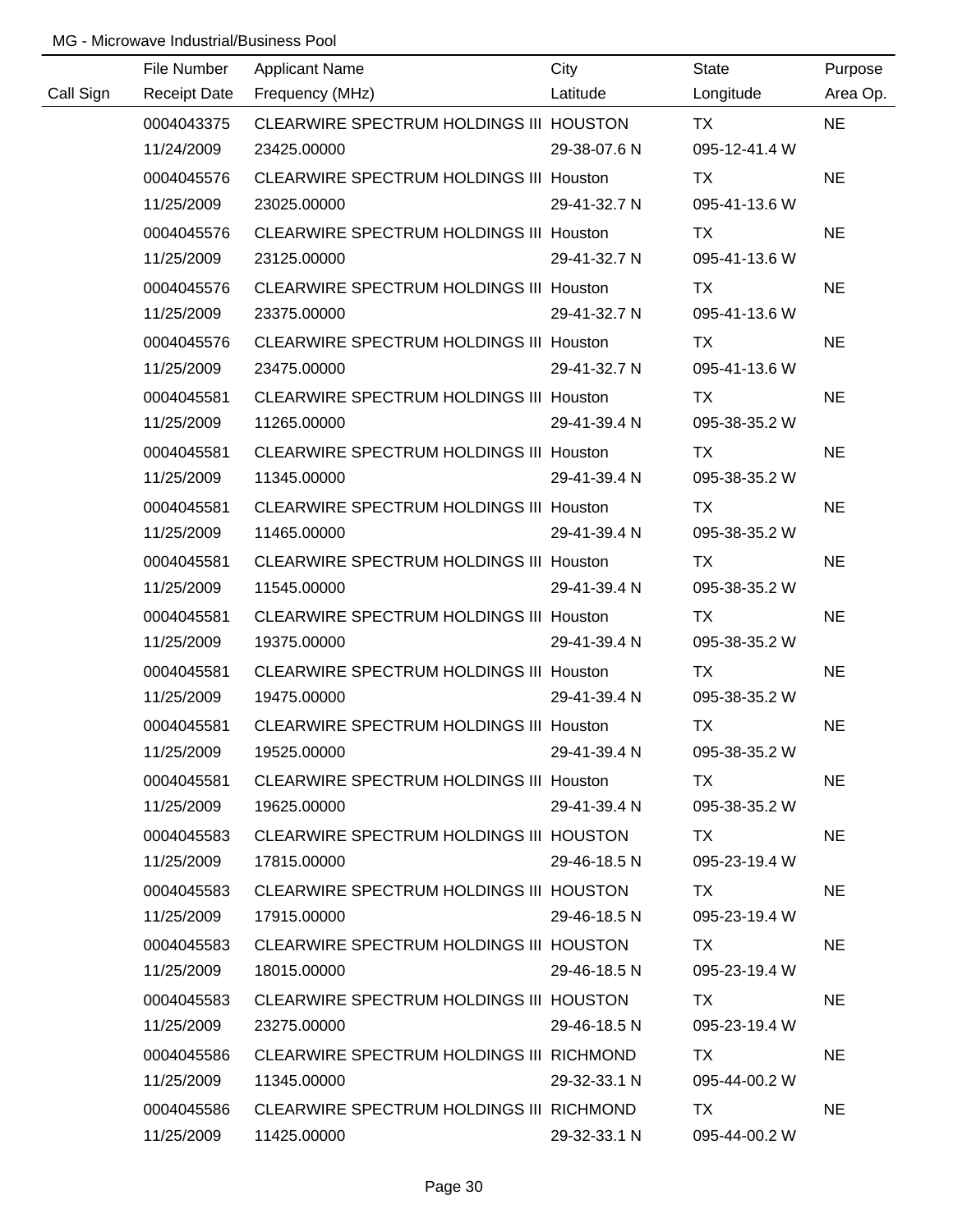|           | File Number | <b>Applicant Name</b>                    | City                       | State                                                                                                                                                                                                                          | Purpose   |
|-----------|-------------|------------------------------------------|----------------------------|--------------------------------------------------------------------------------------------------------------------------------------------------------------------------------------------------------------------------------|-----------|
| Call Sign |             | Receipt Date Frequency (MHz)             | <b>Example 12</b> Latitude | Longitude                                                                                                                                                                                                                      | Area Op.  |
|           | 0004045586  | CLEARWIRE SPECTRUM HOLDINGS III RICHMOND |                            | TX Particular and the contract of the contract of the contract of the contract of the contract of the contract of the contract of the contract of the contract of the contract of the contract of the contract of the contract | <b>NE</b> |
|           | 11/25/2009  | 11465.00000                              | 29-32-33.1 N               | 095-44-00.2 W                                                                                                                                                                                                                  |           |
|           | 0004045586  | CLEARWIRE SPECTRUM HOLDINGS III RICHMOND |                            | TX.                                                                                                                                                                                                                            | <b>NE</b> |
|           | 11/25/2009  | 11625.00000                              | 29-32-33.1 N               | 095-44-00.2 W                                                                                                                                                                                                                  |           |
|           | 0004045590  | CLEARWIRE SPECTRUM HOLDINGS III HOUSTON  |                            | TX TX                                                                                                                                                                                                                          | <b>NE</b> |
|           | 11/25/2009  | 10775.00000                              | 29-49-55.8 N               | 095-31-39.8 W                                                                                                                                                                                                                  |           |
|           | 0004045590  | CLEARWIRE SPECTRUM HOLDINGS III HOUSTON  |                            | TX TX                                                                                                                                                                                                                          | <b>NE</b> |
|           | 11/25/2009  | 10815.00000                              | 29-49-55.8 N               | 095-31-39.8 W                                                                                                                                                                                                                  |           |
|           | 0004045590  | CLEARWIRE SPECTRUM HOLDINGS III HOUSTON  |                            | <b>TX</b>                                                                                                                                                                                                                      | <b>NE</b> |
|           | 11/25/2009  | 10855.00000                              | 29-49-55.8 N               | 095-31-39.8 W                                                                                                                                                                                                                  |           |
|           | 0004045590  | CLEARWIRE SPECTRUM HOLDINGS III HOUSTON  |                            | TX.                                                                                                                                                                                                                            | <b>NE</b> |
|           | 11/25/2009  | 10895.00000                              | 29-49-55.8 N               | 095-31-39.8 W                                                                                                                                                                                                                  |           |
|           | 0004045590  | CLEARWIRE SPECTRUM HOLDINGS III HOUSTON  |                            | TX TX                                                                                                                                                                                                                          | <b>NE</b> |
|           | 11/25/2009  | 10935.00000                              | 29-49-55.8 N               | 095-31-39.8 W                                                                                                                                                                                                                  |           |
|           | 0004045590  | CLEARWIRE SPECTRUM HOLDINGS III HOUSTON  |                            | <b>TX</b>                                                                                                                                                                                                                      | <b>NE</b> |
|           | 11/25/2009  | 11015.00000                              | 29-49-55.8 N               | 095-31-39.8 W                                                                                                                                                                                                                  |           |
|           | 0004045590  | CLEARWIRE SPECTRUM HOLDINGS III HOUSTON  |                            | TX.                                                                                                                                                                                                                            | <b>NE</b> |
|           | 11/25/2009  | 11055.00000                              | 29-49-55.8 N               | 095-31-39.8 W                                                                                                                                                                                                                  |           |
|           | 0004045590  | CLEARWIRE SPECTRUM HOLDINGS III HOUSTON  |                            | TX.                                                                                                                                                                                                                            | <b>NE</b> |
|           | 11/25/2009  | 11095.00000                              | 29-49-55.8 N               | 095-31-39.8 W                                                                                                                                                                                                                  |           |
|           | 0004045590  | CLEARWIRE SPECTRUM HOLDINGS III HOUSTON  |                            | <b>TX</b>                                                                                                                                                                                                                      | <b>NE</b> |
|           | 11/25/2009  | 11175.00000                              | 29-49-55.8 N               | 095-31-39.8 W                                                                                                                                                                                                                  |           |
|           | 0004045593  | CLEARWIRE SPECTRUM HOLDINGS III Richmond |                            | <b>TX</b>                                                                                                                                                                                                                      | <b>NE</b> |
|           | 11/25/2009  | 17965.00000                              | 29-38-53.0 N               | 095-40-40.5 W                                                                                                                                                                                                                  |           |
|           | 0004045593  | CLEARWIRE SPECTRUM HOLDINGS III Richmond |                            | TX .                                                                                                                                                                                                                           | <b>NE</b> |
|           | 11/25/2009  | 18065.00000                              | 29-38-53.0 N               | 095-40-40.5 W                                                                                                                                                                                                                  |           |
|           | 0004045595  | CLEARWIRE SPECTRUM HOLDINGS III Houston  |                            | TX T                                                                                                                                                                                                                           | <b>NE</b> |
|           | 11/25/2009  | 10775.00000                              | 29-47-26.8 N               | 095-20-43.4 W                                                                                                                                                                                                                  |           |
|           | 0004045595  | CLEARWIRE SPECTRUM HOLDINGS III Houston  |                            | TX .                                                                                                                                                                                                                           | <b>NE</b> |
|           | 11/25/2009  | 10935.00000                              | 29-47-26.8 N               | 095-20-43.4 W                                                                                                                                                                                                                  |           |
|           | 0004045595  | CLEARWIRE SPECTRUM HOLDINGS III Houston  |                            | TX.                                                                                                                                                                                                                            | <b>NE</b> |
|           | 11/25/2009  | 10975.00000                              | 29-47-26.8 N               | 095-20-43.4 W                                                                                                                                                                                                                  |           |
|           | 0004045595  | CLEARWIRE SPECTRUM HOLDINGS III Houston  |                            | TX.                                                                                                                                                                                                                            | <b>NE</b> |
|           | 11/25/2009  | 11055.00000                              | 29-47-26.8 N               | 095-20-43.4 W                                                                                                                                                                                                                  |           |
|           | 0004045599  | CLEARWIRE SPECTRUM HOLDINGS III Houston  |                            | TX .                                                                                                                                                                                                                           | <b>NE</b> |
|           | 11/25/2009  | 17865.00000                              | 29-52-09.5 N               | 095-26-03.5 W                                                                                                                                                                                                                  |           |
|           | 0004045602  | CLEARWIRE SPECTRUM HOLDINGS III Houston  |                            | TX.                                                                                                                                                                                                                            | <b>NE</b> |
|           | 11/25/2009  | 19375.00000                              | 30-01-11.0 N               | 095-25-30.8 W                                                                                                                                                                                                                  |           |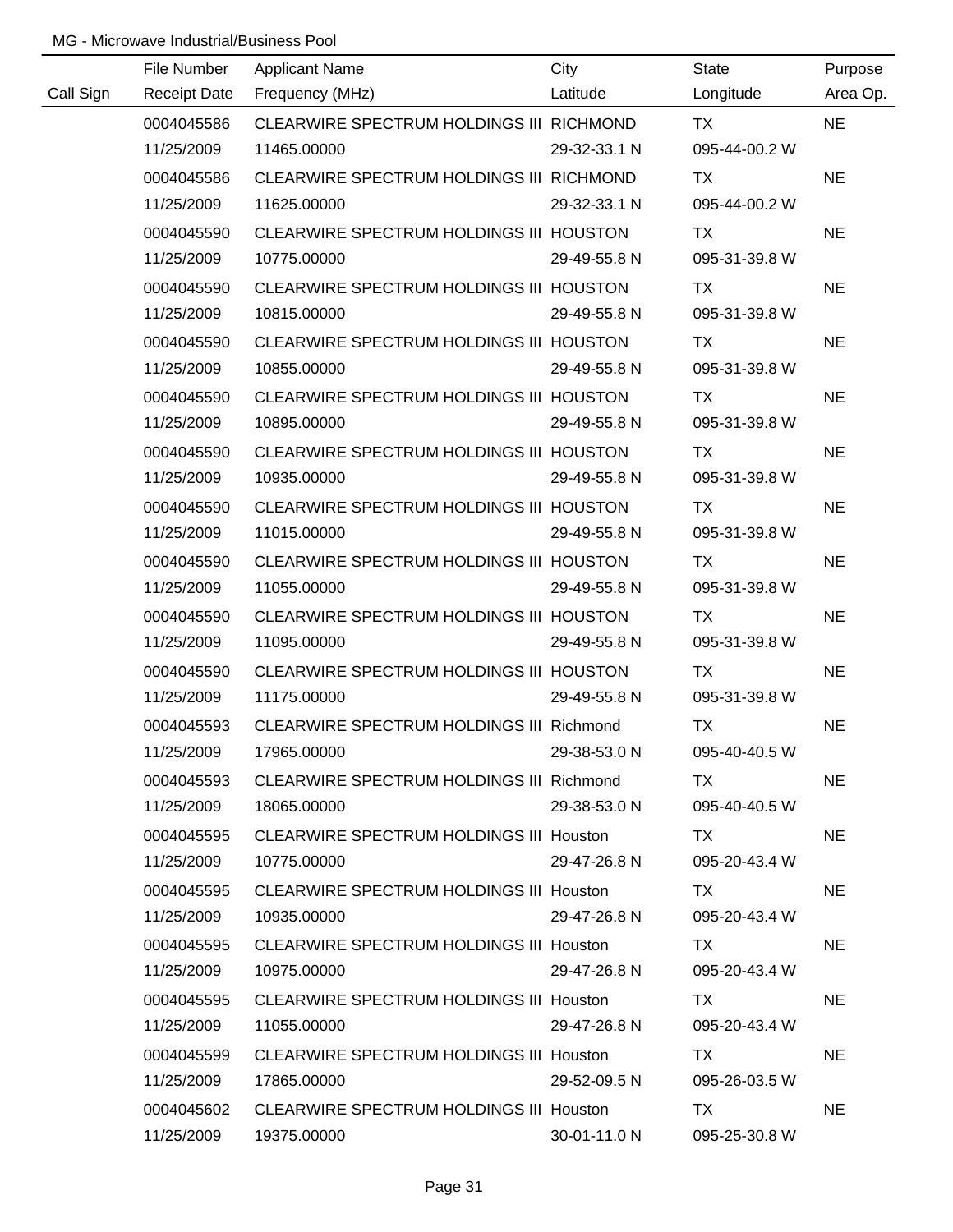|           | File Number         | <b>Applicant Name</b>                          | City         | State         | Purpose   |
|-----------|---------------------|------------------------------------------------|--------------|---------------|-----------|
| Call Sign | <b>Receipt Date</b> | Frequency (MHz)                                | Latitude     | Longitude     | Area Op.  |
|           | 0004045602          | CLEARWIRE SPECTRUM HOLDINGS III Houston        |              | <b>TX</b>     | <b>NE</b> |
|           | 11/25/2009          | 19475.00000                                    | 30-01-11.0 N | 095-25-30.8 W |           |
|           | 0004045602          | CLEARWIRE SPECTRUM HOLDINGS III Houston        |              | <b>TX</b>     | <b>NE</b> |
|           | 11/25/2009          | 23375.00000                                    | 30-01-11.0 N | 095-25-30.8 W |           |
|           | 0004045602          | CLEARWIRE SPECTRUM HOLDINGS III Houston        |              | TX            | <b>NE</b> |
|           | 11/25/2009          | 23475.00000                                    | 30-01-11.0 N | 095-25-30.8 W |           |
|           | 0004045606          | CLEARWIRE SPECTRUM HOLDINGS III Katy           |              | TX            | <b>NE</b> |
|           | 11/25/2009          | 11225.00000                                    | 29-51-53.6 N | 095-41-18.2 W |           |
|           | 0004045606          | CLEARWIRE SPECTRUM HOLDINGS III Katy           |              | TX            | <b>NE</b> |
|           | 11/25/2009          | 19375.00000                                    | 29-51-53.6 N | 095-41-18.2 W |           |
|           | 0004045606          | CLEARWIRE SPECTRUM HOLDINGS III Katy           |              | TX.           | <b>NE</b> |
|           | 11/25/2009          | 19475.00000                                    | 29-51-53.6 N | 095-41-18.2 W |           |
|           | 0004045606          | CLEARWIRE SPECTRUM HOLDINGS III Katy           |              | <b>TX</b>     | <b>NE</b> |
|           | 11/25/2009          | 19575.00000                                    | 29-51-53.6 N | 095-41-18.2 W |           |
|           | 0004045606          | CLEARWIRE SPECTRUM HOLDINGS III Katy           |              | TX            | <b>NE</b> |
|           | 11/25/2009          | 19675.00000                                    | 29-51-53.6 N | 095-41-18.2 W |           |
|           | 0004045611          | <b>CLEARWIRE SPECTRUM HOLDINGS III Houston</b> |              | TX            | <b>NE</b> |
|           | 11/25/2009          | 19375.00000                                    | 29-37-26.8 N | 095-19-54.5 W |           |
|           | 0004045611          | CLEARWIRE SPECTRUM HOLDINGS III Houston        |              | <b>TX</b>     | <b>NE</b> |
|           | 11/25/2009          | 19475.00000                                    | 29-37-26.8 N | 095-19-54.5 W |           |
|           | 0004045611          | <b>CLEARWIRE SPECTRUM HOLDINGS III Houston</b> |              | <b>TX</b>     | <b>NE</b> |
|           | 11/25/2009          | 19525.00000                                    | 29-37-26.8 N | 095-19-54.5 W |           |
|           | 0004045611          | CLEARWIRE SPECTRUM HOLDINGS III Houston        |              | <b>TX</b>     | <b>NE</b> |
|           | 11/25/2009          | 19625.00000                                    | 29-37-26.8 N | 095-19-54.5 W |           |
|           | 0004045615          | CLEARWIRE SPECTRUM HOLDINGS III Houston        |              | TX.           | <b>NE</b> |
|           | 11/25/2009          | 22025.00000                                    | 29-43-40.5 N | 095-16-51.1 W |           |
|           | 0004045616          | CLEARWIRE SPECTRUM HOLDINGS III Baytown        |              | TX.           | <b>NE</b> |
|           | 11/25/2009          | 19425.00000                                    | 29-48-13.6 N | 095-01-31.1 W |           |
|           | 0004045617          | CLEARWIRE SPECTRUM HOLDINGS III HOUSTON        |              | TX            | <b>NE</b> |
|           | 11/25/2009          | 19575.00000                                    | 29-42-13.3 N | 095-21-28.6 W |           |
|           | 0004045617          | CLEARWIRE SPECTRUM HOLDINGS III HOUSTON        |              | TX.           | <b>NE</b> |
|           | 11/25/2009          | 19675.00000                                    | 29-42-13.3 N | 095-21-28.6 W |           |
|           | 0004045617          | CLEARWIRE SPECTRUM HOLDINGS III HOUSTON        |              | TX.           | <b>NE</b> |
|           | 11/25/2009          | 22025.00000                                    | 29-42-13.3 N | 095-21-28.6 W |           |
|           | 0004045619          | CLEARWIRE SPECTRUM HOLDINGS III Houston        |              | TX            | <b>NE</b> |
|           | 11/25/2009          | 17965.00000                                    | 29-42-11.6 N | 095-28-48.4 W |           |
|           | 0004045619          | CLEARWIRE SPECTRUM HOLDINGS III Houston        |              | <b>TX</b>     | <b>NE</b> |
|           | 11/25/2009          | 18065.00000                                    | 29-42-11.6 N | 095-28-48.4 W |           |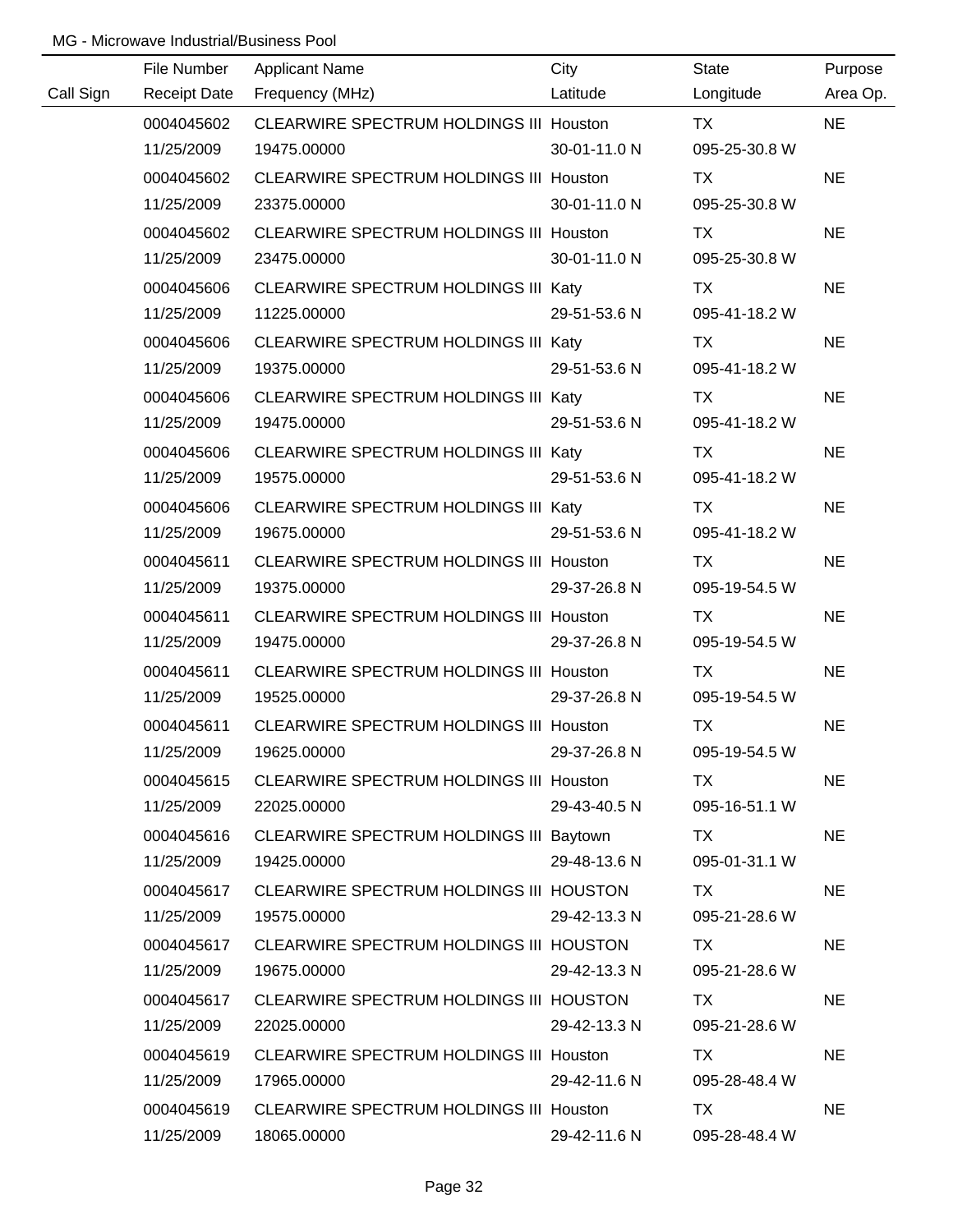|           | File Number         | <b>Applicant Name</b>                          | City         | State         | Purpose   |
|-----------|---------------------|------------------------------------------------|--------------|---------------|-----------|
| Call Sign | <b>Receipt Date</b> | Frequency (MHz)                                | Latitude     | Longitude     | Area Op.  |
|           | 0004045619          | CLEARWIRE SPECTRUM HOLDINGS III Houston        |              | <b>TX</b>     | <b>NE</b> |
|           | 11/25/2009          | 23075.00000                                    | 29-42-11.6 N | 095-28-48.4 W |           |
|           | 0004045619          | CLEARWIRE SPECTRUM HOLDINGS III Houston        |              | TX            | <b>NE</b> |
|           | 11/25/2009          | 23175.00000                                    | 29-42-11.6 N | 095-28-48.4 W |           |
|           | 0004045620          | <b>CLEARWIRE SPECTRUM HOLDINGS III Houston</b> |              | TX            | <b>NE</b> |
|           | 11/25/2009          | 17815.00000                                    | 29-46-47.9 N | 095-18-46.4 W |           |
|           | 0004045620          | CLEARWIRE SPECTRUM HOLDINGS III Houston        |              | TX            | <b>NE</b> |
|           | 11/25/2009          | 17865.00000                                    | 29-46-47.9 N | 095-18-46.4 W |           |
|           | 0004045620          | CLEARWIRE SPECTRUM HOLDINGS III Houston        |              | <b>TX</b>     | <b>NE</b> |
|           | 11/25/2009          | 17915.00000                                    | 29-46-47.9 N | 095-18-46.4 W |           |
|           | 0004045620          | CLEARWIRE SPECTRUM HOLDINGS III Houston        |              | TX            | <b>NE</b> |
|           | 11/25/2009          | 17965.00000                                    | 29-46-47.9 N | 095-18-46.4 W |           |
|           | 0004045620          | <b>CLEARWIRE SPECTRUM HOLDINGS III Houston</b> |              | TX            | <b>NE</b> |
|           | 11/25/2009          | 18065.00000                                    | 29-46-47.9 N | 095-18-46.4 W |           |
|           | 0004045621          | <b>CLEARWIRE SPECTRUM HOLDINGS III Houston</b> |              | TX            | <b>NE</b> |
|           | 11/25/2009          | 17815.00000                                    | 29-33-17.1 N | 095-06-34.6 W |           |
|           | 0004045621          | <b>CLEARWIRE SPECTRUM HOLDINGS III Houston</b> |              | TX            | <b>NE</b> |
|           | 11/25/2009          | 17915.00000                                    | 29-33-17.1 N | 095-06-34.6 W |           |
|           | 0004045621          | <b>CLEARWIRE SPECTRUM HOLDINGS III Houston</b> |              | <b>TX</b>     | <b>NE</b> |
|           | 11/25/2009          | 17965.00000                                    | 29-33-17.1 N | 095-06-34.6 W |           |
|           | 0004045621          | CLEARWIRE SPECTRUM HOLDINGS III Houston        |              | <b>TX</b>     | <b>NE</b> |
|           | 11/25/2009          | 18065.00000                                    | 29-33-17.1 N | 095-06-34.6 W |           |
|           | 0004045622          | CLEARWIRE SPECTRUM HOLDINGS III Houston        |              | <b>TX</b>     | <b>NE</b> |
|           | 11/25/2009          | 23225.00000                                    | 29-49-55.9 N | 095-30-36.0 W |           |
|           | 0004045623          | CLEARWIRE SPECTRUM HOLDINGS III Houston        |              | TX.           | <b>NE</b> |
|           | 11/25/2009          | 17815.00000                                    | 29-59-03.1 N | 095-34-42.6 W |           |
|           | 0004045623          | CLEARWIRE SPECTRUM HOLDINGS III Houston        |              | TX.           | <b>NE</b> |
|           | 11/25/2009          | 17865.00000                                    | 29-59-03.1 N | 095-34-42.6 W |           |
|           | 0004045623          | CLEARWIRE SPECTRUM HOLDINGS III Houston        |              | TX.           | <b>NE</b> |
|           | 11/25/2009          | 17915.00000                                    | 29-59-03.1 N | 095-34-42.6 W |           |
|           | 0004045624          | <b>CLEARWIRE SPECTRUM HOLDINGS III Houston</b> |              | TX.           | <b>NE</b> |
|           | 11/25/2009          | 17815.00000                                    | 29-37-00.4 N | 095-25-03.9 W |           |
|           | 0004045624          | CLEARWIRE SPECTRUM HOLDINGS III Houston        |              | TX.           | <b>NE</b> |
|           | 11/25/2009          | 17915.00000                                    | 29-37-00.4 N | 095-25-03.9 W |           |
|           | 0004045625          | CLEARWIRE SPECTRUM HOLDINGS III Houston        |              | TX            | <b>NE</b> |
|           | 11/25/2009          | 17815.00000                                    | 29-40-42.9 N | 095-25-16.5 W |           |
|           | 0004045625          | CLEARWIRE SPECTRUM HOLDINGS III Houston        |              | TX.           | <b>NE</b> |
|           | 11/25/2009          | 17915.00000                                    | 29-40-42.9 N | 095-25-16.5 W |           |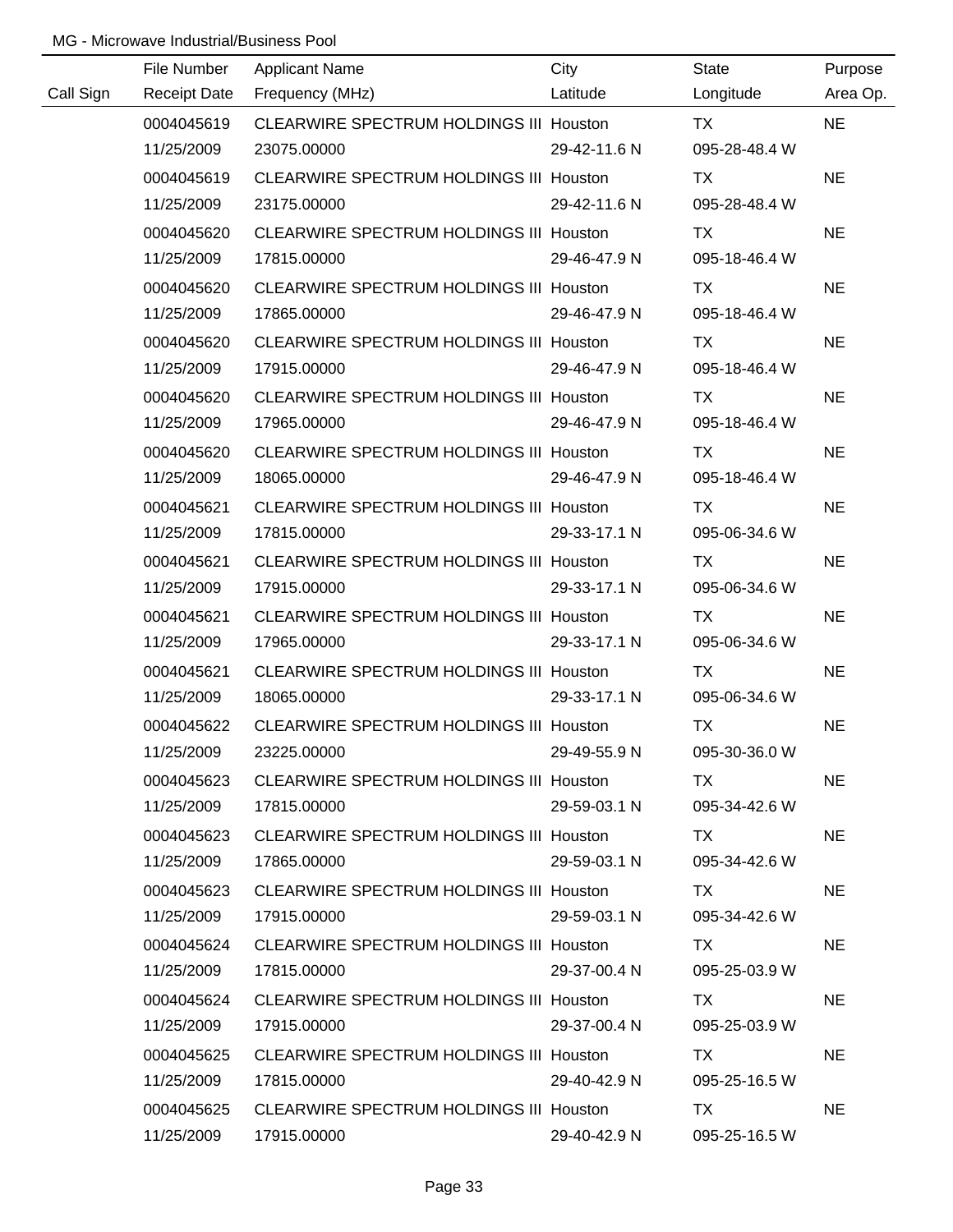|           | File Number         | <b>Applicant Name</b>                          | City         | State         | Purpose   |
|-----------|---------------------|------------------------------------------------|--------------|---------------|-----------|
| Call Sign | <b>Receipt Date</b> | Frequency (MHz)                                | Latitude     | Longitude     | Area Op.  |
|           | 0004045626          | CLEARWIRE SPECTRUM HOLDINGS III Houston        |              | <b>TX</b>     | <b>NE</b> |
|           | 11/25/2009          | 19575.00000                                    | 29-43-17.0 N | 095-32-15.0 W |           |
|           | 0004045626          | CLEARWIRE SPECTRUM HOLDINGS III Houston        |              | TX            | <b>NE</b> |
|           | 11/25/2009          | 19675.00000                                    | 29-43-17.0 N | 095-32-15.0 W |           |
|           | 0004045627          | CLEARWIRE SPECTRUM HOLDINGS III Houston        |              | TX            | <b>NE</b> |
|           | 11/25/2009          | 19575.00000                                    | 29-45-59.4 N | 095-38-41.9 W |           |
|           | 0004045627          | CLEARWIRE SPECTRUM HOLDINGS III Houston        |              | TX            | <b>NE</b> |
|           | 11/25/2009          | 19675.00000                                    | 29-45-59.4 N | 095-38-41.9 W |           |
|           | 0004045628          | CLEARWIRE SPECTRUM HOLDINGS III Houston        |              | TX            | <b>NE</b> |
|           | 11/25/2009          | 19375.00000                                    | 29-43-44.0 N | 095-35-48.8 W |           |
|           | 0004045628          | CLEARWIRE SPECTRUM HOLDINGS III Houston        |              | TX            | <b>NE</b> |
|           | 11/25/2009          | 19475.00000                                    | 29-43-44.0 N | 095-35-48.8 W |           |
|           | 0004045628          | CLEARWIRE SPECTRUM HOLDINGS III Houston        |              | TX            | <b>NE</b> |
|           | 11/25/2009          | 23225.00000                                    | 29-43-44.0 N | 095-35-48.8 W |           |
|           | 0004045629          | <b>CLEARWIRE SPECTRUM HOLDINGS III Houston</b> |              | TX            | <b>NE</b> |
|           | 11/25/2009          | 22025.00000                                    | 29-48-14.4 N | 095-30-06.1 W |           |
|           | 0004045630          | <b>CLEARWIRE SPECTRUM HOLDINGS III Houston</b> |              | TX            | <b>NE</b> |
|           | 11/25/2009          | 10815.00000                                    | 29-45-40.0 N | 095-42-27.4 W |           |
|           | 0004045630          | <b>CLEARWIRE SPECTRUM HOLDINGS III Houston</b> |              | <b>TX</b>     | <b>NE</b> |
|           | 11/25/2009          | 10895.00000                                    | 29-45-40.0 N | 095-42-27.4 W |           |
|           | 0004045630          | <b>CLEARWIRE SPECTRUM HOLDINGS III Houston</b> |              | <b>TX</b>     | <b>NE</b> |
|           | 11/25/2009          | 11015.00000                                    | 29-45-40.0 N | 095-42-27.4 W |           |
|           | 0004045630          | CLEARWIRE SPECTRUM HOLDINGS III Houston        |              | <b>TX</b>     | <b>NE</b> |
|           | 11/25/2009          | 11095.00000                                    | 29-45-40.0 N | 095-42-27.4 W |           |
|           | 0004045630          | CLEARWIRE SPECTRUM HOLDINGS III Houston        |              | TX.           | <b>NE</b> |
|           | 11/25/2009          | 17815.00000                                    | 29-45-40.0 N | 095-42-27.4 W |           |
|           | 0004045630          | CLEARWIRE SPECTRUM HOLDINGS III Houston        |              | TX .          | <b>NE</b> |
|           | 11/25/2009          | 17915.00000                                    | 29-45-40.0 N | 095-42-27.4 W |           |
|           | 0004045631          | CLEARWIRE SPECTRUM HOLDINGS III Houston        |              | TX.           | <b>NE</b> |
|           | 11/25/2009          | 23225.00000                                    | 29-52-42.2 N | 095-37-34.7 W |           |
|           | 0004045632          | CLEARWIRE SPECTRUM HOLDINGS III SPRING VALLEY  |              | TX.           | <b>NE</b> |
|           | 11/25/2009          | 17815.00000                                    | 29-55-39.0 N | 095-35-00.4 W |           |
|           | 0004045632          | CLEARWIRE SPECTRUM HOLDINGS III SPRING VALLEY  |              | TX.           | <b>NE</b> |
|           | 11/25/2009          | 17915.00000                                    | 29-55-39.0 N | 095-35-00.4 W |           |
|           | 0004045632          | CLEARWIRE SPECTRUM HOLDINGS III SPRING VALLEY  |              | TX.           | <b>NE</b> |
|           | 11/25/2009          | 22075.00000                                    | 29-55-39.0 N | 095-35-00.4 W |           |
|           | 0004045633          | CLEARWIRE SPECTRUM HOLDINGS III Clodine        |              | <b>TX</b>     | <b>NE</b> |
|           | 11/25/2009          | 11345.00000                                    | 29-32-24.4 N | 095-40-48.7 W |           |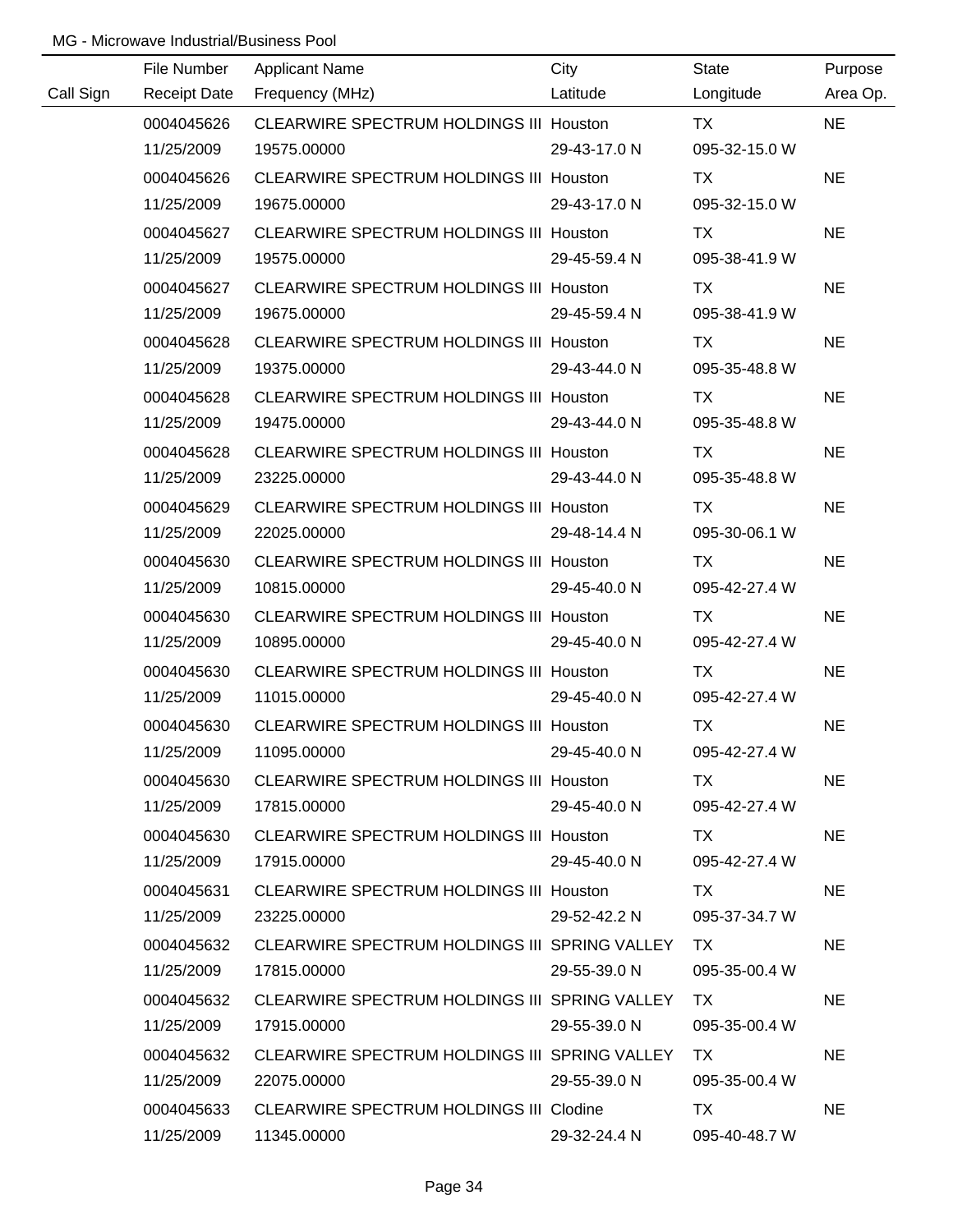|           | File Number         | <b>Applicant Name</b>                          | City         | <b>State</b>  | Purpose   |
|-----------|---------------------|------------------------------------------------|--------------|---------------|-----------|
| Call Sign | <b>Receipt Date</b> | Frequency (MHz)                                | Latitude     | Longitude     | Area Op.  |
|           | 0004045633          | CLEARWIRE SPECTRUM HOLDINGS III Clodine        |              | <b>TX</b>     | <b>NE</b> |
|           | 11/25/2009          | 11425.00000                                    | 29-32-24.4 N | 095-40-48.7 W |           |
|           | 0004045633          | CLEARWIRE SPECTRUM HOLDINGS III Clodine        |              | TX            | <b>NE</b> |
|           | 11/25/2009          | 11465.00000                                    | 29-32-24.4 N | 095-40-48.7 W |           |
|           | 0004045633          | <b>CLEARWIRE SPECTRUM HOLDINGS III Clodine</b> |              | TX            | <b>NE</b> |
|           | 11/25/2009          | 11545.00000                                    | 29-32-24.4 N | 095-40-48.7 W |           |
|           | 0004045633          | CLEARWIRE SPECTRUM HOLDINGS III Clodine        |              | TX            | <b>NE</b> |
|           | 11/25/2009          | 17815.00000                                    | 29-32-24.4 N | 095-40-48.7 W |           |
|           | 0004045633          | <b>CLEARWIRE SPECTRUM HOLDINGS III Clodine</b> |              | TX            | <b>NE</b> |
|           | 11/25/2009          | 17915.00000                                    | 29-32-24.4 N | 095-40-48.7 W |           |
|           | 0004045634          | CLEARWIRE SPECTRUM HOLDINGS III HOUSTON        |              | TX            | <b>NE</b> |
|           | 11/25/2009          | 11425.00000                                    | 29-57-53.5 N | 095-18-23.2 W |           |
|           | 0004045634          | CLEARWIRE SPECTRUM HOLDINGS III HOUSTON        |              | TX            | <b>NE</b> |
|           | 11/25/2009          | 11505.00000                                    | 29-57-53.5 N | 095-18-23.2 W |           |
|           | 0004045634          | CLEARWIRE SPECTRUM HOLDINGS III HOUSTON        |              | TX            | <b>NE</b> |
|           | 11/25/2009          | 11585.00000                                    | 29-57-53.5 N | 095-18-23.2 W |           |
|           | 0004045635          | <b>CLEARWIRE SPECTRUM HOLDINGS III Houston</b> |              | TX            | <b>NE</b> |
|           | 11/25/2009          | 22075.00000                                    | 30-13-44.5 N | 095-31-05.5 W |           |
|           | 0004045636          | <b>CLEARWIRE SPECTRUM HOLDINGS III Houston</b> |              | <b>TX</b>     | <b>NE</b> |
|           | 11/25/2009          | 22125.00000                                    | 29-44-48.8 N | 095-22-19.6 W |           |
|           | 0004045636          | <b>CLEARWIRE SPECTRUM HOLDINGS III Houston</b> |              | <b>TX</b>     | <b>NE</b> |
|           | 11/25/2009          | 22225.00000                                    | 29-44-48.8 N | 095-22-19.6 W |           |
|           | 0004045637          | CLEARWIRE SPECTRUM HOLDINGS III Houston        |              | <b>TX</b>     | <b>NE</b> |
|           | 11/25/2009          | 23275.00000                                    | 29-46-32.2 N | 095-22-45.5 W |           |
|           | 0004045638          | CLEARWIRE SPECTRUM HOLDINGS III Houston        |              | TX.           | <b>NE</b> |
|           | 11/25/2009          | 17765.00000                                    | 29-51-33.8 N | 095-08-48.1 W |           |
|           | 0004045639          | CLEARWIRE SPECTRUM HOLDINGS III FRIENDSWOOD    |              | TX.           | <b>NE</b> |
|           | 11/25/2009          | 19375.00000                                    | 29-31-10.5 N | 095-11-07.8 W |           |
|           | 0004045639          | CLEARWIRE SPECTRUM HOLDINGS III FRIENDSWOOD    |              | TX.           | <b>NE</b> |
|           | 11/25/2009          | 19475.00000                                    | 29-31-10.5 N | 095-11-07.8 W |           |
|           | 0004045639          | CLEARWIRE SPECTRUM HOLDINGS III FRIENDSWOOD    |              | TX.           | <b>NE</b> |
|           | 11/25/2009          | 19575.00000                                    | 29-31-10.5 N | 095-11-07.8 W |           |
|           | 0004045639          | CLEARWIRE SPECTRUM HOLDINGS III FRIENDSWOOD    |              | TX.           | <b>NE</b> |
|           | 11/25/2009          | 19675.00000                                    | 29-31-10.5 N | 095-11-07.8 W |           |
|           | 0004045639          | CLEARWIRE SPECTRUM HOLDINGS III FRIENDSWOOD    |              | TX            | <b>NE</b> |
|           | 11/25/2009          | 23225.00000                                    | 29-31-10.5 N | 095-11-07.8 W |           |
|           | 0004045640          | CLEARWIRE SPECTRUM HOLDINGS III Houston        |              | TX.           | <b>NE</b> |
|           | 11/25/2009          | 23025.00000                                    | 29-37-31.8 N | 095-30-39.6 W |           |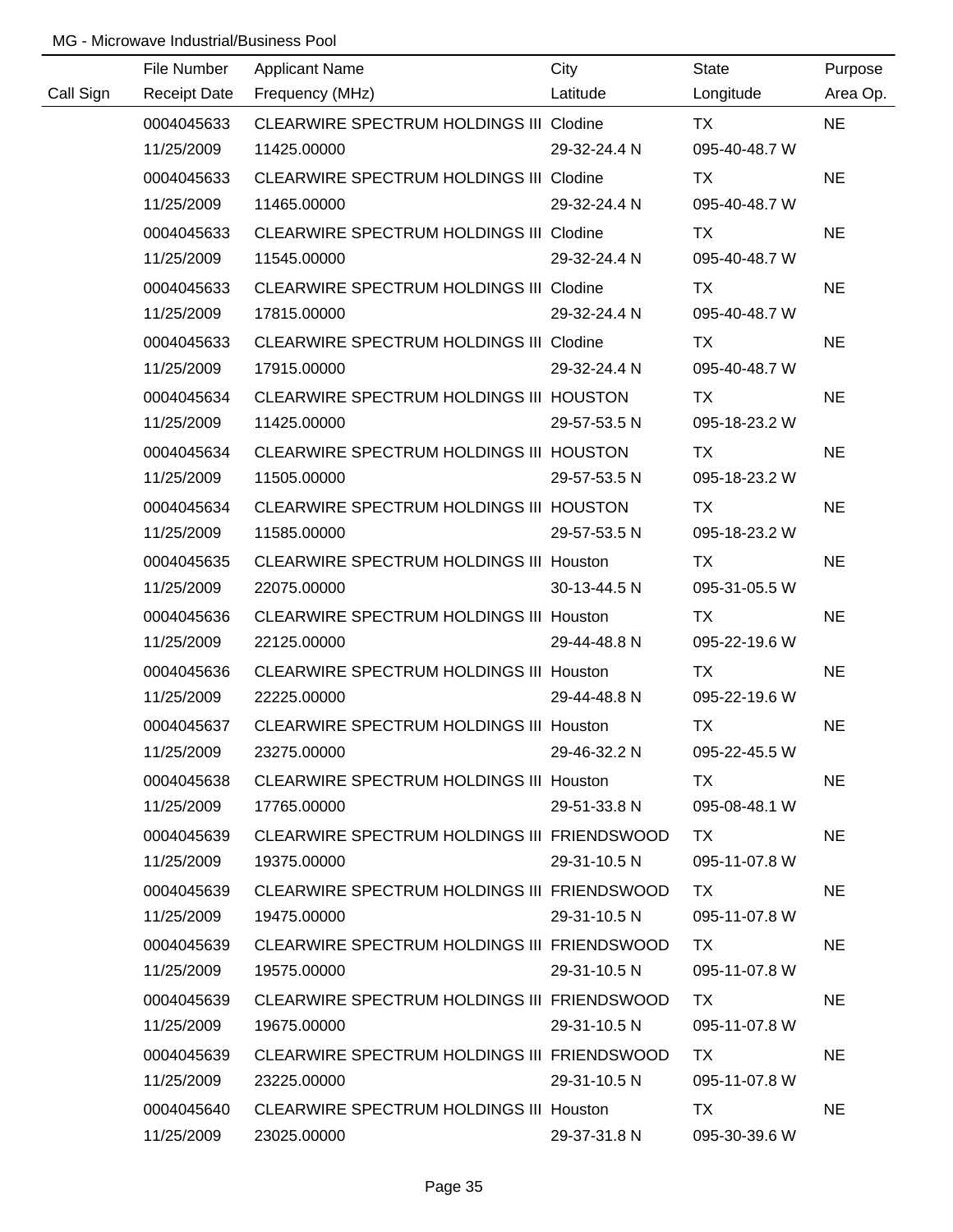|           | File Number         | <b>Applicant Name</b>                          | City         | State         | Purpose   |
|-----------|---------------------|------------------------------------------------|--------------|---------------|-----------|
| Call Sign | <b>Receipt Date</b> | Frequency (MHz)                                | Latitude     | Longitude     | Area Op.  |
|           | 0004045640          | CLEARWIRE SPECTRUM HOLDINGS III Houston        |              | <b>TX</b>     | <b>NE</b> |
|           | 11/25/2009          | 23125.00000                                    | 29-37-31.8 N | 095-30-39.6 W |           |
|           | 0004045641          | CLEARWIRE SPECTRUM HOLDINGS III Spring         |              | TX            | <b>NE</b> |
|           | 11/25/2009          | 18015.00000                                    | 30-00-39.7 N | 095-32-28.8 W |           |
|           | 0004045641          | CLEARWIRE SPECTRUM HOLDINGS III Spring         |              | TX            | <b>NE</b> |
|           | 11/25/2009          | 18115.00000                                    | 30-00-39.7 N | 095-32-28.8 W |           |
|           | 0004045641          | CLEARWIRE SPECTRUM HOLDINGS III Spring         |              | TX            | <b>NE</b> |
|           | 11/25/2009          | 23025.00000                                    | 30-00-39.7 N | 095-32-28.8 W |           |
|           | 0004045641          | CLEARWIRE SPECTRUM HOLDINGS III Spring         |              | TX            | <b>NE</b> |
|           | 11/25/2009          | 23075.00000                                    | 30-00-39.7 N | 095-32-28.8 W |           |
|           | 0004045641          | CLEARWIRE SPECTRUM HOLDINGS III Spring         |              | <b>TX</b>     | <b>NE</b> |
|           | 11/25/2009          | 23125.00000                                    | 30-00-39.7 N | 095-32-28.8 W |           |
|           | 0004045641          | CLEARWIRE SPECTRUM HOLDINGS III Spring         |              | TX            | <b>NE</b> |
|           | 11/25/2009          | 23175.00000                                    | 30-00-39.7 N | 095-32-28.8 W |           |
|           | 0004045642          | CLEARWIRE SPECTRUM HOLDINGS III Houston        |              | TX            | <b>NE</b> |
|           | 11/25/2009          | 23275.00000                                    | 29-51-57.4 N | 095-23-22.1 W |           |
|           | 0004045643          | <b>CLEARWIRE SPECTRUM HOLDINGS III Houston</b> |              | TX            | <b>NE</b> |
|           | 11/25/2009          | 23225.00000                                    | 29-51-59.3 N | 095-20-01.0 W |           |
|           | 0004045644          | CLEARWIRE SPECTRUM HOLDINGS III Houston        |              | <b>TX</b>     | <b>NE</b> |
|           | 11/25/2009          | 23025.00000                                    | 29-54-37.5 N | 095-19-03.2 W |           |
|           | 0004045644          | <b>CLEARWIRE SPECTRUM HOLDINGS III Houston</b> |              | <b>TX</b>     | <b>NE</b> |
|           | 11/25/2009          | 23075.00000                                    | 29-54-37.5 N | 095-19-03.2 W |           |
|           | 0004045644          | CLEARWIRE SPECTRUM HOLDINGS III Houston        |              | <b>TX</b>     | <b>NE</b> |
|           | 11/25/2009          | 23125.00000                                    | 29-54-37.5 N | 095-19-03.2 W |           |
|           | 0004045644          | CLEARWIRE SPECTRUM HOLDINGS III Houston        |              | TX.           | <b>NE</b> |
|           | 11/25/2009          | 23175.00000                                    | 29-54-37.5 N | 095-19-03.2 W |           |
|           | 0004045645          | CLEARWIRE SPECTRUM HOLDINGS III Houston        |              | TX.           | <b>NE</b> |
|           | 11/25/2009          | 23225.00000                                    | 29-47-37.5 N | 095-32-33.2 W |           |
|           | 0004045646          | <b>CLEARWIRE SPECTRUM HOLDINGS III Houston</b> |              | TX.           | <b>NE</b> |
|           | 11/25/2009          | 10735.00000                                    | 29-45-29.9 N | 095-32-42.0 W |           |
|           | 0004045646          | <b>CLEARWIRE SPECTRUM HOLDINGS III Houston</b> |              | TX.           | <b>NE</b> |
|           | 11/25/2009          | 10895.00000                                    | 29-45-29.9 N | 095-32-42.0 W |           |
|           | 0004045646          | <b>CLEARWIRE SPECTRUM HOLDINGS III Houston</b> |              | TX.           | NE.       |
|           | 11/25/2009          | 10975.00000                                    | 29-45-29.9 N | 095-32-42.0 W |           |
|           | 0004045646          | <b>CLEARWIRE SPECTRUM HOLDINGS III Houston</b> |              | TX.           | <b>NE</b> |
|           | 11/25/2009          | 11095.00000                                    | 29-45-29.9 N | 095-32-42.0 W |           |
|           | 0004045647          | CLEARWIRE SPECTRUM HOLDINGS III HOUSTON        |              | TX            | <b>NE</b> |
|           | 11/25/2009          | 11265.00000                                    | 29-46-10.8 N | 095-22-04.8 W |           |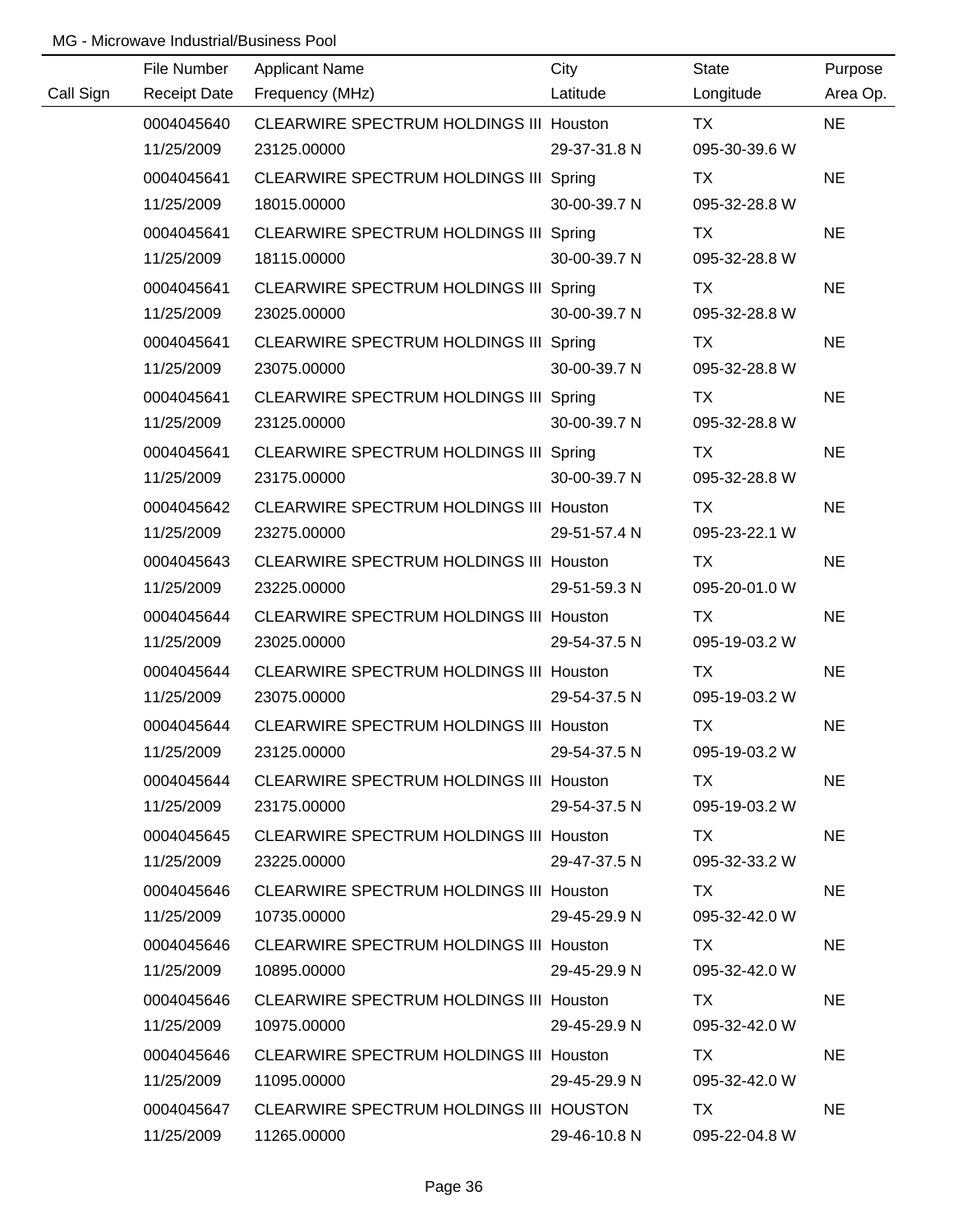|           | File Number         | <b>Applicant Name</b>                          | City               | <b>State</b>  | Purpose   |
|-----------|---------------------|------------------------------------------------|--------------------|---------------|-----------|
| Call Sign | <b>Receipt Date</b> | Frequency (MHz)                                | Latitude           | Longitude     | Area Op.  |
|           | 0004045647          | CLEARWIRE SPECTRUM HOLDINGS III HOUSTON        |                    | <b>TX</b>     | <b>NE</b> |
|           | 11/25/2009          | 11425.00000                                    | 29-46-10.8 N       | 095-22-04.8 W |           |
|           | 0004045647          | CLEARWIRE SPECTRUM HOLDINGS III HOUSTON        |                    | <b>TX</b>     | <b>NE</b> |
|           | 11/25/2009          | 11465.00000                                    | 29-46-10.8 N       | 095-22-04.8 W |           |
|           | 0004045647          | CLEARWIRE SPECTRUM HOLDINGS III HOUSTON        |                    | TX            | <b>NE</b> |
|           | 11/25/2009          | 11545.00000                                    | 29-46-10.8 N       | 095-22-04.8 W |           |
|           | 0004045647          | CLEARWIRE SPECTRUM HOLDINGS III HOUSTON        |                    | TX            | <b>NE</b> |
|           | 11/25/2009          | 22075.00000                                    | 29-46-10.8 N       | 095-22-04.8 W |           |
|           | 0004045648          | <b>CLEARWIRE SPECTRUM HOLDINGS III Houston</b> |                    | TX            | <b>NE</b> |
|           | 11/25/2009          | 23275.00000                                    | 29-54-40.0 N       | 095-34-41.9 W |           |
|           | 0004045649          | CLEARWIRE SPECTRUM HOLDINGS III HOUSTON        |                    | TX            | <b>NE</b> |
|           | 11/25/2009          | 17965.00000                                    | 30-01-01.9 N       | 095-28-25.2 W |           |
|           | 0004045649          | CLEARWIRE SPECTRUM HOLDINGS III HOUSTON        |                    | TX            | <b>NE</b> |
|           | 11/25/2009          | 18065.00000                                    | 30-01-01.9 N       | 095-28-25.2 W |           |
|           | 0004045649          | CLEARWIRE SPECTRUM HOLDINGS III HOUSTON        |                    | TX            | <b>NE</b> |
|           | 11/25/2009          | 21825.00000                                    | 30-01-01.9 N       | 095-28-25.2 W |           |
|           | 0004045649          | CLEARWIRE SPECTRUM HOLDINGS III HOUSTON        |                    | TX            | <b>NE</b> |
|           | 11/25/2009          | 21925.00000                                    | 30-01-01.9 N       | 095-28-25.2 W |           |
|           | 0004045650          | <b>CLEARWIRE SPECTRUM HOLDINGS III Houston</b> |                    | <b>TX</b>     | <b>NE</b> |
|           | 11/25/2009          | 22075.00000                                    | 29-43-58.5 N       | 095-27-32.5 W |           |
|           | 0004045651          | CLEARWIRE SPECTRUM HOLDINGS III SPRING         |                    | <b>TX</b>     | <b>NE</b> |
|           | 11/25/2009          | 11265.00000                                    | 30-04-24.0 N       | 095-32-41.0 W |           |
|           | 0004045651          | CLEARWIRE SPECTRUM HOLDINGS III SPRING         |                    | <b>TX</b>     | <b>NE</b> |
|           | 11/25/2009          | 11345.00000                                    | 30-04-24.0 N       | 095-32-41.0 W |           |
|           | 0004045651          | CLEARWIRE SPECTRUM HOLDINGS III SPRING         |                    | TX.           | <b>NE</b> |
|           | 11/25/2009          | 11545.00000                                    | 30-04-24.0 N       | 095-32-41.0 W |           |
|           | 0004045651          | CLEARWIRE SPECTRUM HOLDINGS III SPRING         |                    | TX TX         | <b>NE</b> |
|           | 11/25/2009          | 11625.00000                                    | $30 - 04 - 24.0 N$ | 095-32-41.0 W |           |
|           | 0004045651          | CLEARWIRE SPECTRUM HOLDINGS III SPRING         |                    | TX.           | <b>NE</b> |
|           | 11/25/2009          | 17815.00000                                    | 30-04-24.0 N       | 095-32-41.0 W |           |
|           | 0004045651          | CLEARWIRE SPECTRUM HOLDINGS III SPRING         |                    | TX.           | <b>NE</b> |
|           | 11/25/2009          | 17915.00000                                    | 30-04-24.0 N       | 095-32-41.0 W |           |
|           | 0004045651          | CLEARWIRE SPECTRUM HOLDINGS III SPRING         |                    | TX.           | <b>NE</b> |
|           | 11/25/2009          | 17965.00000                                    | 30-04-24.0 N       | 095-32-41.0 W |           |
|           | 0004045651          | CLEARWIRE SPECTRUM HOLDINGS III SPRING         |                    | TX.           | <b>NE</b> |
|           | 11/25/2009          | 18065.00000                                    | 30-04-24.0 N       | 095-32-41.0 W |           |
|           | 0004045652          | <b>CLEARWIRE SPECTRUM HOLDINGS III Houston</b> |                    | TX            | <b>NE</b> |
|           | 11/25/2009          | 22075.00000                                    | 29-40-32.0 N       | 095-19-21.0 W |           |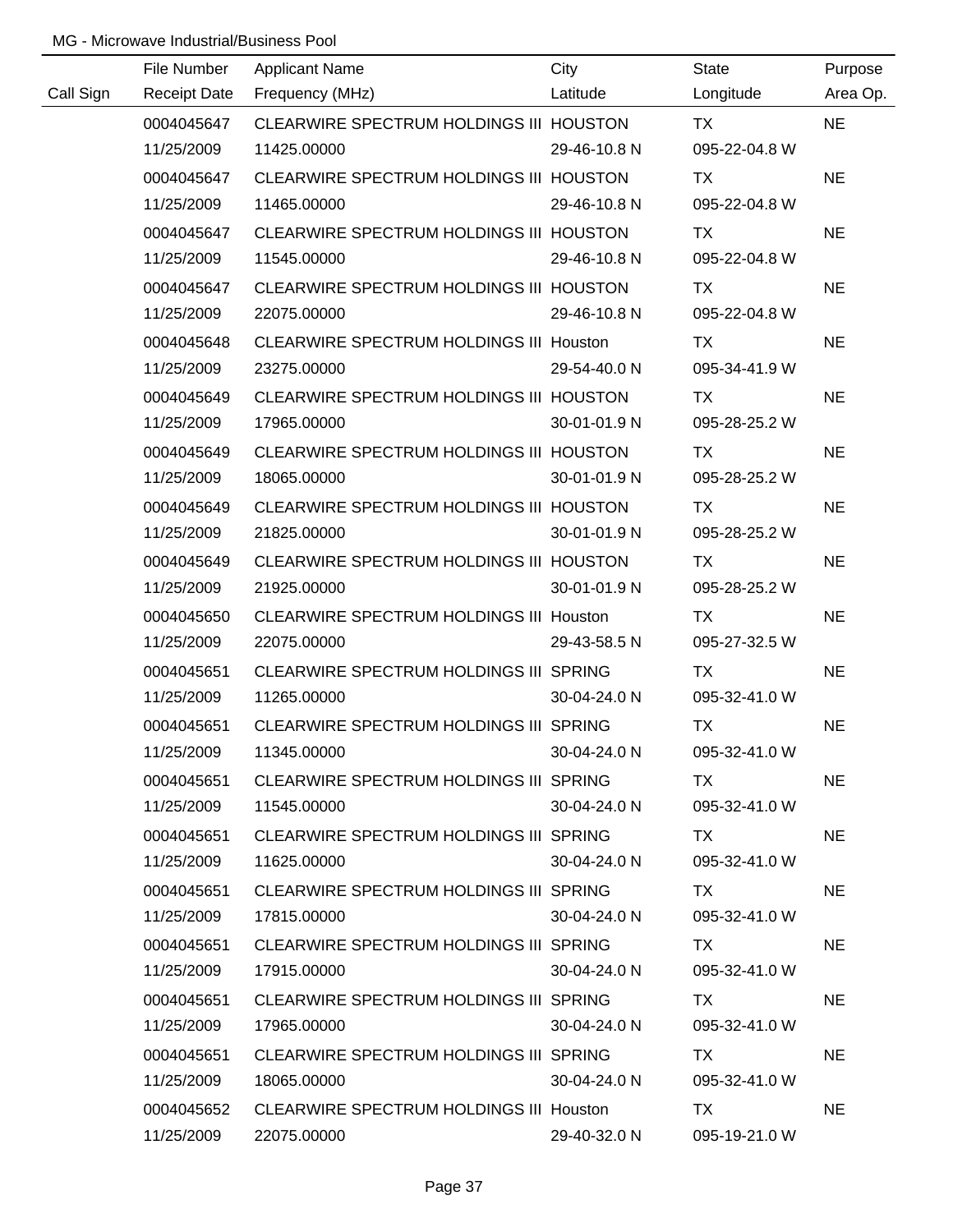|           | File Number         | <b>Applicant Name</b>                          | City         | State         | Purpose   |
|-----------|---------------------|------------------------------------------------|--------------|---------------|-----------|
| Call Sign | <b>Receipt Date</b> | Frequency (MHz)                                | Latitude     | Longitude     | Area Op.  |
|           | 0004045653          | CLEARWIRE SPECTRUM HOLDINGS III CYPRESS        |              | <b>TX</b>     | <b>NE</b> |
|           | 11/25/2009          | 10735.00000                                    | 29-54-27.0 N | 095-41-11.0 W |           |
|           | 0004045654          | CLEARWIRE SPECTRUM HOLDINGS III Houston        |              | TX            | <b>NE</b> |
|           | 11/25/2009          | 23025.00000                                    | 29-53-24.7 N | 095-21-26.3 W |           |
|           | 0004045655          | <b>CLEARWIRE SPECTRUM HOLDINGS III Houston</b> |              | TX            | <b>NE</b> |
|           | 11/25/2009          | 17965.00000                                    | 29-40-43.0 N | 095-22-28.3 W |           |
|           | 0004045655          | CLEARWIRE SPECTRUM HOLDINGS III Houston        |              | TX            | <b>NE</b> |
|           | 11/25/2009          | 18015.00000                                    | 29-40-43.0 N | 095-22-28.3 W |           |
|           | 0004045655          | CLEARWIRE SPECTRUM HOLDINGS III Houston        |              | TX            | <b>NE</b> |
|           | 11/25/2009          | 18065.00000                                    | 29-40-43.0 N | 095-22-28.3 W |           |
|           | 0004045655          | CLEARWIRE SPECTRUM HOLDINGS III Houston        |              | TX            | <b>NE</b> |
|           | 11/25/2009          | 18115.00000                                    | 29-40-43.0 N | 095-22-28.3 W |           |
|           | 0004045656          | CLEARWIRE SPECTRUM HOLDINGS III HOUSTON        |              | TX            | <b>NE</b> |
|           | 11/25/2009          | 19575.00000                                    | 29-56-52.1 N | 095-22-47.4 W |           |
|           | 0004045656          | CLEARWIRE SPECTRUM HOLDINGS III HOUSTON        |              | TX.           | <b>NE</b> |
|           | 11/25/2009          | 19675.00000                                    | 29-56-52.1 N | 095-22-47.4 W |           |
|           | 0004045657          | CLEARWIRE SPECTRUM HOLDINGS III PORTER         |              | TX            | <b>NE</b> |
|           | 11/25/2009          | 23225.00000                                    | 30-05-00.0 N | 095-10-57.0 W |           |
|           | 0004045658          | CLEARWIRE SPECTRUM HOLDINGS III WEBSTER        |              | <b>TX</b>     | <b>NE</b> |
|           | 11/25/2009          | 19375.00000                                    | 29-34-31.8 N | 095-09-19.2 W |           |
|           | 0004045658          | CLEARWIRE SPECTRUM HOLDINGS III WEBSTER        |              | <b>TX</b>     | <b>NE</b> |
|           | 11/25/2009          | 19475.00000                                    | 29-34-31.8 N | 095-09-19.2 W |           |
|           | 0004045658          | CLEARWIRE SPECTRUM HOLDINGS III WEBSTER        |              | <b>TX</b>     | <b>NE</b> |
|           | 11/25/2009          | 21875.00000                                    | 29-34-31.8 N | 095-09-19.2 W |           |
|           | 0004045658          | CLEARWIRE SPECTRUM HOLDINGS III WEBSTER        |              | TX.           | <b>NE</b> |
|           | 11/25/2009          | 21975.00000                                    | 29-34-31.8 N | 095-09-19.2 W |           |
|           | 0004045658          | CLEARWIRE SPECTRUM HOLDINGS III WEBSTER        |              | TX TX         | <b>NE</b> |
|           | 11/25/2009          | 22175.00000                                    | 29-34-31.8 N | 095-09-19.2 W |           |
|           | 0004045658          | CLEARWIRE SPECTRUM HOLDINGS III WEBSTER        |              | TX.           | <b>NE</b> |
|           | 11/25/2009          | 22275.00000                                    | 29-34-31.8 N | 095-09-19.2 W |           |
|           | 0004045659          | CLEARWIRE SPECTRUM HOLDINGS III Houston        |              | TX.           | <b>NE</b> |
|           | 11/25/2009          | 10855.00000                                    | 29-42-54.7 N | 095-17-14.4 W |           |
|           | 0004045659          | CLEARWIRE SPECTRUM HOLDINGS III Houston        |              | TX.           | <b>NE</b> |
|           | 11/25/2009          | 10935.00000                                    | 29-42-54.7 N | 095-17-14.4 W |           |
|           | 0004045659          | CLEARWIRE SPECTRUM HOLDINGS III Houston        |              | TX.           | <b>NE</b> |
|           | 11/25/2009          | 23225.00000                                    | 29-42-54.7 N | 095-17-14.4 W |           |
|           | 0004045659          | CLEARWIRE SPECTRUM HOLDINGS III Houston        |              | TX.           | <b>NE</b> |
|           | 11/25/2009          | 23275.00000                                    | 29-42-54.7 N | 095-17-14.4 W |           |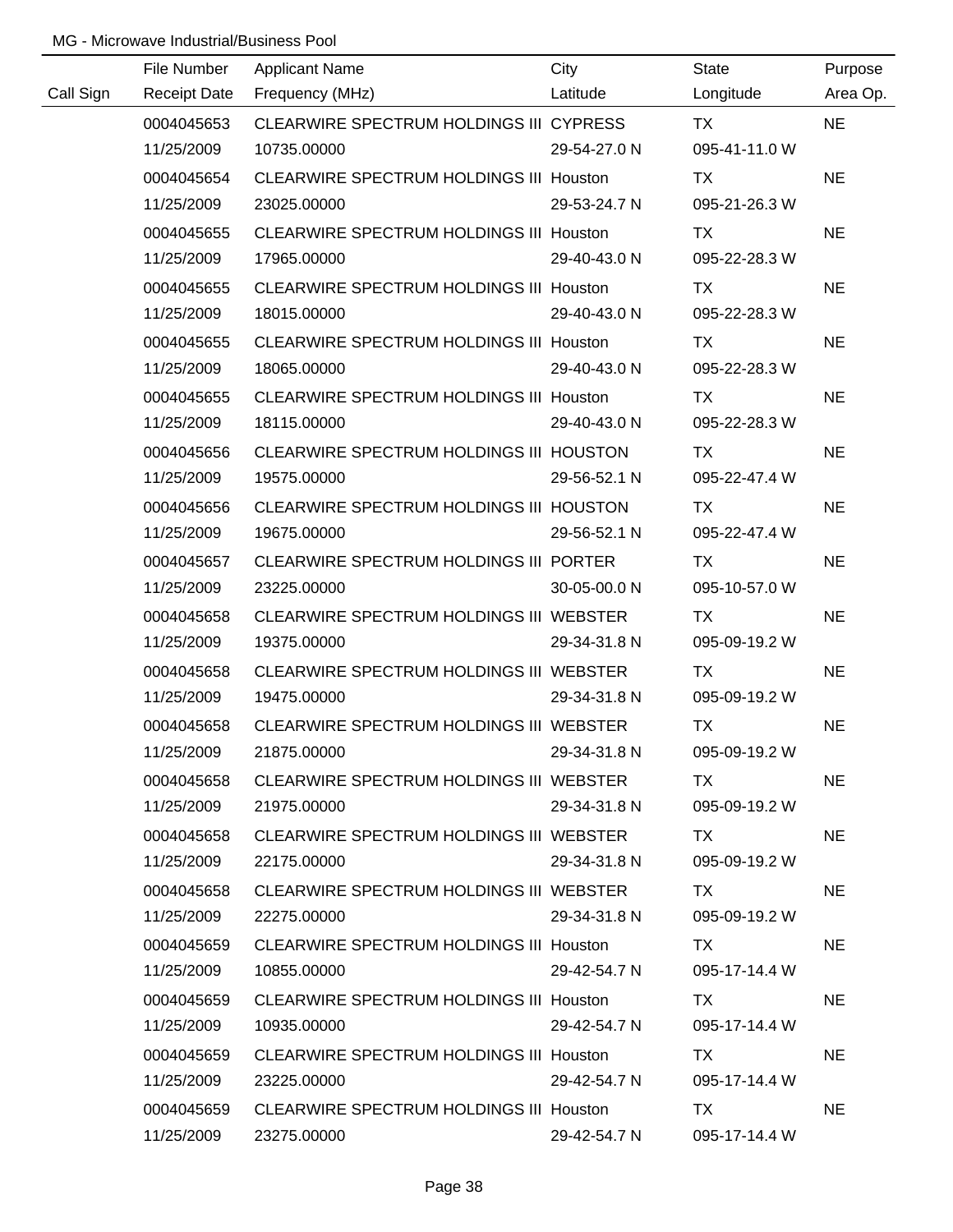|           | File Number         | <b>Applicant Name</b>                       | City         | State         | Purpose   |
|-----------|---------------------|---------------------------------------------|--------------|---------------|-----------|
| Call Sign | <b>Receipt Date</b> | Frequency (MHz)                             | Latitude     | Longitude     | Area Op.  |
|           | 0004045660          | CLEARWIRE SPECTRUM HOLDINGS III HOUSTON     |              | <b>TX</b>     | <b>NE</b> |
|           | 11/25/2009          | 23275.00000                                 | 29-37-34.0 N | 095-16-13.0 W |           |
|           | 0004045661          | CLEARWIRE SPECTRUM HOLDINGS III Houston     |              | TX            | <b>NE</b> |
|           | 11/25/2009          | 17815.00000                                 | 29-57-53.3 N | 095-28-17.4 W |           |
|           | 0004045661          | CLEARWIRE SPECTRUM HOLDINGS III Houston     |              | TX            | <b>NE</b> |
|           | 11/25/2009          | 17915.00000                                 | 29-57-53.3 N | 095-28-17.4 W |           |
|           | 0004045661          | CLEARWIRE SPECTRUM HOLDINGS III Houston     |              | TX            | <b>NE</b> |
|           | 11/25/2009          | 21875.00000                                 | 29-57-53.3 N | 095-28-17.4 W |           |
|           | 0004045661          | CLEARWIRE SPECTRUM HOLDINGS III Houston     |              | TX            | <b>NE</b> |
|           | 11/25/2009          | 21975.00000                                 | 29-57-53.3 N | 095-28-17.4 W |           |
|           | 0004045662          | CLEARWIRE SPECTRUM HOLDINGS III HOUSTON     |              | TX            | <b>NE</b> |
|           | 11/25/2009          | 19425.00000                                 | 29-46-03.2 N | 095-20-31.1 W |           |
|           | 0004045663          | CLEARWIRE SPECTRUM HOLDINGS III ROSENBERG   |              | TX            | <b>NE</b> |
|           | 11/25/2009          | 10855.00000                                 | 29-33-27.9 N | 095-41-19.8 W |           |
|           | 0004045663          | CLEARWIRE SPECTRUM HOLDINGS III ROSENBERG   |              | TX            | <b>NE</b> |
|           | 11/25/2009          | 10935.00000                                 | 29-33-27.9 N | 095-41-19.8 W |           |
|           | 0004045663          | CLEARWIRE SPECTRUM HOLDINGS III ROSENBERG   |              | TX            | <b>NE</b> |
|           | 11/25/2009          | 10975.00000                                 | 29-33-27.9 N | 095-41-19.8 W |           |
|           | 0004045663          | CLEARWIRE SPECTRUM HOLDINGS III ROSENBERG   |              | TX            | <b>NE</b> |
|           | 11/25/2009          | 11135.00000                                 | 29-33-27.9 N | 095-41-19.8 W |           |
|           | 0004045663          | CLEARWIRE SPECTRUM HOLDINGS III ROSENBERG   |              | <b>TX</b>     | <b>NE</b> |
|           | 11/25/2009          | 19375.00000                                 | 29-33-27.9 N | 095-41-19.8 W |           |
|           | 0004045663          | CLEARWIRE SPECTRUM HOLDINGS III ROSENBERG   |              | <b>TX</b>     | <b>NE</b> |
|           | 11/25/2009          | 19475.00000                                 | 29-33-27.9 N | 095-41-19.8 W |           |
|           | 0004045664          | CLEARWIRE SPECTRUM HOLDINGS III Friendswood |              | TX.           | <b>NE</b> |
|           | 11/25/2009          | 11225.00000                                 | 29-32-08.0 N | 095-09-40.9 W |           |
|           | 0004045664          | CLEARWIRE SPECTRUM HOLDINGS III Friendswood |              | TX            | <b>NE</b> |
|           | 11/25/2009          | 11305.00000                                 | 29-32-08.0 N | 095-09-40.9 W |           |
|           | 0004045664          | CLEARWIRE SPECTRUM HOLDINGS III Friendswood |              | TX            | <b>NE</b> |
|           | 11/25/2009          | 11545.00000                                 | 29-32-08.0 N | 095-09-40.9 W |           |
|           | 0004045664          | CLEARWIRE SPECTRUM HOLDINGS III Friendswood |              | TX            | <b>NE</b> |
|           | 11/25/2009          | 11625.00000                                 | 29-32-08.0 N | 095-09-40.9 W |           |
|           | 0004045664          | CLEARWIRE SPECTRUM HOLDINGS III Friendswood |              | TX.           | <b>NE</b> |
|           | 11/25/2009          | 17815.00000                                 | 29-32-08.0 N | 095-09-40.9 W |           |
|           | 0004045664          | CLEARWIRE SPECTRUM HOLDINGS III Friendswood |              | TX            | <b>NE</b> |
|           | 11/25/2009          | 17915.00000                                 | 29-32-08.0 N | 095-09-40.9 W |           |
|           | 0004045665          | CLEARWIRE SPECTRUM HOLDINGS III HOUSTON     |              | <b>TX</b>     | <b>NE</b> |
|           | 11/25/2009          | 18015.00000                                 | 30-01-15.2 N | 095-25-14.5 W |           |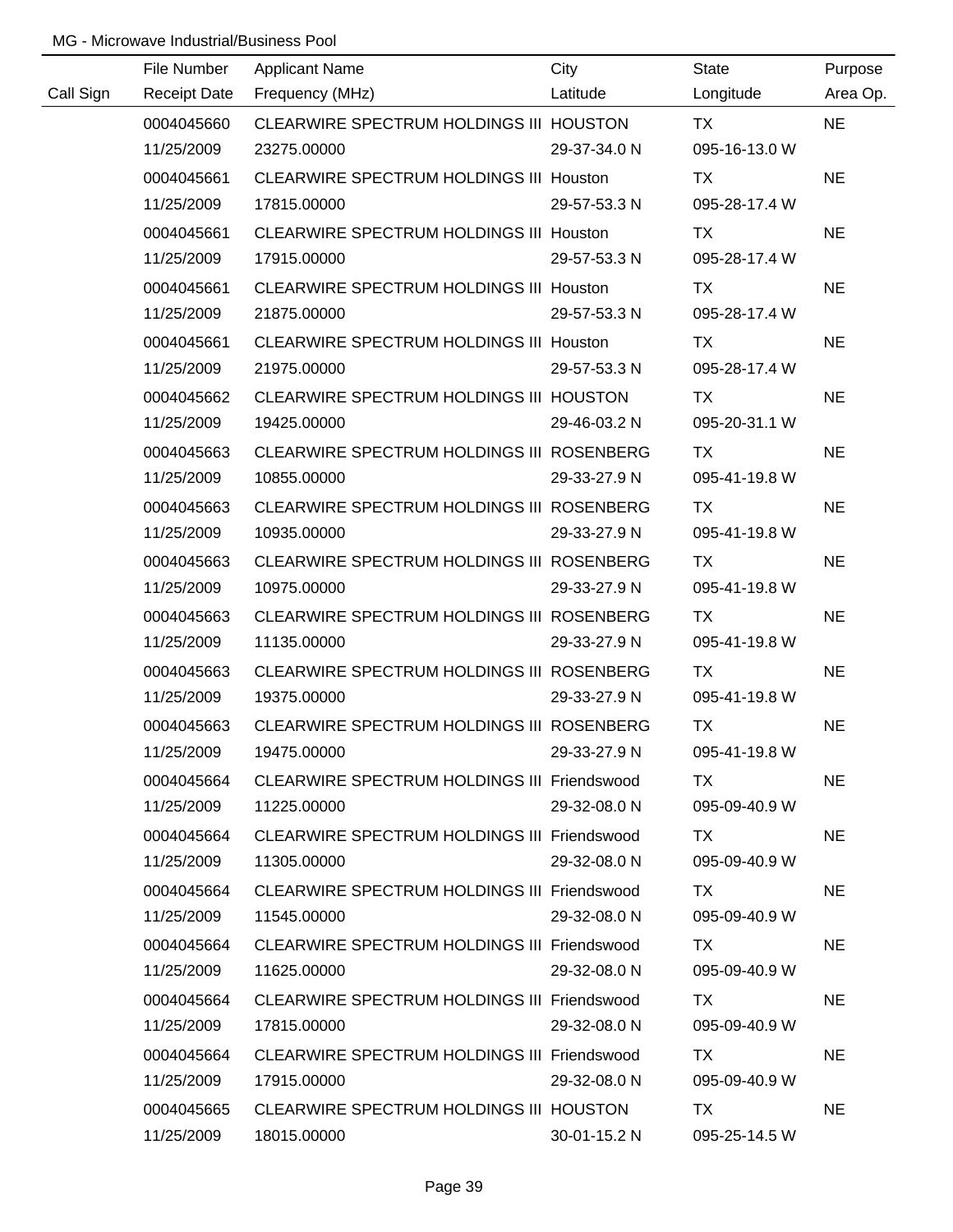|           | File Number         | <b>Applicant Name</b>                            | City         | <b>State</b>  | Purpose   |
|-----------|---------------------|--------------------------------------------------|--------------|---------------|-----------|
| Call Sign | <b>Receipt Date</b> | Frequency (MHz)                                  | Latitude     | Longitude     | Area Op.  |
|           | 0004045665          | CLEARWIRE SPECTRUM HOLDINGS III HOUSTON          |              | <b>TX</b>     | <b>NE</b> |
|           | 11/25/2009          | 18115.00000                                      | 30-01-15.2 N | 095-25-14.5 W |           |
|           | 0004045665          | CLEARWIRE SPECTRUM HOLDINGS III HOUSTON          |              | <b>TX</b>     | <b>NE</b> |
|           | 11/25/2009          | 23025.00000                                      | 30-01-15.2 N | 095-25-14.5 W |           |
|           | 0004045665          | CLEARWIRE SPECTRUM HOLDINGS III HOUSTON          |              | TX            | <b>NE</b> |
|           | 11/25/2009          | 23125.00000                                      | 30-01-15.2 N | 095-25-14.5 W |           |
|           | 0004045665          | CLEARWIRE SPECTRUM HOLDINGS III HOUSTON          |              | TX            | <b>NE</b> |
|           | 11/25/2009          | 23325.00000                                      | 30-01-15.2 N | 095-25-14.5 W |           |
|           | 0004045665          | CLEARWIRE SPECTRUM HOLDINGS III HOUSTON          |              | TX            | <b>NE</b> |
|           | 11/25/2009          | 23425.00000                                      | 30-01-15.2 N | 095-25-14.5 W |           |
|           | 0004045666          | <b>CLEARWIRE SPECTRUM HOLDINGS III Cypress</b>   |              | TX            | <b>NE</b> |
|           | 11/25/2009          | 17965.00000                                      | 29-56-20.9 N | 095-37-52.2 W |           |
|           | 0004045666          | <b>CLEARWIRE SPECTRUM HOLDINGS III Cypress</b>   |              | TX            | <b>NE</b> |
|           | 11/25/2009          | 18065.00000                                      | 29-56-20.9 N | 095-37-52.2 W |           |
|           | 0004045666          | <b>CLEARWIRE SPECTRUM HOLDINGS III Cypress</b>   |              | TX            | <b>NE</b> |
|           | 11/25/2009          | 21875.00000                                      | 29-56-20.9 N | 095-37-52.2 W |           |
|           | 0004045667          | <b>CLEARWIRE SPECTRUM HOLDINGS III Houston</b>   |              | TX            | <b>NE</b> |
|           | 11/25/2009          | 23325.00000                                      | 29-43-56.4 N | 095-22-34.3 W |           |
|           | 0004045667          | <b>CLEARWIRE SPECTRUM HOLDINGS III Houston</b>   |              | <b>TX</b>     | <b>NE</b> |
|           | 11/25/2009          | 23425.00000                                      | 29-43-56.4 N | 095-22-34.3 W |           |
|           | 0004045668          | <b>CLEARWIRE SPECTRUM HOLDINGS III Porter</b>    |              | <b>TX</b>     | <b>NE</b> |
|           | 11/25/2009          | 10815.00000                                      | 30-04-43.7 N | 095-16-23.7 W |           |
|           | 0004045668          | CLEARWIRE SPECTRUM HOLDINGS III Porter           |              | <b>TX</b>     | <b>NE</b> |
|           | 11/25/2009          | 10895.00000                                      | 30-04-43.7 N | 095-16-23.7 W |           |
|           | 0004045668          | CLEARWIRE SPECTRUM HOLDINGS III Porter           |              | TX.           | <b>NE</b> |
|           | 11/25/2009          | 11015.00000                                      | 30-04-43.7 N | 095-16-23.7 W |           |
|           | 0004045668          | CLEARWIRE SPECTRUM HOLDINGS III Porter           |              | TX.           | <b>NE</b> |
|           | 11/25/2009          | 11095.00000                                      | 30-04-43.7 N | 095-16-23.7 W |           |
|           | 0004045669          | CLEARWIRE SPECTRUM HOLDINGS III Woodlands        |              | TX.           | <b>NE</b> |
|           | 11/25/2009          | 19375.00000                                      | 30-08-25.0 N | 095-27-10.6 W |           |
|           | 0004045669          | <b>CLEARWIRE SPECTRUM HOLDINGS III Woodlands</b> |              | TX.           | <b>NE</b> |
|           | 11/25/2009          | 19475.00000                                      | 30-08-25.0 N | 095-27-10.6 W |           |
|           | 0004045670          | CLEARWIRE SPECTRUM HOLDINGS III HOUSTON          |              | TX.           | <b>NE</b> |
|           | 11/25/2009          | 19525.00000                                      | 29-56-40.0 N | 095-39-29.0 W |           |
|           | 0004045670          | CLEARWIRE SPECTRUM HOLDINGS III HOUSTON          |              | TX.           | <b>NE</b> |
|           | 11/25/2009          | 19575.00000                                      | 29-56-40.0 N | 095-39-29.0 W |           |
|           | 0004045670          | CLEARWIRE SPECTRUM HOLDINGS III HOUSTON          |              | TX            | <b>NE</b> |
|           | 11/25/2009          | 19625.00000                                      | 29-56-40.0 N | 095-39-29.0 W |           |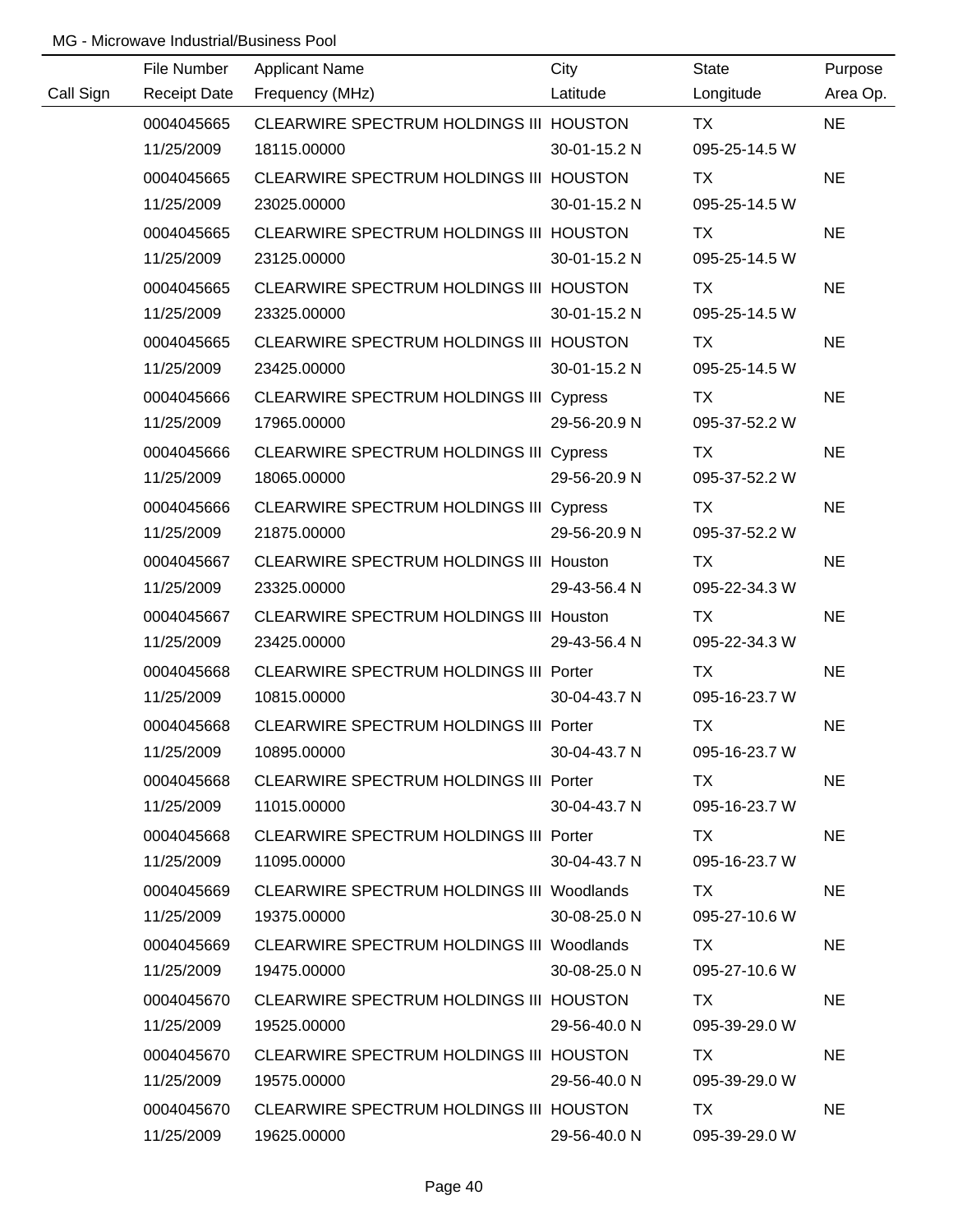|           | File Number         | <b>Applicant Name</b>                          | City         | <b>State</b>  | Purpose   |
|-----------|---------------------|------------------------------------------------|--------------|---------------|-----------|
| Call Sign | <b>Receipt Date</b> | Frequency (MHz)                                | Latitude     | Longitude     | Area Op.  |
|           | 0004045670          | CLEARWIRE SPECTRUM HOLDINGS III HOUSTON        |              | <b>TX</b>     | <b>NE</b> |
|           | 11/25/2009          | 19675.00000                                    | 29-56-40.0 N | 095-39-29.0 W |           |
|           | 0004045671          | CLEARWIRE SPECTRUM HOLDINGS III Houston        |              | TX            | <b>NE</b> |
|           | 11/25/2009          | 22075.00000                                    | 29-47-33.0 N | 095-42-56.9 W |           |
|           | 0004045672          | <b>CLEARWIRE SPECTRUM HOLDINGS III Houston</b> |              | TX            | <b>NE</b> |
|           | 11/25/2009          | 19375.00000                                    | 29-46-38.3 N | 095-41-22.6 W |           |
|           | 0004045672          | CLEARWIRE SPECTRUM HOLDINGS III Houston        |              | TX            | <b>NE</b> |
|           | 11/25/2009          | 19475.00000                                    | 29-46-38.3 N | 095-41-22.6 W |           |
|           | 0004045676          | CLEARWIRE SPECTRUM HOLDINGS III Spring         |              | TX            | <b>NE</b> |
|           | 11/25/2009          | 23025.00000                                    | 30-03-54.6 N | 095-26-23.4 W |           |
|           | 0004045676          | CLEARWIRE SPECTRUM HOLDINGS III Spring         |              | TX            | <b>NE</b> |
|           | 11/25/2009          | 23075.00000                                    | 30-03-54.6 N | 095-26-23.4 W |           |
|           | 0004045676          | CLEARWIRE SPECTRUM HOLDINGS III Spring         |              | <b>TX</b>     | <b>NE</b> |
|           | 11/25/2009          | 23125.00000                                    | 30-03-54.6 N | 095-26-23.4 W |           |
|           | 0004045676          | CLEARWIRE SPECTRUM HOLDINGS III Spring         |              | TX            | <b>NE</b> |
|           | 11/25/2009          | 23175.00000                                    | 30-03-54.6 N | 095-26-23.4 W |           |
|           | 0004045678          | <b>CLEARWIRE SPECTRUM HOLDINGS III Houston</b> |              | TX            | <b>NE</b> |
|           | 11/25/2009          | 22075.00000                                    | 29-46-00.8 N | 095-24-05.0 W |           |
|           | 0004045679          | CLEARWIRE SPECTRUM HOLDINGS III HOUSTON        |              | <b>TX</b>     | <b>NE</b> |
|           | 11/25/2009          | 11225.00000                                    | 29-49-49.4 N | 095-34-13.4 W |           |
|           | 0004045679          | CLEARWIRE SPECTRUM HOLDINGS III HOUSTON        |              | <b>TX</b>     | <b>NE</b> |
|           | 11/25/2009          | 11305.00000                                    | 29-49-49.4 N | 095-34-13.4 W |           |
|           | 0004045679          | CLEARWIRE SPECTRUM HOLDINGS III HOUSTON        |              | <b>TX</b>     | <b>NE</b> |
|           | 11/25/2009          | 11505.00000                                    | 29-49-49.4 N | 095-34-13.4 W |           |
|           | 0004045679          | CLEARWIRE SPECTRUM HOLDINGS III HOUSTON        |              | TX.           | <b>NE</b> |
|           | 11/25/2009          | 11585.00000                                    | 29-49-49.4 N | 095-34-13.4 W |           |
|           | 0004045679          | CLEARWIRE SPECTRUM HOLDINGS III HOUSTON        |              | TX.           | <b>NE</b> |
|           | 11/25/2009          | 19375.00000                                    | 29-49-49.4 N | 095-34-13.4 W |           |
|           | 0004045679          | CLEARWIRE SPECTRUM HOLDINGS III HOUSTON        |              | TX.           | <b>NE</b> |
|           | 11/25/2009          | 19475.00000                                    | 29-49-49.4 N | 095-34-13.4 W |           |
|           | 0004045681          | CLEARWIRE SPECTRUM HOLDINGS III Tomball        |              | TX.           | <b>NE</b> |
|           | 11/25/2009          | 23075.00000                                    | 29-56-04.2 N | 095-36-24.0 W |           |
|           | 0004045682          | CLEARWIRE SPECTRUM HOLDINGS III Houston        |              | TX.           | <b>NE</b> |
|           | 11/25/2009          | 23275.00000                                    | 29-50-25.8 N | 095-38-38.3 W |           |
|           | 0004045683          | CLEARWIRE SPECTRUM HOLDINGS III Houston        |              | TX            | <b>NE</b> |
|           | 11/25/2009          | 23275.00000                                    | 29-43-42.3 N | 095-26-54.3 W |           |
|           | 0004045685          | CLEARWIRE SPECTRUM HOLDINGS III Houston        |              | TX.           | <b>NE</b> |
|           | 11/25/2009          | 11305.00000                                    | 29-51-08.8 N | 095-34-10.6 W |           |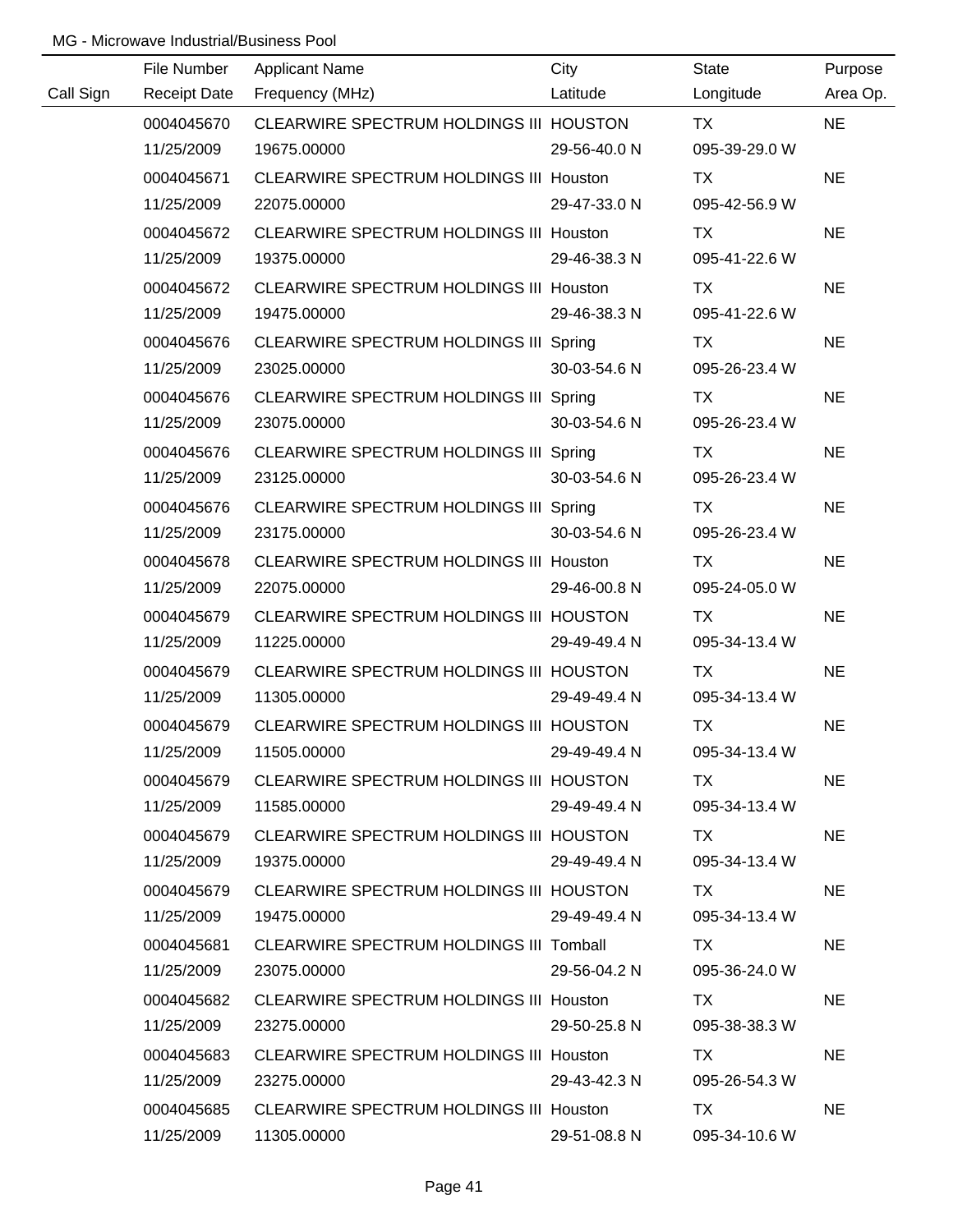|           | File Number         | <b>Applicant Name</b>                          | City         | <b>State</b>  | Purpose   |
|-----------|---------------------|------------------------------------------------|--------------|---------------|-----------|
| Call Sign | <b>Receipt Date</b> | Frequency (MHz)                                | Latitude     | Longitude     | Area Op.  |
|           | 0004045685          | CLEARWIRE SPECTRUM HOLDINGS III Houston        |              | <b>TX</b>     | <b>NE</b> |
|           | 11/25/2009          | 11345.00000                                    | 29-51-08.8 N | 095-34-10.6 W |           |
|           | 0004045685          | CLEARWIRE SPECTRUM HOLDINGS III Houston        |              | TX            | <b>NE</b> |
|           | 11/25/2009          | 11385.00000                                    | 29-51-08.8 N | 095-34-10.6 W |           |
|           | 0004045685          | CLEARWIRE SPECTRUM HOLDINGS III Houston        |              | TX            | <b>NE</b> |
|           | 11/25/2009          | 11425.00000                                    | 29-51-08.8 N | 095-34-10.6 W |           |
|           | 0004045685          | <b>CLEARWIRE SPECTRUM HOLDINGS III Houston</b> |              | TX            | <b>NE</b> |
|           | 11/25/2009          | 11465.00000                                    | 29-51-08.8 N | 095-34-10.6 W |           |
|           | 0004045685          | CLEARWIRE SPECTRUM HOLDINGS III Houston        |              | TX            | <b>NE</b> |
|           | 11/25/2009          | 11505.00000                                    | 29-51-08.8 N | 095-34-10.6 W |           |
|           | 0004045685          | CLEARWIRE SPECTRUM HOLDINGS III Houston        |              | <b>TX</b>     | <b>NE</b> |
|           | 11/25/2009          | 11545.00000                                    | 29-51-08.8 N | 095-34-10.6 W |           |
|           | 0004045685          | CLEARWIRE SPECTRUM HOLDINGS III Houston        |              | TX            | <b>NE</b> |
|           | 11/25/2009          | 11585.00000                                    | 29-51-08.8 N | 095-34-10.6 W |           |
|           | 0004045686          | CLEARWIRE SPECTRUM HOLDINGS III Baytown        |              | TX            | <b>NE</b> |
|           | 11/25/2009          | 11265.00000                                    | 29-44-18.1 N | 094-56-44.2 W |           |
|           | 0004045686          | CLEARWIRE SPECTRUM HOLDINGS III Baytown        |              | TX            | <b>NE</b> |
|           | 11/25/2009          | 11305.00000                                    | 29-44-18.1 N | 094-56-44.2 W |           |
|           | 0004045686          | CLEARWIRE SPECTRUM HOLDINGS III Baytown        |              | TX            | <b>NE</b> |
|           | 11/25/2009          | 11345.00000                                    | 29-44-18.1 N | 094-56-44.2 W |           |
|           | 0004045686          | CLEARWIRE SPECTRUM HOLDINGS III Baytown        |              | <b>TX</b>     | <b>NE</b> |
|           | 11/25/2009          | 11385.00000                                    | 29-44-18.1 N | 094-56-44.2 W |           |
|           | 0004045686          | CLEARWIRE SPECTRUM HOLDINGS III Baytown        |              | <b>TX</b>     | <b>NE</b> |
|           | 11/25/2009          | 11465.00000                                    | 29-44-18.1 N | 094-56-44.2 W |           |
|           | 0004045686          | CLEARWIRE SPECTRUM HOLDINGS III Baytown        |              | TX            | <b>NE</b> |
|           | 11/25/2009          | 11545.00000                                    | 29-44-18.1 N | 094-56-44.2 W |           |
|           | 0004045686          | CLEARWIRE SPECTRUM HOLDINGS III Baytown        |              | TX.           | <b>NE</b> |
|           | 11/25/2009          | 11585.00000                                    | 29-44-18.1 N | 094-56-44.2 W |           |
|           | 0004045686          | CLEARWIRE SPECTRUM HOLDINGS III Baytown        |              | TX            | <b>NE</b> |
|           | 11/25/2009          | 11665.00000                                    | 29-44-18.1 N | 094-56-44.2 W |           |
|           | 0004045686          | CLEARWIRE SPECTRUM HOLDINGS III Baytown        |              | TX            | <b>NE</b> |
|           | 11/25/2009          | 23225.00000                                    | 29-44-18.1 N | 094-56-44.2 W |           |
|           | 0004045687          | <b>CLEARWIRE SPECTRUM HOLDINGS III Cypress</b> |              | TX            | <b>NE</b> |
|           | 11/25/2009          | 21825.00000                                    | 29-49-38.4 N | 095-41-11.3 W |           |
|           | 0004045688          | CLEARWIRE SPECTRUM HOLDINGS III Spring         |              | TX            | <b>NE</b> |
|           | 11/25/2009          | 19575.00000                                    | 30-03-31.7 N | 095-25-16.1 W |           |
|           | 0004045688          | CLEARWIRE SPECTRUM HOLDINGS III Spring         |              | TX            | <b>NE</b> |
|           | 11/25/2009          | 19675.00000                                    | 30-03-31.7 N | 095-25-16.1 W |           |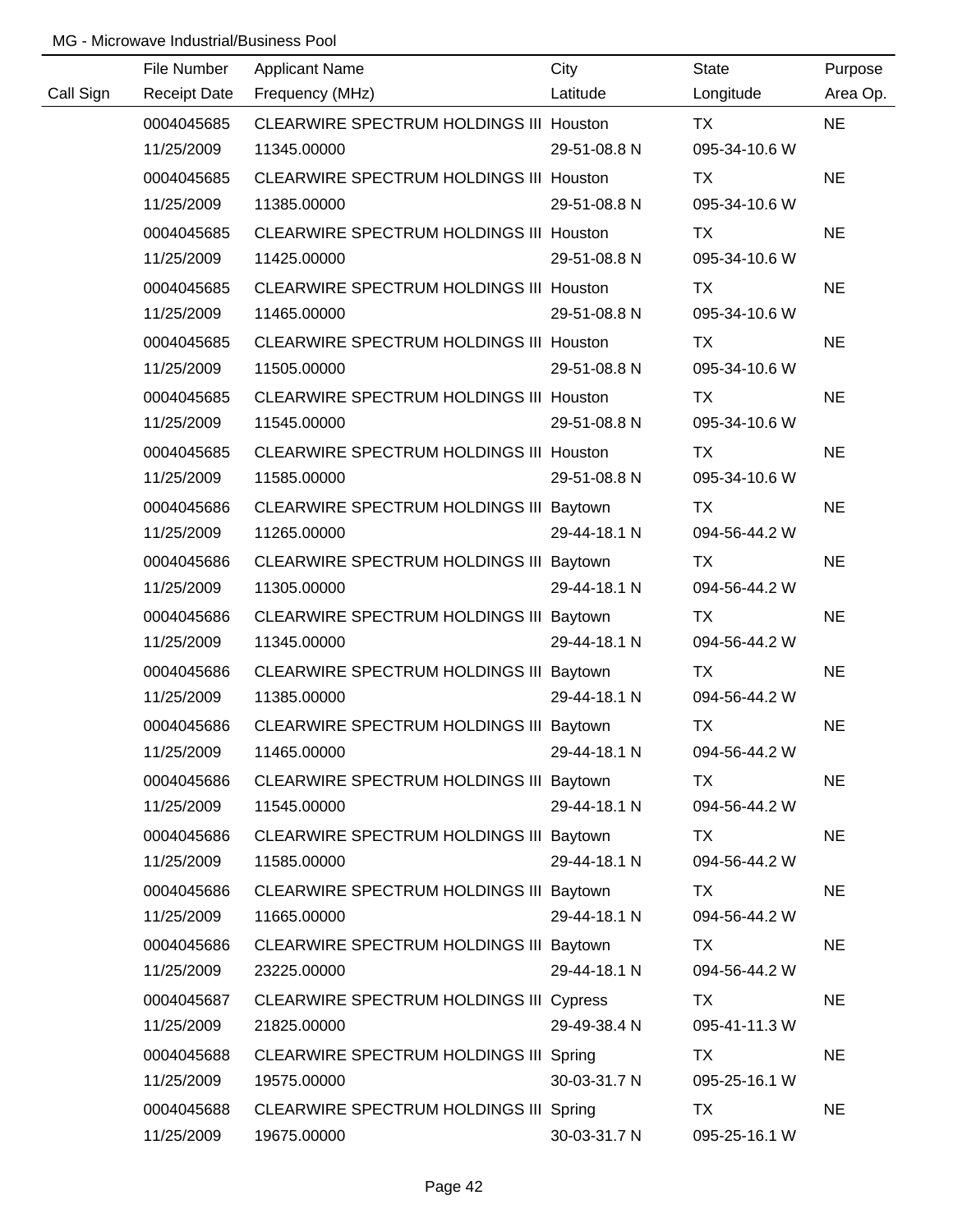|           | File Number         | <b>Applicant Name</b>                          | City         | <b>State</b>  | Purpose   |
|-----------|---------------------|------------------------------------------------|--------------|---------------|-----------|
| Call Sign | <b>Receipt Date</b> | Frequency (MHz)                                | Latitude     | Longitude     | Area Op.  |
|           | 0004045688          | CLEARWIRE SPECTRUM HOLDINGS III Spring         |              | TX            | <b>NE</b> |
|           | 11/25/2009          | 23025.00000                                    | 30-03-31.7 N | 095-25-16.1 W |           |
|           | 0004045688          | CLEARWIRE SPECTRUM HOLDINGS III Spring         |              | TX            | <b>NE</b> |
|           | 11/25/2009          | 23125.00000                                    | 30-03-31.7 N | 095-25-16.1 W |           |
|           | 0004045689          | CLEARWIRE SPECTRUM HOLDINGS III ALVIN          |              | TX            | <b>NE</b> |
|           | 11/25/2009          | 11055.00000                                    | 29-26-01.1 N | 095-15-06.7 W |           |
|           | 0004045690          | <b>CLEARWIRE SPECTRUM HOLDINGS III Houston</b> |              | TX            | <b>NE</b> |
|           | 11/25/2009          | 11305.00000                                    | 29-47-05.3 N | 095-12-09.5 W |           |
|           | 0004045690          | <b>CLEARWIRE SPECTRUM HOLDINGS III Houston</b> |              | <b>TX</b>     | <b>NE</b> |
|           | 11/25/2009          | 11425.00000                                    | 29-47-05.3 N | 095-12-09.5 W |           |
|           | 0004045690          | CLEARWIRE SPECTRUM HOLDINGS III Houston        |              | TX            | <b>NE</b> |
|           | 11/25/2009          | 11465.00000                                    | 29-47-05.3 N | 095-12-09.5 W |           |
|           | 0004045690          | CLEARWIRE SPECTRUM HOLDINGS III Houston        |              | TX            | <b>NE</b> |
|           | 11/25/2009          | 11665.00000                                    | 29-47-05.3 N | 095-12-09.5 W |           |
|           | 0004045690          | <b>CLEARWIRE SPECTRUM HOLDINGS III Houston</b> |              | TX            | <b>NE</b> |
|           | 11/25/2009          | 17965.00000                                    | 29-47-05.3 N | 095-12-09.5 W |           |
|           | 0004045690          | CLEARWIRE SPECTRUM HOLDINGS III Houston        |              | TX            | <b>NE</b> |
|           | 11/25/2009          | 18065.00000                                    | 29-47-05.3 N | 095-12-09.5 W |           |
|           | 0004045691          | <b>CLEARWIRE SPECTRUM HOLDINGS III Houston</b> |              | <b>TX</b>     | <b>NE</b> |
|           | 11/25/2009          | 17815.00000                                    | 29-42-58.1 N | 095-34-38.7 W |           |
|           | 0004045691          | CLEARWIRE SPECTRUM HOLDINGS III Houston        |              | <b>TX</b>     | <b>NE</b> |
|           | 11/25/2009          | 17915.00000                                    | 29-42-58.1 N | 095-34-38.7 W |           |
|           | 0004045692          | CLEARWIRE SPECTRUM HOLDINGS III Spring         |              | <b>TX</b>     | <b>NE</b> |
|           | 11/25/2009          | 17965.00000                                    | 30-02-37.2 N | 095-22-37.3 W |           |
|           | 0004045692          | CLEARWIRE SPECTRUM HOLDINGS III Spring         |              | TX T          | <b>NE</b> |
|           | 11/25/2009          | 18065.00000                                    | 30-02-37.2 N | 095-22-37.3 W |           |
|           | 0004045693          | CLEARWIRE SPECTRUM HOLDINGS III Webster        |              | TX TX         | <b>NE</b> |
|           | 11/25/2009          | 17865.00000                                    | 29-32-35.5 N | 095-06-52.2 W |           |
|           | 0004045694          | CLEARWIRE SPECTRUM HOLDINGS III Humble         |              | TX.           | <b>NE</b> |
|           | 11/25/2009          | 23225.00000                                    | 29-59-59.0 N | 095-16-21.0 W |           |
|           | 0004045696          | CLEARWIRE SPECTRUM HOLDINGS III Houston        |              | TX.           | <b>NE</b> |
|           | 11/25/2009          | 17865.00000                                    | 29-52-33.0 N | 095-19-32.4 W |           |
|           | 0004045696          | CLEARWIRE SPECTRUM HOLDINGS III Houston        |              | TX.           | <b>NE</b> |
|           | 11/25/2009          | 17965.00000                                    | 29-52-33.0 N | 095-19-32.4 W |           |
|           | 0004045696          | CLEARWIRE SPECTRUM HOLDINGS III Houston        |              | TX            | <b>NE</b> |
|           | 11/25/2009          | 18065.00000                                    | 29-52-33.0 N | 095-19-32.4 W |           |
|           | 0004045696          | CLEARWIRE SPECTRUM HOLDINGS III Houston        |              | TX.           | <b>NE</b> |
|           | 11/25/2009          | 22025.00000                                    | 29-52-33.0 N | 095-19-32.4 W |           |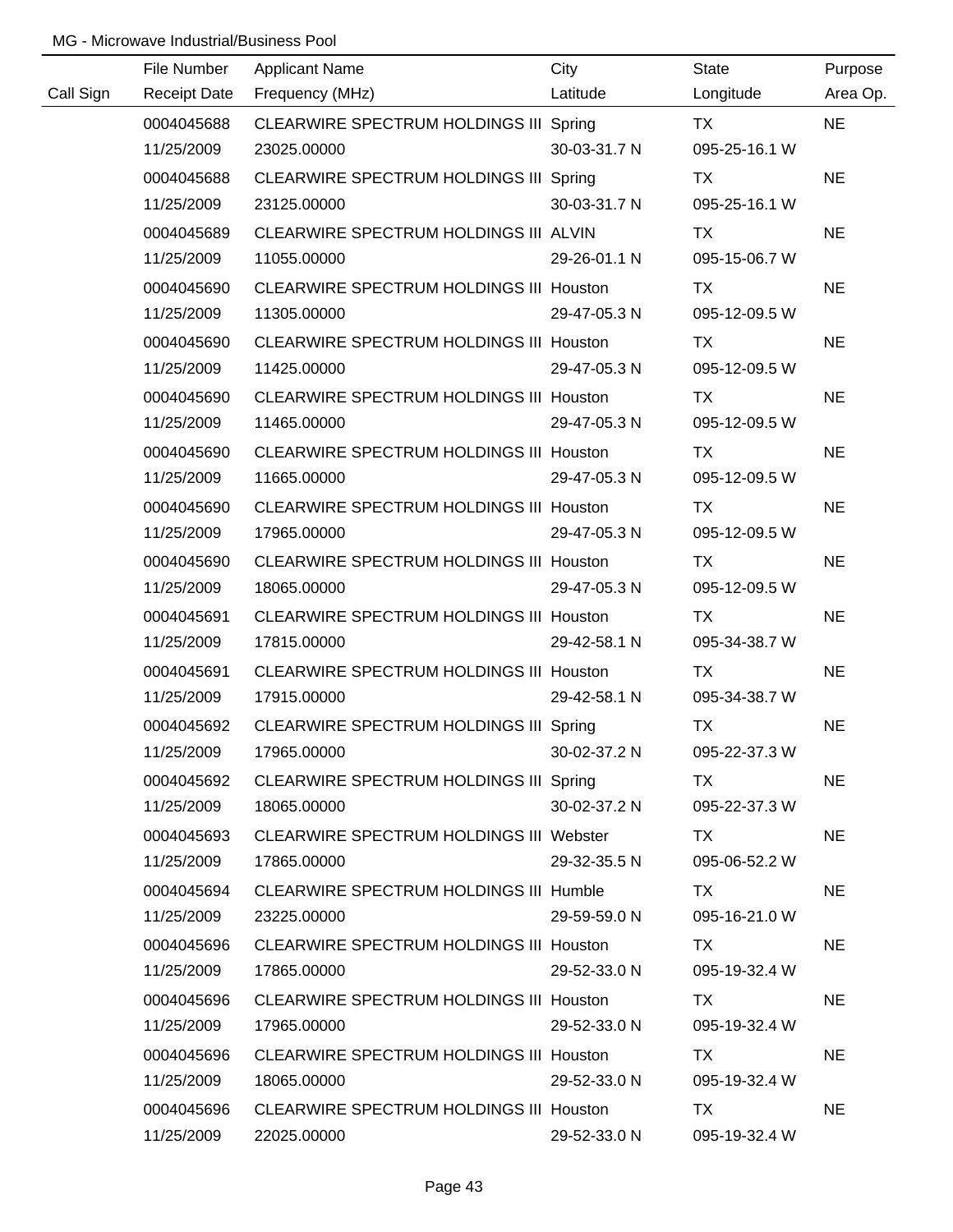|           | File Number         | <b>Applicant Name</b>                          | City         | State         | Purpose   |
|-----------|---------------------|------------------------------------------------|--------------|---------------|-----------|
| Call Sign | <b>Receipt Date</b> | Frequency (MHz)                                | Latitude     | Longitude     | Area Op.  |
|           | 0004045698          | CLEARWIRE SPECTRUM HOLDINGS III Houston        |              | <b>TX</b>     | <b>NE</b> |
|           | 11/25/2009          | 19325.00000                                    | 29-49-34.7 N | 095-13-02.8 W |           |
|           | 0004045698          | CLEARWIRE SPECTRUM HOLDINGS III Houston        |              | <b>TX</b>     | <b>NE</b> |
|           | 11/25/2009          | 19375.00000                                    | 29-49-34.7 N | 095-13-02.8 W |           |
|           | 0004045698          | CLEARWIRE SPECTRUM HOLDINGS III Houston        |              | TX            | <b>NE</b> |
|           | 11/25/2009          | 19475.00000                                    | 29-49-34.7 N | 095-13-02.8 W |           |
|           | 0004045698          | CLEARWIRE SPECTRUM HOLDINGS III Houston        |              | TX            | <b>NE</b> |
|           | 11/25/2009          | 19525.00000                                    | 29-49-34.7 N | 095-13-02.8 W |           |
|           | 0004045698          | CLEARWIRE SPECTRUM HOLDINGS III Houston        |              | <b>TX</b>     | <b>NE</b> |
|           | 11/25/2009          | 19575.00000                                    | 29-49-34.7 N | 095-13-02.8 W |           |
|           | 0004045698          | CLEARWIRE SPECTRUM HOLDINGS III Houston        |              | TX            | <b>NE</b> |
|           | 11/25/2009          | 19625.00000                                    | 29-49-34.7 N | 095-13-02.8 W |           |
|           | 0004045698          | <b>CLEARWIRE SPECTRUM HOLDINGS III Houston</b> |              | TX            | <b>NE</b> |
|           | 11/25/2009          | 19675.00000                                    | 29-49-34.7 N | 095-13-02.8 W |           |
|           | 0004045700          | CLEARWIRE SPECTRUM HOLDINGS III Houston        |              | TX            | <b>NE</b> |
|           | 11/25/2009          | 23025.00000                                    | 29-46-38.0 N | 095-15-36.6 W |           |
|           | 0004045700          | <b>CLEARWIRE SPECTRUM HOLDINGS III Houston</b> |              | TX            | <b>NE</b> |
|           | 11/25/2009          | 23325.00000                                    | 29-46-38.0 N | 095-15-36.6 W |           |
|           | 0004045701          | CLEARWIRE SPECTRUM HOLDINGS III Spring         |              | TX            | <b>NE</b> |
|           | 11/25/2009          | 22025.00000                                    | 30-08-54.3 N | 095-29-19.1 W |           |
|           | 0004045702          | CLEARWIRE SPECTRUM HOLDINGS III Houston        |              | <b>TX</b>     | <b>NE</b> |
|           | 11/25/2009          | 11345.00000                                    | 29-45-09.3 N | 095-17-53.0 W |           |
|           | 0004045702          | CLEARWIRE SPECTRUM HOLDINGS III Houston        |              | <b>TX</b>     | <b>NE</b> |
|           | 11/25/2009          | 11425.00000                                    | 29-45-09.3 N | 095-17-53.0 W |           |
|           | 0004045702          | CLEARWIRE SPECTRUM HOLDINGS III Houston        |              | TX.           | <b>NE</b> |
|           | 11/25/2009          | 18015.00000                                    | 29-45-09.3 N | 095-17-53.0 W |           |
|           | 0004045702          | CLEARWIRE SPECTRUM HOLDINGS III Houston        |              | TX            | <b>NE</b> |
|           | 11/25/2009          | 18115.00000                                    | 29-45-09.3 N | 095-17-53.0 W |           |
|           | 0004045703          | CLEARWIRE SPECTRUM HOLDINGS III HOUSTON        |              | TX.           | <b>NE</b> |
|           | 11/25/2009          | 19375.00000                                    | 29-49-30.2 N | 095-22-27.5 W |           |
|           | 0004045703          | CLEARWIRE SPECTRUM HOLDINGS III HOUSTON        |              | TX.           | <b>NE</b> |
|           | 11/25/2009          | 19475.00000                                    | 29-49-30.2 N | 095-22-27.5 W |           |
|           | 0004045703          | CLEARWIRE SPECTRUM HOLDINGS III HOUSTON        |              | TX.           | <b>NE</b> |
|           | 11/25/2009          | 19575.00000                                    | 29-49-30.2 N | 095-22-27.5 W |           |
|           | 0004045703          | CLEARWIRE SPECTRUM HOLDINGS III HOUSTON        |              | TX            | <b>NE</b> |
|           | 11/25/2009          | 19675.00000                                    | 29-49-30.2 N | 095-22-27.5 W |           |
|           | 0004045704          | CLEARWIRE SPECTRUM HOLDINGS III Houston        |              | TX.           | <b>NE</b> |
|           | 11/25/2009          | 22125.00000                                    | 29-42-16.8 N | 095-17-09.1 W |           |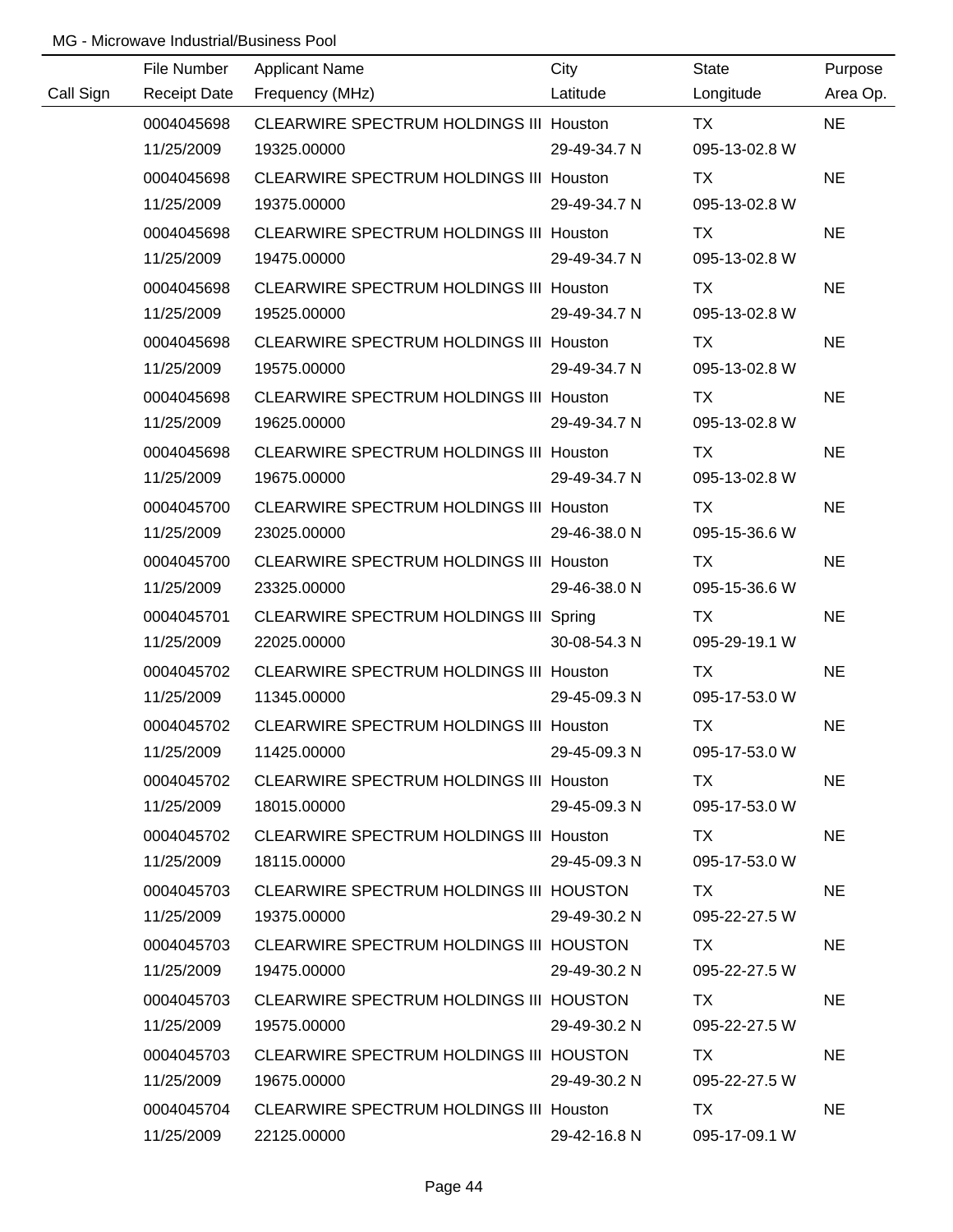|           | File Number         | <b>Applicant Name</b>                            | City         | <b>State</b>  | Purpose   |
|-----------|---------------------|--------------------------------------------------|--------------|---------------|-----------|
| Call Sign | <b>Receipt Date</b> | Frequency (MHz)                                  | Latitude     | Longitude     | Area Op.  |
|           | 0004045705          | CLEARWIRE SPECTRUM HOLDINGS III CYPRESS          |              | <b>TX</b>     | <b>NE</b> |
|           | 11/25/2009          | 11345.00000                                      | 30-00-14.8 N | 095-38-13.6 W |           |
|           | 0004045705          | CLEARWIRE SPECTRUM HOLDINGS III CYPRESS          |              | TX            | <b>NE</b> |
|           | 11/25/2009          | 11425.00000                                      | 30-00-14.8 N | 095-38-13.6 W |           |
|           | 0004045705          | CLEARWIRE SPECTRUM HOLDINGS III CYPRESS          |              | TX            | <b>NE</b> |
|           | 11/25/2009          | 19375.00000                                      | 30-00-14.8 N | 095-38-13.6 W |           |
|           | 0004045705          | CLEARWIRE SPECTRUM HOLDINGS III CYPRESS          |              | TX            | <b>NE</b> |
|           | 11/25/2009          | 19475.00000                                      | 30-00-14.8 N | 095-38-13.6 W |           |
|           | 0004045705          | CLEARWIRE SPECTRUM HOLDINGS III CYPRESS          |              | TX            | <b>NE</b> |
|           | 11/25/2009          | 21825.00000                                      | 30-00-14.8 N | 095-38-13.6 W |           |
|           | 0004045705          | CLEARWIRE SPECTRUM HOLDINGS III CYPRESS          |              | TX            | <b>NE</b> |
|           | 11/25/2009          | 21925.00000                                      | 30-00-14.8 N | 095-38-13.6 W |           |
|           | 0004045706          | <b>CLEARWIRE SPECTRUM HOLDINGS III Houston</b>   |              | TX            | <b>NE</b> |
|           | 11/25/2009          | 11305.00000                                      | 30-04-04.5 N | 095-13-24.4 W |           |
|           | 0004045706          | <b>CLEARWIRE SPECTRUM HOLDINGS III Houston</b>   |              | TX            | <b>NE</b> |
|           | 11/25/2009          | 11385.00000                                      | 30-04-04.5 N | 095-13-24.4 W |           |
|           | 0004045706          | <b>CLEARWIRE SPECTRUM HOLDINGS III Houston</b>   |              | TX            | <b>NE</b> |
|           | 11/25/2009          | 11505.00000                                      | 30-04-04.5 N | 095-13-24.4 W |           |
|           | 0004045706          | <b>CLEARWIRE SPECTRUM HOLDINGS III Houston</b>   |              | <b>TX</b>     | <b>NE</b> |
|           | 11/25/2009          | 11585.00000                                      | 30-04-04.5 N | 095-13-24.4 W |           |
|           | 0004045706          | <b>CLEARWIRE SPECTRUM HOLDINGS III Houston</b>   |              | <b>TX</b>     | <b>NE</b> |
|           | 11/25/2009          | 17815.00000                                      | 30-04-04.5 N | 095-13-24.4 W |           |
|           | 0004045706          | CLEARWIRE SPECTRUM HOLDINGS III Houston          |              | <b>TX</b>     | <b>NE</b> |
|           | 11/25/2009          | 17915.00000                                      | 30-04-04.5 N | 095-13-24.4 W |           |
|           | 0004045706          | CLEARWIRE SPECTRUM HOLDINGS III Houston          |              | TX.           | <b>NE</b> |
|           | 11/25/2009          | 21875.00000                                      | 30-04-04.5 N | 095-13-24.4 W |           |
|           | 0004045706          | CLEARWIRE SPECTRUM HOLDINGS III Houston          |              | TX.           | NE.       |
|           | 11/25/2009          | 21975.00000                                      | 30-04-04.5 N | 095-13-24.4 W |           |
|           | 0004045707          | <b>CLEARWIRE SPECTRUM HOLDINGS III Woodlands</b> |              | TX.           | <b>NE</b> |
|           | 11/25/2009          | 18015.00000                                      | 30-10-32.7 N | 095-27-47.2 W |           |
|           | 0004045707          | CLEARWIRE SPECTRUM HOLDINGS III Woodlands        |              | TX.           | <b>NE</b> |
|           | 11/25/2009          | 18115.00000                                      | 30-10-32.7 N | 095-27-47.2 W |           |
|           | 0004045707          | CLEARWIRE SPECTRUM HOLDINGS III Woodlands        |              | TX.           | <b>NE</b> |
|           | 11/25/2009          | 21825.00000                                      | 30-10-32.7 N | 095-27-47.2 W |           |
|           | 0004045707          | CLEARWIRE SPECTRUM HOLDINGS III Woodlands        |              | TX            | <b>NE</b> |
|           | 11/25/2009          | 21925.00000                                      | 30-10-32.7 N | 095-27-47.2 W |           |
|           | 0004045708          | CLEARWIRE SPECTRUM HOLDINGS III HOUSTON          |              | TX            | <b>NE</b> |
|           | 11/25/2009          | 17815.00000                                      | 29-48-29.5 N | 095-22-50.3 W |           |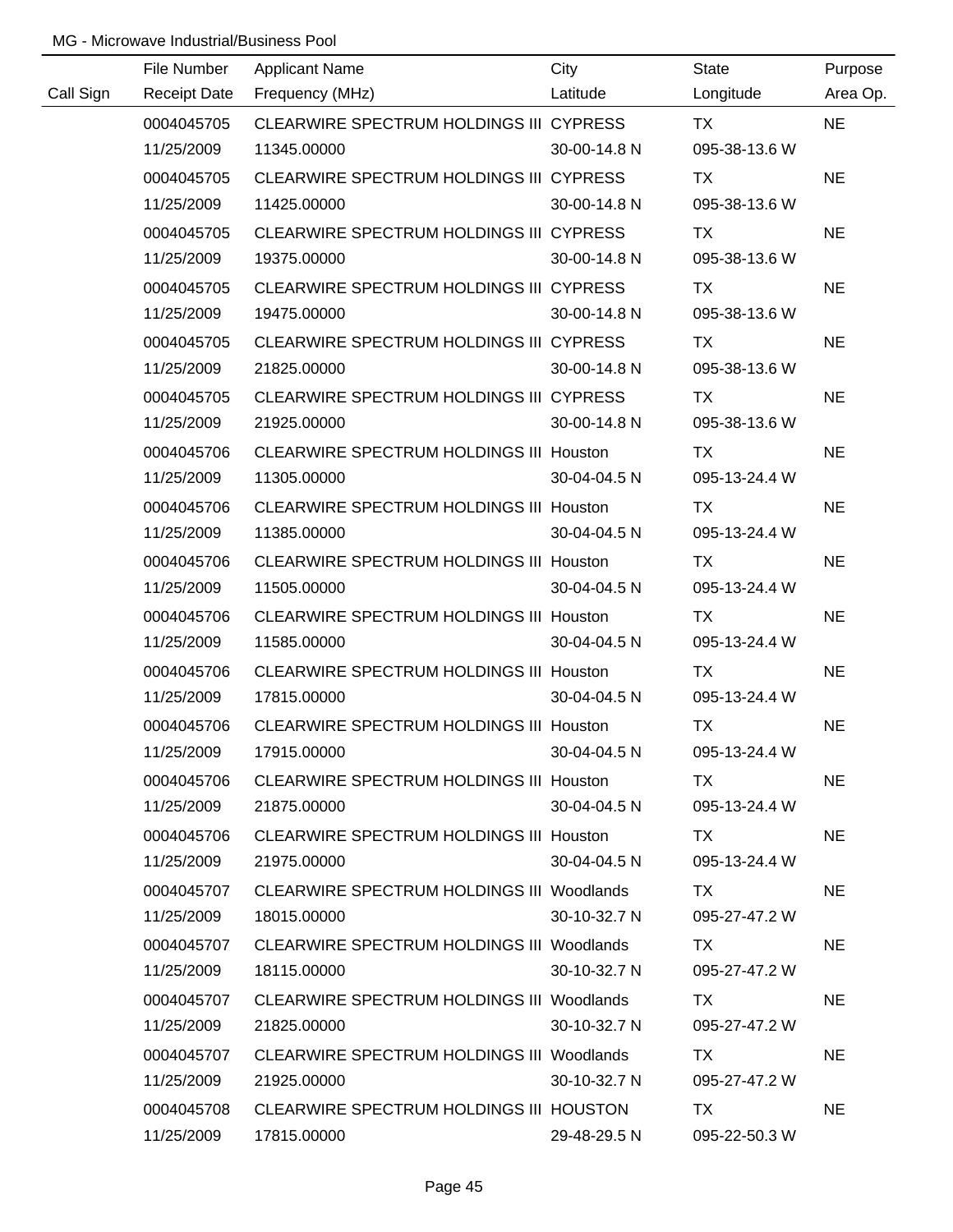|           | File Number         | <b>Applicant Name</b>                           | City         | <b>State</b>  | Purpose   |
|-----------|---------------------|-------------------------------------------------|--------------|---------------|-----------|
| Call Sign | <b>Receipt Date</b> | Frequency (MHz)                                 | Latitude     | Longitude     | Area Op.  |
|           | 0004045708          | CLEARWIRE SPECTRUM HOLDINGS III HOUSTON         |              | <b>TX</b>     | <b>NE</b> |
|           | 11/25/2009          | 17915.00000                                     | 29-48-29.5 N | 095-22-50.3 W |           |
|           | 0004045708          | CLEARWIRE SPECTRUM HOLDINGS III HOUSTON         |              | <b>TX</b>     | <b>NE</b> |
|           | 11/25/2009          | 23025.00000                                     | 29-48-29.5 N | 095-22-50.3 W |           |
|           | 0004045708          | CLEARWIRE SPECTRUM HOLDINGS III HOUSTON         |              | TX            | <b>NE</b> |
|           | 11/25/2009          | 23075.00000                                     | 29-48-29.5 N | 095-22-50.3 W |           |
|           | 0004045708          | CLEARWIRE SPECTRUM HOLDINGS III HOUSTON         |              | TX            | <b>NE</b> |
|           | 11/25/2009          | 23125.00000                                     | 29-48-29.5 N | 095-22-50.3 W |           |
|           | 0004045709          | CLEARWIRE SPECTRUM HOLDINGS III Pasadena        |              | TX            | <b>NE</b> |
|           | 11/25/2009          | 19525.00000                                     | 29-42-41.5 N | 095-09-48.2 W |           |
|           | 0004045709          | CLEARWIRE SPECTRUM HOLDINGS III Pasadena        |              | TX            | <b>NE</b> |
|           | 11/25/2009          | 19575.00000                                     | 29-42-41.5 N | 095-09-48.2 W |           |
|           | 0004045709          | <b>CLEARWIRE SPECTRUM HOLDINGS III Pasadena</b> |              | TX            | <b>NE</b> |
|           | 11/25/2009          | 19625.00000                                     | 29-42-41.5 N | 095-09-48.2 W |           |
|           | 0004045709          | CLEARWIRE SPECTRUM HOLDINGS III Pasadena        |              | TX            | <b>NE</b> |
|           | 11/25/2009          | 19675.00000                                     | 29-42-41.5 N | 095-09-48.2 W |           |
|           | 0004045710          | <b>CLEARWIRE SPECTRUM HOLDINGS III Houston</b>  |              | TX            | <b>NE</b> |
|           | 11/25/2009          | 10775.00000                                     | 29-48-05.8 N | 095-03-12.2 W |           |
|           | 0004045710          | <b>CLEARWIRE SPECTRUM HOLDINGS III Houston</b>  |              | <b>TX</b>     | <b>NE</b> |
|           | 11/25/2009          | 10855.00000                                     | 29-48-05.8 N | 095-03-12.2 W |           |
|           | 0004045710          | <b>CLEARWIRE SPECTRUM HOLDINGS III Houston</b>  |              | <b>TX</b>     | <b>NE</b> |
|           | 11/25/2009          | 10935.00000                                     | 29-48-05.8 N | 095-03-12.2 W |           |
|           | 0004045710          | CLEARWIRE SPECTRUM HOLDINGS III Houston         |              | <b>TX</b>     | <b>NE</b> |
|           | 11/25/2009          | 10975.00000                                     | 29-48-05.8 N | 095-03-12.2 W |           |
|           | 0004045710          | CLEARWIRE SPECTRUM HOLDINGS III Houston         |              | TX.           | <b>NE</b> |
|           | 11/25/2009          | 11055.00000                                     | 29-48-05.8 N | 095-03-12.2 W |           |
|           | 0004045711          | CLEARWIRE SPECTRUM HOLDINGS III Humble          |              | TX TX         | <b>NE</b> |
|           | 11/25/2009          | 11225.00000                                     | 30-01-42.2 N | 095-18-25.5 W |           |
|           | 0004045711          | CLEARWIRE SPECTRUM HOLDINGS III Humble          |              | TX.           | <b>NE</b> |
|           | 11/25/2009          | 11305.00000                                     | 30-01-42.2 N | 095-18-25.5 W |           |
|           | 0004045711          | CLEARWIRE SPECTRUM HOLDINGS III Humble          |              | TX.           | <b>NE</b> |
|           | 11/25/2009          | 11385.00000                                     | 30-01-42.2 N | 095-18-25.5 W |           |
|           | 0004045711          | CLEARWIRE SPECTRUM HOLDINGS III Humble          |              | TX.           | <b>NE</b> |
|           | 11/25/2009          | 11505.00000                                     | 30-01-42.2 N | 095-18-25.5 W |           |
|           | 0004045711          | CLEARWIRE SPECTRUM HOLDINGS III Humble          |              | TX            | <b>NE</b> |
|           | 11/25/2009          | 11585.00000                                     | 30-01-42.2 N | 095-18-25.5 W |           |
|           | 0004045711          | CLEARWIRE SPECTRUM HOLDINGS III Humble          |              | TX.           | <b>NE</b> |
|           | 11/25/2009          | 11665.00000                                     | 30-01-42.2 N | 095-18-25.5 W |           |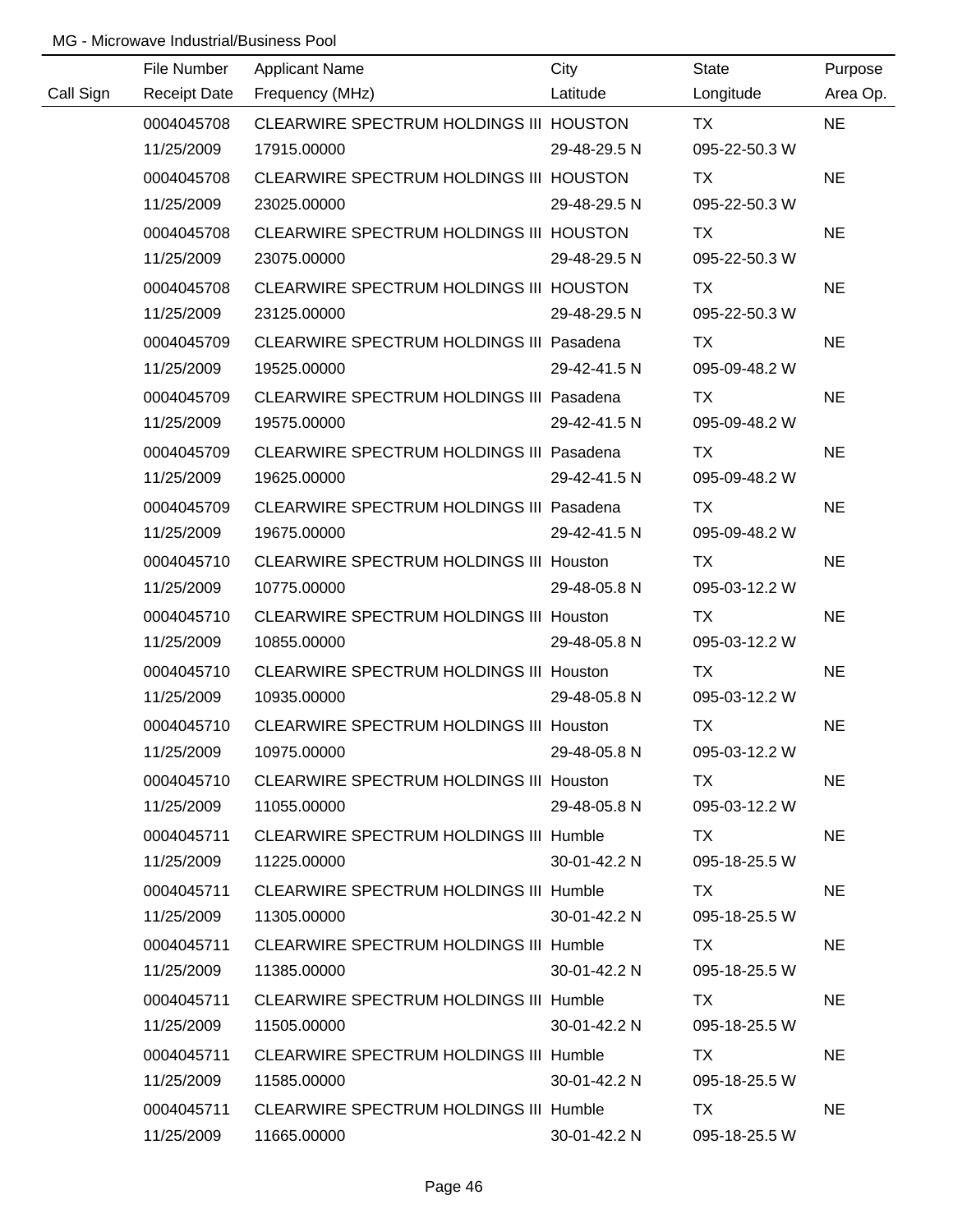|           | File Number         | <b>Applicant Name</b>                          | City               | <b>State</b>  | Purpose   |
|-----------|---------------------|------------------------------------------------|--------------------|---------------|-----------|
| Call Sign | <b>Receipt Date</b> | Frequency (MHz)                                | Latitude           | Longitude     | Area Op.  |
|           | 0004045712          | CLEARWIRE SPECTRUM HOLDINGS III Baytown        |                    | <b>TX</b>     | <b>NE</b> |
|           | 11/25/2009          | 10775.00000                                    | 29-48-29.8 N       | 094-59-59.4 W |           |
|           | 0004045712          | CLEARWIRE SPECTRUM HOLDINGS III Baytown        |                    | <b>TX</b>     | <b>NE</b> |
|           | 11/25/2009          | 10855.00000                                    | 29-48-29.8 N       | 094-59-59.4 W |           |
|           | 0004045712          | CLEARWIRE SPECTRUM HOLDINGS III Baytown        |                    | TX            | <b>NE</b> |
|           | 11/25/2009          | 10975.00000                                    | 29-48-29.8 N       | 094-59-59.4 W |           |
|           | 0004045712          | CLEARWIRE SPECTRUM HOLDINGS III Baytown        |                    | TX            | <b>NE</b> |
|           | 11/25/2009          | 11055.00000                                    | 29-48-29.8 N       | 094-59-59.4 W |           |
|           | 0004045713          | CLEARWIRE SPECTRUM HOLDINGS III HOUSTON        |                    | <b>TX</b>     | <b>NE</b> |
|           | 11/25/2009          | 22075.00000                                    | 29-44-16.5 N       | 095-32-02.7 W |           |
|           | 0004045715          | CLEARWIRE SPECTRUM HOLDINGS III HOUSTON        |                    | TX            | <b>NE</b> |
|           | 11/25/2009          | 18015.00000                                    | 29-56-47.9 N       | 095-25-01.0 W |           |
|           | 0004045715          | CLEARWIRE SPECTRUM HOLDINGS III HOUSTON        |                    | TX            | <b>NE</b> |
|           | 11/25/2009          | 18115.00000                                    | 29-56-47.9 N       | 095-25-01.0 W |           |
|           | 0004045715          | CLEARWIRE SPECTRUM HOLDINGS III HOUSTON        |                    | <b>TX</b>     | <b>NE</b> |
|           | 11/25/2009          | 23075.00000                                    | 29-56-47.9 N       | 095-25-01.0 W |           |
|           | 0004045715          | CLEARWIRE SPECTRUM HOLDINGS III HOUSTON        |                    | TX            | <b>NE</b> |
|           | 11/25/2009          | 23175.00000                                    | 29-56-47.9 N       | 095-25-01.0 W |           |
|           | 0004045716          | CLEARWIRE SPECTRUM HOLDINGS III Houston        |                    | <b>TX</b>     | <b>NE</b> |
|           | 11/25/2009          | 17815.00000                                    | 30-10-29.4 N       | 095-26-59.8 W |           |
|           | 0004045716          | <b>CLEARWIRE SPECTRUM HOLDINGS III Houston</b> |                    | <b>TX</b>     | <b>NE</b> |
|           | 11/25/2009          | 17915.00000                                    | 30-10-29.4 N       | 095-26-59.8 W |           |
|           | 0004045718          | CLEARWIRE SPECTRUM HOLDINGS III HUMBLE         |                    | <b>TX</b>     | <b>NE</b> |
|           | 11/25/2009          | 22025.00000                                    | 30-00-01.5 N       | 095-15-26.6 W |           |
|           | 0004045719          | CLEARWIRE SPECTRUM HOLDINGS III SPRING         |                    | TX.           | <b>NE</b> |
|           | 11/25/2009          | 19575.00000                                    | 30-00-35.6 N       | 095-31-02.7 W |           |
|           | 0004045719          | CLEARWIRE SPECTRUM HOLDINGS III SPRING         |                    | TX.           | <b>NE</b> |
|           | 11/25/2009          | 19675.00000                                    | $30 - 00 - 35.6$ N | 095-31-02.7 W |           |
|           | 0004045719          | CLEARWIRE SPECTRUM HOLDINGS III SPRING         |                    | TX.           | <b>NE</b> |
|           | 11/25/2009          | 21825.00000                                    | 30-00-35.6 N       | 095-31-02.7 W |           |
|           | 0004045719          | CLEARWIRE SPECTRUM HOLDINGS III SPRING         |                    | TX.           | <b>NE</b> |
|           | 11/25/2009          | 21925.00000                                    | 30-00-35.6 N       | 095-31-02.7 W |           |
|           | 0004045720          | CLEARWIRE SPECTRUM HOLDINGS III HOUSTON        |                    | TX.           | <b>NE</b> |
|           | 11/25/2009          | 19525.00000                                    | 29-36-20.3 N       | 095-27-37.8 W |           |
|           | 0004045720          | CLEARWIRE SPECTRUM HOLDINGS III HOUSTON        |                    | TX            | <b>NE</b> |
|           | 11/25/2009          | 19575.00000                                    | 29-36-20.3 N       | 095-27-37.8 W |           |
|           | 0004045720          | CLEARWIRE SPECTRUM HOLDINGS III HOUSTON        |                    | TX.           | <b>NE</b> |
|           | 11/25/2009          | 19625.00000                                    | 29-36-20.3 N       | 095-27-37.8 W |           |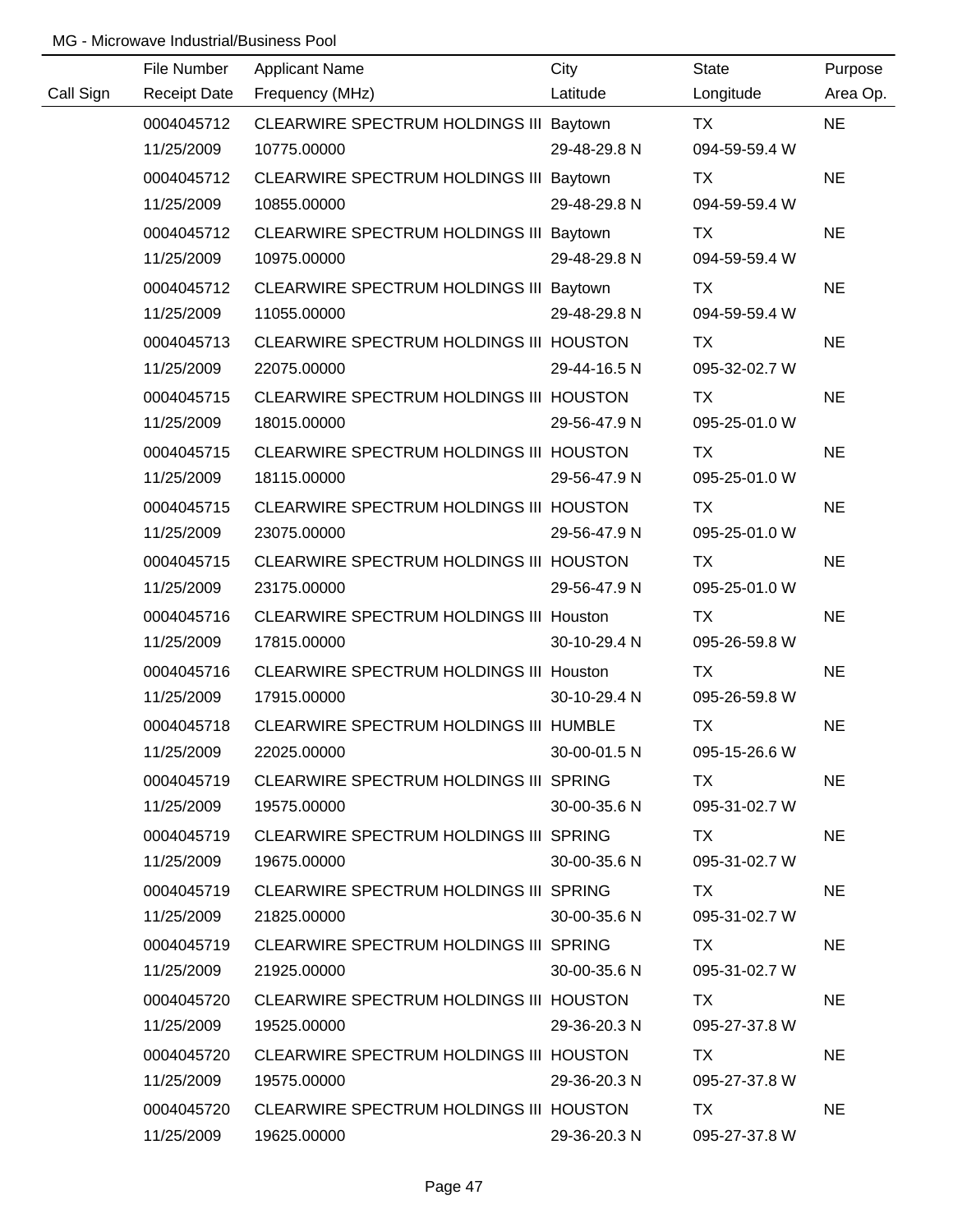|           | File Number | <b>Applicant Name</b>                          | City         | State         | Purpose   |
|-----------|-------------|------------------------------------------------|--------------|---------------|-----------|
| Call Sign |             | Receipt Date Frequency (MHz)                   | Latitude     | Longitude     | Area Op.  |
|           | 0004045720  | CLEARWIRE SPECTRUM HOLDINGS III HOUSTON        |              | TX TX         | <b>NE</b> |
|           | 11/25/2009  | 19675.00000                                    | 29-36-20.3 N | 095-27-37.8 W |           |
|           | 0004045721  | CLEARWIRE SPECTRUM HOLDINGS III Houston        |              | <b>TX</b>     | <b>NE</b> |
|           | 11/25/2009  | 19375.00000                                    | 29-45-54.7 N | 095-20-06.7 W |           |
|           | 0004045721  | CLEARWIRE SPECTRUM HOLDINGS III Houston        |              | <b>TX</b>     | <b>NE</b> |
|           | 11/25/2009  | 19475.00000                                    | 29-45-54.7 N | 095-20-06.7 W |           |
|           | 0004045722  | CLEARWIRE SPECTRUM HOLDINGS III Houston        |              | TX            | <b>NE</b> |
|           | 11/25/2009  | 17815.00000                                    | 30-00-45.7 N | 095-27-22.3 W |           |
|           | 0004045722  | CLEARWIRE SPECTRUM HOLDINGS III Houston        |              | TX.           | <b>NE</b> |
|           | 11/25/2009  | 17915.00000                                    | 30-00-45.7 N | 095-27-22.3 W |           |
|           | 0004045722  | CLEARWIRE SPECTRUM HOLDINGS III Houston        |              | TX            | <b>NE</b> |
|           | 11/25/2009  | 23025.00000                                    | 30-00-45.7 N | 095-27-22.3 W |           |
|           | 0004045722  | CLEARWIRE SPECTRUM HOLDINGS III Houston        |              | TX            | <b>NE</b> |
|           | 11/25/2009  | 23125.00000                                    | 30-00-45.7 N | 095-27-22.3 W |           |
|           | 0004045723  | CLEARWIRE SPECTRUM HOLDINGS III Houston        |              | TX            | <b>NE</b> |
|           | 11/25/2009  | 17965.00000                                    | 29-35-24.6 N | 095-28-15.2 W |           |
|           | 0004045723  | CLEARWIRE SPECTRUM HOLDINGS III Houston        |              | TX            | <b>NE</b> |
|           | 11/25/2009  | 18065.00000                                    | 29-35-24.6 N | 095-28-15.2 W |           |
|           | 0004045724  | CLEARWIRE SPECTRUM HOLDINGS III Cypress        |              | TX            | <b>NE</b> |
|           | 11/25/2009  | 23275.00000                                    | 29-58-18.7 N | 095-42-01.2 W |           |
|           | 0004045725  | CLEARWIRE SPECTRUM HOLDINGS III Houston        |              | <b>TX</b>     | <b>NE</b> |
|           | 11/25/2009  | 19375.00000                                    | 29-54-48.1 N | 095-22-26.1 W |           |
|           | 0004045725  | CLEARWIRE SPECTRUM HOLDINGS III Houston        |              | <b>TX</b>     | <b>NE</b> |
|           | 11/25/2009  | 19475.00000                                    | 29-54-48.1 N | 095-22-26.1 W |           |
|           | 0004045726  | CLEARWIRE SPECTRUM HOLDINGS III Houston        |              | TX.           | <b>NE</b> |
|           | 11/25/2009  | 19375.00000                                    | 29-49-48.0 N | 095-29-52.8 W |           |
|           | 0004045726  | CLEARWIRE SPECTRUM HOLDINGS III Houston        |              | TX.           | <b>NE</b> |
|           | 11/25/2009  | 19475.00000                                    | 29-49-48.0 N | 095-29-52.8 W |           |
|           | 0004045726  | CLEARWIRE SPECTRUM HOLDINGS III Houston        |              | TX .          | <b>NE</b> |
|           | 11/25/2009  | 21825.00000                                    | 29-49-48.0 N | 095-29-52.8 W |           |
|           | 0004045726  | CLEARWIRE SPECTRUM HOLDINGS III Houston        |              | TX.           | <b>NE</b> |
|           | 11/25/2009  | 21925.00000                                    | 29-49-48.0 N | 095-29-52.8 W |           |
|           | 0004045726  | <b>CLEARWIRE SPECTRUM HOLDINGS III Houston</b> |              | TX.           | <b>NE</b> |
|           | 11/25/2009  | 22025.00000                                    | 29-49-48.0 N | 095-29-52.8 W |           |
|           | 0004045727  | CLEARWIRE SPECTRUM HOLDINGS III Tomball        |              | TX.           | <b>NE</b> |
|           | 11/25/2009  | 11265.00000                                    | 30-05-47.8 N | 095-37-43.7 W |           |
|           | 0004045728  | CLEARWIRE SPECTRUM HOLDINGS III Houston        |              | TX            | <b>NE</b> |
|           | 11/25/2009  | 23275.00000                                    | 29-41-13.5 N | 095-18-43.3 W |           |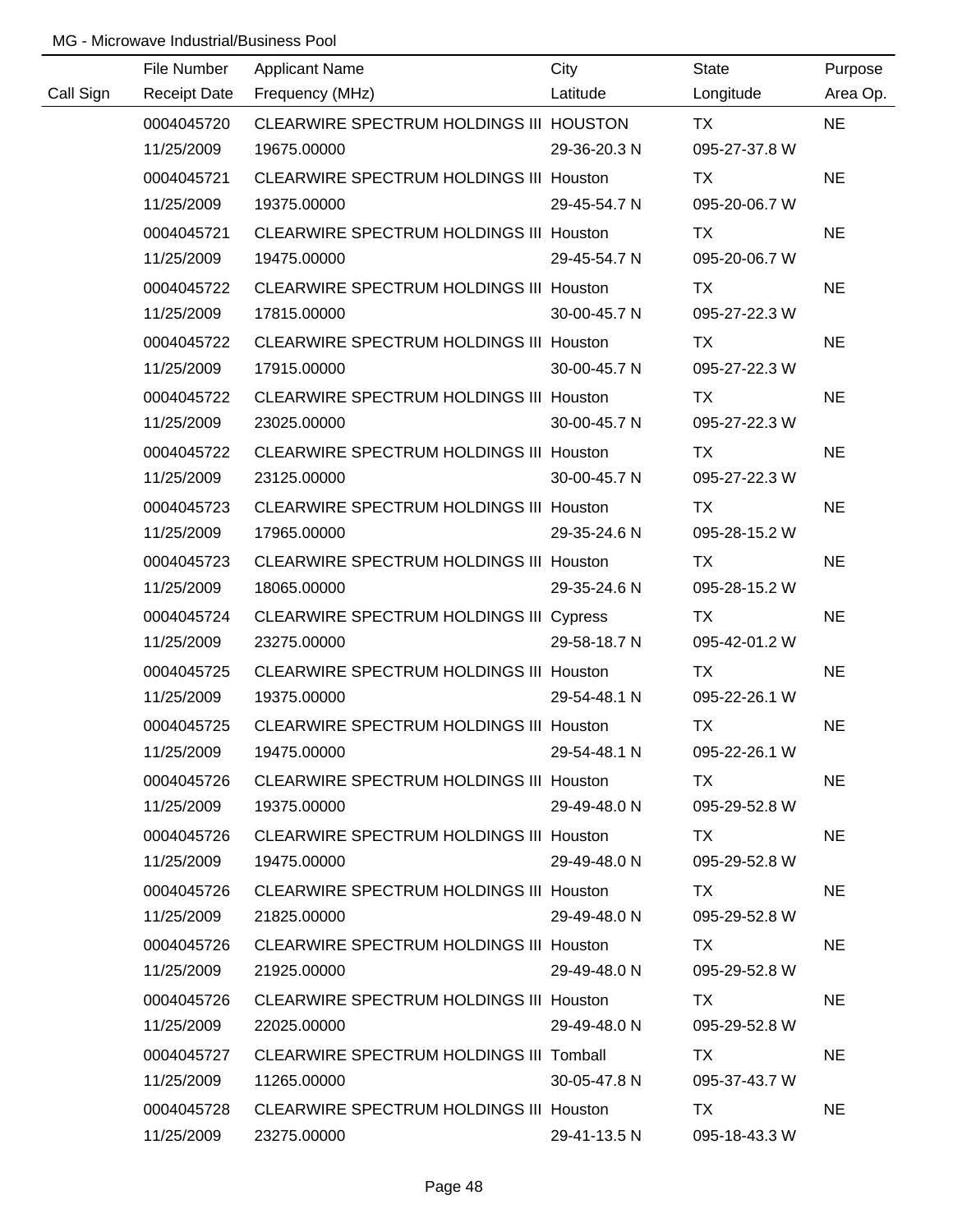|                | File Number         | <b>Applicant Name</b>                         | City          | <b>State</b>  | Purpose   |
|----------------|---------------------|-----------------------------------------------|---------------|---------------|-----------|
| Call Sign      | <b>Receipt Date</b> | Frequency (MHz)                               | Latitude      | Longitude     | Area Op.  |
|                | 0004045728          | CLEARWIRE SPECTRUM HOLDINGS III Houston       |               | <b>TX</b>     | <b>NE</b> |
|                | 11/25/2009          | 23325.00000                                   | 29-41-13.5 N  | 095-18-43.3 W |           |
|                | 0004045730          | CLEARWIRE SPECTRUM HOLDINGS III Algonquin     |               | IL            | <b>NE</b> |
|                | 11/25/2009          | 10775.00000                                   | 42-09-22.8 N  | 088-15-54.9 W |           |
|                | 0004045730          | CLEARWIRE SPECTRUM HOLDINGS III Algonquin     |               | IL            | <b>NE</b> |
|                | 11/25/2009          | 10815.00000                                   | 42-09-22.8 N  | 088-15-54.9 W |           |
|                | 0004045730          | CLEARWIRE SPECTRUM HOLDINGS III Algonquin     |               | IL            | <b>NE</b> |
|                | 11/25/2009          | 10895.00000                                   | 42-09-22.8 N  | 088-15-54.9 W |           |
|                | 0004045730          | CLEARWIRE SPECTRUM HOLDINGS III Algonquin     |               | IL            | <b>NE</b> |
|                | 11/25/2009          | 10935.00000                                   | 42-09-22.8 N  | 088-15-54.9 W |           |
|                | 0004045732          | CLEARWIRE SPECTRUM HOLDINGS III Blue Springs  |               | <b>MO</b>     | <b>NE</b> |
|                | 11/25/2009          | 19575.00000                                   | 39-01-52.7 N  | 094-16-25.1 W |           |
|                | 0004045732          | CLEARWIRE SPECTRUM HOLDINGS III Blue Springs  |               | <b>MO</b>     | <b>NE</b> |
|                | 11/25/2009          | 19675.00000                                   | 39-01-52.7 N  | 094-16-25.1 W |           |
|                | 0004045733          | CLEARWIRE SPECTRUM HOLDINGS III BLUE SPRINGS  |               | <b>MO</b>     | <b>NE</b> |
|                | 11/25/2009          | 21925.00000                                   | 39-01-02.0 N  | 094-16-43.0 W |           |
|                | 0004045733          | CLEARWIRE SPECTRUM HOLDINGS III BLUE SPRINGS  |               | <b>MO</b>     | <b>NE</b> |
|                | 11/25/2009          | 22075.00000                                   | 39-01-02.0 N  | 094-16-43.0 W |           |
|                | 0004045744          | MOUNT OLIVE TOWNSHIP                          | <b>UNION</b>  | <b>NJ</b>     | <b>NE</b> |
|                | 11/25/2009          | 00956.43125                                   | 40-40-15.8 N  | 074-55-39.0 W | P         |
|                | 0004045757          | <b>VILLAGE OF TAYLOR</b>                      | <b>TAYLOR</b> | WI            | <b>NE</b> |
|                | 11/25/2009          | 00956.35625                                   | 44-19-17.4 N  | 091-07-13.5 W | P         |
|                | 0004045808          | PENOBSCOT NATION UTILITY DEPART INDIAN ISLAND |               | ME            | <b>NE</b> |
|                | 11/25/2009          | 00956.38125                                   | 44-57-04.6 N  | 068-38-46.2 W | P         |
|                | 0004046263          | Columbia Gas Transmission Company             | Frametown     | <b>WV</b>     | <b>NE</b> |
|                | 11/25/2009          | 06835.00000                                   | 38-40-05.3 N  | 080-52-01.3 W |           |
|                | 0004046263          | Columbia Gas Transmission Company             | Frametown     | <b>WV</b>     | <b>NE</b> |
|                | 11/25/2009          | 06845.00000                                   | 38-40-05.3 N  | 080-52-01.3 W |           |
|                | 0004046285          | <b>Direct Communications Cable</b>            | Pocatello     | ID            | <b>NE</b> |
|                | 11/25/2009          | 11685.00000                                   | 42-50-53.6 N  | 112-21-43.4 W |           |
|                | 0004046290          | <b>Columbia Gulf Transmission Company</b>     | Clendenin     | <b>WV</b>     | <b>NE</b> |
|                | 11/25/2009          | 06765.00000                                   | 38-29-28.3 N  | 081-21-04.4 W |           |
|                | 0004046296          | <b>Direct Communications Cable</b>            | Pocatello     | ID            | <b>NE</b> |
|                | 11/25/2009          | 11185.00000                                   | 42-48-01.1 N  | 112-23-15.9 W |           |
|                | 0004043547          | P & R Spectrum Resources, Inc.                |               |               | <b>RO</b> |
| <b>WNEX822</b> | 11/24/2009          |                                               |               |               |           |
|                | 0004043597          | JOHNSON COUNTY WATER DISTRICT                 |               |               | <b>RO</b> |
| WNTA627        | 11/24/2009          |                                               |               |               |           |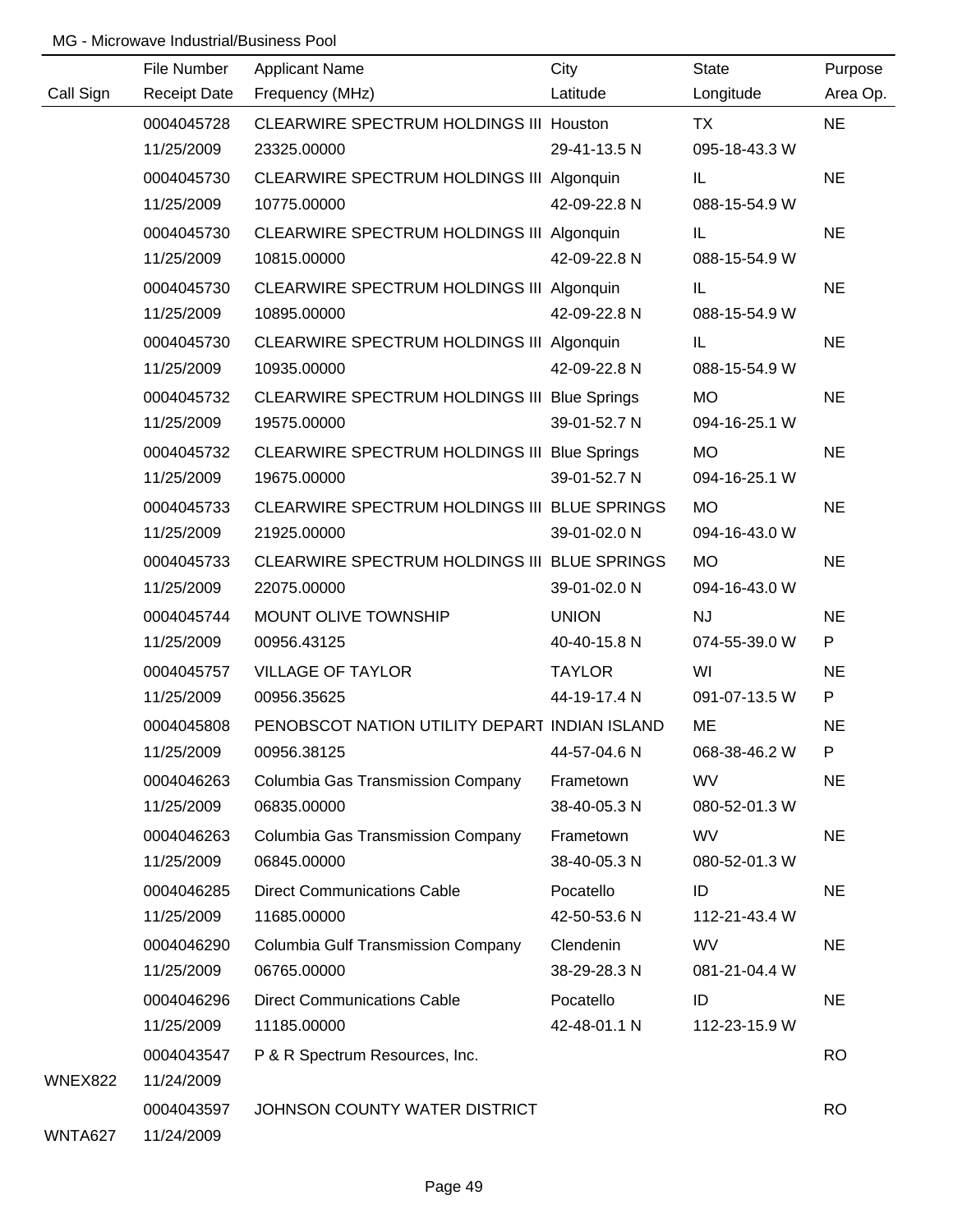|                | File Number         | <b>Applicant Name</b>            | City     | <b>State</b> | Purpose   |
|----------------|---------------------|----------------------------------|----------|--------------|-----------|
| Call Sign      | <b>Receipt Date</b> | Frequency (MHz)                  | Latitude | Longitude    | Area Op.  |
|                | 0004043636          | SAINT GEORGE, CITY OF            | W,       |              | <b>RO</b> |
| WNTB795        | 11/24/2009          |                                  |          |              |           |
|                | 0004043646          | JOHNSON COUNTY WATER DISTRICT    |          |              | <b>RO</b> |
| <b>WNTA832</b> | 11/24/2009          |                                  |          |              |           |
|                | 0004043660          | JOHNSON COUNTY WATER DISTRICT    |          |              | <b>RO</b> |
| <b>WNTA831</b> | 11/24/2009          |                                  |          |              |           |
|                | 0004043896          | San Diego Gas & Electric Company |          |              | RO.       |
| WNTX576        | 11/24/2009          |                                  |          |              |           |
|                | 0004045464          | <b>XTO ENERGY INC</b>            |          |              | <b>RO</b> |
| WNTB359        | 11/25/2009          |                                  |          |              |           |
|                | 0004045465          | XTO Energy, Inc.                 |          |              | <b>RO</b> |
| WNTF898        | 11/25/2009          |                                  |          |              |           |
|                | 0004045814          | LOGAN, CITY OF                   |          |              | <b>RO</b> |
| WNEX519        | 11/25/2009          |                                  |          |              |           |

### NN - 3650-3700 MHz

|           | File Number  | Applicant Name                        | City     | State     | Purpose  |
|-----------|--------------|---------------------------------------|----------|-----------|----------|
| Call Sign | Receipt Date | Frequency (MHz)                       | Latitude | Longitude | Area Op. |
|           | 0004043142   | JCMM Ventures, LLC d/b/a Net-Change.C |          |           |          |
| WQLA878   | 11/24/2009   |                                       |          |           |          |

# TI - TV Intercity Relay

|               | File Number         | <b>Applicant Name</b>                | City         | <b>State</b>  | Purpose  |
|---------------|---------------------|--------------------------------------|--------------|---------------|----------|
| Call Sign     | <b>Receipt Date</b> | Frequency (MHz)                      | Latitude     | Longitude     | Area Op. |
|               | 0004046310          | <b>GRAY TELEVISION LICENSEE, LLC</b> | Jacksonville | NC.           | MD       |
| WLE668        | 11/25/2009          | 02042.00000 - 02059.00000            | 34-46-03.5 N | 077-23-05.8 W |          |
|               | 0004046310          | <b>GRAY TELEVISION LICENSEE, LLC</b> | Jacksonville | NC.           | MD       |
| <b>WLE668</b> | 11/25/2009          | 02061.50000 - 02073.50000            | 34-46-03.5 N | 077-23-05.8 W |          |

# YK - Industrial/Business Pool - Commercial, Trunked

|           | File Number  | Applicant Name  | City     | State     | Purpose  |
|-----------|--------------|-----------------|----------|-----------|----------|
| Call Sign | Receipt Date | Frequency (MHz) | Latitude | Longitude | Area Op. |
|           | 0004045831   | JENKINS. JAY    |          |           | RO       |
| WPGM950   | 11/25/2009   |                 |          |           |          |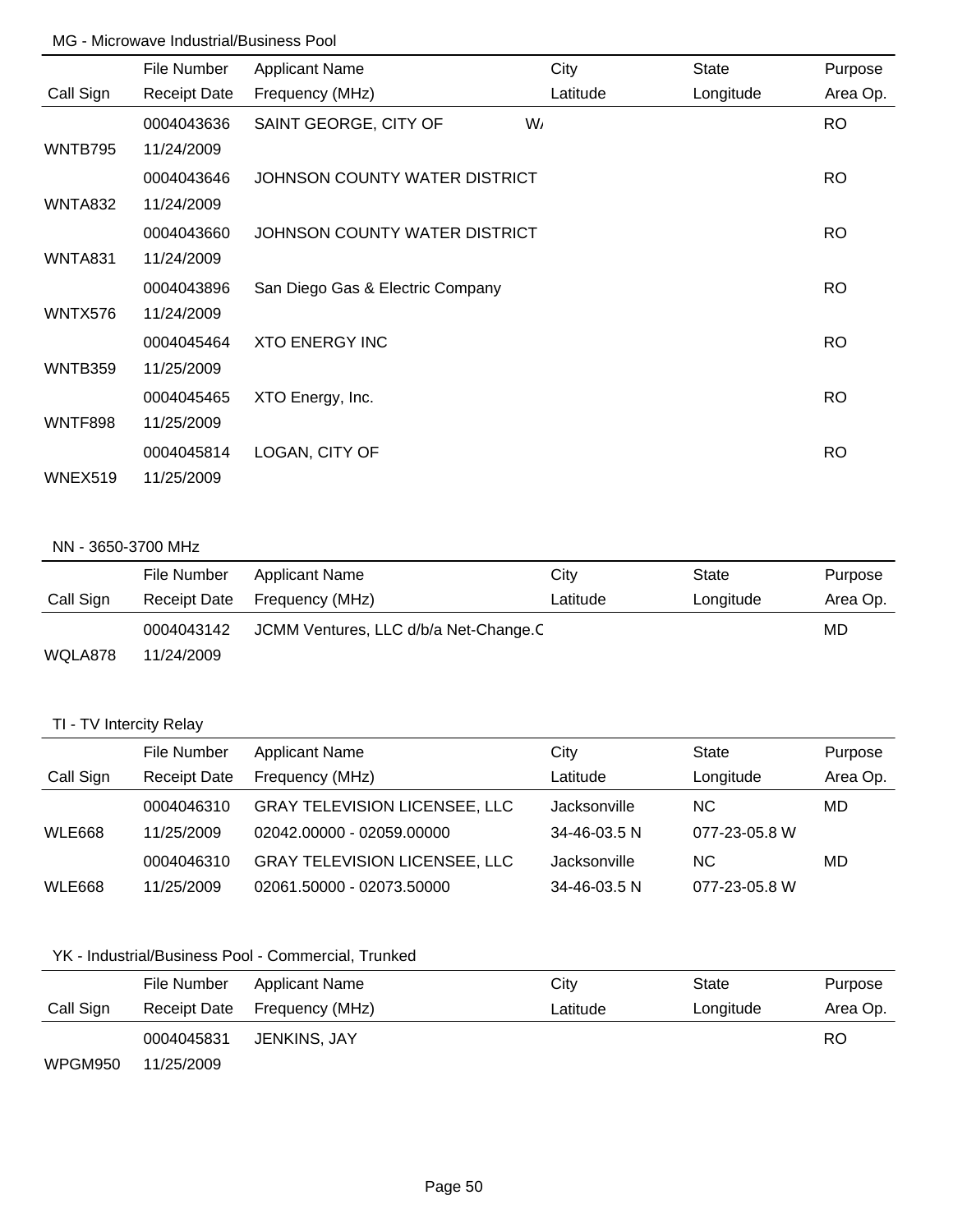## YK - Industrial/Business Pool - Commercial, Trunked

|           | File Number  | Applicant Name  | City     | State     | Purpose  |
|-----------|--------------|-----------------|----------|-----------|----------|
| Call Sign | Receipt Date | Frequency (MHz) | Latitude | Longitude | Area Op. |
|           | 0004045832   | JENKINS. JAY    |          |           | RO       |
| WPGQ251   | 11/25/2009   |                 |          |           |          |

## YM - 800 MHz Trunked SMR (SMR, Site-specific)

|           | File Number | <b>Applicant Name</b>           | City     | State     | Purpose  |
|-----------|-------------|---------------------------------|----------|-----------|----------|
| Call Sign |             | Receipt Date Frequency (MHz)    | Latitude | Longitude | Area Op. |
|           | 0004043137  | CELCO SND COMM INC DBA LINDEN S |          |           |          |
| WNDE442   | 11/24/2009  |                                 |          |           |          |

|           | File Number         | <b>Applicant Name</b>     | City           | <b>State</b>  | Purpose   |
|-----------|---------------------|---------------------------|----------------|---------------|-----------|
| Call Sign | <b>Receipt Date</b> | Frequency (MHz)           | Latitude       | Longitude     | Area Op.  |
|           | 0004042641          | FCI 900, INC.             |                |               | <b>MD</b> |
| WQAT711   | 11/24/2009          | 00896.00000 - 00901.00000 |                |               | A         |
|           | 0004042641          | FCI 900, INC.             |                |               | <b>MD</b> |
| WQAT711   | 11/24/2009          | 00896.63750               |                |               | A         |
|           | 0004042641          | FCI 900, INC.             |                |               | <b>MD</b> |
| WQAT711   | 11/24/2009          | 00896.65000               |                |               | A         |
|           | 0004042641          | FCI 900, INC.             |                |               | <b>MD</b> |
| WQAT711   | 11/24/2009          | 00896.66250               |                |               | A         |
|           | 0004042641          | FCI 900, INC.             |                |               | <b>MD</b> |
| WQAT711   | 11/24/2009          | 00896.67500               |                |               | A         |
|           | 0004042641          | FCI 900, INC.             |                |               | <b>MD</b> |
| WQAT711   | 11/24/2009          | 00896.68750               |                |               | A         |
|           | 0004042641          | FCI 900, INC.             |                | <b>TN</b>     | <b>MD</b> |
| WQAT711   | 11/24/2009          | 00896.63750               |                |               | X         |
|           | 0004042641          | FCI 900, INC.             |                | <b>TN</b>     | <b>MD</b> |
| WQAT711   | 11/24/2009          | 00896.65000               |                |               | X         |
|           | 0004042641          | FCI 900, INC.             |                | <b>TN</b>     | <b>MD</b> |
| WQAT711   | 11/24/2009          | 00896.66250               |                |               | X         |
|           | 0004042641          | FCI 900, INC.             |                | <b>TN</b>     | <b>MD</b> |
| WQAT711   | 11/24/2009          | 00896.67500               |                |               | X         |
|           | 0004042641          | FCI 900, INC.             |                | <b>TN</b>     | <b>MD</b> |
| WQAT711   | 11/24/2009          | 00896.68750               |                |               | X         |
|           | 0004042641          | FCI 900, INC.             | <b>MEMPHIS</b> | <b>TN</b>     | <b>MD</b> |
| WQAT711   | 11/24/2009          | 00935.63750               | 35-06-28.0 N   | 089-59-22.0 W |           |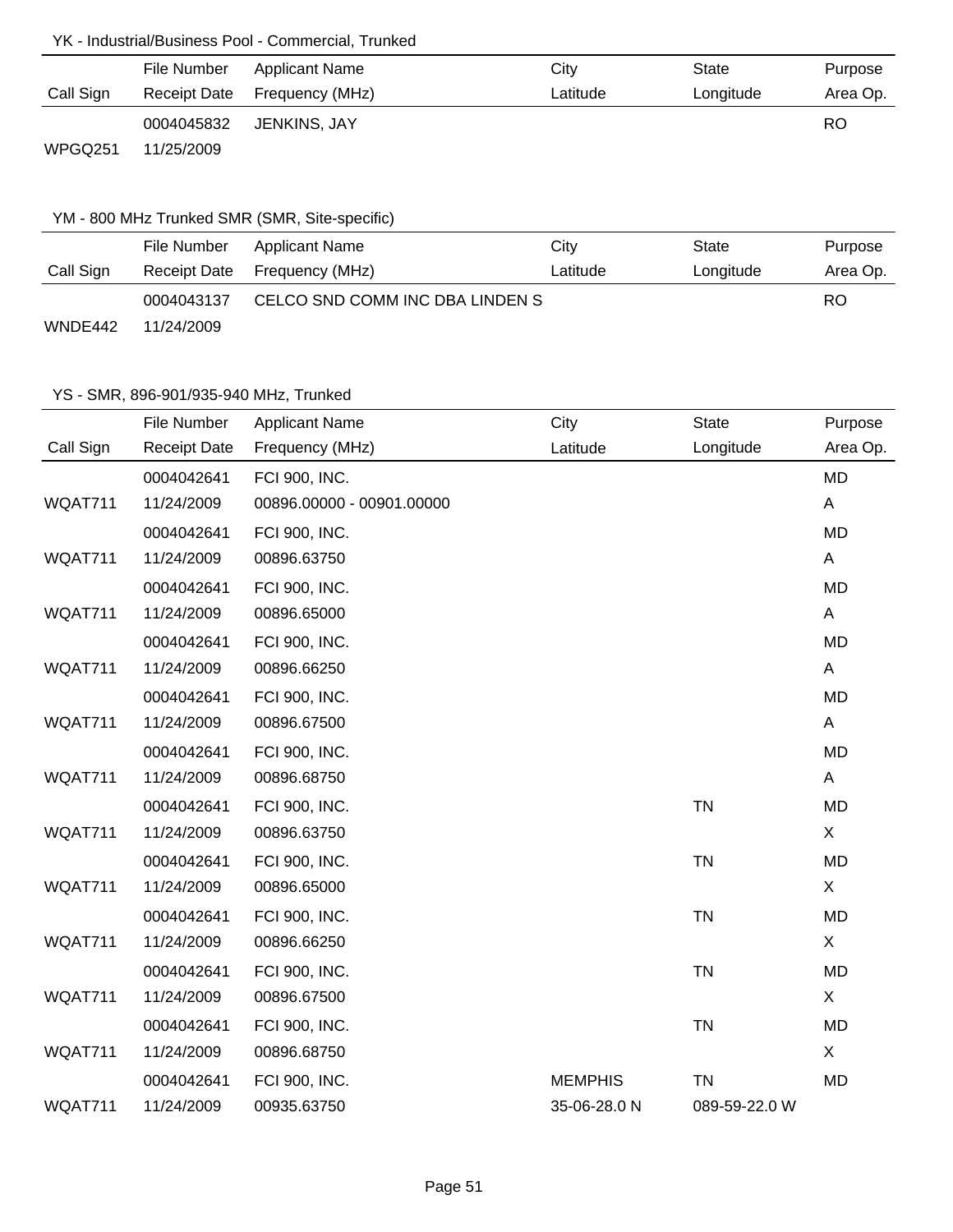|           | File Number         | <b>Applicant Name</b>     | City                | <b>State</b>  | Purpose   |
|-----------|---------------------|---------------------------|---------------------|---------------|-----------|
| Call Sign | <b>Receipt Date</b> | Frequency (MHz)           | Latitude            | Longitude     | Area Op.  |
|           | 0004042641          | FCI 900, INC.             | <b>MEMPHIS</b>      | <b>TN</b>     | <b>MD</b> |
| WQAT711   | 11/24/2009          | 00935.65000               | 35-06-28.0 N        | 089-59-22.0 W |           |
|           | 0004042641          | FCI 900, INC.             | <b>MEMPHIS</b>      | TN            | MD        |
| WQAT711   | 11/24/2009          | 00935.66250               | 35-06-28.0 N        | 089-59-22.0 W |           |
|           | 0004042641          | FCI 900, INC.             | <b>MEMPHIS</b>      | TN            | <b>MD</b> |
| WQAT711   | 11/24/2009          | 00935.67500               | 35-06-28.0 N        | 089-59-22.0 W |           |
|           | 0004042641          | FCI 900, INC.             | <b>MEMPHIS</b>      | TN            | MD        |
| WQAT711   | 11/24/2009          | 00935.68750               | 35-06-28.0 N        | 089-59-22.0 W |           |
|           | 0004042642          | FCI 900, INC.             |                     |               | MD        |
| WQAT712   | 11/24/2009          | 00896.00000 - 00901.00000 |                     |               | A         |
|           | 0004042642          | FCI 900, INC.             |                     |               | MD        |
| WQAT712   | 11/24/2009          | 00897.67500               |                     |               | A         |
|           | 0004042642          | FCI 900, INC.             |                     |               | MD        |
| WQAT712   | 11/24/2009          | 00897.68750               |                     |               | A         |
|           | 0004042642          | FCI 900, INC.             |                     |               | MD        |
| WQAT712   | 11/24/2009          | 00897.70000               |                     |               | A         |
|           | 0004042642          | FCI 900, INC.             |                     |               | MD        |
| WQAT712   | 11/24/2009          | 00897.71250               |                     |               | A         |
|           | 0004042642          | FCI 900, INC.             |                     |               | MD        |
| WQAT712   | 11/24/2009          | 00897.75000               |                     |               | A         |
|           | 0004042642          | FCI 900, INC.             |                     | <b>FL</b>     | MD        |
| WQAT712   | 11/24/2009          | 00897.67500               |                     |               | X.        |
|           | 0004042642          | FCI 900, INC.             |                     | FL            | MD        |
| WQAT712   | 11/24/2009          | 00897.68750               |                     |               | X         |
|           | 0004042642          | FCI 900, INC.             |                     | <b>FL</b>     | <b>MD</b> |
| WQAT712   | 11/24/2009          | 00897.70000               |                     |               | X.        |
|           | 0004042642          | FCI 900, INC.             |                     | FL            | MD        |
| WQAT712   | 11/24/2009          | 00897.71250               |                     |               | X.        |
|           | 0004042642          | FCI 900, INC.             |                     | FL            | MD        |
| WQAT712   | 11/24/2009          | 00897.75000               |                     |               | X         |
|           | 0004042642          | FCI 900, INC.             | <b>JACKSONVILLE</b> | FL            | MD        |
| WQAT712   | 11/24/2009          | 00936.67500               | 30-18-35.4 N        | 081-38-18.0 W |           |
|           | 0004042642          | FCI 900, INC.             | <b>JACKSONVILLE</b> | <b>FL</b>     | MD        |
| WQAT712   | 11/24/2009          | 00936.68750               | 30-18-35.4 N        | 081-38-18.0 W |           |
|           | 0004042642          | FCI 900, INC.             | <b>JACKSONVILLE</b> | FL            | MD        |
| WQAT712   | 11/24/2009          | 00936.70000               | 30-18-35.4 N        | 081-38-18.0 W |           |
|           | 0004042642          | FCI 900, INC.             | <b>JACKSONVILLE</b> | <b>FL</b>     | MD        |
| WQAT712   | 11/24/2009          | 00936.71250               | 30-18-35.4 N        | 081-38-18.0 W |           |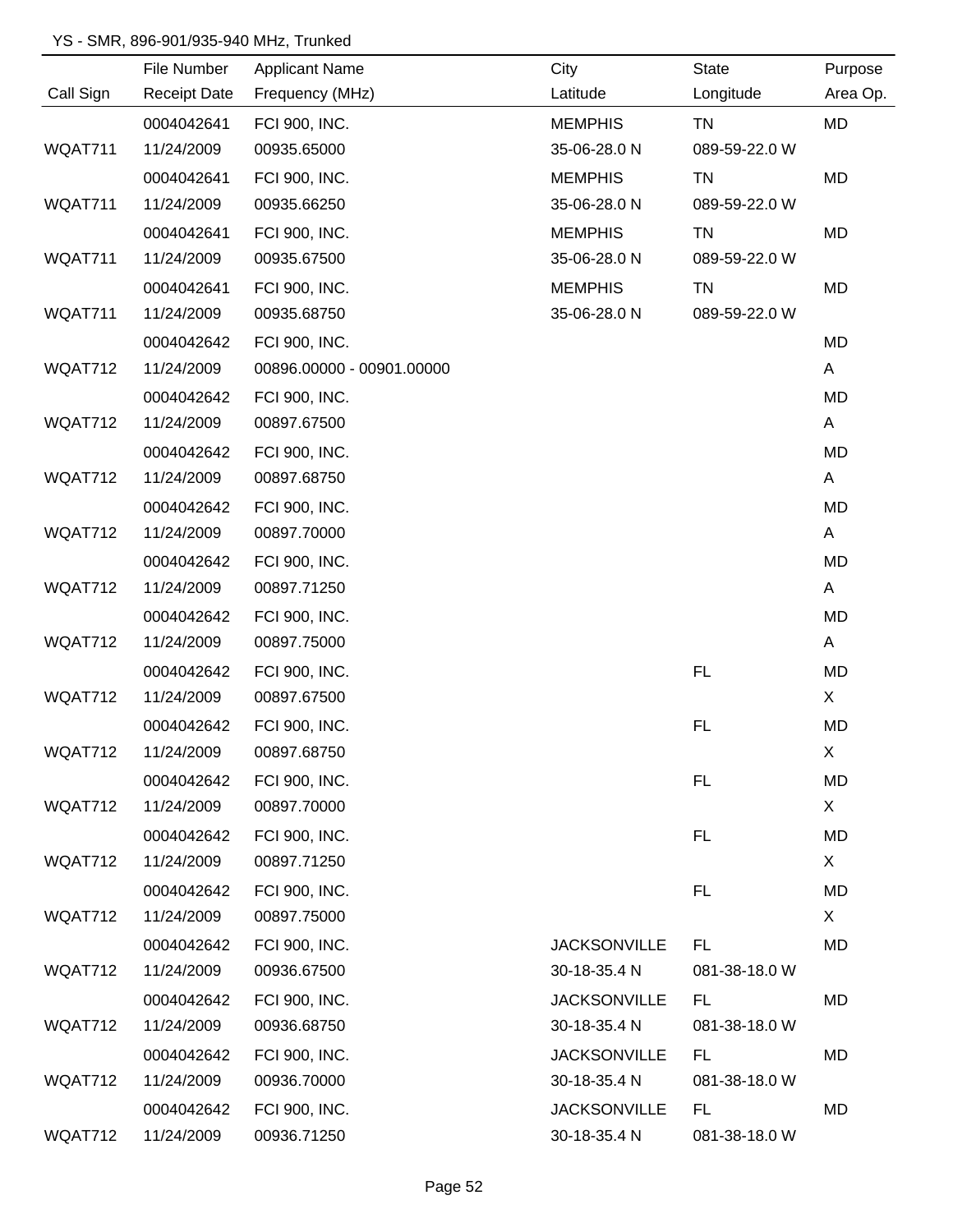|           | File Number         | <b>Applicant Name</b>     | City                | <b>State</b>  | Purpose  |
|-----------|---------------------|---------------------------|---------------------|---------------|----------|
| Call Sign | <b>Receipt Date</b> | Frequency (MHz)           | Latitude            | Longitude     | Area Op. |
|           | 0004042642          | FCI 900, INC.             | <b>JACKSONVILLE</b> | FL.           | MD       |
| WQAT712   | 11/24/2009          | 00936.75000               | 30-18-35.4 N        | 081-38-18.0 W |          |
|           | 0004042643          | FCI 900, INC.             |                     |               | MD       |
| WQAT713   | 11/24/2009          | 00896.00000 - 00901.00000 |                     |               | A        |
|           | 0004042643          | FCI 900, INC.             |                     |               | MD       |
| WQAT713   | 11/24/2009          | 00896.66250               |                     |               | A        |
|           | 0004042643          | FCI 900, INC.             |                     |               | MD       |
| WQAT713   | 11/24/2009          | 00896.67500               |                     |               | A        |
|           | 0004042643          | FCI 900, INC.             |                     |               | MD       |
| WQAT713   | 11/24/2009          | 00896.68750               |                     |               | A        |
|           | 0004042643          | FCI 900, INC.             |                     |               | MD       |
| WQAT713   | 11/24/2009          | 00896.70000               |                     |               | A        |
|           | 0004042643          | FCI 900, INC.             |                     |               | MD       |
| WQAT713   | 11/24/2009          | 00896.71250               |                     |               | A        |
|           | 0004042643          | FCI 900, INC.             |                     | VA            | MD       |
| WQAT713   | 11/24/2009          | 00896.66250               |                     |               | X        |
|           | 0004042643          | FCI 900, INC.             |                     | VA            | MD       |
| WQAT713   | 11/24/2009          | 00896.67500               |                     |               | X        |
|           | 0004042643          | FCI 900, INC.             |                     | VA            | MD       |
| WQAT713   | 11/24/2009          | 00896.68750               |                     |               | X        |
|           | 0004042643          | FCI 900, INC.             |                     | VA            | MD       |
| WQAT713   | 11/24/2009          | 00896.70000               |                     |               | X        |
|           | 0004042643          | FCI 900, INC.             |                     | VA            | MD       |
| WQAT713   | 11/24/2009          | 00896.71250               |                     |               | X        |
|           | 0004042643          | FCI 900, INC.             | <b>RICHMOND</b>     | VA            | MD       |
| WQAT713   | 11/24/2009          | 00935.66250               | 37-33-32.0 N        | 077-24-32.0 W |          |
|           | 0004042643          | FCI 900, INC.             | <b>RICHMOND</b>     | VA            | MD       |
| WQAT713   | 11/24/2009          | 00935.67500               | 37-33-32.0 N        | 077-24-32.0 W |          |
|           | 0004042643          | FCI 900, INC.             | <b>RICHMOND</b>     | VA            | MD       |
| WQAT713   | 11/24/2009          | 00935.68750               | 37-33-32.0 N        | 077-24-32.0 W |          |
|           | 0004042643          | FCI 900, INC.             | <b>RICHMOND</b>     | VA            | MD       |
| WQAT713   | 11/24/2009          | 00935.70000               | 37-33-32.0 N        | 077-24-32.0 W |          |
|           | 0004042643          | FCI 900, INC.             | <b>RICHMOND</b>     | VA            | MD       |
| WQAT713   | 11/24/2009          | 00935.71250               | 37-33-32.0 N        | 077-24-32.0 W |          |
|           | 0004042644          | FCI 900, INC.             |                     |               | MD       |
| WQAT714   | 11/24/2009          | 00896.00000 - 00901.00000 |                     |               | A        |
|           | 0004042644          | FCI 900, INC.             |                     |               | MD       |
| WQAT714   | 11/24/2009          | 00897.13750               |                     |               | A        |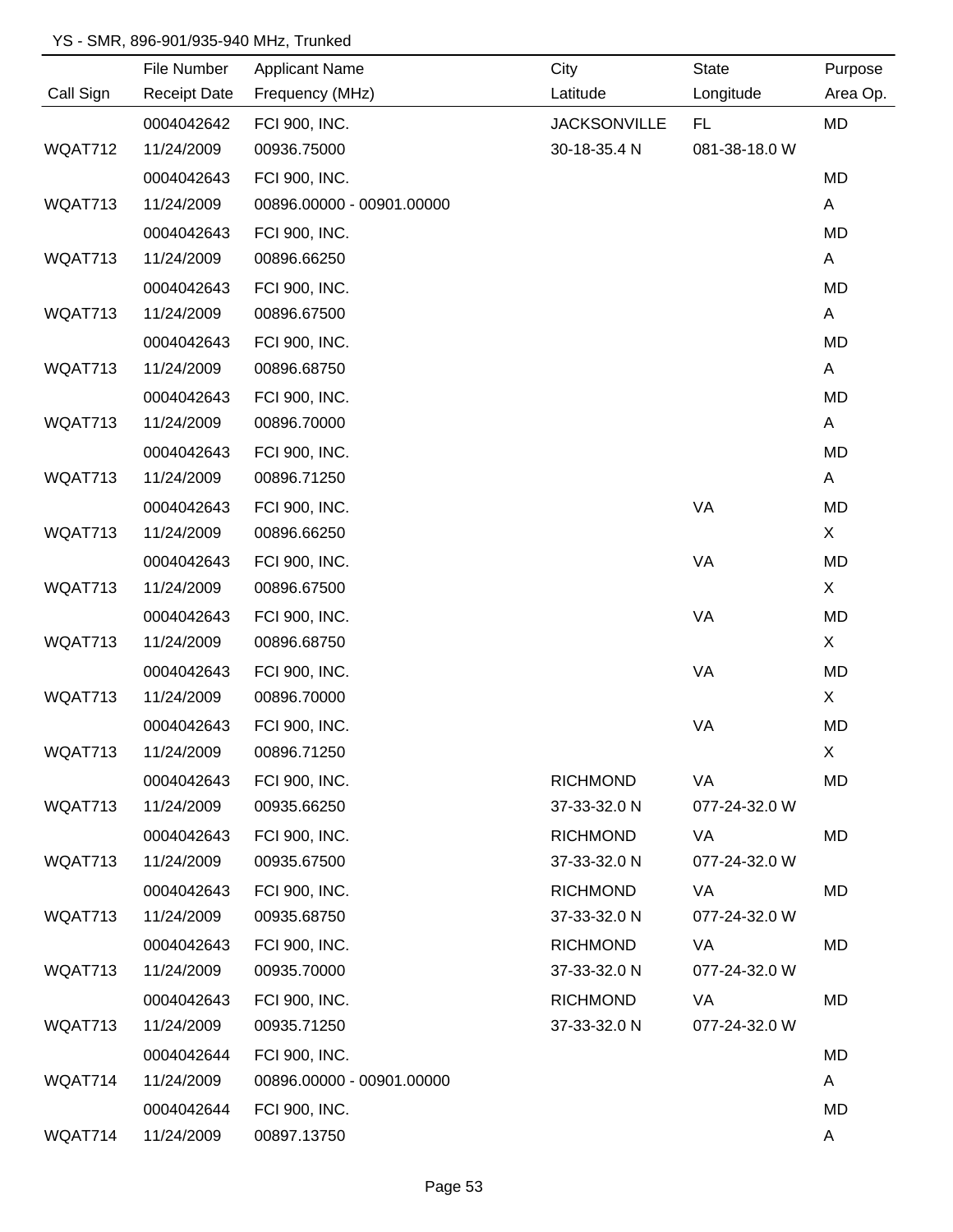|           | File Number         | <b>Applicant Name</b>     | City          | <b>State</b>  | Purpose  |
|-----------|---------------------|---------------------------|---------------|---------------|----------|
| Call Sign | <b>Receipt Date</b> | Frequency (MHz)           | Latitude      | Longitude     | Area Op. |
|           | 0004042644          | FCI 900, INC.             |               |               | MD       |
| WQAT714   | 11/24/2009          | 00897.15000               |               |               | A        |
|           | 0004042644          | FCI 900, INC.             |               |               | MD       |
| WQAT714   | 11/24/2009          | 00897.16250               |               |               | A        |
|           | 0004042644          | FCI 900, INC.             |               |               | MD       |
| WQAT714   | 11/24/2009          | 00897.17500               |               |               | A        |
|           | 0004042644          | FCI 900, INC.             |               |               | MD       |
| WQAT714   | 11/24/2009          | 00897.18750               |               |               | A        |
|           | 0004042644          | FCI 900, INC.             |               | AZ            | MD       |
| WQAT714   | 11/24/2009          | 00897.13750               |               |               | X        |
|           | 0004042644          | FCI 900, INC.             |               | <b>AZ</b>     | MD       |
| WQAT714   | 11/24/2009          | 00897.15000               |               |               | X        |
|           | 0004042644          | FCI 900, INC.             |               | <b>AZ</b>     | MD       |
| WQAT714   | 11/24/2009          | 00897.16250               |               |               | X        |
|           | 0004042644          | FCI 900, INC.             |               | <b>AZ</b>     | MD       |
| WQAT714   | 11/24/2009          | 00897.17500               |               |               | X        |
|           | 0004042644          | FCI 900, INC.             |               | AZ            | MD       |
| WQAT714   | 11/24/2009          | 00897.18750               |               |               | X        |
|           | 0004042644          | FCI 900, INC.             | <b>TUCSON</b> | <b>AZ</b>     | MD       |
| WQAT714   | 11/24/2009          | 00936.13750               | 32-12-25.0 N  | 110-55-50.0 W |          |
|           | 0004042644          | FCI 900, INC.             | <b>TUCSON</b> | AZ            | MD       |
| WQAT714   | 11/24/2009          | 00936.15000               | 32-12-25.0 N  | 110-55-50.0 W |          |
|           | 0004042644          | FCI 900, INC.             | <b>TUCSON</b> | AZ            | MD       |
| WQAT714   | 11/24/2009          | 00936.16250               | 32-12-25.0 N  | 110-55-50.0 W |          |
|           | 0004042644          | FCI 900, INC.             | <b>TUCSON</b> | AZ            | MD       |
| WQAT714   | 11/24/2009          | 00936.17500               | 32-12-25.0 N  | 110-55-50.0 W |          |
|           | 0004042644          | FCI 900, INC.             | <b>TUCSON</b> | AZ            | MD       |
| WQAT714   | 11/24/2009          | 00936.18750               | 32-12-25.0 N  | 110-55-50.0 W |          |
|           | 0004042645          | FCI 900, INC.             |               |               | MD       |
| WQAT715   | 11/24/2009          | 00896.00000 - 00901.00000 |               |               | A        |
|           | 0004042645          | FCI 900, INC.             |               |               | MD       |
| WQAT715   | 11/24/2009          | 00896.18750               |               |               | A        |
|           | 0004042645          | FCI 900, INC.             |               |               | MD       |
| WQAT715   | 11/24/2009          | 00896.20000               |               |               | A        |
|           | 0004042645          | FCI 900, INC.             |               |               | MD       |
| WQAT715   | 11/24/2009          | 00896.21250               |               |               | A        |
|           | 0004042645          | FCI 900, INC.             |               |               | MD       |
| WQAT715   | 11/24/2009          | 00896.65000               |               |               | A        |